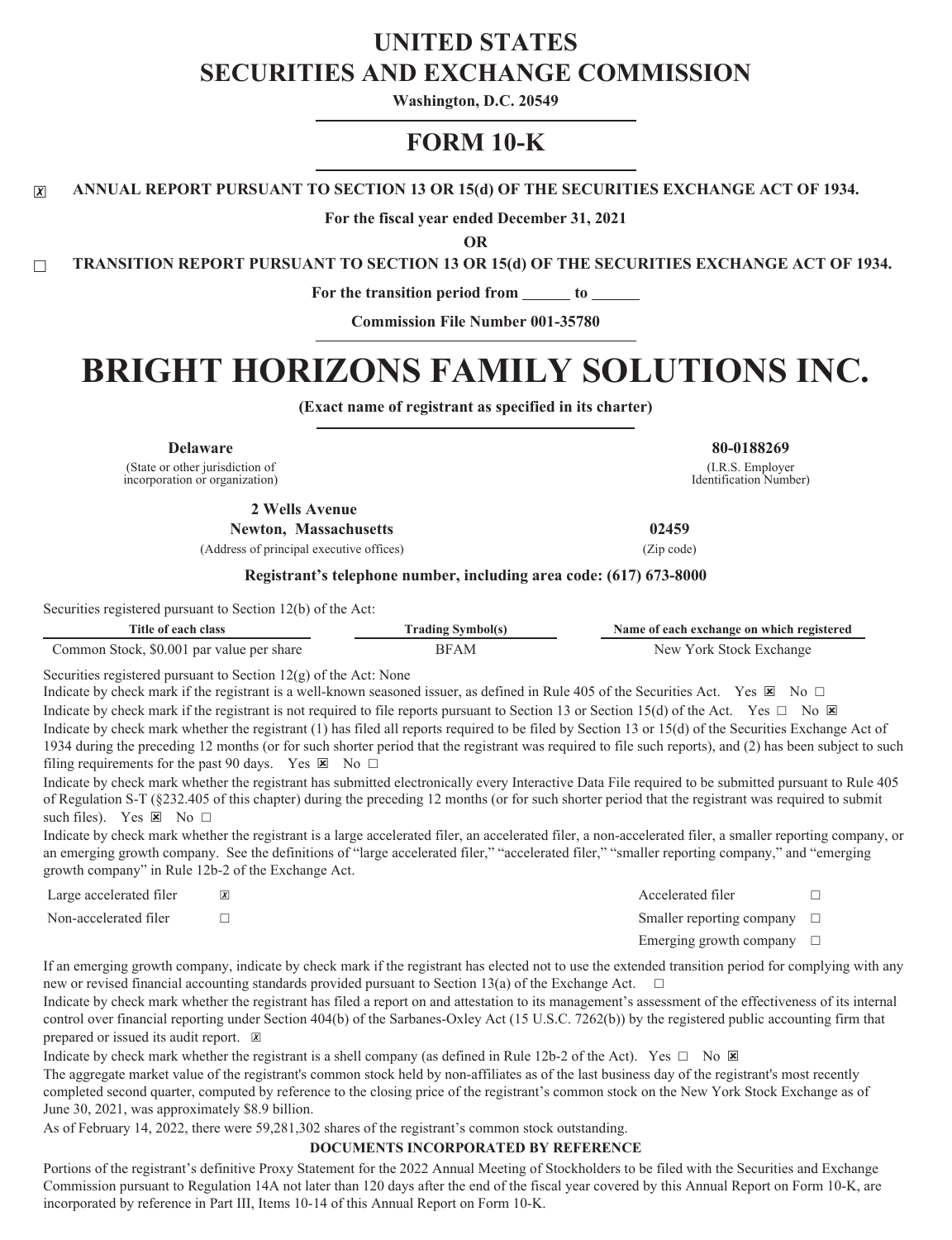# **BRIGHT HORIZONS FAMILY SOLUTIONS INC.**

# **TABLE OF CONTENTS**

# **Part I.**

|--|

| Item 1.     |                                                                                                                                                                                                                                                                                                                                                                                                                                                              | $\overline{3}$ |
|-------------|--------------------------------------------------------------------------------------------------------------------------------------------------------------------------------------------------------------------------------------------------------------------------------------------------------------------------------------------------------------------------------------------------------------------------------------------------------------|----------------|
| Item 1A.    |                                                                                                                                                                                                                                                                                                                                                                                                                                                              | 17             |
| Item 1B.    |                                                                                                                                                                                                                                                                                                                                                                                                                                                              | 28             |
| Item 2.     |                                                                                                                                                                                                                                                                                                                                                                                                                                                              | 28             |
| Item 3.     |                                                                                                                                                                                                                                                                                                                                                                                                                                                              | 28             |
| Item 4.     |                                                                                                                                                                                                                                                                                                                                                                                                                                                              | 28             |
|             |                                                                                                                                                                                                                                                                                                                                                                                                                                                              | 28             |
|             | Part II.                                                                                                                                                                                                                                                                                                                                                                                                                                                     |                |
| Item 5.     | Market for Registrant's Common Equity, Related Stockholder Matters and Issuer Purchases of Equity                                                                                                                                                                                                                                                                                                                                                            | 30             |
| Item 6.     | $[Reserved] \hspace{1cm} \ldots \hspace{1cm} \ldots \hspace{1cm} \ldots \hspace{1cm} \ldots \hspace{1cm} \ldots \hspace{1cm} \ldots \hspace{1cm} \ldots \hspace{1cm} \ldots \hspace{1cm} \ldots \hspace{1cm} \ldots \hspace{1cm} \ldots \hspace{1cm} \ldots \hspace{1cm} \ldots \hspace{1cm} \ldots \hspace{1cm} \ldots \hspace{1cm} \ldots \hspace{1cm} \ldots \hspace{1cm} \ldots \hspace{1cm} \ldots \hspace{1cm} \ldots \hspace{1cm} \ldots \hspace{1cm$ | 32             |
| Item 7.     | Management's Discussion and Analysis of Financial Condition and Results of Operations                                                                                                                                                                                                                                                                                                                                                                        | 32             |
| Item 7A.    |                                                                                                                                                                                                                                                                                                                                                                                                                                                              | 48             |
| Item 8.     |                                                                                                                                                                                                                                                                                                                                                                                                                                                              | 50             |
| Item 9.     | Changes in and Disagreements with Accountants on Accounting and Financial Disclosure                                                                                                                                                                                                                                                                                                                                                                         | 86             |
| Item 9A.    |                                                                                                                                                                                                                                                                                                                                                                                                                                                              | 87             |
| Item 9B.    |                                                                                                                                                                                                                                                                                                                                                                                                                                                              | 89             |
| Item 9C.    |                                                                                                                                                                                                                                                                                                                                                                                                                                                              | 89             |
|             | Part III.                                                                                                                                                                                                                                                                                                                                                                                                                                                    |                |
| Item $10$ . |                                                                                                                                                                                                                                                                                                                                                                                                                                                              | 89             |
| Item 11.    |                                                                                                                                                                                                                                                                                                                                                                                                                                                              | 89             |
| Item 12.    | Security Ownership of Certain Beneficial Owners and Management and Related Stockholder Matters                                                                                                                                                                                                                                                                                                                                                               | 89             |
| Item $13$ . |                                                                                                                                                                                                                                                                                                                                                                                                                                                              | 89             |
| Item $14$ . |                                                                                                                                                                                                                                                                                                                                                                                                                                                              | 89             |
|             | Part IV.                                                                                                                                                                                                                                                                                                                                                                                                                                                     |                |
| Item $15$ . |                                                                                                                                                                                                                                                                                                                                                                                                                                                              | 89             |
| Item $16$ . |                                                                                                                                                                                                                                                                                                                                                                                                                                                              | 92             |
|             |                                                                                                                                                                                                                                                                                                                                                                                                                                                              | 93             |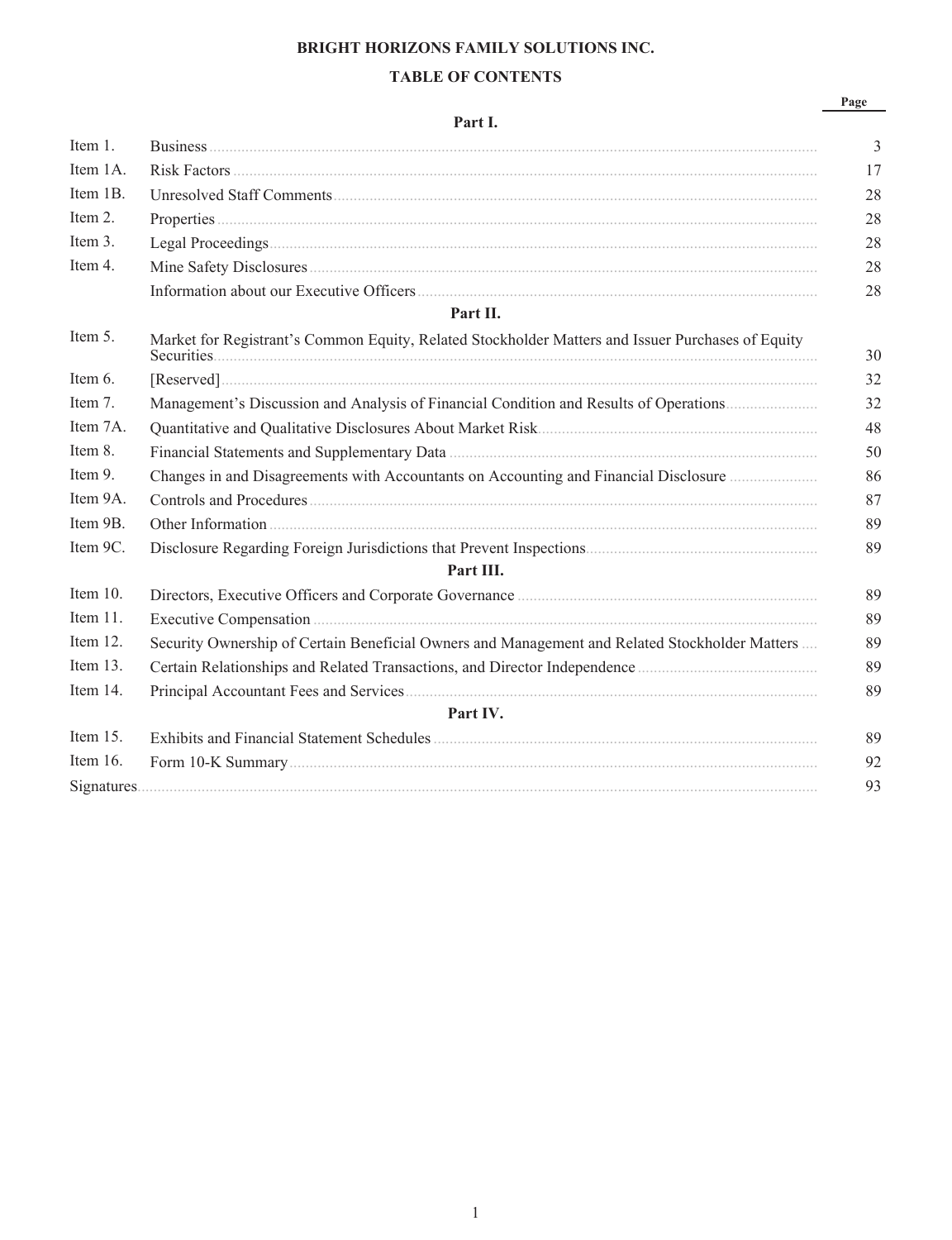#### **CAUTIONARY NOTE REGARDING FORWARD-LOOKING STATEMENTS**

This Annual Report on Form 10-K includes statements that express our opinions, expectations, beliefs, plans, objectives, assumptions or projections regarding future events or future results and therefore are, or may be deemed to be, "forwardlooking statements" within the meaning of the Private Securities Litigation Reform Act of 1995 (the "Act"). The following cautionary statements are being made pursuant to the provisions of the Act and with the intention of obtaining the benefits of the "safe harbor" provisions of the Act. These forward-looking statements can generally be identified by the use of forwardlooking terminology, including the terms "believes," "expects," "may," "will," "should," "seeks," "projects," "approximately," "intends," "plans," "estimates" or "anticipates," or, in each case, their negatives or other variations or comparable terminology. These forward-looking statements include all matters that are not historical facts. They appear in a number of places throughout this Annual Report and include statements regarding our intentions, beliefs or current expectations concerning, among other things, our results of operations, financial condition, liquidity, prospects, the industries in which we and our partners operate, the impact of COVID-19 and its variants on our near term and long term operations, our expectations around the timing to re-open remaining closed centers, center closures and new center openings, the continued operation of currently open centers, timing to enroll and ramp centers and back-up care services, enrollment and overall recovery, timing for revenue improvement, our cost management and cost-saving initiatives, labor costs and labor market, impact of government mandates/ restrictions, continued performance and contributions from our back-up care segment, improvement in traditional in-center back-up care use and expansion of back-up care solutions, access to and impact of government support programs, impact of vaccine mandates, our growth in services, changing industry, geographic, labor, workforce and demographic trends, market share and leadership position, performance and growth factors, demand for services and changing needs of clients and customers, quality of our service offerings, our value proposition, seasonality, competitive strengths and differentiators, client concessions, client retention rate and satisfaction, health and safety protocols and proposition, growth strategies, opportunities for expansion, acquisitions and integration, investments, including in technology, marketing and personnel, utilization rates, marketing strategies, cross-selling opportunities, marketing initiatives and brand awareness, impact of our human capital and DE&I initiatives, intellectual property, legal and regulatory compliance, employee and labor relationships, ability to attract new clients, our geographic reach, our debt and indebtedness and covenants, ability to obtain financing, ability to attract key employees, dividend policy, impact of the macroeconomic environment and general economic conditions (including the ongoing impact of the COVID-19 pandemic), our properties and facilities, accreditation and quality standards, outcome of litigation and legal matters and proceedings, future interest payments, interest rates and hedge agreements, amortization expense, goodwill estimates, cash flow and use of cash, operating and capital expenditures, cash from operations, fixed asset expenditures, foreign exchange rates, tax rates and estimates, tax audits and settlements, tax benefits and equity transactions, credit risk, critical accounting policies and estimates, impact of new accounting pronouncements, share repurchases, and insurance and worker's compensation claims.

By their nature, forward-looking statements involve risks and uncertainties because they relate to events and depend on circumstances that may or may not occur in the future. We believe that these risks and uncertainties include, but are not limited to, those described under "Risk Factors" and elsewhere in this Annual Report and in our other public filings with the Securities and Exchange Commission.

Although we base these forward-looking statements on assumptions that we believe are reasonable when made, we caution you that forward-looking statements are not guarantees of future performance and that our actual results of operations, financial condition and liquidity, and the development of the industry in which we operate may differ materially from those made in or suggested by the forward-looking statements contained in this Annual Report. In addition, even if our results of operations, financial condition and liquidity, and the development of the industry in which we operate, are consistent with the forwardlooking statements contained in this Annual Report, those results or developments may not be indicative of results or developments in subsequent periods.

Given these risks and uncertainties, you are cautioned not to place undue reliance on these forward-looking statements. Any forward-looking statement that we make in this Annual Report speaks only as of the date of such statement, and we undertake no obligation to update any forward-looking statements or to publicly announce the results of any revisions to any of those statements to reflect future events or developments, except as required by law.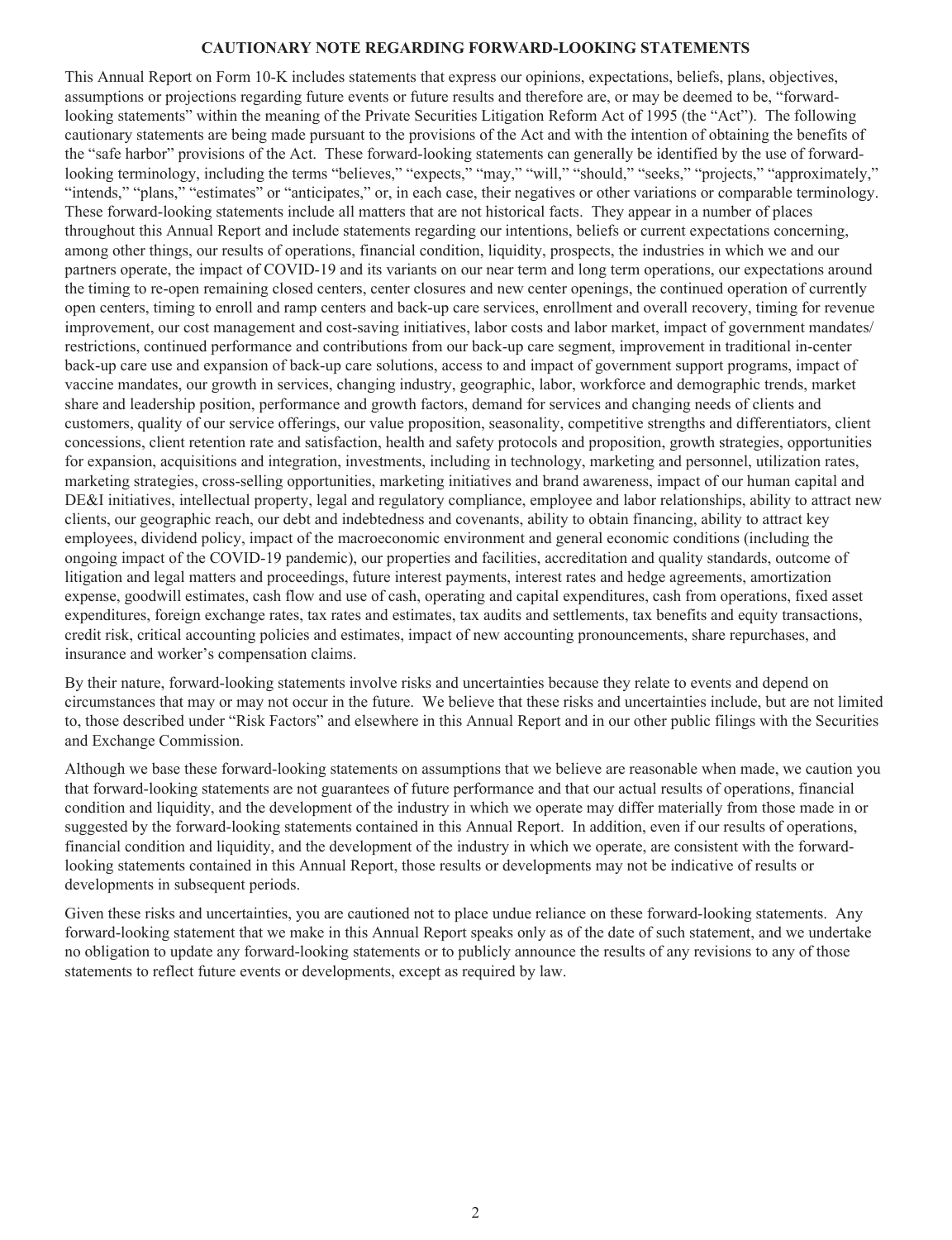#### **Our Company**

For 35 years, Bright Horizons has been a champion for working families — designing and delivering innovative education and care solutions. We are a leading provider of high-quality early education and child care, family care solutions, and workforce education services that are designed to help working families and client employees thrive personally and professionally. We provide services primarily under multi-year contracts with employers who offer early education and child care, back-up care, and educational advisory and other services as part of their employee benefits packages. These benefits help employers support their employees across life and career stages and to improve recruitment, employee engagement, productivity, retention, and career advancement. We are committed to providing the highest quality of education, care and service across all of our offerings.

We are organized in three reportable segments, which are aligned with our service offerings as follows:

- full service center-based child care (approximately 74% and 68% of our revenue in 2021 and 2020, respectively);
- back-up care (approximately 20% and 26% of our revenue in 2021 and 2020, respectively); and
- educational advisory and other services (approximately 6% of our revenue in 2021 and 2020).

As of December 31, 2021, we had more than 1,350 client relationships with employers across a diverse array of industries, including more than 200 Fortune 500 companies and more than 80 of *Working Mother* magazine's 2021 "100 Best Companies." As of December 31, 2021, we operated 1,014 early education and child care centers with the capacity to serve approximately 114,000 children and their families in the United States, the United Kingdom, the Netherlands, and India.

#### **Our History**

Guided by our HEART principles — *Honesty, Excellence, Accountability, Respect, and Teamwork* — we have operated early education and child care centers for employers and working parents since 1986. In 1998, we transformed our organization through the merger of Bright Horizons, Inc. and Corporate Family Solutions, Inc., both then Nasdaq-listed companies that were founded in 1986 and 1987, respectively. We were listed on Nasdaq from 1998 to May 2008 when we were acquired by investment funds affiliated with Bain Capital Partners LLC (referred to as our "going private transaction"). On January 30, 2013, we completed our initial public offering, and our common stock became listed on the New York Stock Exchange ("NYSE") under the symbol "BFAM."

Throughout our history, we have continued to grow while investing in our future. We have extended our international footprint to become a leading provider in the center-based child care market in the United Kingdom and have expanded into the Netherlands and India as a platform for further international expansion. In the United States, we have grown our partnerships with employer clients by expanding and enhancing our back-up care family supports, including the addition of elder care, virtual tutoring and school-age camps; by developing and growing our educational advisory services; and by adding to our other services by acquiring the Sittercity business. We continue to invest in new technologies to better support our full suite of services as well as enhance our customers' user experience, and we have increased our digital marketing efforts with additional focus on driving use of our services and maximizing enrollment in centers.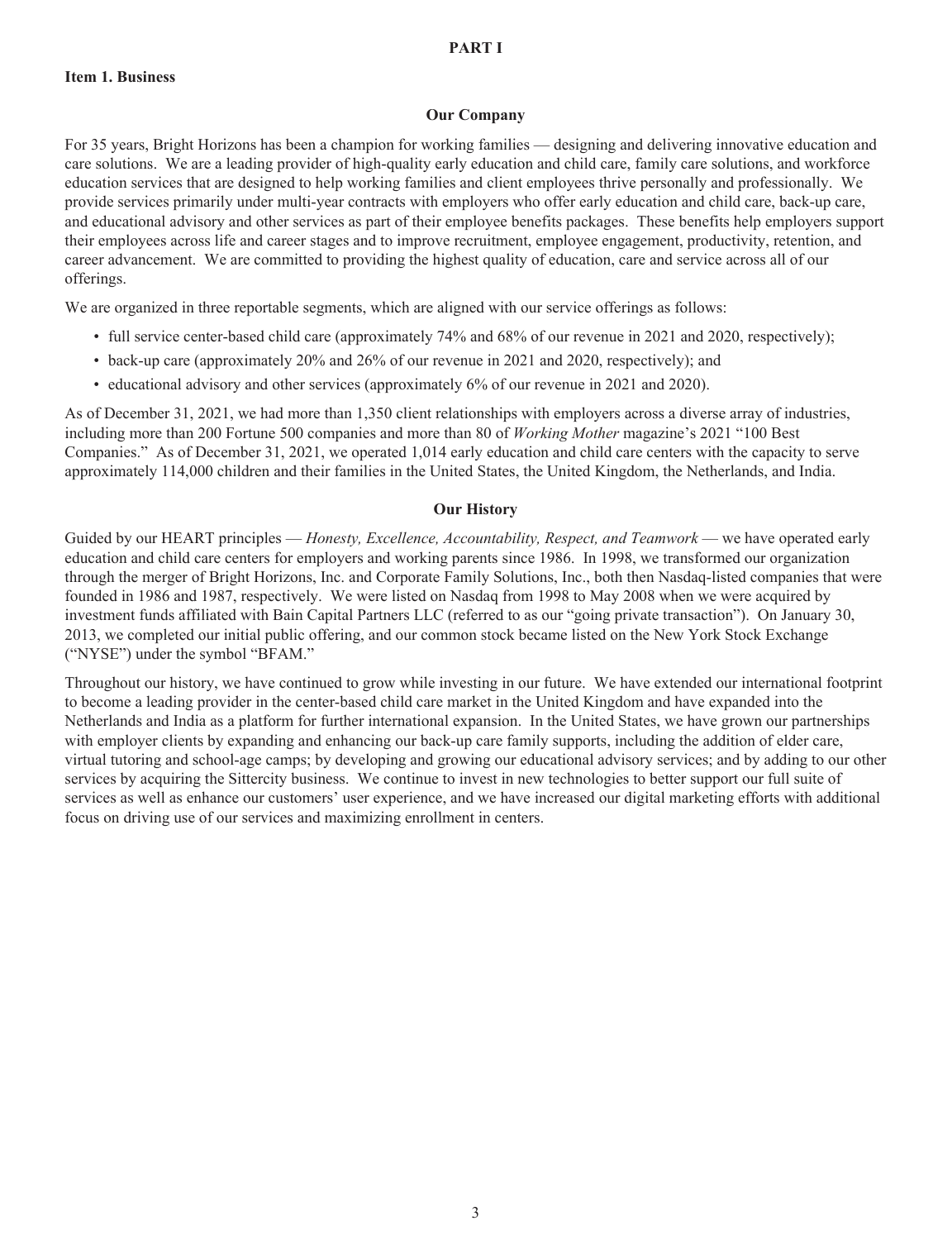#### **COVID-19 Pandemic**

Since March 2020, our global operations have been significantly impacted by the ongoing COVID-19 pandemic and the measures undertaken to prevent its spread. During the early stages of the pandemic, most of our child care centers were temporarily closed. We responded by focusing on health and safety, supporting clients and their essential frontline workers and pivoting to expand back-up care solutions for clients and employees to meet the surge in need and demand. While nearly all of our centers have subsequently re-opened, we continue to be impacted by the ongoing effects of COVID-19, including the resurgence of infections and variants of the virus, which impacted enrollment growth, as well as the challenges of managing precautionary and preventative measures such as vaccination and masks mandates, virus exposures affecting our staff and families who attend our centers, and disrupted staff availability. We have and will continue to monitor and respond to the changing conditions, challenges and disruptions resulting from the COVID-19 pandemic, including labor constraints affecting the early education and child care industry, as well as the changing needs of clients, families and children. We do this while remaining focused on our strategic priorities to deliver high quality education and care services, connect across our service lines, extend our impact on new customers and clients, and preserve our strong culture. Delays in client and business return-tooffice, changing workplace trends, and increased competition for labor, particularly for teaching staff, may temporarily slow our overall recovery and impact enrollment. It remains difficult to predict the full impact of the pandemic, but we remain committed to families, clients and our employees. In 2022, we continue to focus on growing enrollment in our centers and expanding the delivery of back-up use across our network of providers.

#### **Industry Overview and Trends**

We compete in the global market for early education and child care services as well as the market for workforce education services offered by clients as benefits to their employees.

The child care industry generally can be divided into center-based and home-based child care. Our full service segment operates in the center-based market, which is highly fragmented. The center-based child care market includes both retail and employer-sponsored centers. The employer-sponsored model has always been central to our business and is characterized by a single employer or consortium of employers entering into a long-term contract for the provision of child care at a center located at or near the employer sponsor's worksite. We believe we are one of the largest high quality providers of employer sponsored child care.

Additionally, we operate in the growing market for back-up care, which primarily consists of center-based back-up care, inhome care, and self-sourced reimbursed care. We also operate in the expanding market of educational advisory services, which consists of workforce education, tuition assistance, student loan repayment and related educational advising, as well as college admissions and college financial advisory services. We believe we are one of the largest and highest quality providers of backup care and educational advisory services.

We believe that the following key factors contribute to growth in the markets for employer-sponsored child care, back-up care, and educational advisory services.

#### *Recognized Return on Investment to Employers*

We believe employers across industries are looking at child care solutions to enhance their employee value proposition, including on-site child care and other dependent care solutions. We believe employers are looking to deploy creative solutions to address labor challenges and as part of an overall recruitment and retention strategy to attract their workforce back to the office and keeping them engaged onsite. Our broad suite of solutions position us well to assist employers with these strategies.

Studies conducted through our workforce consulting practice indicate that employer sponsors of center-based child care and back-up care services realize strong returns on their investments, particularly in terms of reduced turnover and increased productivity. We estimate that users of our back-up care services have been able to work an average additional six days annually that they otherwise would have missed due to breakdowns in child care arrangements. Additionally, according to a 2021 survey of our families, 89% of parents reported enhanced productivity as a result of their employer offering back-up care, and 87% of employees reported their back-up care benefit makes them more committed to their employer. In particular, our ability to continue to deliver a variety of child care support services and solutions to meet the needs of children and families during the pandemic demonstrated the value and importance of our services to our client partners, including the role our services played in ensuring those partners could continue to deliver on their own business priorities. We believe that this return on investment for employers, demonstrated across our full suite of solutions, will result in additional growth in employersponsored center-based child care, back-up care and educational advisory services.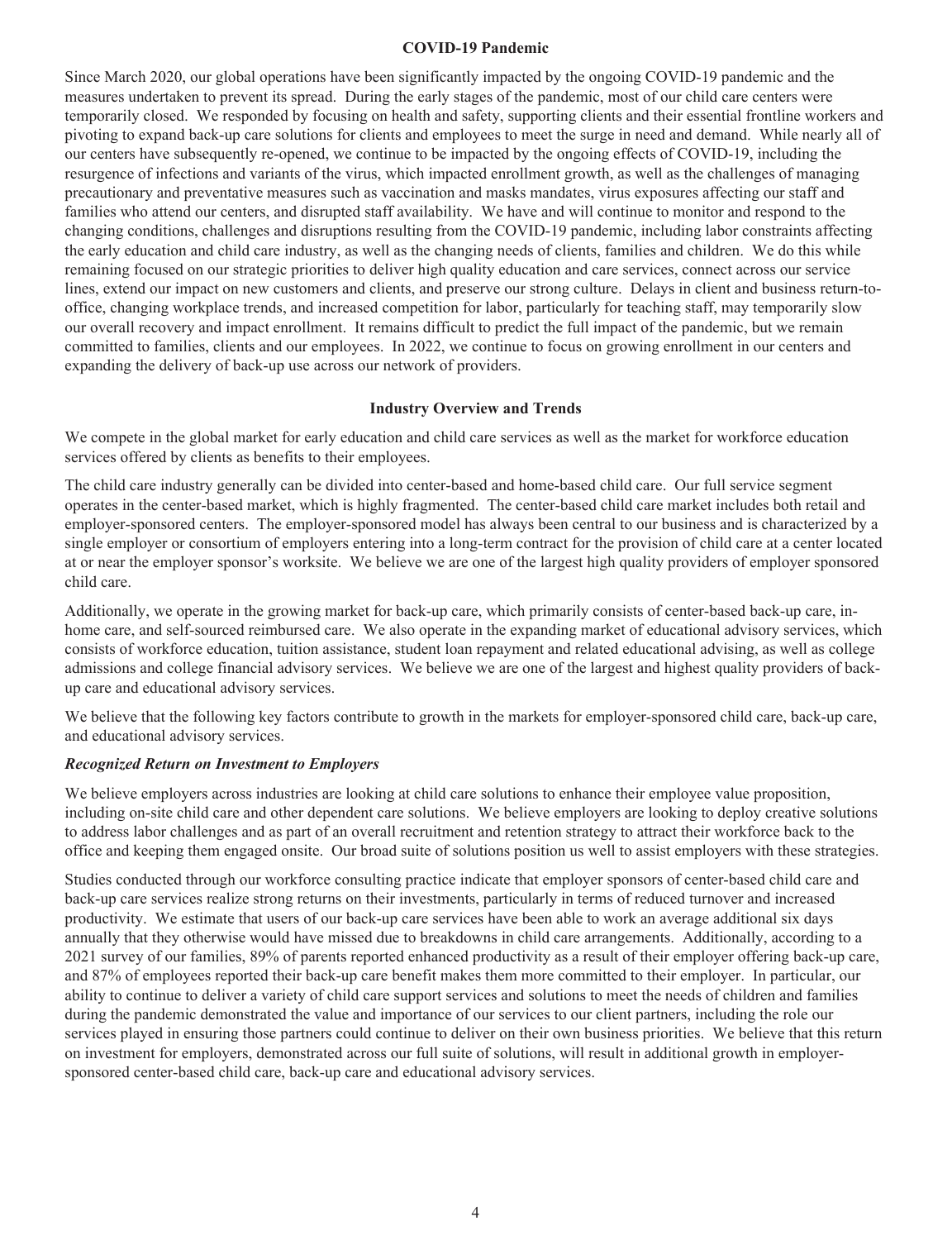# *Evolving Workforce*

We believe the labor challenges brought on by the pandemic have heightened employers' sensitivity to their employee value proposition, and Bright Horizons' services can be a significant element of their strategy. We also believe there is elevated focus and emphasis on recruitment and retention by employers, as well as on the continued education, training and up-skilling of the existing workforce. Due to the evolution and introduction of new technologies, as well as increased competition for talent, employers are focused on the needs of their employees. We believe that the modern worker values efforts by employers to support employees across life and career stages that help them thrive in the workplace. As automation, digital transformation, and other advances change nearly every facet of the labor market, there is an increased need for continued education and upskilling of the existing workforce.

We believe these growing needs and changing trends, coupled with increased competition for talent, will encourage employers to invest in solutions and supports that enable workers to realize their full professional potential, including investments in center-based early education and child care, back-up care and educational advisory services as a means to meet their strategic goals and bolster employee engagement, recruitment, and retention. We believe our broad suite of solutions across early education and child care, back-up care and educational advisory services well position Bright Horizons to be a provider of choice for employers looking to deploy creative solutions to support their employees.

# *Increasing Participation of Working Parents in the Workforce*

A significant percentage of parents currently participate in the workforce, making child care services and family supports critical to employers and the overall health of the economy. While the COVID-19 pandemic impacted the workforce by temporarily reducing the number of working parents and shifting from traditional office environments to working remotely, we believe workforce participation levels will return to pre-COVID levels in the future, and the demand for child care supports for working parents will likewise increase. In 2021, women working full-time comprised approximately 50% of the workforce in the U.S., according to the Bureau of Labor Statistics. Additionally, in 2020, 66% of mothers with children under the age of 6 participated in the workforce in the U.S., and more than 55% of two-parent households comprised dual career earners. Despite workforce demographic shifts because of COVID-19, we believe that the number of working mothers, single and dual working parent families will return to pre-COVID-19 trends over time, resulting in an increasing need for child and dependent care, as well as other workplace solutions that support employees at each life and career stage.

# *Growing Demand for High-Quality Center-Based Early Education and Child Care Services*

We believe that recognition of the importance of early education and consistent quality child care has led to increased interest in higher-quality center-based early education and child care. There is continued focus on the establishment of objective, standards-based methods of defining and measuring the quality of child care, such as accreditation. We believe robust health and safety protocols and the social, educational and other developmental opportunities presented by center-based care are important factors for families when determining the preferred care options for their children. In accordance with a 2019 study conducted by the National Center for Education Statistics, more than 60% of families sought center-based care. In a highly fragmented market comprised largely of center operators lacking scale, we believe clients and families will favor larger industry participants with greater resources to consistently achieve the high quality standards and needs of clients and families. Additionally, child care center closures brought on by the pandemic have resulted in a decrease in overall available capacity, further contributing to supply/demand imbalance. We also believe that the increasing emphasis on the importance of early education and child care and ongoing efforts to make child care affordable and available for working families, will contribute to further growth in the global early education and child care market as well as the developing markets for back-up care and educational advisory services.

# *Diversity, Equity and Inclusion*

We are in the unique position of educating the next generation, and with that responsibility comes the opportunity to make a difference by modeling for children and families an environment that is open, curious, and genuinely interested in what is different. Our curriculum and teacher training program are designed to support inclusive classrooms and create culturally authentic learning environments that celebrate and explore all cultures and experiences. We are also exploring with clients how our services support their diversity, equity and inclusion objectives, particularly in workforce education. We believe that our workforce education offerings, along with back-up care and early education, can be a vital element of an employer's diversity, equity and inclusion strategy. Our services not only help employers attract and retain employees from different backgrounds, but more important, can also help to propel the career growth and development of employees who historically have had less access to higher education.

# **Our Competitive Strengths**

We believe we are a provider, partner and employer of choice because of our dedication to providing high-quality solutions to those we serve.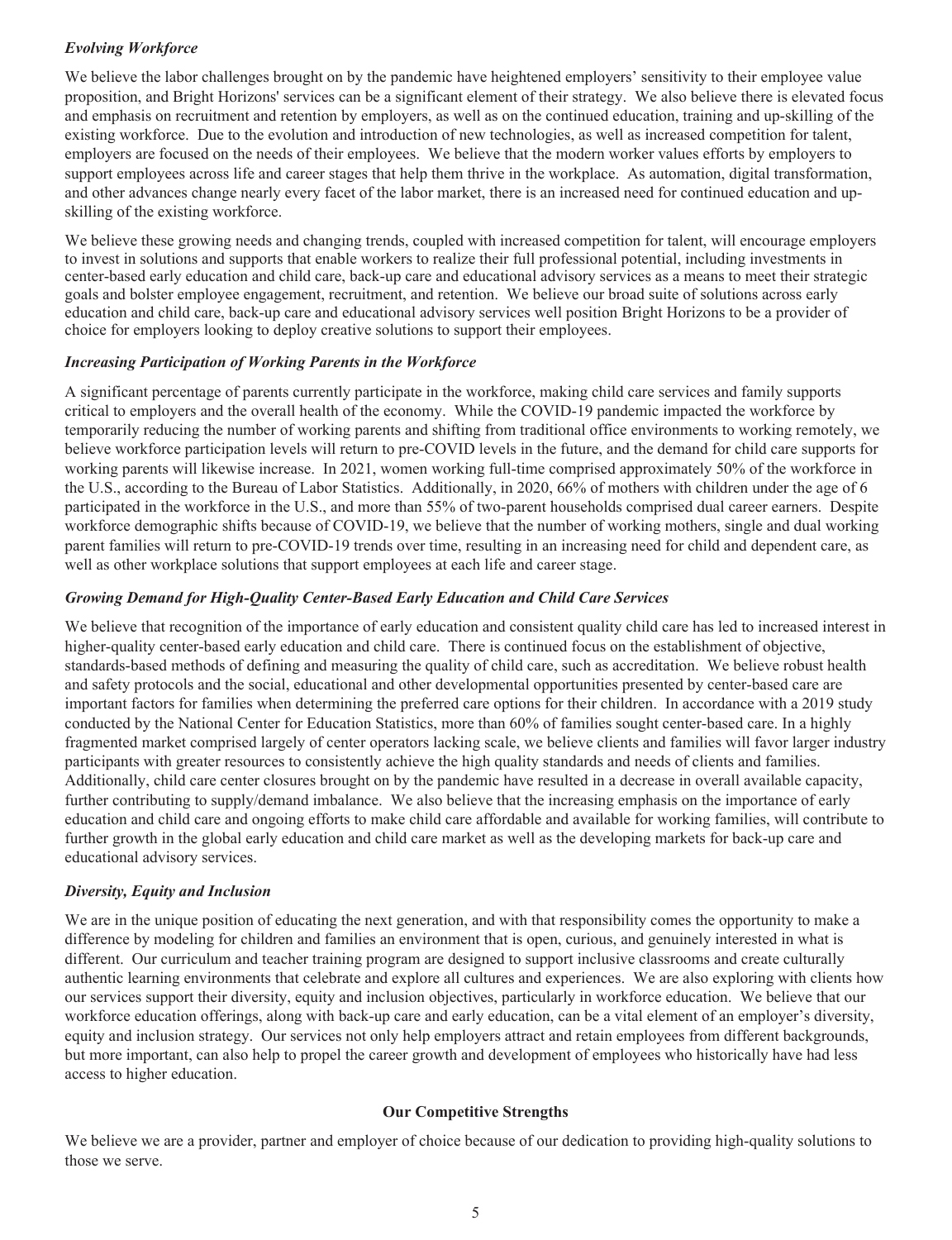# *Market Leading Service Provider*

We believe we are a leader in employer-sponsored center-based child care, back-up care, and educational advisory services, and that the breadth, depth and quality of our service offerings — developed over a successful 35 year history — represent significant competitive advantages. We estimate we have approximately six times more employer-sponsored centers in the United States than our closest competitor. We believe the broad geographic reach of our early education and child care centers and workplace solutions, with targeted clusters of centers in areas where we believe demand is generally higher and where income demographics are attractive, provides us with a competitive platform to market our suite of services to new and existing clients.

Our business is anchored in our commitment to consistently provide high-quality service offerings to employers and families. We have designed our child care centers to meet or exceed applicable accreditation and rating standards in all of our key markets, including standards set in the United States by the National Academy of Early Childhood Programs, a division of the National Association for the Education of Young Children (NAEYC), and in the United Kingdom by the Office of Standards in Education, Children's Services and Skills (OFSTED). We believe our commitment to achieving accreditation standards offers a competitive advantage in attracting and retaining families and in securing employer sponsorship opportunities as an increasing number of potential and existing employer clients require or expect adherence to accreditation criteria.

Our proprietary curriculum and educational practices are informed by the science of early learning and research on childhood development. Our resources and training programs guide teachers as they transform this research into practice through highquality learning experiences and evidence-based instructional practices. We also believe that low teacher-to-child ratios and small group sizes are critical factors in delivering our curriculum effectively as well as helping to facilitate more personalized care. Our programs provide teacher-to-child ratios and group sizes that meet or exceed licensing standards.

Dedicated to the highest quality services in every category in which we operate, our standards of quality also extend to our back-up care and educational advisory services, whether care is delivered in Bright Horizons child care centers, through the quality child care centers and in-home care providers participating in our proprietary back-up care network, or advising provided by our team of education experts. In addition to our annual client retention rate of approximately 95%, we have consistently achieved satisfaction ratings of approximately 97% among respondents in our parent satisfaction surveys, which is a testament to our ability to deliver on our commitment to quality.

## *Collaborative, Long-Term Relationships with Diverse Customer Base*

We have more than 1,350 client relationships with employers across a diverse array of industries, including more than 200 of the Fortune 500 companies, with our largest client contributing 1% of our revenue in 2021 and our largest 10 clients representing approximately 8% of our revenue in the same year. Our business model emphasizes multi-year employer sponsorship contracts where our clients typically fund the development of new child care centers (which is typically owned or leased by the sponsor) at or near their worksites and frequently support the ongoing operations of these centers through operating subsidies.

Our multiple service points with both employers and employees give us unique insight into the corporate culture of our clients and enables us to identify and provide innovative and tailored solutions to address our clients' specific and evolving needs. In addition to full service center-based child care, we provide access to a multi-national back-up care network and educational advisory support, allowing us to offer various combinations of services and solutions to best meet the needs of specific clients or specific locations for a single client across geographies and life and career stages. We believe our tailored, collaborative approach to employer-sponsored dependent care and educational advising has contributed to an annual client retention rate of approximately 95% for employer-sponsored centers over the past 10 years and has allowed us to cross-sell and expand our service offerings to existing clients.

# *Market Leading People Practices*

Our ability to deliver consistently high-quality care, education and other services is directly related to our ability to attract, retain, motivate and develop our skilled workforce. We have consistently been named as a top employer by third-party sources in the United States, the United Kingdom and the Netherlands, including being named as one of the "100 Best Companies to Work For" by *Fortune Magazine* 20 times, as well as a great place to work in the United Kingdom and in the Netherlands by the Great Place to Work Institute. We have also been named one of the "Top Places to Work" by the Boston Globe 12 times and the Denver Post eight times.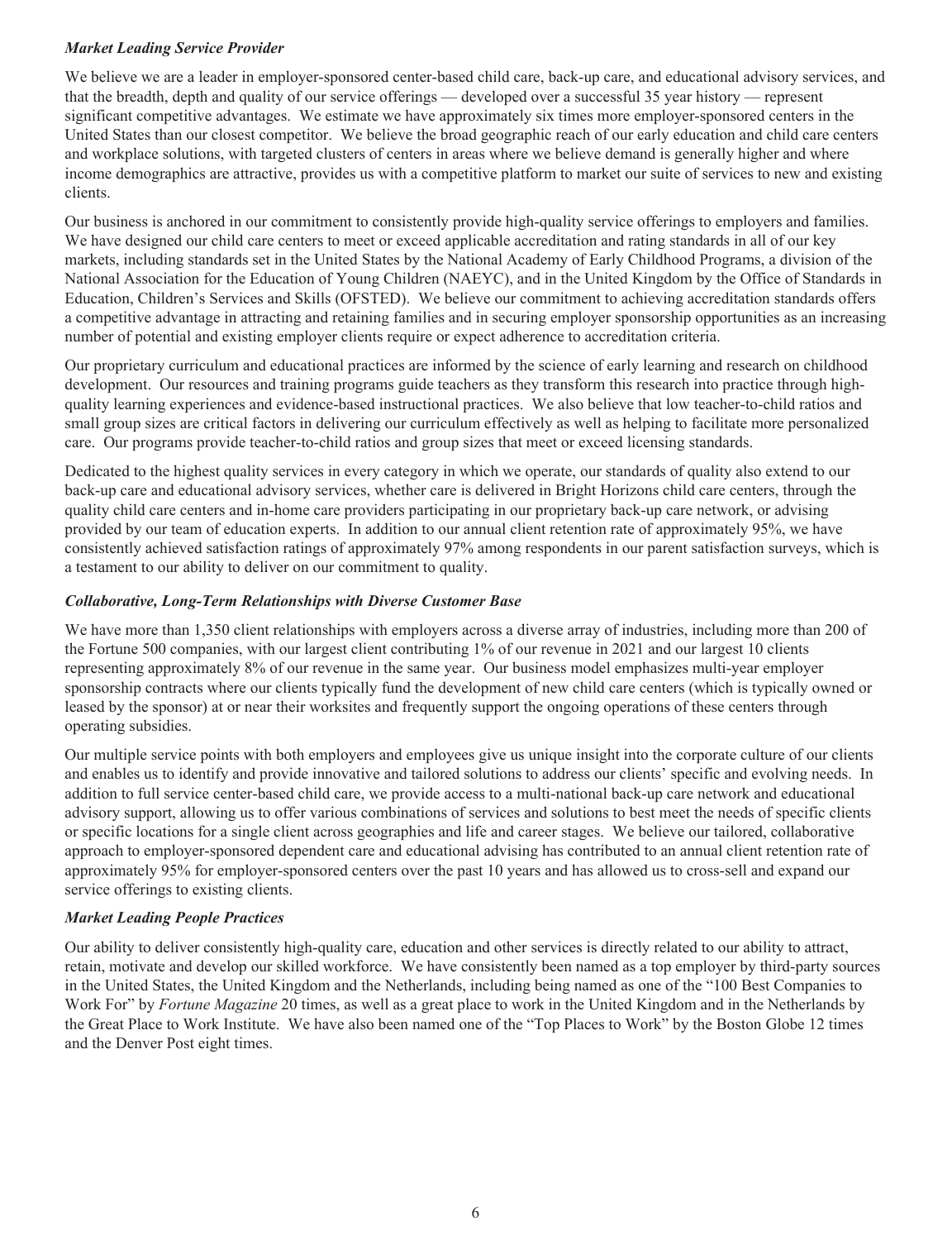We believe the education and experience of our center leaders and teachers exceed the industry average. In addition to ongoing in-center training, we have an in-house online training university that allows our employees to earn nationally-recognized child development credentials. Additionally, our Horizons Teacher Degree Program provides our early educators the ability to earn an associate and bachelor's degree in early childhood education completely paid for by Bright Horizons with no out-of-pocket expenses to the employee. We believe this program is unique in our industry and will continue to distinguish us as an employer of choice while helping to retain and incent teachers to grow their careers at Bright Horizons. For more information about our market leading people practices, please see the subsection below entitled "*Human Capital Management."*

# *Capital-Efficient Operating Model Provides Platform for Growth with Attractive Economics*

We have a long history of proven financial results despite broader macro-economic fluctuations. With employer sponsors funding the majority of the capital required for new centers developed on their behalf, we have been able to grow our business with limited capital investment, which has contributed to strong cash flows from operations.

## *Proven Acquisition Track Record*

We have an established acquisition team that pursues targets using a proven framework to effectively evaluate potential transactions with the goal of maximizing our return on investment while minimizing risk. Over the last ten years, we have completed the acquisition of approximately 400 child care centers in the United States, the United Kingdom and the Netherlands, as well as providers of back-up care services and educational advisory and other services in the United States and the United Kingdom, helping us expand our client base, enhance the scope and reach of our service offerings, broaden our technological capabilities, and offer new services. In 2021, we acquired 18 child care centers as well as a school-age camp provider.

## **Our Growth Strategy**

We believe there are significant opportunities to continue to grow our business globally by executing on the following proven strategies.

#### *Grow Our Client Relationships*

- *Secure Relationships with New Employer Clients.* Our addressable market includes approximately 13,000 employers, each with at least 1,000 employees, within the industries that we currently serve in the United States and the United Kingdom. Our dedicated sales team focuses on establishing new client relationships and is supported by our workforce consulting practice, which helps potential clients identify the precise offerings that will best meet their strategic goals.
- *Cross-Sell and Expand Services to Existing Employer Clients.* We believe there is a significant opportunity to increase the number of our clients that use more than one of our services and to expand the services we provide to existing clients. Since going public in 2013, we have more than doubled the number of our clients who utilize more than one of our services to more than 400 clients as of December 31, 2021.
- *Continue to Expand Through the Assumption of Management of Existing Sponsored Child Care Centers.* Periodically, we assume the management of existing centers from the incumbent management which enables us to develop new client relationships, typically with no capital investment and no purchase price payment.

# *Enable Continued Investments in Quality*

We look for opportunities to invest in quality as a way to enhance our reputation and partnership with our clients, their employees, and the families we serve, such as enhanced curriculum and enrichment activities. For parents and families, we offer timely webinar series and monthly podcasts that reflect current issues facing families, as well as share our curriculum with families at home through our online *World at Home* platform. By developing a strong reputation for high-quality services and facilities, we have been able to support price increases that have kept pace with our cost increases.

#### *Increase Utilization at Existing Centers and Use of Back-up Care and Educational Advisory Services*

We are continually looking to increase enrollment levels and utilization in our profit and loss centers in order to achieve continued growth and improved center economics. We look for opportunities to increase the use of our back-up care and educational advisory services, not only by growing client relationships, but also by driving use with existing clients. In 2021, we expanded our back-up care offerings to include virtual tutoring and broaden our school-age camp programs addressing education and care needs while extending the coverage of our services. We continue to invest in new technologies to better support our full suite of services and to enhance our customers' user experience to help drive utilization. We have expanded our marketing efforts with additional focus on driving awareness and use of our services, with a focus on maximizing occupancy levels in centers where we can improve our economics with increased enrollment.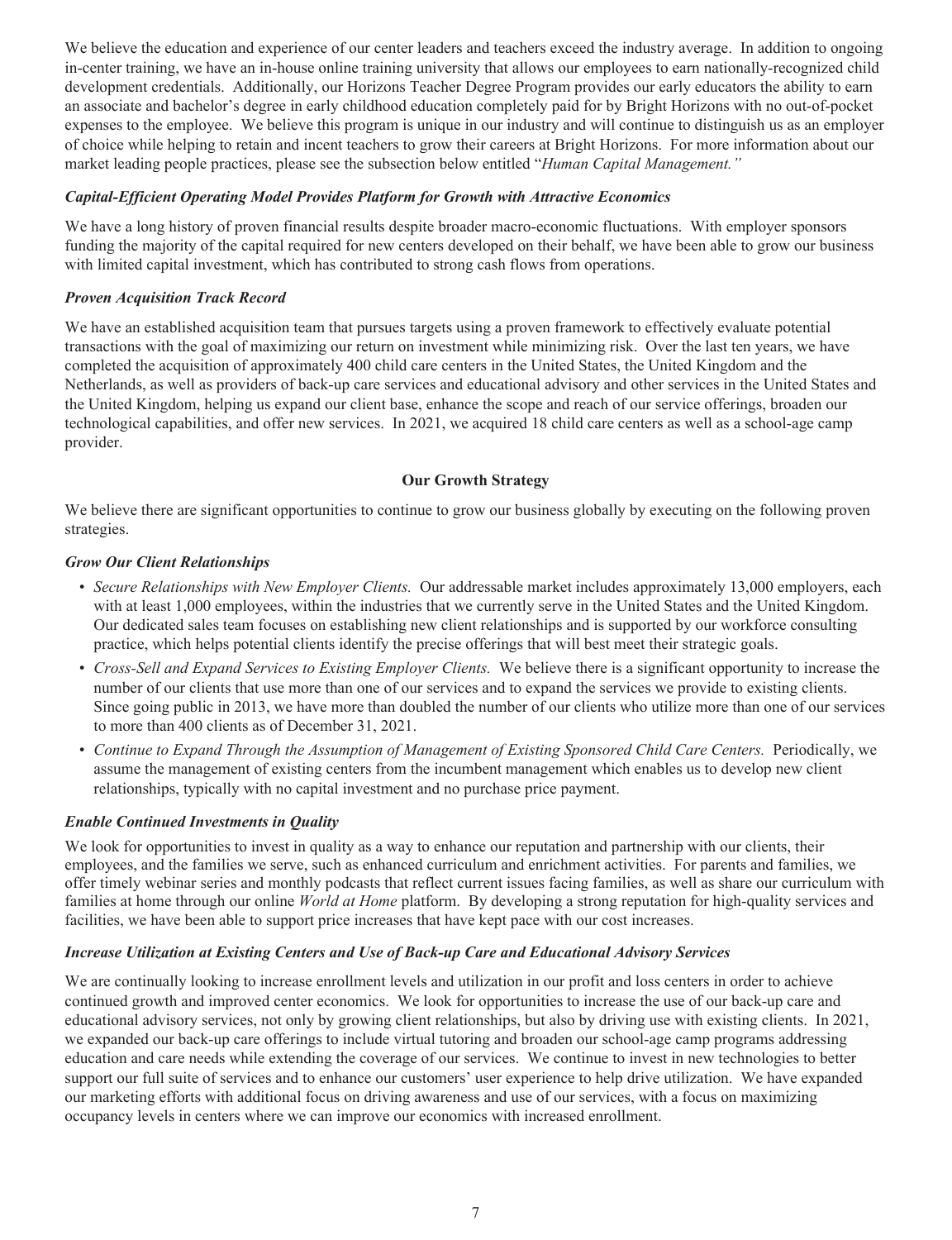# *Selectively Add New Lease/Consortium Centers and Expand Through Acquisitions*

We have typically added between 10 and 15 new lease/consortium centers (as more fully described below) annually in the years prior to COVID-19, focusing on urban or surrounding markets where demand is generally higher and where income demographics are generally more supportive of our high-quality centers. In addition, we have a long track record of successfully completing and integrating selective acquisitions across all business lines. The domestic and international markets for child care and other work and family support services remain highly fragmented, and we will continue to seek attractive opportunities both for center acquisitions and the acquisition of complementary service offerings.

## **Our Operations**

Our services are designed to help families, employers, and their employees solve the challenges of the modern workforce across life and career stages. Our services are comprised of full service center-based child care, back-up care, and educational advisory and other services, which are also our reportable segments. Full service center-based child care includes traditional center-based early education and child care, preschool, and elementary education. Back-up care includes center-based back-up child care, in-home care for children and adult/elder dependents, school-age camps, virtual tutoring and self-sourced reimbursed care. Educational advisory and other services consist of tuition assistance and student loan repayment program administration, workforce education, related educational advising, college admissions advisory services, and Sittercity, an online marketplace for families and caregivers. The following table sets forth our segment results for the year ended December 31, 2021:

|                                                 | <b>Full service</b><br>center-based<br>child care | Back-up care                       | <b>Total</b> |           |
|-------------------------------------------------|---------------------------------------------------|------------------------------------|--------------|-----------|
|                                                 |                                                   | (In thousands, except percentages) |              |           |
|                                                 | 1.297.208                                         | 351.103                            | 106.996      | 1,755,307 |
|                                                 | 74 %                                              | $20\%$                             | 6%           | $100\%$   |
|                                                 | (8.431)                                           | 115.173                            | 22,276       | 129,018   |
| As a percentage of total income from operations | $(6)\%$                                           | 89 %                               | $17\%$       | $100\%$   |

Additional segment information is included in Note 17, *Segment and Geographic Information*, to the consolidated financial statements in Item 8 of this Annual Report on Form 10-K.

# *Full Service Center-Based Child Care Services*

We provide full service center-based child care at centers located at or near an employer sponsor's worksite, as well as convenient locations within the community. We operate our centers under two principal business models: a profit and loss ("P&L") model and a cost-plus model.

*Profit and Loss Model:* Approximately 75% of our centers operate under the P&L model. Under this model, we retain the financial risk of operating the center and are therefore subject to variability in financial performance due to fluctuations in enrollment levels. The P&L model is further classified into two subcategories:

- Sponsor model: Under the sponsor model, we provide early education and child care on an exclusive or priority enrollment basis for the employees of an employer sponsor, and the employer sponsor generally retains responsibility for the development of the child care center (which is owned or leased by the sponsor), as well as pre-opening capital equipment and ongoing maintenance and repair. Arrangements with employer sponsors generally have initial terms ranging from three to ten years with varying terms, renewal and termination options.
- Lease model: Under the lease model, the child care center is typically located in an office building or office park in a property that we lease, and we provide early education and child care services to the employees of multiple employers, as well as to families in the surrounding community. We typically enter into leases with initial terms ranging from 10 to 15 years for these centers, often with renewal options.

When we open a new P&L center, it generally takes two to three years for the center to ramp up to a steady state level of enrollment, as a center will typically enroll younger children at the outset with children aging into the older (preschool) classrooms over time. We refer to centers that have been open for three years or less as "ramping centers." A center will typically achieve breakeven operating performance between 12 to 24 months and will typically achieve a steady state level of enrollment that supports our average center operating profit by the end of three years, although the time period needed to reach a steady state level of enrollment may be longer or shorter. Centers that have been open more than three years are referred to as "mature centers"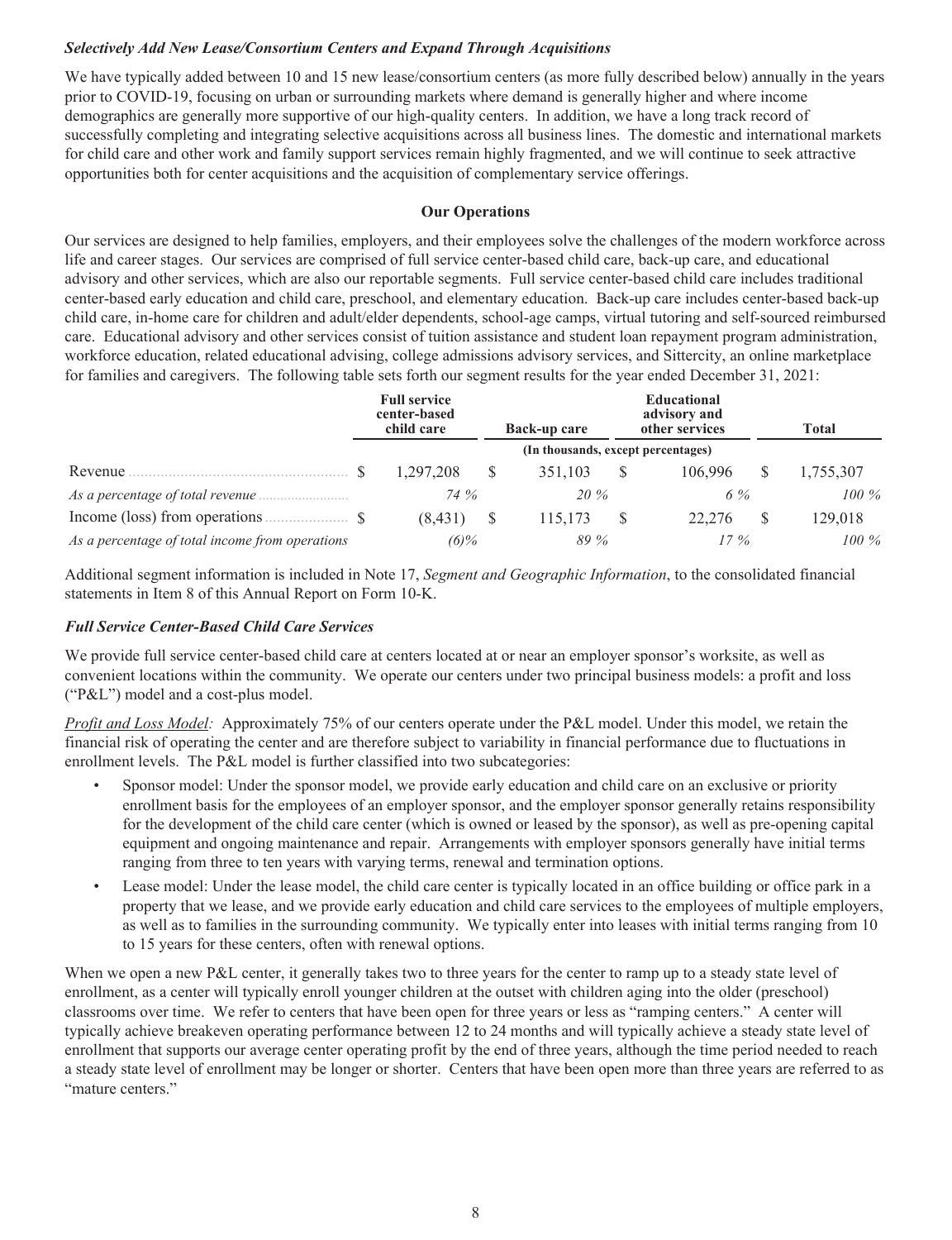*Cost Plus Model:* Approximately 25% of our centers operate under the cost-plus business model. Under this model, we receive a fee from the employer sponsor for managing and operating their center. Additionally, employer sponsors typically provide operating subsidies to support the ongoing provision of child care services to their employees if center operating costs exceed revenue from tuition paid by parents. The employer sponsor typically retains responsibility for the development of the child care center (which is owned or leased by the sponsor), as well as pre-opening capital equipment and ongoing maintenance and repair, and the center is profitable from the outset. Our cost-plus contracts typically have initial terms ranging from three to five years with varying terms, renewal and termination options.

Under all model types, we retain responsibility for all aspects of operating the child care center, including hiring and paying employees, ongoing training, curriculum, contracting with vendors, purchasing supplies, and collecting tuition.

Tuition paid by families generally represents approximately 90% of the revenue generated by this segment and is determined based on the age and developmental level of the child, the child's attendance schedule (full-time or part-time), the geographic location, and the extent to which an employer sponsor subsidizes tuition. Based on a sample of approximately 360 of our early education and child care centers in the United States, the current average tuition at our centers is \$2,200 per month for infants (typically ages 3 to 16 months), \$2,050 per month for toddlers (typically ages 16 months to 3 years) and \$1,750 per month for preschoolers (typically ages 3 to 5 years). Tuition at most of our early education and child care centers is payable in advance and is typically due monthly.

Historically, annual revenue per center typically averages between \$1.6 million and \$2.1 million at our centers in North America and averages between \$1.2 million and \$1.3 million at our centers in Europe, which is primarily driven by the size and capacity of centers. Our North American early education and child care centers have an average capacity of 128 children per location, while our centers in Europe have an average capacity of 84 children per location. Gross margin at our centers typically averages between 20% and 25%, with our cost-plus model centers typically at the lower end of that range and our lease centers at the higher end. In 2021, as our center operations continue to recover and manage the disruptions caused by COVID-19, annual revenue per center averaged approximately \$1.3 million in both North America and Europe, which in turn contributed to a contraction in gross margins to approximately 14% for the year.

Cost of services consists of direct expenses associated with the operation of early education and child care centers and is primarily comprised of personnel salaries and benefits, food costs, program supplies and materials, parent marketing and facilities costs, which include occupancy costs and depreciation. Personnel costs are the largest component of a center's operating costs and comprise approximately 70% of a center's operating expenses. In a P&L model center, we are often responsible for additional costs that are typically paid or provided directly by an employer sponsor in centers operating under the cost-plus model, such as facilities costs. As a result, personnel costs in centers operating under P&L models will often represent a lower percentage of overall costs when compared to centers operating under cost-plus models.

Selling, general and administrative expenses ("SGA") relating to full service center-based child care consist primarily of salaries and benefits (including stock-based compensation costs) for non-center personnel, which includes corporate, regional and business development personnel; accounting, legal and management/advisory fees; information technology; occupancy costs for corporate and regional personnel; and other general corporate expenses.

# *Back-up Care Services*

Back-up care offers family support services for dependents of all ages and provides coverage when regular care breaks down, as well as care coordination tools to assist families with their short and long-term care decisions. We provide back-up care services for children (primarily 0-12 years old) through our own full service centers, dedicated back-up child care centers, school-age camps, and in-home caregivers, as well as through our proprietary back-up care network of quality child care centers and in-home care providers. In addition, we provide back-up care services for adults/elders through our proprietary network of quality in-home care providers, and we offer virtual tutoring for school-age children through our network of tutoring service providers. We also help to facilitate back-up care services through our self-sourced reimbursed care program.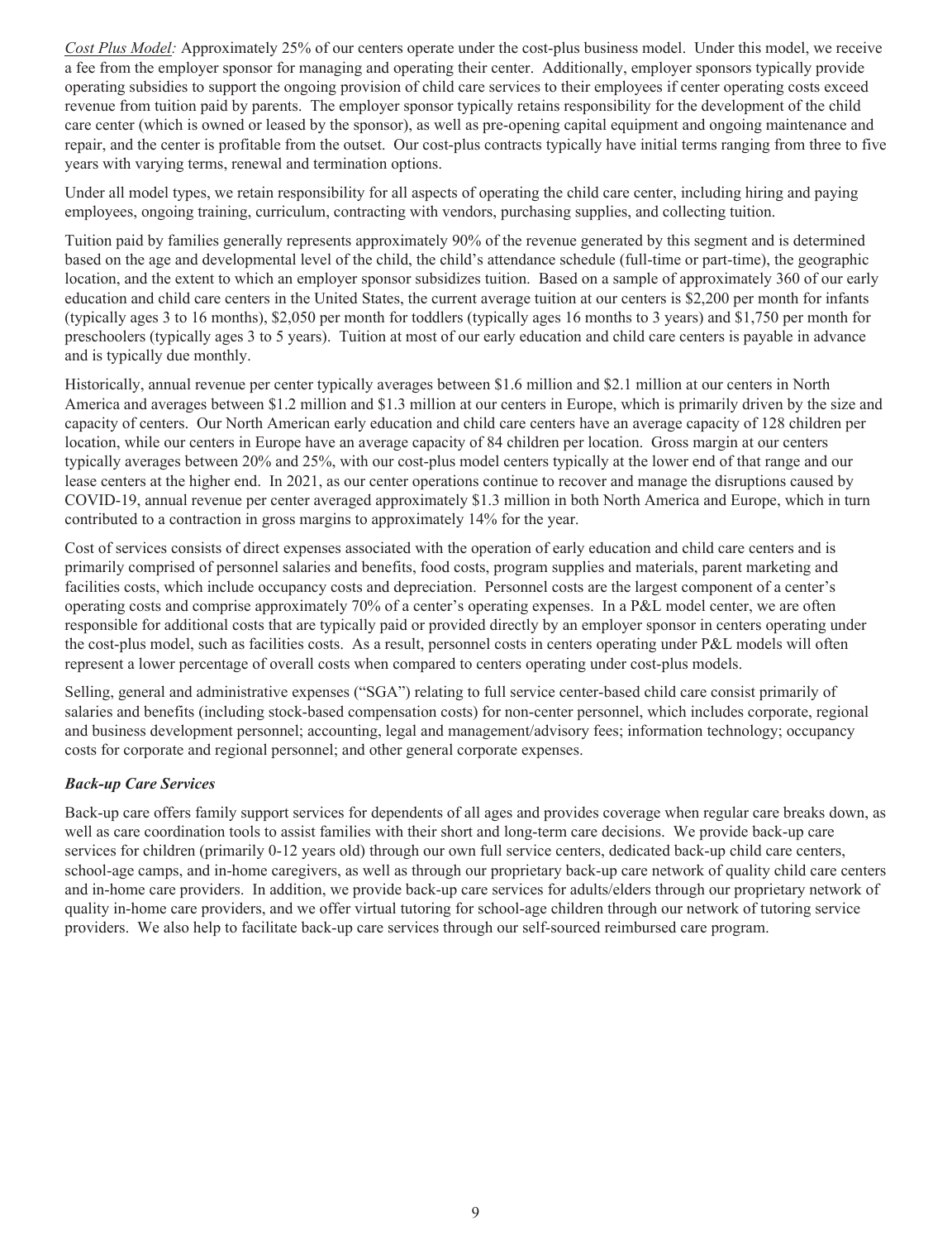Traditional back-up care offers families access to a contracted network of more than 4,000 in-home care agencies and centerbased providers in locations where we do not otherwise have centers with available capacity or available in-home caregivers. Our dedicated back-up centers are operated in a similar structure to full service centers and are either exclusive to a single employer or have multiple employer sponsors and are part of our back-up care program. Self-sourced reimbursed care is an alternative care program, available to employer sponsors typically when other network care solutions are not available, which provides payments to their employees to assist with the cost of self-sourced dependent care. As we continue to find innovative solutions to help families with their care needs, we have expanded our back-up care solutions to include virtual tutoring and broaden our school-age camp programs that primarily operate during school vacations and the summer months. Care is arranged online or via our mobile application as well as through a 24/7 contact center allowing employees to reserve care in advance or at the last minute. We operate our own contact center in Broomfield, Colorado and we contract with additional contact centers in other geographies to complement our ability to handle demand fluctuations, provide business continuity, and deliver seamless service.

Back-up care revenue is comprised of fees paid by employer sponsors and, to a lesser extent, co-payments collected from users at the time of service. These arrangements generally have contractual terms of three years with varying terms, renewal and termination options. Fees for back-up care services are typically determined based on the number of back-up care uses purchased. Cost of services consist of direct expenses associated with the operation of dedicated back-up centers, fees paid to providers for care delivered as part of their contractual relationships with us, personnel and related direct service costs of the contact centers, and any other expenses related to the coordination or delivery of care and service. SGA related to back-up care is similar to SGA for full service center-based child care, with additional expenses related to the information technology necessary to operate this service, the ongoing development and maintenance of the provider network, and additional personnel needed as a result of more significant client management and reporting requirements.

## *Educational Advisory and Other Services*

Our educational advisory services primarily consist of Bright Horizons EdAssist Solutions and Bright Horizons College Coach. Educational advisory services revenue is comprised of fees paid by employer clients for policy consulting, program management, coaching, and subscription content and, to a limited extent, retail fees collected from users at the point of service. Contracts are typically three years in length, with varying terms, renewal and termination options, and fees are generally determined based on the services being provided and the number of program participants. Cost of services consist of personnel and direct service costs of the contact centers, and other expenses related to the coordination and delivery of tuition assistance and student loan repayment program administration, and educational advisory and counseling services. SGA related to educational advisory services is similar to SGA for back-up care.

*Bright Horizons EdAssist Solutions.* EdAssist provides workforce education, tuition assistance and student loan repayment program administration, as well as related educational advising to corporate clients who offer these services as a talent development and workplace benefit to their employees. Our services help employers better align their workplace education programs with their business goals while maximizing their efficiency and effectiveness through our employee educational advisory services, our education network, and access to streamlined degree programs. Administration services are provided through proprietary software for the processing of tuition reimbursement, loan repayment transactions, and analysis of data, as well as a team of compliance professionals who evaluate and process employee applications for tuition reimbursement or student loan repayment and enforce the employer client's policies. We provide educational advising to client employees on a one-on-one basis through our team of advisors who help employees make better decisions regarding their education and financial wellness. Clients can also leverage our EdAssist Education Network of education providers and benefit from prenegotiated tuition discounts. Customer service is also provided through our contact center in Broomfield, Colorado. The EdAssist Solutions services derive revenue directly from fees paid by employers.

*Bright Horizons College Coach.* Bright Horizons College Coach provides college admissions and college financing advisory services through our team of experts, whom have experience working in admissions or financial aid at colleges and universities. We also offer coaching and tools to assist families as they support their children with varying needs across life stages. Advisory services are provided at live/webinar events with expert presenters, through one-on-one coaching, as well as through our online learning center. We work with employer clients who offer these services as workplace benefits to their employees, and we also provide these services directly to families on a retail basis. College Coach derives revenue mainly from employer clients who contract with us for a specified number of workshops, access to our proprietary online learning center and one-onone advising.

**Other Services.** Other services consists of Sittercity, an online marketplace for families and caregivers. Sittercity revenue is generated from subscriptions to a proprietary online search platform and marketplace that helps families find child care (babysitting/nannies), as well as senior and pet care.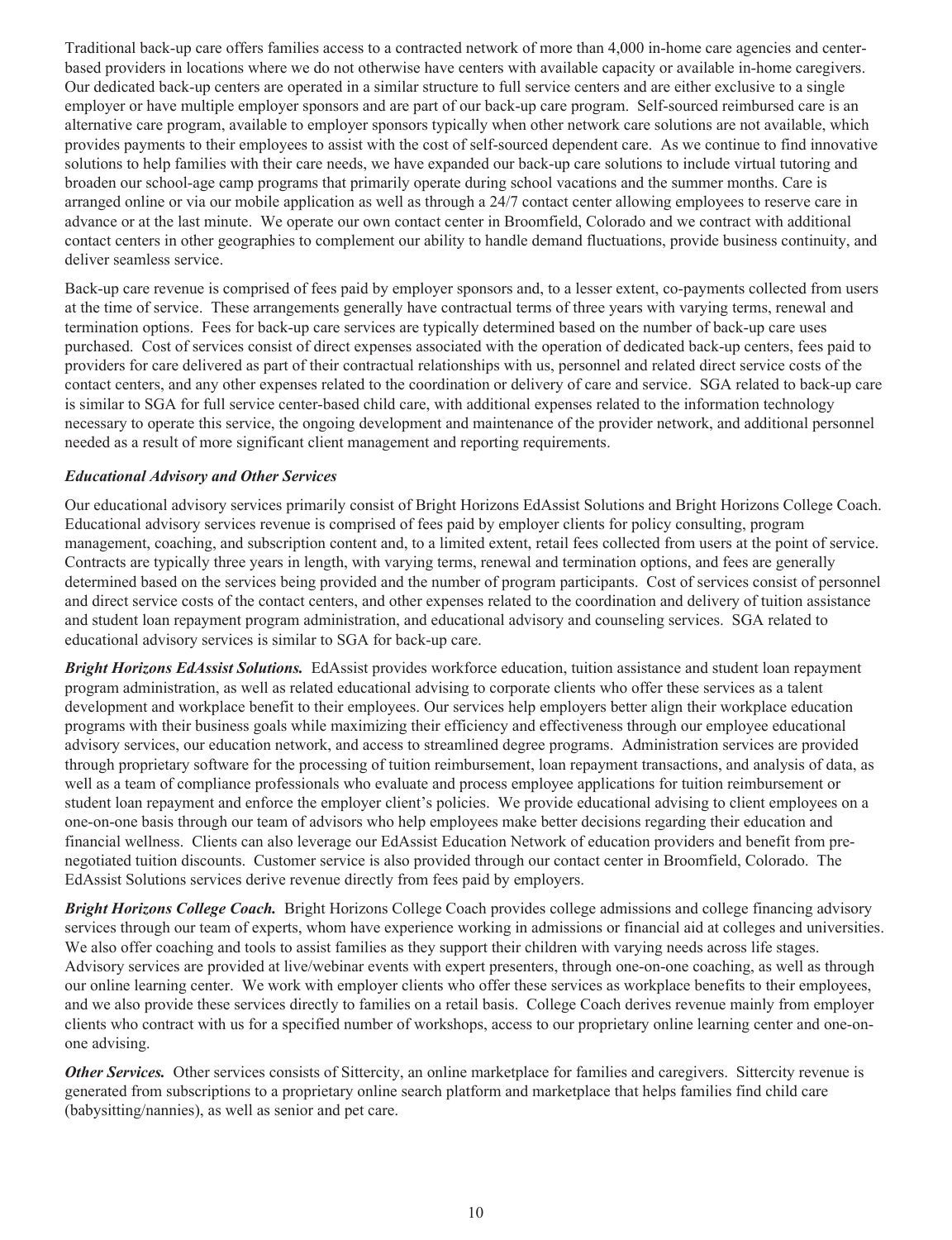#### **Geography**

We operate in two primary regions: (1) North America, which includes the United States and Puerto Rico, and (2) Europe, which includes the United Kingdom, the Netherlands, and India. The following table sets forth information by geographic region for the year ended December 31, 2021:

|          | <b>North America</b> |              | Europe                             | Total |           |  |  |
|----------|----------------------|--------------|------------------------------------|-------|-----------|--|--|
|          |                      |              | (In thousands, except percentages) |       |           |  |  |
| Revenue. |                      | 1.293.103 \$ | 462.204 \$                         |       | 1,755,307 |  |  |
|          |                      | 74 %         | $26\%$                             |       | $100\%$   |  |  |
|          |                      | 346,030 \$   | 252.104 \$                         |       | 598.134   |  |  |
|          |                      | 58 %         | 42 $\%$                            |       | $100\%$   |  |  |

Our international business primarily consists of child care centers throughout the United Kingdom and the Netherlands, with approximately 95% of the revenue generated in Europe related to the full service center-based child care segment. As of December 31, 2021, we had 650 centers in North America and 364 centers in Europe. Additional geographical information is included in Note 17, *Segment and Geographic Information*, to the consolidated financial statements in Item 8 of this Annual Report on Form 10-K.

#### **Seasonality**

Historically, our full service center-based child care and back-up care operations are subject to seasonal and quarterly fluctuations. Demand for early education and child care services has historically decreased during the summer months when school is not in session at which time families are often on vacation or have alternative child care arrangements. In addition, enrollment at our child care centers declines as older children transition to elementary schools. Demand for our services generally increases in September and October coinciding with the beginning of the new school year and remains relatively stable throughout the rest of the school year. Use of our back-up care services tends to be higher when schools are not in session and during holiday periods, which can increase the operating costs of the program and impact the results of operations. Our educational advisory and other services generally have limited seasonal fluctuations.

Results of operations may also fluctuate from quarter to quarter as a result of, among other things, the performance of existing centers, including enrollment and staffing fluctuations, the number and timing of new center openings, additions from acquisitions and center management transitions, the timing of new client launches in our back-up and educational advisory services, the length of time required for new centers to achieve profitability, center closings, the contract model mix (P&L versus cost-plus) of new and existing centers, the level of sponsorship payments, and general economic conditions.

#### **Marketing**

#### *Brand Awareness and Thought Leadership*

We market our services and build our brand through virtual events, social media earned and paid media placements, digital and print advertising, e-books, direct mail, and a robust search engine optimization strategy. Our senior leaders are involved at the national level with education, work/life and early child care advocacy, and we believe that their visibility and involvement helps attract new business. We believe that our proprietary research, events, and the availability of uniquely knowledgeable industry leaders help sustain our brand awareness and position Bright Horizons as a thought leader in the markets where we operate. For employer sponsors and their employees, we conduct our annual *Modern Family Index* and the *Working Learner Index,* capturing snapshots of critical market sectors at a particular moment in time. For parents and families, we offer timely webinar series as well as monthly podcasts that reflect current issues facing families.

#### *Timely Approaches that Evolve With the Workplace*

We strive to meet clients' real-time needs as demonstrated by our capacity to pivot as the marketplace shifts, rolling out and marketing new services to meet evolving work environments and to support more people who are working and learning from home. Marketing tools have expanded to include text messages; targeted back-up journeys and campaigns; virtual center tours to allow parents to visit centers safely; outreach for flexible care offerings emphasizing virtual options including tutoring and camps; and sharing our curriculum with families at home through our online *World at Home* platform. Outreach for these efforts includes persona-based campaigns for back-to-school and return-to-office support; initiatives aimed at supporting enrolled families including age-based developmental notifications through our parent mobile app; a health, safety and wellness parent newsletter; and a parenting exchange workshop series.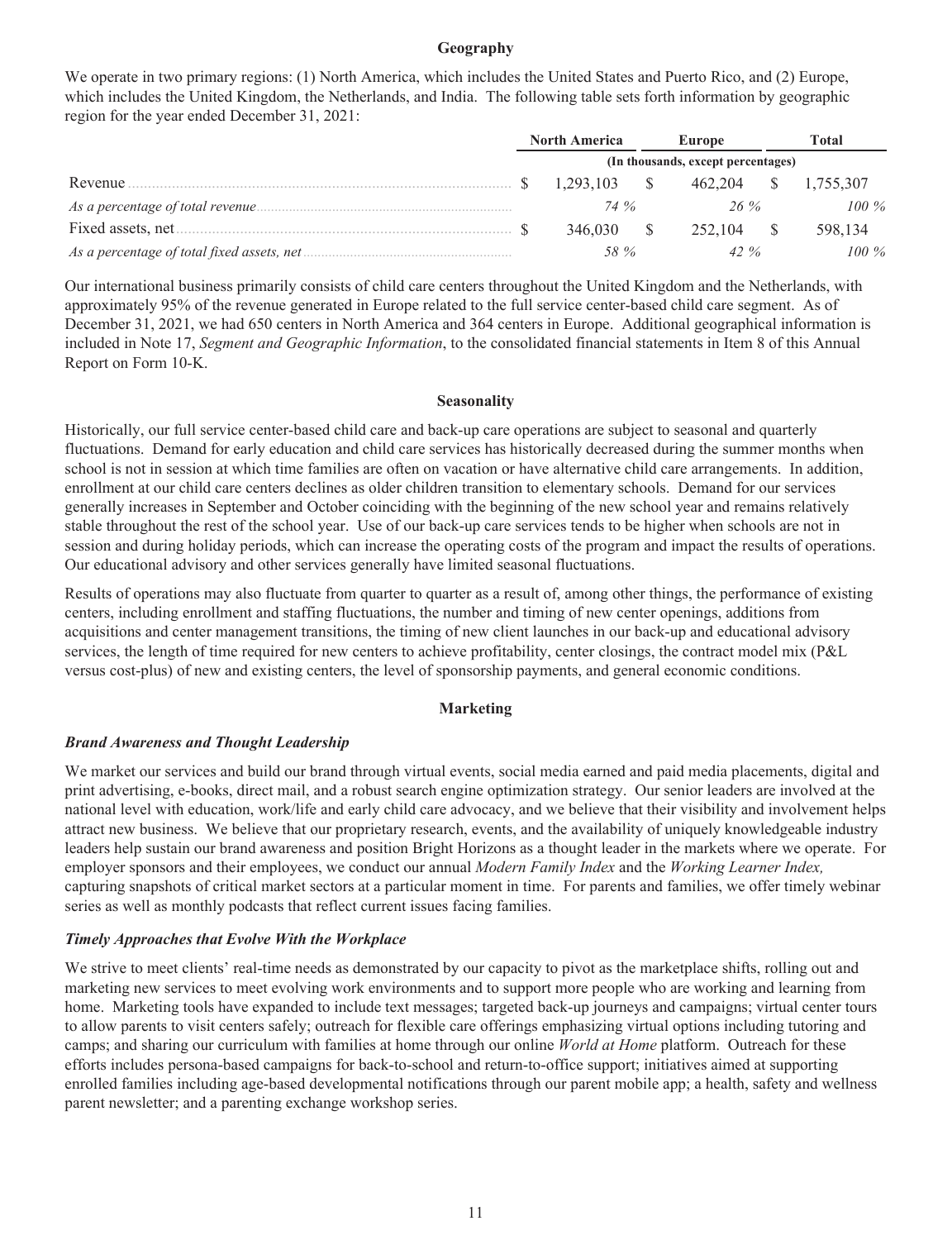# *Lead Generation and Conversion; Customer Retention*

Lead generation and conversion, and increased utilization, as well as customer retention, remain at the heart of our marketing efforts. We partner with employer sponsors to promote our early education and child care centers and other workplace solutions as important employee benefits within their organizations. Our *My Bright Horizons* is a portal for client employees to instantly access all their Bright Horizons benefits and BH Central, a self-service portal for client liaisons to track real-time benefit use and access materials to support internal marketing efforts, including a newsletter with tailored resource content. Other efforts include local digital advertising, partnerships with parent groups, Instagram page takeovers, ramped social efforts, direct mail, and webinars.

## **Competition**

We believe we are a leading provider of employer-sponsored center-based child care, back-up care, and workforce education services. We estimate that we have approximately six times more market share in the employer-sponsored center-based child care market in the United States than our closest competitors. The market for early education and child care services is highly fragmented, and we compete for enrollment and sponsorship of early education and child care centers with a variety of other organizations, including large community-based child care companies, regional child care providers, family day care, nannies, for-profit and not-for-profit full- and part-time nursery schools, public and private elementary schools, and not-for-profit and government-funded providers of center-based child care. Our principal competitors for employer-sponsored centers include KinderCare Education in the United States and Busy Bees in the United Kingdom. We also compete for enrollment on a center-by-center basis with these providers, along with many local and national providers, such as Learning Care Group, Goddard Schools, Primrose Schools, Childbase, KidsFoundation, Kids Planet, and CompaNanny. Competition for back-up care comes from IAC/Interactivecorp (Care.com) in addition to employee assistance programs and smaller work/life companies. In the educational advisory segment, competition comes from EdCor, Guild Education and InStride.

We believe the key factors in the competition for enrollment are quality, site convenience and cost. We believe many centerbased child care providers are able to offer care at lower prices than we do by utilizing less intensive teacher-to-child ratios and offering lower compensation and benefits. While our child care tuition levels are generally higher than our competitors, we compete primarily based on the convenience of a worksite location and a higher level of program quality. In addition, some of our competitors may benefit from strong local name recognition (such as established regional providers) or comply, or are required to comply, with fewer or less costly health, safety, and operational regulations than those with which we comply (such as the more limited health, safety and operational regulatory requirements typically applicable to family day care operations in caregivers' homes). In the wake of COVID-19, we believe our enhanced health and safety protocols are market leading and are an important consideration for families and clients. We believe that our primary focus on serving employer clients, underscored by our track record for achieving and maintaining high-quality standards, also distinguishes us from our competitors.

We have and continue to invest in technology to better support our full suite of services to enhance our customers' user experience, improve utilization levels of our services within our client workforces and across our existing client base, and deliver more efficient and automated support services. Investments to leverage our web and mobile functionality across all of our services, as well as expand mobile capabilities are designed to ensure that our key systems deliver value and provide us with the platform to grow our position in the market. We believe we are well-positioned to continue attracting new employer sponsors due to our extensive service offerings, established reputation, position as a quality leader, and track record of serving major employer sponsors for 35 years.

#### **Human Capital Management**

We know that education and care can change lives, and for 35 years Bright Horizons has been changing the way employees and their families live and work. To achieve this mission and to deliver results, we put our HEART Principles at the forefront of everything we do. Our HEART Principles — *Honesty, Excellence, Accountability, Respect, and Teamwork* — are the underlying tenets of our culture and are guided by the core belief that our people are the foundation to building and sustaining an organization that makes a significant impact in the lives of the children, families and adult learners we serve.

As of December 31, 2021, we had approximately 25,800 global employees (including part-time and substitute teachers), of whom approximately 2,600 were employed as corporate, divisional and regional employees, and approximately 23,200 were employed at our early education and child care centers and as in-home caregivers. The total number of employees includes approximately 16,300 in North America, 7,400 in the United Kingdom, 2,050 in the Netherlands and 35 in India. Corporate, divisional and regional staff members make up our "Home Team" employees, and staff members working at our early education and child care centers, including teachers and support personnel, and in-home caregivers make up our "Field" employees. The employees at one child care center, which has been closed due to the COVID-19 pandemic since early 2020, are represented by a labor union, and we are currently negotiating a collective bargaining agreement with this union in good faith.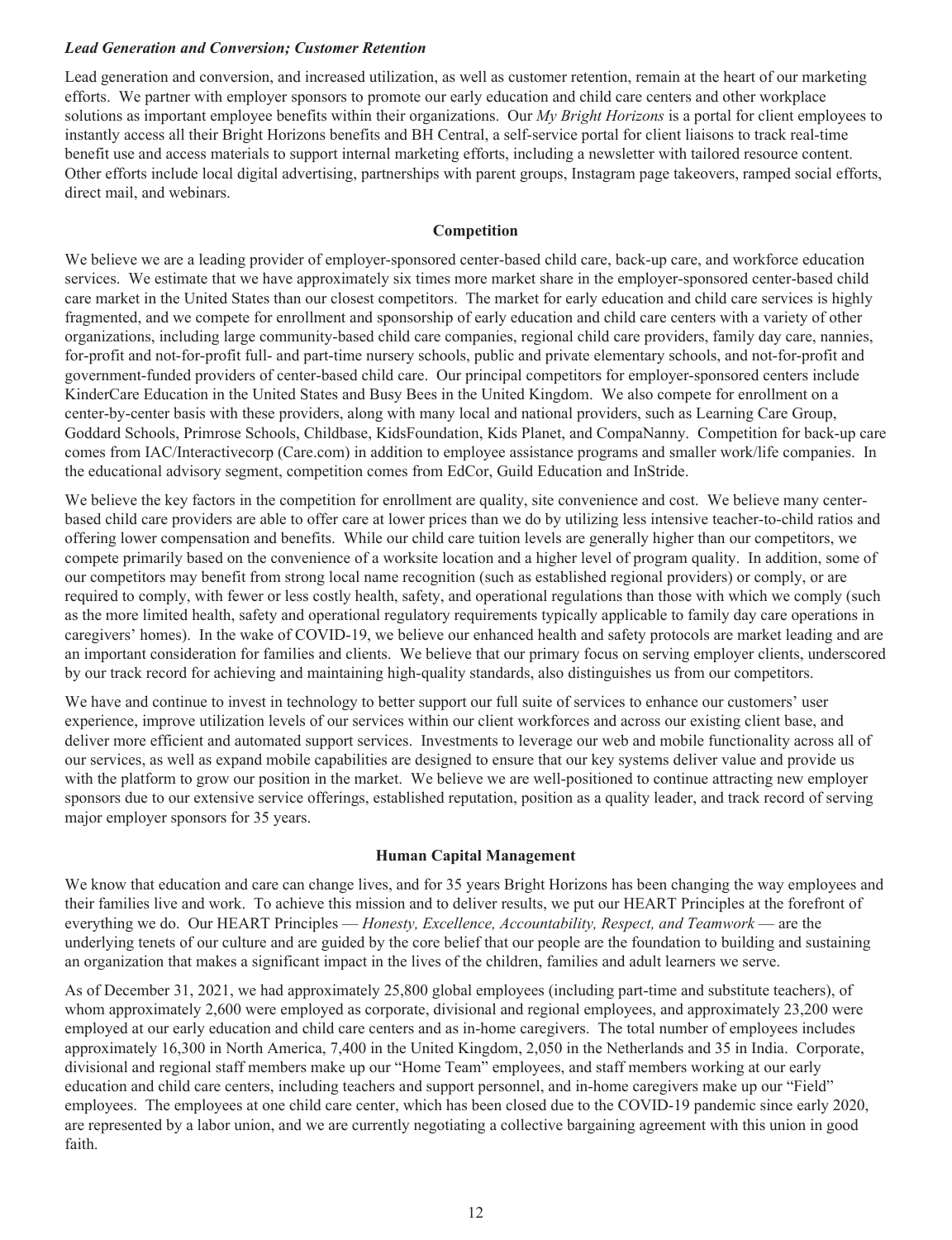We believe employers across industries are looking to deploy creative solutions to address labor challenges, enhance their employee value proposition and provide benefits for their workforce to enable their employees to excel both personally and professionally. While our broad suite of solutions position us well to assist employers with these strategies, our own services and solutions serve as a significant element of our own talent management strategy.

# *Talent Acquisition*

Our business is about serving people and our success depends on attracting, developing and retaining talented and highly qualified employees. We are continually investing in resources and creating programs to drive diversity, equity and inclusion, to provide fair and competitive pay and benefits to support our employees' well-being, and to foster personal growth and career development opportunities. We endeavor to create an environment that rewards performance, enhances our culture and employee experience, and retains and engages our talent.

In 2021, we launched an extensive talent acquisition campaign to recruit teachers and staff. We promoted a National Hiring Day and a new careers website to help our existing team, as well as new and prospective employees, understand the value proposition of a career at Bright Horizons. As part of our continued commitment to support the well-being of our Bright Horizons team, and to help address the challenges in recruiting and retaining top talent, the following are a few examples of the investments we have made, with respect to eligible employees in certain markets, to further strengthen our position as an employer of choice:

- Increased pay through off-cycle market adjustments for teachers and staff in a number of key markets;
- Expanded our back-up care benefit for full and part-time employees;
- Increased our child care tuition subsidy for teachers and center directors; and,
- Enhanced our mental health and wellness resources through a new and expanded well-being offering.

## *Our Benefits and Total Rewards*

More than 1,350 top employers trust us for proven solutions that support employees, advance careers, and maximize performance, and we offer our own employees the solutions and services we offer to our clients. From on-site child care to back-up care to help handle disruptions in child care gaps, and education programs that build critical skills, we believe our service offerings help our employees achieve more.

We also offer a comprehensive total rewards program aimed at varying health, home-life and financial needs. Our total rewards package, which may vary by geography, includes:

- Competitive pay and healthcare benefits;
- 401(k) retirement plans with matching contributions;
- Paid time off;
- Wellness initiatives with benefits relating to nutrition, stress management and financial well-being, mental health, work-life balance and an Employee Assistance Program;
- Child care tuition subsidies for both Field and Home Team employees;
- Tuition assistance programs, including the Horizons Teacher Degree Program which provides direct, no-cost access to an early education degree; and,
- Access to back-up care, EdAssist, College Coach and Sittercity.

We believe our total rewards package for teachers and center staff is robust and helps recruit and retain teachers in the industry.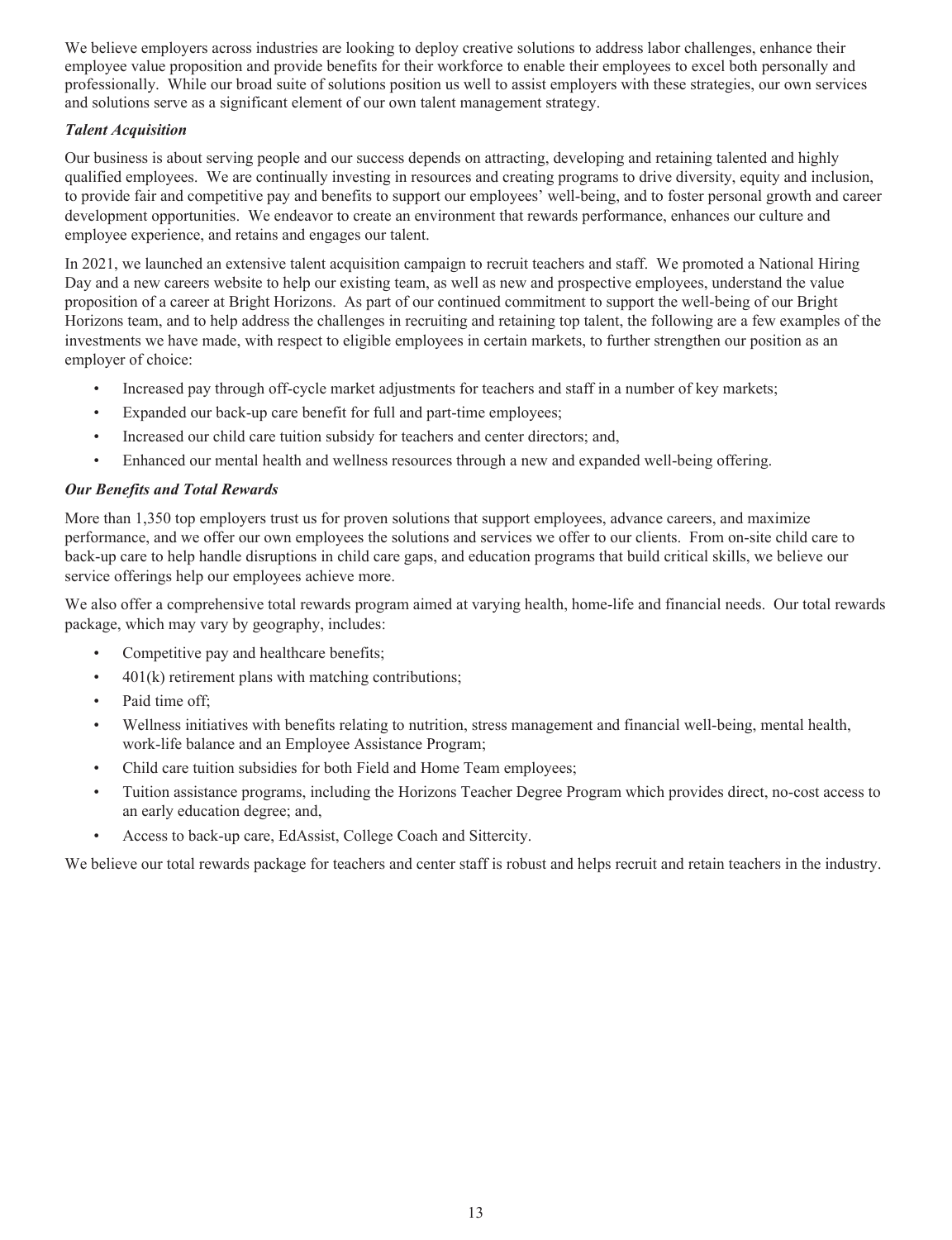# *Our Award Winning Culture*

We are honored and proud to have a long track record of being named an employer of choice. The following represent some of our most recent awards related to culture, diversity and inclusion that we believe are a product of the strong culture we have built at Bright Horizons and the programs and benefits we offer to our employees. These honors are awarded based largely on employee responses to surveys.

- "100 Best Companies to Work For" by FORTUNE Magazine Awarded 20 times most recently in 2021
- "Best Workplaces" in the United Kingdom by the Great Place to Work Institute Awarded 16 times most recently in 2021
- "Best Workplaces" in the Netherlands by the Great Place to Work Institute Awarded seven times most recently in 2020
- Forbes 2021 Best Employers for Diversity
- Bloomberg 2022 Gender Equality Index
- Human Rights Campaign Foundation's Corporate Equality Index 2022
- 2021 "Best Workplaces for Women" by the Great Place to Work Institute in the United Kingdom
- PEOPLE Magazine 2021 Companies that Care

## *Our Diversity, Equity and Inclusion Focus*

At Bright Horizons, Diversity, Equity and Inclusion are core priorities that we believe are critical to our long-term success by improving the work we do, the services we provide and, ultimately, the value we create. We are an organization made up of employees, children and families from many cultures, backgrounds and experiences and we believe it is vital to have a workplace where all employees feel welcome, comfortable and a sense of belonging and where everyone's unique differences are celebrated and valued. As an organization built around people, having diverse talent at the Board level and throughout our organization helps us recruit and retain talent, reduce turnover and enhance all our offerings and service lines and the education we deliver daily to children and families.

Our Inclusion Vision, in which *we are committed to creating inclusive environments where everyone has a sense of belonging and has the opportunity to contribute and thrive in meaningful and impactful ways,* guides and defines our Diversity, Equity and Inclusion initiatives. To bring this vision to life, we leverage the groups below to facilitate interactive activities, ignite and engage in bold conversations, and lead diversity awareness and inclusive leadership trainings, webinars and discussion groups:

- *Inclusion Steering Committee* comprised of senior leaders and executive officers who inform the strategy for Bright Horizons' overall diversity, equity and inclusion initiatives.
- *Inclusion Council* includes representatives from Bright Horizons business units and functional departments, executive members, and co-chairs of our eight Employee Advisory Groups, and is guided by the Inclusion Steering Committee aimed at creating accountability in this area throughout the organization.
- *Employee Advisory Groups* voluntary, company-sponsored, internal associations dedicated to fostering a diverse and inclusive work environment within the context of Bright Horizons' mission, values, goals, business practices, and objectives.

We aim to hire a diverse workforce. As of December 31, 2021, workforce diversity representation was approximately as follows:

|                               | Gender (Global) <sup>(1)</sup> | Racial Diversity (North America Only) <sup>(2)</sup> |
|-------------------------------|--------------------------------|------------------------------------------------------|
|                               | 94%                            | $51\%$                                               |
|                               | 76%                            | 27%                                                  |
|                               | 96%                            | 54%                                                  |
| Senior Leaders <sup>(4)</sup> | 67%                            | 17%                                                  |
|                               | 50%                            | 20%                                                  |

(1) Gender is defined as percentage of women in the workforce.

(2) Racial Diversity is defined as: American Indian or Alaska Native, Asian, Black or African American, Hispanic or Latino, Native Hawaiian or Other Pacific Islander, or two or more races.

(3) Does not include employees that do not self-identify.

(4) Senior leader is defined as Vice President and equivalent, and above, and includes executive officers.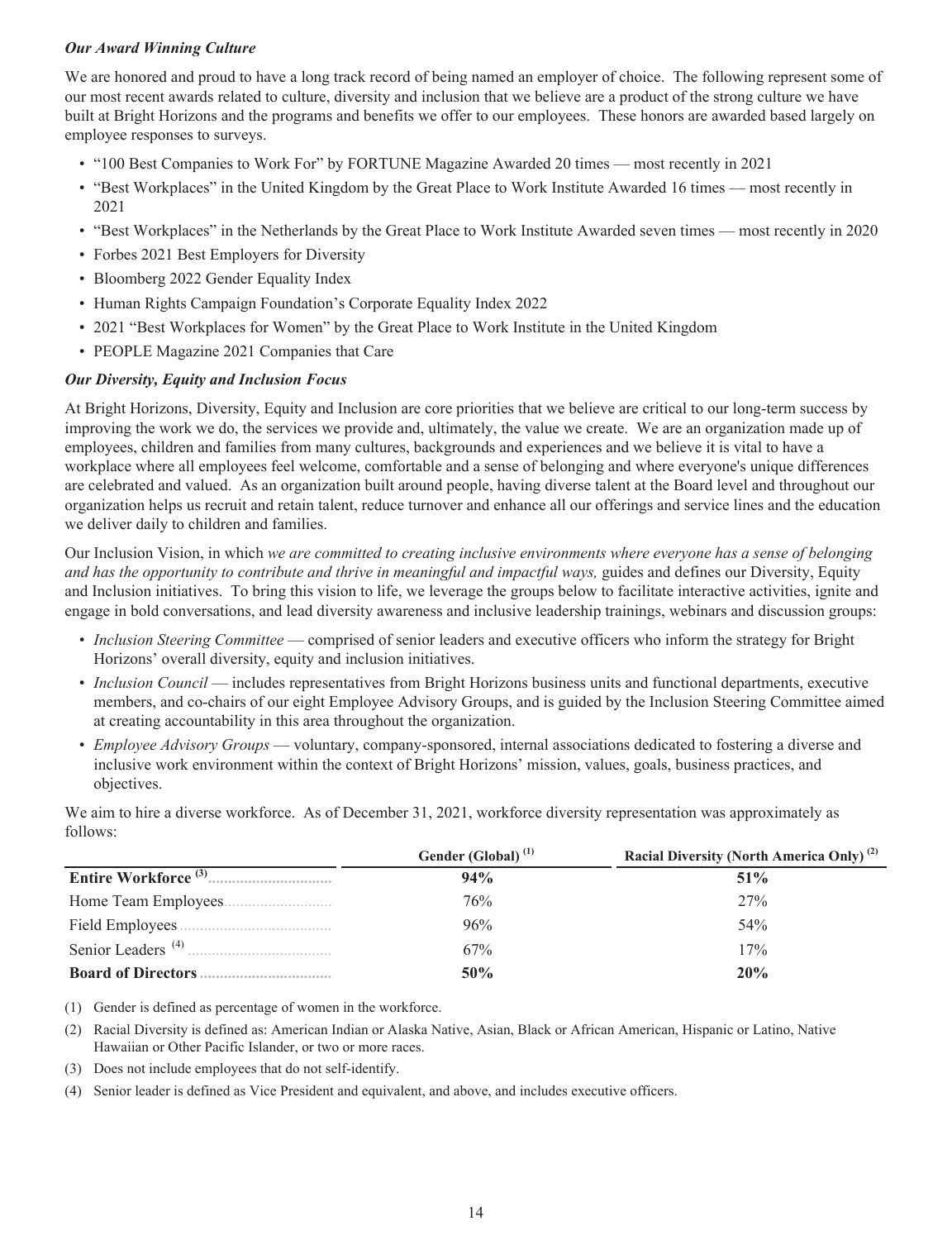We are focused on taking action to make real change, not for a moment in time, but for the long-term and, in 2021, launched a number of initiatives, including:

- **OneTen**: Bright Horizons joined the OneTen initiative, a coalition of leading employers committed to upskilling, hiring, and promoting one million Black individuals in America over the next 10 years in family-sustaining jobs with opportunities for advancement. Bright Horizons has the unique position of joining as both a participating employer and as a solution provider/talent developer.
- **Tent Partnership for Refugees:** Bright Horizons joined the Tent Partnership for Refugees, a global network of companies committed to supporting refugees around the world, and we support this initiative by inviting refugees to join our welcoming culture and the rewarding field of early education.

#### *Our Investment in Career Growth and Professional Development and our Horizons Teacher Degree Program*

We invest in our employees' career growth. Employee training and development opportunities are critical to our success as they drive our employees' growth, help develop leaders within our organization (through our leadership institute) and support our delivery of quality services to our clients and the families and learners we serve. We provide a robust, ongoing employee training and career development program that is available to all employees through our online training university. Our blended learning approach means employees have a selection of different learning methods available to them, including live interactive online webinars, face-to-face training for a variety of topics in multiple venues, eLearning modules, and video.

We support our teachers' development through a number of programs and resources, including an extensive training curriculum and, in the United States, our eCDA ("child development associate") program to enable us to deliver high quality services.

A central program offering is our Horizons Teacher Degree Program. The program, which is a first-of-its-kind offering in the early education field, removes financial barriers for employees pursuing a degree, including those posed by traditional tuition reimbursement programs, by allowing employees to earn an associate and bachelor's degree in early childhood education at nocost. Participants do not have to pay for any expenses out of pocket, including tuition, fees and books. Since its inception in 2018, more than 2,000 teachers have enrolled and over 400 have already graduated.

## *Our Employee Engagement*

Retaining and developing our workforce starts with our employees. At Bright Horizons we regularly listen to employees through our regular surveys and forums. Hearing directly from our employees helps us understand the employee experience, including evolving priorities related to workplace environment, employee relations, pay and benefits, flexibility, and career growth opportunities, all of which are critical to our mission to be and remain an employer of choice and a great place to work. During 2021, we surveyed employees to ensure that we continued to support their needs and focus on their priorities. This approach enabled us to act on real-time information to expand our benefits and compensation opportunities and to develop enhanced benefits offerings, including the mental health and wellness supports delivered by our expanded Employee Assistance Program offering.

# *Our Citizenship*

We support the communities in which we work and live, and we encourage our employees to do the same. We proudly stand behind our many employees who give their time to non-profit organizations, awarding grants to their chosen charities in recognition of their volunteer work in their communities. We also work alongside our employees to support the Bright Horizons Foundation for Children<sup>®</sup> and its important mission, to bring Bright Spaces<sup>®</sup> to children and families in homeless shelters and similar agencies helping at risk children and families, supporting our employees with Brightening Lives activities and Field and Home Team fundraising events.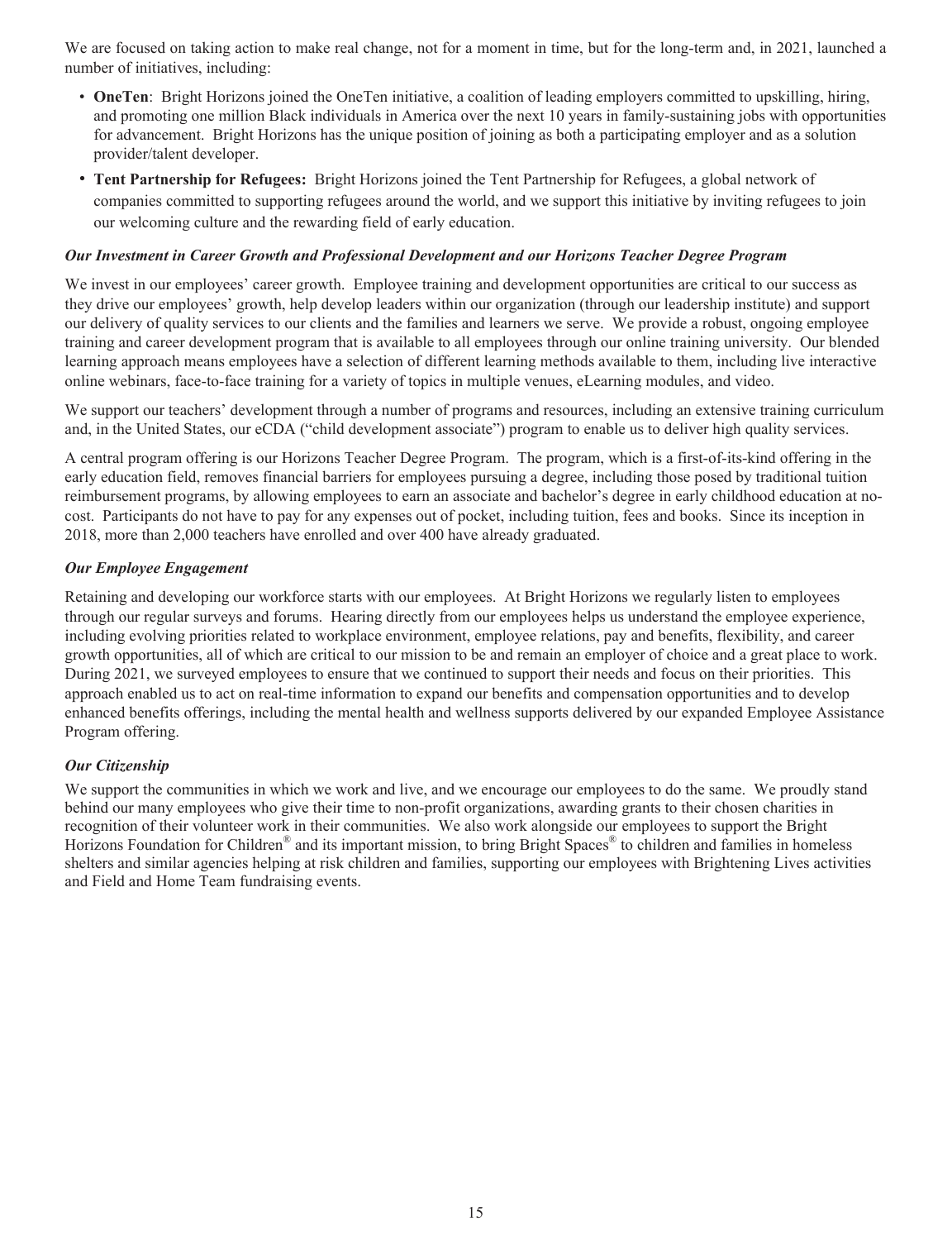#### **Intellectual Property**

We believe our name and logo have significant value to our operations. We own and use various registered and unregistered trademarks covering the names Bright Horizons® and Bright Horizons Family Solutions®, our logo, and a number of other names, slogans and designs. We frequently license the use of our registered trademarks to our clients in connection with the use of our services, subject to customary restrictions. We actively protect our trademarks by registering the marks in a variety of countries and geographic areas, including the United States, the United Kingdom, the European Union, Australia, New Zealand, India, and other countries in Asia. These registrations are subject to varying terms and renewal options. However, not all of the trademarks or service marks have been registered in all of the countries in which we do business, and we are aware of persons using similar marks in certain countries in which we currently do not do business. Meanwhile, we monitor our trademarks and vigorously oppose the infringement of any of our registered marks as appropriate. We do not hold any patents. We hold copyright registrations for certain materials that are important to the operation of our business, and we generally rely on common law protection for those copyrighted works which are not critical to the operation of our business. We enter into agreements with our employees and other parties with which we do business to limit access to and disclosure of our technology and other proprietary information. We also license some intellectual property from third parties for use in our business and such licenses are not individually or in the aggregate material to our business.

## **Regulatory Matters**

Our business operates in multiple jurisdictions, and we are subject to various national and regional laws and rules and regulations, including labor, licensing, health, fire and safety, and data privacy requirements and standards.

The following discussion highlights our key areas of focus. For a discussion of the risks associated with the laws and regulations that may materially impact us, please see the section entitled "*Risk Factors*" in Item 1A of this Annual Report on Form 10-K.

# *Licensing and Child Care Centers*

The laws and regulations relating to the provision of child care are numerous and complex. In most jurisdictions where we operate, our child care centers are required by law to meet a variety of operational requirements, including minimum qualifications and background checks for our center personnel as well as teacher-to-child ratios and various labor, licensing, and health, fire and safety regulations. Regulations may also impact the design and furnishing of our centers. We believe that our centers and operations comply in all material respects with all applicable laws and regulations.

# *Health and Safety*

The health, safety and well-being of children, families and staff is our top priority. We have always adhered to rigorous health, hygiene, and disinfecting practices, and now follow enhanced safety protocols, which continue to evolve at both local and national levels. Our enhanced protocols were developed based on guidance from the Centers for Disease Control, state and local public authorities, and our partnership with medical professionals and experts that specialize in pediatric infectious diseases. We monitor governmental rules and regulations relating to COVID-19 health guidance and vaccinations as they develop. We have dedicated health and safety personnel and a Vice President of Global Safety, as well as centralized COVID-19 response teams that support our centers and other operations to ensure compliance with our policy requirements and practices. In partnership with our experts, we have supported the access to, and communication of the importance of, vaccinations. We have launched a series of webinars for staff to help them understand the vaccine, its development, and its efficacy, and we regularly provide staff with the latest information and resources about the vaccine, as well as testimonials and interviews with leading experts to help encourage our employees to get vaccinated. We also provided incentives to further encourage staff to receive their vaccinations.

We employ a variety of security measures at our early education and child care centers, which typically include secure electronic access systems as well as sign-in and sign-out procedures for children among other site-specific security measures. In addition, our trained teachers and clear sightline center designs help ensure the health and safety of children. Our early education and child care centers are designed to minimize the risk of injury to children by incorporating such features as childsized amenities, rounded corners on furniture and fixtures, age-appropriate toys and equipment and cushioned fall zones surrounding play structures.

Each center is further guided by policies and procedures that address protocols for safe and appropriate care of children and center administration. These policies and procedures establish protocols in various areas, including the safe handling of medications, managing child illness or health emergencies, and a variety of other critical aspects of care to ensure that centers meet or exceed all mandated licensing standards. These policies and procedures are reviewed and updated continuously by a team of internal experts, and center personnel are trained on center practices using these policies and procedures. Our proprietary *We Care* system supports proper supervision of children and documents the transitions of children to and from the care of teachers and parents or from one classroom to another during the day.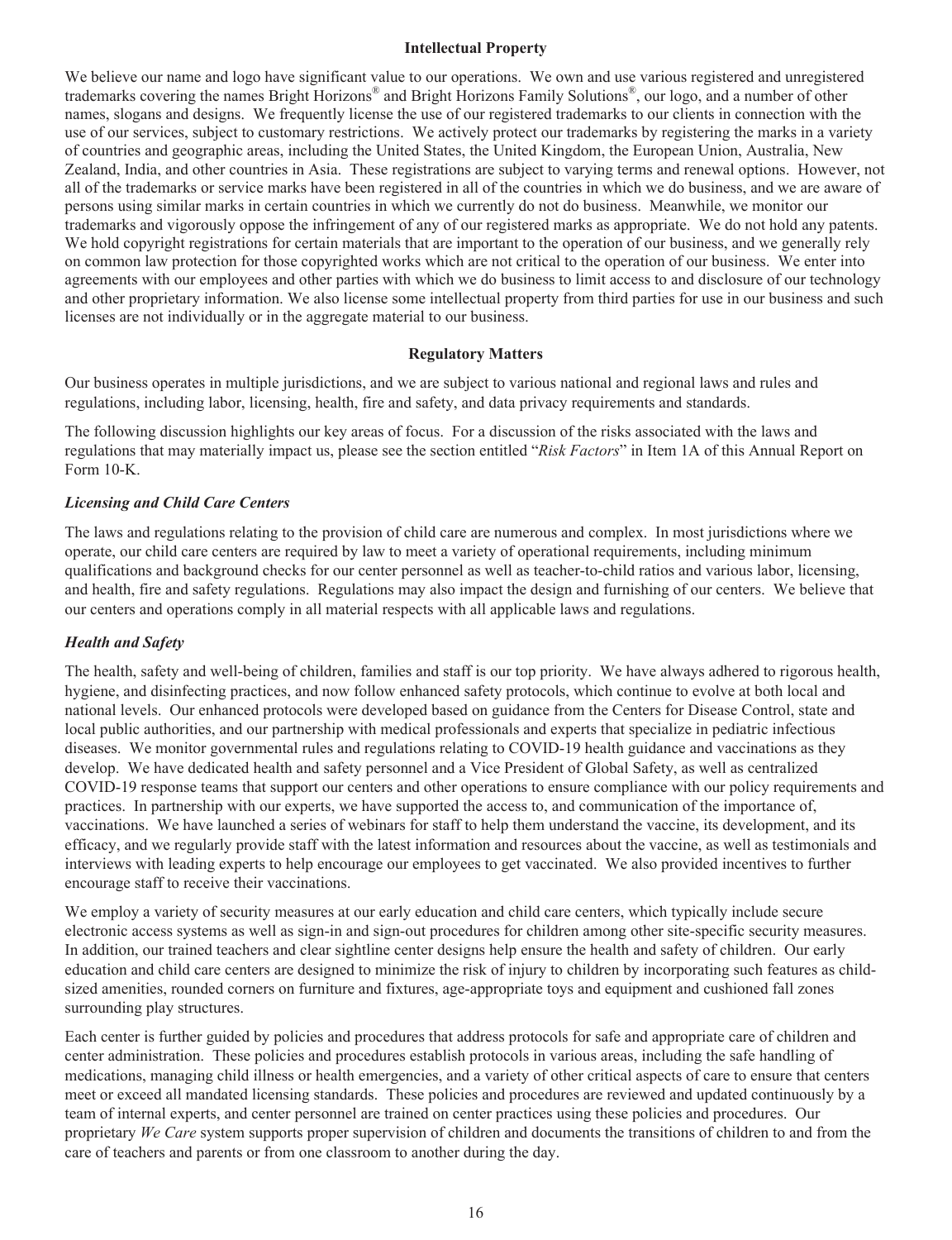We require the child care centers and in-home care providers that participate in our proprietary back-up care network to comply with our standards of quality, including caregiver screening and background checks, and training. The delivery of our back-up care services is subject to ongoing oversight and monitoring to ensure the health and safety of the children and adults we care for.

# *Environmental*

Our operations, including the selection and development of the properties that we lease or own, and any construction or improvements that we make at those locations, are subject to a variety of national and local laws and regulations, including environmental, zoning and land use requirements. In addition, we have a practice of conducting site evaluations on each freestanding or newly constructed or renovated property that we own or lease. We have no known material environmental liabilities at this time.

#### **Facilities**

Our early education and child care centers are primarily operated at or near work-site locations and vary in design and capacity in accordance with employer sponsor needs and regulatory requirements. Our North American early education and child care centers typically have an average capacity of 128 children, and our locations in Europe have an average capacity of 84 children. As of December 31, 2021, our early education and child care centers had a total licensed capacity of approximately 114,000 children, with the smallest center having a capacity of 15 children and the largest having a capacity of approximately 500 children.

We believe that attractive, spacious and child-friendly facilities with warm, nurturing and welcoming atmospheres are an important element in fostering a high-quality learning environment for children. Our centers are designed to be open and bright and to maximize supervision visibility. We devote considerable resources to equipping our centers with child-sized amenities, indoor and outdoor play areas comprised of age-appropriate materials and design, family hospitality areas and computer centers. Commercial kitchens are typically present in those centers where regulations require that hot meals be prepared onsite.

## **Available Information**

We file or furnish reports and other information with the Securities and Exchange Commission ("SEC") pursuant to Section 13(a) or 15(d) of the Securities Exchange Act of 1934, as amended, (the "Exchange Act"). Our annual reports on Form 10-K, quarterly reports on Form 10-Q, current reports on Form 8-K, and amendments to those reports are available free of charge on our website, www.brighthorizons.com, as soon as reasonably practicable after such material is electronically filed with or furnished to the SEC. Information filed electronically with, or furnished to, the SEC is also available at www.sec.gov. References to these websites do not constitute incorporation by reference of the information contained therein and should not be considered part of this document.

#### **Item 1A. Risk Factors**

The following risk factors and other information included in this Annual Report should be carefully considered. Set forth below are certain risks related to our business, industry and common stock that could have an adverse effect on our operations. The risks described below are not the only risks we face. Additional risks and uncertainties, not presently known to us or that we currently deem immaterial, may also impair our business, financial condition or results of operations.

#### **Business and Operational Risks**

## *The global COVID-19 pandemic has significantly disrupted our business and our financial condition and operating results and will continue to adversely impact our business.*

The COVID-19 pandemic has substantially disrupted our global operations, and we expect to continue to be impacted as the conditions persist. The situation remains dynamic and subject to rapid and potentially material changes. As of December 31, 2021, we operated 1,014 early education and child care centers with the capacity to serve approximately 114,000 children and their families, of which 977 child care centers were open. While we are focused on the enrollment of our centers, the continued or additional disruptions to our business and potential adverse impacts to our financial condition and results of operations resulting from the COVID-19 pandemic include, but are not limited to:

- significant changes in the conditions of the markets we operate in limiting our ability to provide our services, especially center-based child care and center-based back-up child care, and potentially resulting in continued center closures or permanent center closures;
- reduced enrollment upon the re-opening of centers as families may limit their participation in various public activities and gatherings, including group child care;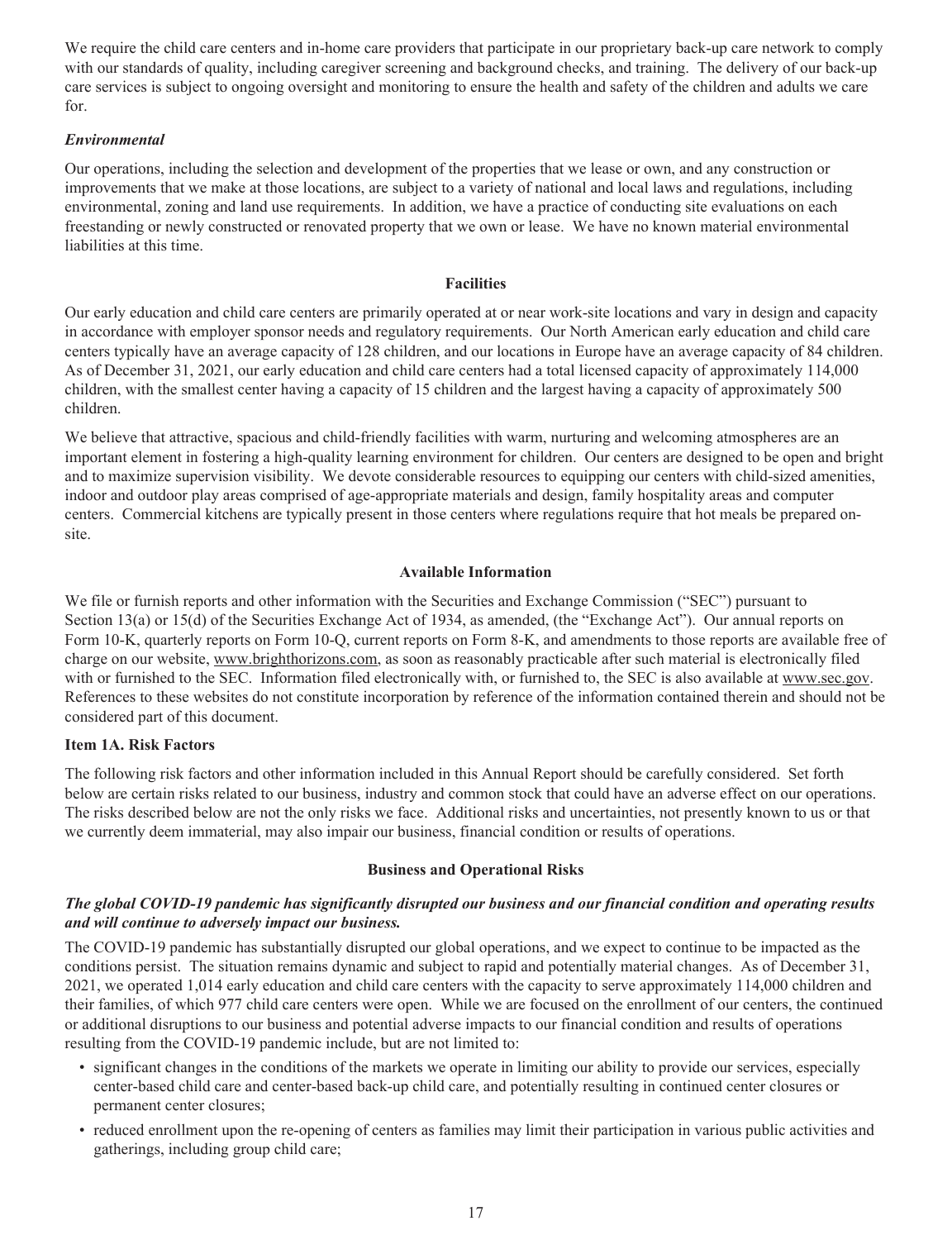- inability to hire and maintain an adequate level of center staff requiring us to reduce enrollment, close classrooms or centers in order to comply with mandated ratios, inability to retain teachers, and the impact to our operations if a significant percentage of our workforce is unable to return to work because of illness, quarantine, worker absenteeism, limitations on travel, or government or social distancing restrictions, or difficulty maintaining or retaining staff, which may have a disproportionate impact on our business compared to other companies that depend less on the in-person provision of services and do not directly provide care and education to young children;
- new or persistent COVID-19 variants could result in temporary classroom or center closures or permanent closure of centers outside of our control due in large part to the interdependence of our operations with our client partners' operating decisions and requirements, which may result in reduced demand or the adoption of alternative child care options;
- the adoption and efficacy of vaccines may have a disproportionate impact on our business compared to other companies that depend less on the in-person provision of services;
- reduced or shifting demand for our services due to adverse and uncertain economic and demographic conditions, including as a result of clients that have been adversely impacted, and/or increased unemployment, school and business closures, lockdown orders, long-term shift to a remote workforce, and general effects of a broad-based economic recession;
- incremental costs and general disruption associated with additional procedures and protocols required to maintain health and safety at our centers, and costs and reputational harm associated with a potential COVID-19 outbreak at our centers, or the failure of compliance with COVID-19 health and safety protocols;
- a reduction or limit on governmental grant funding for COVID-19 relief at the federal, state and local level could adversely impact our results of operations;
- legal actions or proceedings related to COVID-19;
- potential asset impairments or write-downs as we review assets impacted as a result of the ongoing COVID-19 pandemic;
- reduction in our liquidity position limiting our ability to service our indebtedness and our future ability to incur additional indebtedness or financing; and
- downgrades to our credit rating by ratings agencies which could reduce our ability to access capital markets.

These factors could place limitations on our ability to operate effectively and could have a material adverse effect on our operations, financial condition and operating results. As the situation continues to evolve and more information and guidance becomes available, we may adjust our current plans, policies and procedures to address the rapidly changing variables related to the pandemic. The COVID-19 pandemic could continue to have a negative impact on our results of operations, the size and duration of which we are currently unable to predict. Additional impacts may arise of which we are currently not aware, the nature and extent of which will depend on future developments which are highly uncertain and cannot be predicted.

# *Vaccine and workplace safety mandates or guidance proposed or implemented by federal, state or local governments, or by clients, could disrupt the Company's operations, increase costs and adversely affect its business, financial condition, or results of operations.*

Notwithstanding the withdrawal of the federal Occupational Safety and Health Administration emergency rule on vaccine mandates, many state, county, and local jurisdictions have proposed or implemented some form of COVID-19 workplace safety guidance and requirements including vaccinations, masking and physical distancing or weekly testing requirements. Further vaccine mandates or other requirements may be announced in jurisdictions in which our businesses operate, by state or local governments or by the clients we serve. Complying with vaccine mandates may be costly and operationally complex. Additionally, competing and potentially conflicting laws and regulations regarding vaccine mandates and testing requirements could further complicate compliance. Such vaccination requirements may result in incremental employee turnover, recruiting challenges or additional costs, which could have a material adverse effect on our business, financial condition, and results of operations.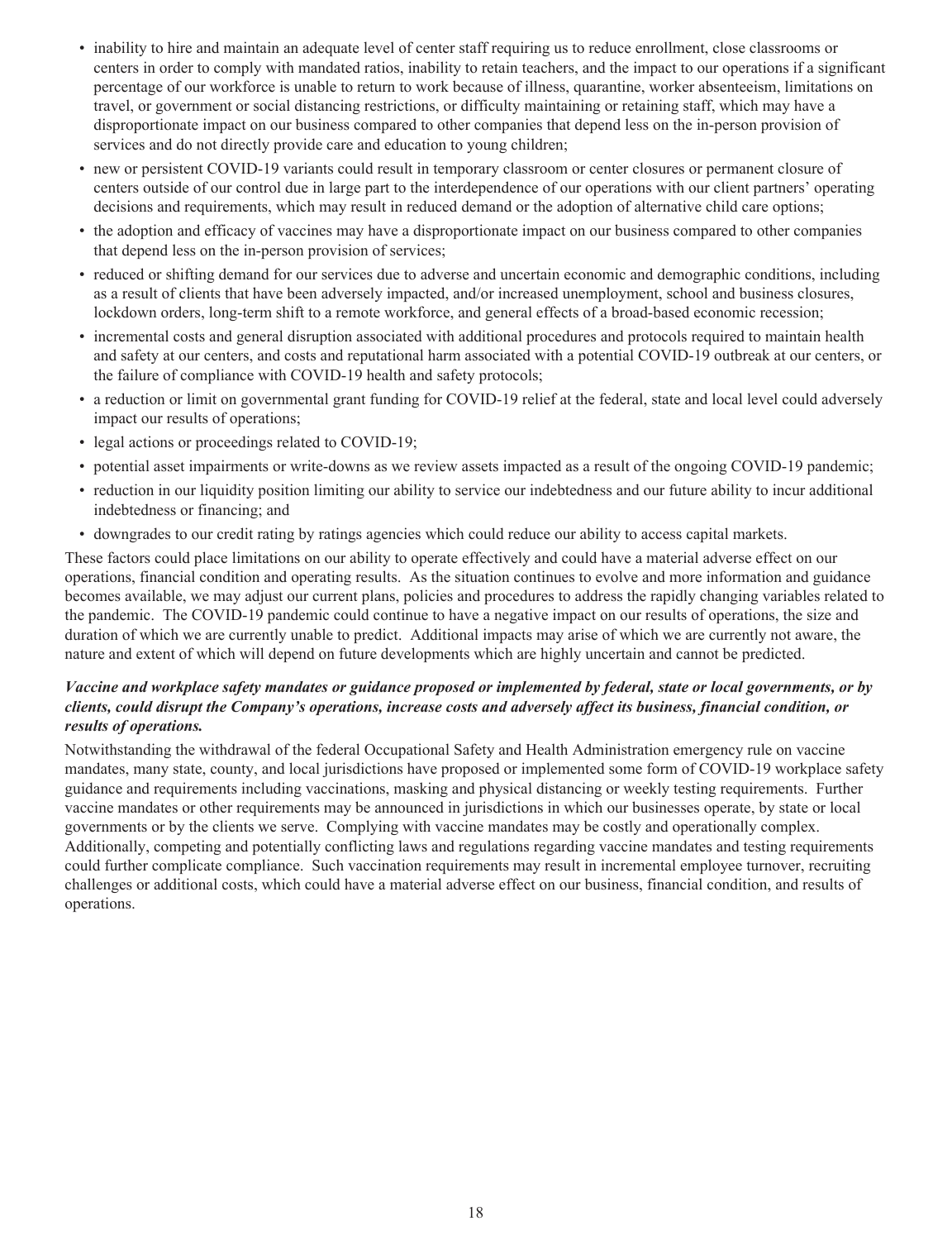# *Our business depends largely on our ability to hire and retain qualified teachers and maintain strong employee relations.*

The provision of child care services is personnel intensive. Our business depends on our ability to attract, train, and retain the appropriate mix of qualified employees and on effectively implementing and maintaining strong employee relations, cultivating an atmosphere of trust, and effectively communicating the value proposition of working at Bright Horizons. The early education and child care industry traditionally has experienced high turnover rates. In addition, state laws require our teachers and other staff members to meet certain educational and other minimum requirements, and we often require that teachers and staff at our centers have additional qualifications. We are also required by government regulation to maintain certain prescribed minimum teacher-to-child ratios. If we are unable to hire and retain qualified teachers at a center, we could be required to reduce enrollment, close classrooms or centers or be prevented from accepting additional enrollment in order to comply with such mandated ratios. We may continue to experience difficulty in attracting, hiring and retaining qualified teachers due to tight labor pools. We may experience difficulty in attracting and retaining teachers due to health concerns and changes in the work environment as a result of COVID-19. Such market pressures have required us to offer increased salaries, enhanced benefits and institute additional initiatives to maintain strong employee relations, which increase costs, and may further increase costs in the future. Difficulties in hiring and retaining qualified personnel may also affect our ability to meet growth objectives in certain geographies and to take advantage of additional enrollment opportunities at our early education and child care centers in these markets, which could negatively impact our business. From time to time we may be subject to employee organizing efforts. Labor union representation of a material number of our employees could impact our business, financial condition or operating results as a result of additional labor costs, payroll and benefit expenses, new rules and practices, or work stoppages.

#### *Changes in the demand for child dependent care, and workplace solutions, which may be negatively affected by demographic trends and economic conditions, may affect our operating results.*

Our business strategy largely depends on employers recognizing the value of providing employees with child care, dependent care, workforce education, and other workplace solutions as an employee benefit. The number of employers that view such services as cost-effective or beneficial to their workforces may not continue to grow at the levels we anticipate or may diminish. In addition, changes in demographic trends, including the number of dual working parent or working single parent families in the workforce, may impact the demand for our services. Such changes could materially and adversely affect our business and operating results.

Even as employers recognize the value of our services, demand may be adversely affected by general economic conditions or changes in workforce demographics and work-place environments as a result of COVID-19. Uncertainty or a deterioration in economic conditions could lead to reduced demand for our services as employer clients may reduce or eliminate their sponsorship of work and family services, and prospective clients may not commit resources to such services. In addition, a reduction in the size of an employer's workforce could negatively impact the demand for our services and result in reduced enrollment or failure of our employer clients to renew their contracts. A deterioration of general economic conditions or changes in workforce demographics may adversely impact the need for our services because out-of-work parents may decrease or discontinue the use of child care services, or be unwilling to pay tuition for high-quality services. Additionally, we may not be able to increase the price for our services at a rate consistent with increases in our operating costs. If demand for our services were to decrease, it could disrupt our operations and have a material adverse effect on our business and operating results.

## *Because our success depends substantially on the value of our brands and reputation as a provider of choice, adverse publicity or negative perceptions about our business could impact the demand for our services.*

Our reputation and brand are critical to our business. Adverse publicity concerning reported incidents or allegations of inappropriate, illegal or harmful acts to a child at any child care center or by a caregiver or through a third party provider, whether or not directly relating to or involving Bright Horizons, could result in decreased enrollment at our child care centers, termination of existing corporate relationships, inability to attract new corporate relationships, or increased insurance costs, all of which could adversely affect our operations. Brand value and our reputation can be severely damaged even by isolated incidents, particularly if the incidents receive considerable negative publicity or result in substantial litigation. These incidents may arise from events that are beyond our ability to control, such as instances of abuse or actions taken (or not taken) by one or more center managers, teachers, or caregivers relating to the health, safety or welfare of children in our care. In addition, from time to time, customers and others make claims and take legal action against us. Whether or not claims have merit, they may adversely affect our reputation and the demand for our services. Such demand could also diminish significantly if any such incidents or other matters erode general confidence in us or our services, which would likely result in lower sales, and could materially and adversely affect our business and operating results. Any reputational damage could have a material adverse effect on our brand value and our business, which, in turn, could have a material adverse effect on our financial condition and results of operations.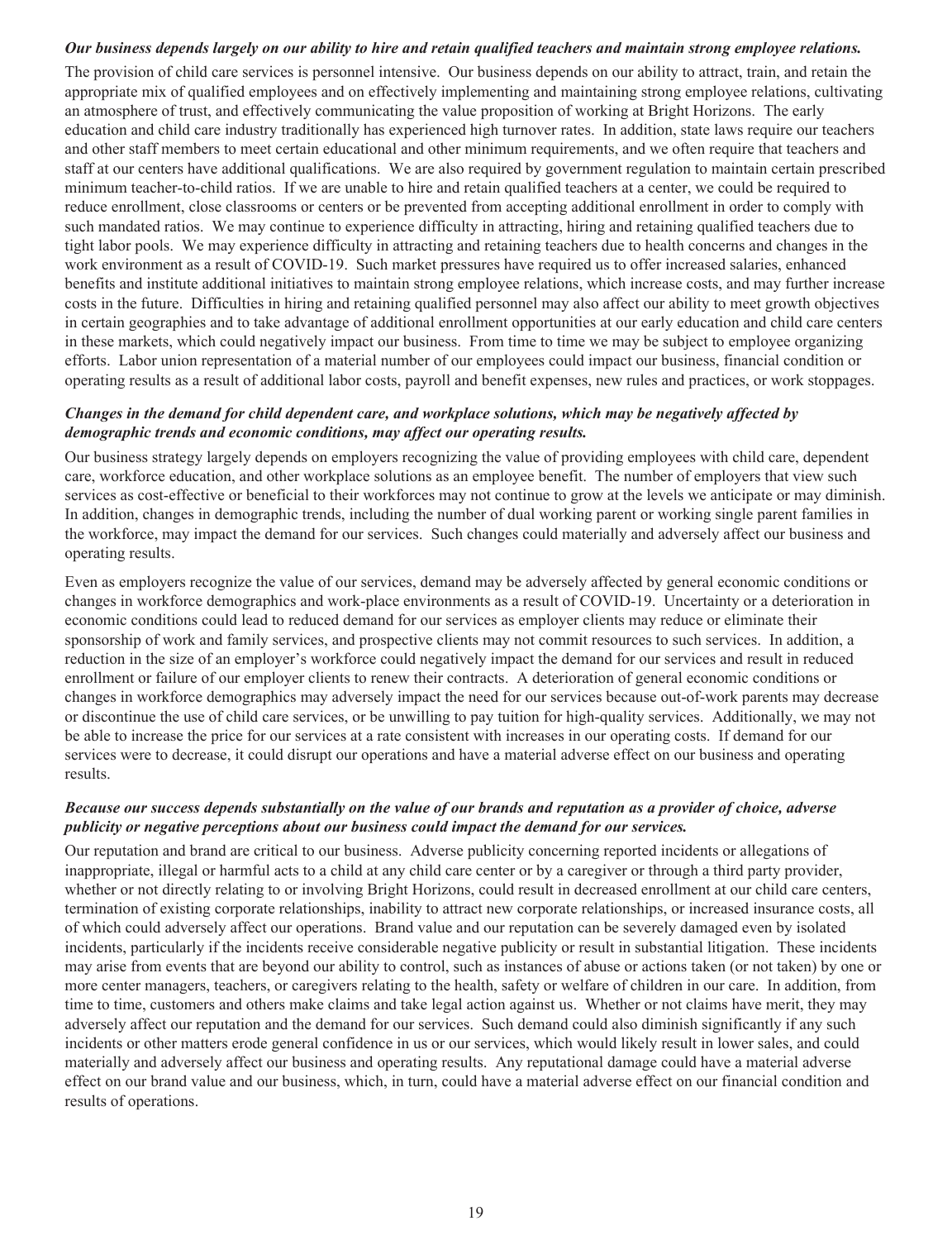# *Breaches in data security and other information technology interruptions or system failures could adversely affect our financial condition and operating results.*

As part of our business, we collect and store sensitive data and certain personal information from our clients, the families and children we serve and our employees. We also utilize third-party vendors and electronic payment methods to process and store some of this information, including credit card information. Storing this data exposes us to increased risk of privacy and/or security breaches as well as increased vulnerability to cyber-attacks. Cybersecurity threats in particular are persistent, evolve quickly and include, but are not limited to, computer viruses, ransomware attacks, attempts to access information, phishing scams, denial of service attacks and other security breaches of software, systems or platforms. Such cybersecurity threats may increase as a result of COVID-19 and the related shift to more employees working remotely, as cybercriminals attempt denial of service related attacks and other disruptive actions. Like many businesses, we have in the past and will in the future continue to be subject to cybersecurity threats and attempts to compromise and penetrate our data security and systems.

We also face the potential for business disruptions from information technology interruptions associated with natural disasters and other events including power outages, catastrophic events, computer and network failures, inadequate or ineffective redundancy plans, system failures, and flaws in third-party software or services. Our back-up care and educational advisory services are highly dependent on information technology for the coordination and delivery of services, which could be significantly impacted by a breach in our security and systems or other system interruptions. Our policies and practices and operational safeguards, measures and controls aimed at protecting and recovering our data and ensuring business continuity, may not be sufficient to prevent cybersecurity breaches or ensure our key services are delivered without minimal disruption in the event of information technology system failures.

Failure of these systems to operate effectively or a compromise in the security of our systems that results in unauthorized persons or entities obtaining personal information could materially and adversely affect our reputation, operations, operating results, and financial condition. Breaches in our data security, those of our affiliates or other third-parties, could expose us to risks of data loss, inappropriate disclosure of confidential or proprietary information, litigation or the imposition of penalties against us, liability, impede our processing of transactions and our financial reporting, and could result in a disruption of our operations. The impact of these security threats and other disruptions are difficult to predict, our insurance coverage may not be adequate to cover all related costs, and we may not otherwise be fully indemnified for them. Additionally, any related negative publicity could significantly harm our reputation and could materially and adversely affect our business and operating results.

# *Our collection, use, storage, disclosure, transfer and other processing of personal information could give rise to significant costs and liabilities, including as a result of governmental regulations, uncertain or inconsistent interpretation and enforcement of legal requirements or differing views of personal privacy rights, which may have a material adverse effect on our reputation, business, financial condition and results of operation.*

A variety of laws, regulations, industry self-regulatory principles, industry standards or codes of conduct and regulatory guidance relating to privacy, data protection, marketing and advertising, and consumer protection apply to the collection, use, retention, protection, disclosure, transfer and other processing of certain types of data. As the regulatory environment related to information security, data collection and use, and privacy becomes increasingly rigorous, with new and changing requirements applicable to our business, including the European Union's General Data Protection Regulation and the California Consumer Privacy Act, among others, compliance with such requirements could impose significant limitations, require changes to our business, or restrict our use or storage of personal information, which may increase our compliance expenses and make our business more costly or less efficient to conduct. Failure to comply with such regulations could result in significant penalties and damages which could materially and adversely affect our business and financial condition.

# *Our continued profitability depends on our ability to pass on our increased costs, such as labor and related costs, to our customers.*

Hiring and retaining key employees and qualified personnel, including teachers, is critical to our business and labor costs are our largest expense. Because we are primarily a service business, inflationary factors and regulatory changes that contribute to wage and benefits cost increases result in significant increases in the cost of running our business. We expect to pay employees at rates above the minimum wage, and increases in the statutory minimum wage rates could result in a corresponding increase in the wages and benefits we pay to our employees. Additionally, competition for teachers and staff, and costs associated with hiring, compensating and retaining employees, and costs of retraining teachers could result in significant increases in the cost of running our business, including costs to enhance employee compensation and benefit programs as an incentive and retentive tool. Our success depends on our ability to continue to pass along these costs to our customers and to meet our changing labor needs while controlling costs. In the event that we cannot increase the price for our services to cover these higher wage and benefit costs without reducing customer demand for our services, our margins could be adversely affected, which could have a material adverse effect on our financial condition and results of operations as well as our growth.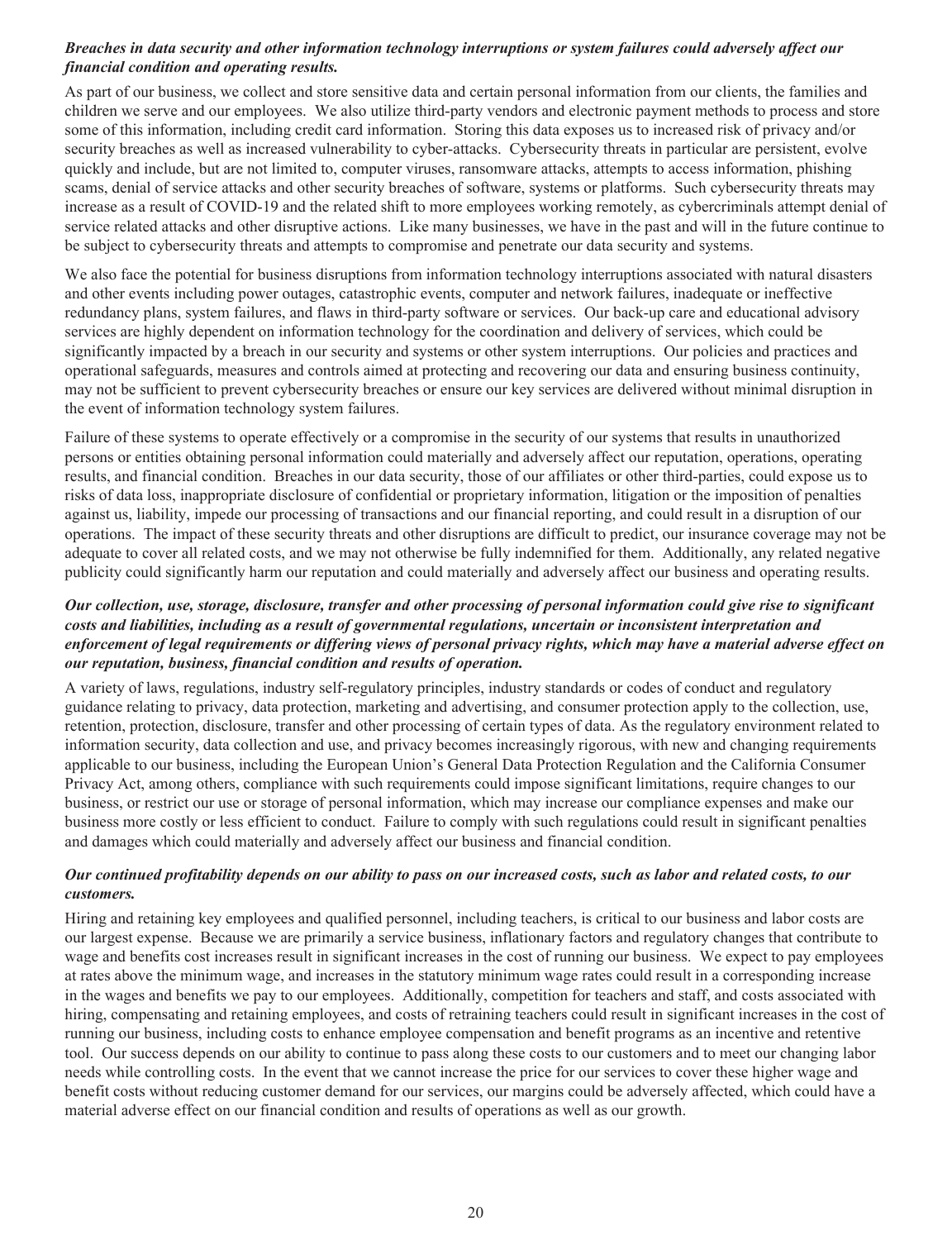# *Changes in our relationships with employer sponsors or failure to anticipate and respond to changing client and customer (parents or client employees) preferences and expectations or develop new customer-oriented services may affect our operating results.*

We derive a significant portion of our business from early education and child care, back-up care, and other workplace solutions associated with employer sponsors for whom we provide these services at single or multiple sites pursuant to contractual arrangements. Our contracts with employers for full service center-based child care typically have terms of three to ten years, and our contracts related to back-up care and educational advisory services typically have terms of one to three years, with varying terms and renewal and termination options. We have a history of consistent contract renewals, but we may not experience similar renewal rates in the future. Failure to comply with or monitor contract terms or the termination or nonrenewal of a significant number of contracts or the termination of a multiple-site or multiple-service client relationship could have a material adverse effect on our business, results of operations, financial condition or cash flows. Additionally, our continued success depends on our ability to convert and retain new and existing clients and our ability to develop new consumer-oriented strategies or services to accommodate changing client, learner, or parent expectations and preferences around our services or service delivery. Our future success depends on our ability to continue to meet the evolving needs and expectations of our customers, including enhancing our existing services. Obsolete processes and/or skill gaps could impede our ability to meet new or changing customer demand. Failure to meet these needs may result in client loss and reduced demand and could have a material impact on our financial results.

#### *We depend on key management and key employees to manage our business.*

Our success depends on the efforts, abilities and continued services of our executive officers and other key employees. We believe future success will depend on our ability to continue to attract, motivate and retain highly-skilled managerial, sales and marketing, operational, and early education and child care center director personnel as well as key personnel in the back-up care and educational advisory markets. We may experience difficulty in attracting, hiring and retaining corporate staff and key employees due to the current labor market. Difficulties in hiring and retaining key personnel may affect our ability to meet growth objectives and such market pressures may require us to enhance compensation and benefits, which may increase costs. Failure to retain our leadership team and attract and retain other important personnel could lead to disruptions in management and operations, which could affect our business and operating results.

# *Our operating results are subject to seasonal fluctuations.*

Our revenue and results of operations fluctuate with the seasonal demands for child care and the other services we provide. Revenue in our child care centers typically declines during the third quarter due to decreased enrollments over the summer months as families withdraw children for vacations and older children transition into elementary schools. In addition, use of our back-up services tends to be higher when school is not in session and during holiday periods, which can increase the operating costs of the program and impact results of operations. We may be unable to adjust our expenses on a short-term basis to minimize the effect of these fluctuations in revenue. Our quarterly results of operations may also fluctuate based on the number and timing of child care center openings and/or closings, the timing of new client service launches, acquisitions, the performance of new and existing early education and child care centers, the contractual arrangements under which child care centers are operated, the change in the mix of such contractual arrangements, competitive factors and general economic conditions. The inability of existing child care centers to maintain their current enrollment levels and profitability, the failure of newly opened child care centers to contribute to profitability, and the failure to maintain and grow our other services could result in additional fluctuations in our future operating results on a quarterly or annual basis.

# *Health pandemics, natural disaster, sociopolitical or other catastrophic event could severely disrupt our business.*

A regional or global health pandemic, not unlike COVID-19, depending on its duration and severity, could severely affect our business. Enrollment in our child care centers could experience sharp declines as families might avoid taking their children out in public in the event of a health pandemic, and local, regional or national governments might limit or ban public interactions to halt or delay the spread of diseases causing business disruptions and the temporary closure of our centers. Additionally, a health pandemic could also impair our ability to hire and maintain an adequate level of staff and may have a disproportionate impact on our business compared to other companies that depend less on the in-person provision of services.

Other unforeseen events, including acts of violence, war, terrorism and other international, regional or local instability or conflicts (including labor issues), embargoes, natural disasters such as earthquakes, tsunamis, hurricanes, or other adverse weather and climate conditions, whether occurring in the United States or abroad, could restrict or disrupt our operations. Enrollment in our child care centers could experience sharp declines as families might avoid taking their children out in public as a result of one or more of these events. Further, climate change may increase both the frequency and severity of extreme weather conditions and natural disasters, which may affect our business operations and our clients, either in a particular region or globally. In addition, changes in regulations brought about by climate change could impact our business, operating results, and financial condition.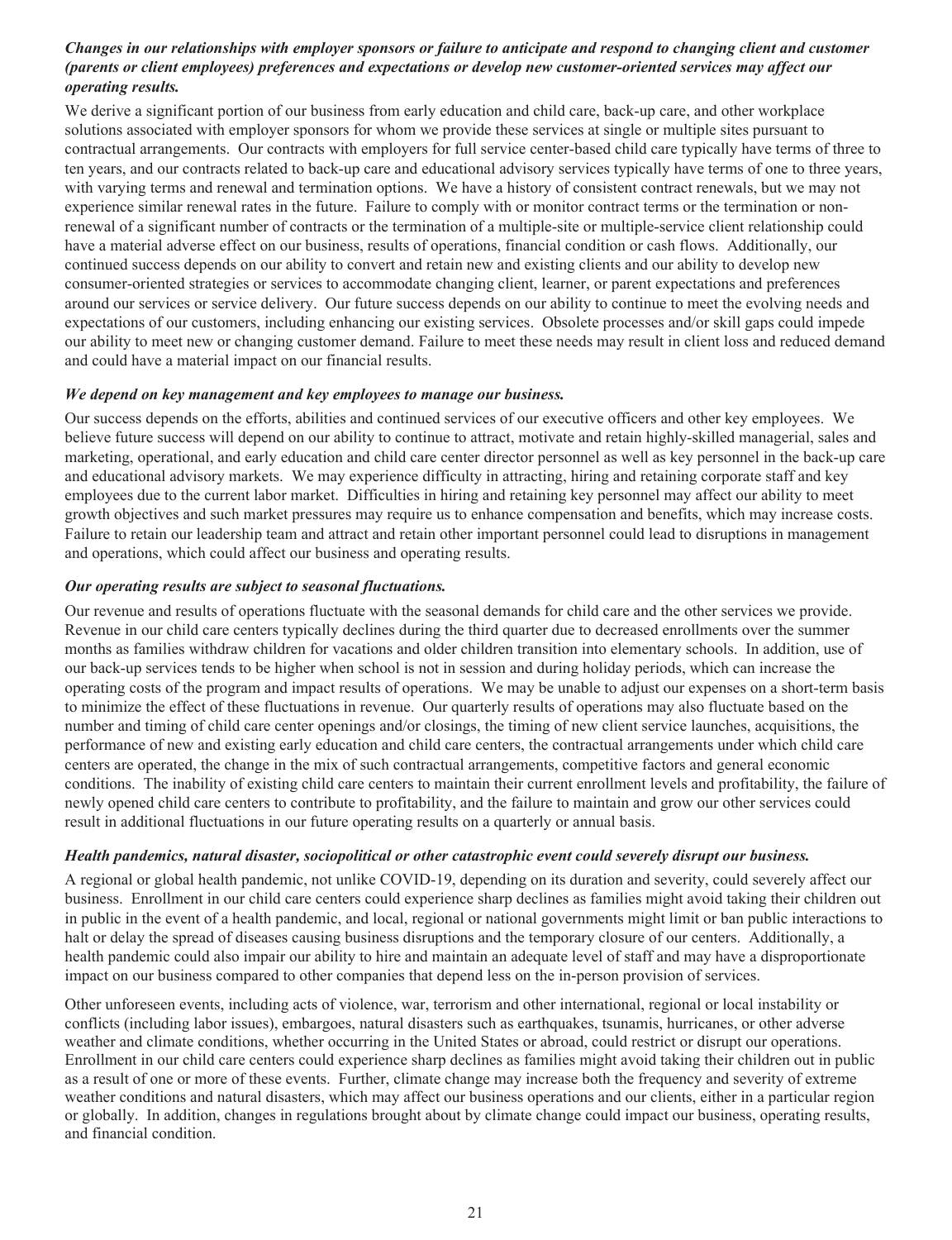Additionally, our information systems are essential to our back-up and educational advisory and other services segments as well as to the corporate departments that support our lines of business. If those systems are damaged, interrupted or cease to function properly or if our disaster recovery and business continuity plans fail, it may have a material adverse effect on our business or results of operations.

# **Financing Related Risks**

# *Our substantial indebtedness could adversely affect our financial condition.*

We have a significant amount of indebtedness from borrowings outstanding under our senior secured credit facilities. Information on our debt is included in "*Management's Discussion and Analysis of Financial Condition and Results of Operations*" in Item 7 of this Annual Report on Form 10-K and Note 11, *Credit Arrangements and Debt Obligations*, to the consolidated financial statements in Item 8 of this Annual Report on Form 10-K.

Our level of debt could have significant consequences, including:

- limiting our ability to obtain additional financing to fund future working capital, capital expenditures, acquisitions or other general corporate needs, and increasing our cost of borrowing;
- requiring a substantial portion of our cash flow to be dedicated to debt service payments instead of other corporate purposes, thereby reducing the amount of cash flow available for operations, capital expenditures, and acquisitions among other purposes; and
- limiting our flexibility in planning for, and reacting to, changes in the industry in which we compete and placing us at a disadvantage compared to other, less leveraged competitors or competitors with comparable debt at more favorable interest rates.

In addition, borrowings under our senior secured credit facilities bear interest at variable rates. If market interest rates increase, variable rate debt will create higher interest service requirements, which could adversely affect our cash flows and impact future earnings. While we have entered into interest rate caps to limit our exposure to higher interest rates on a portion of our debt, and may enter into additional agreements in the future, any such agreements may not offer complete protection from this risk and may carry additional risks. For information regarding our sensitivity to changes in interest rates, refer to "*Quantitative and Qualitative Disclosures About Market Risk*" in Item 7A of this Annual Report on Form 10-K.

Our senior secured credit facilities are subject to variable interest rates that are indexed to LIBOR. The United Kingdom's Financial Conduct Authority, which regulates LIBOR, previously announced on March 5, 2021 the future cessation or loss of representativeness of all remaining interest periods of U.S. dollar LIBOR as of June 30, 2023. Our credit agreement provides for application of the current LIBOR rate and it is not currently possible to predict the effect of the replacement of LIBOR with alternative reference rates. The expected discontinuation and replacement of LIBOR may result in fluctuating interest rates, or higher interest rates, which could have an adverse effect on the Company's interest expense and results of operations.

# *The terms of our indebtedness restrict our current and future operations, particularly our ability to respond to changes or to take certain actions.*

The credit agreement governing our senior secured credit facilities contains a number of restrictive covenants that impose operating and financial restrictions on us and may limit our ability to engage in acts that may be in our long-term best interest, including restrictions on our ability to, or requirements that certain financial condition tests must be satisfied in order to, incur liens, make investments and acquisitions, incur or guarantee additional indebtedness, pay dividends or make other distributions in respect of, or repurchase or redeem, capital stock, or enter into certain other types of contractual arrangements affecting our subsidiaries or indebtedness. In addition, the restrictive covenants in the credit agreement governing our senior secured credit facilities require us to maintain specified financial ratios, and we expect that the agreements governing any new senior secured credit facilities will contain similar requirements to satisfy financial condition tests and maintain specified financial ratios, subject to certain conditions. Our ability to meet those financial ratios and tests can be affected by events beyond our control.

A breach of the covenants under the credit agreement governing our senior secured credit facilities, or any replacement facility, could result in an event of default unless we obtain a waiver to avoid such default. If we are unable to obtain a waiver, we may suffer adverse effects on our operations, business and financial condition, and such a default may allow the creditors to accelerate the related debt and may result in the acceleration of or default under any other debt to which a cross-acceleration or cross-default provision applies. In the event our lenders accelerate the repayment of our borrowings, we and our subsidiaries may not have sufficient assets to repay that indebtedness.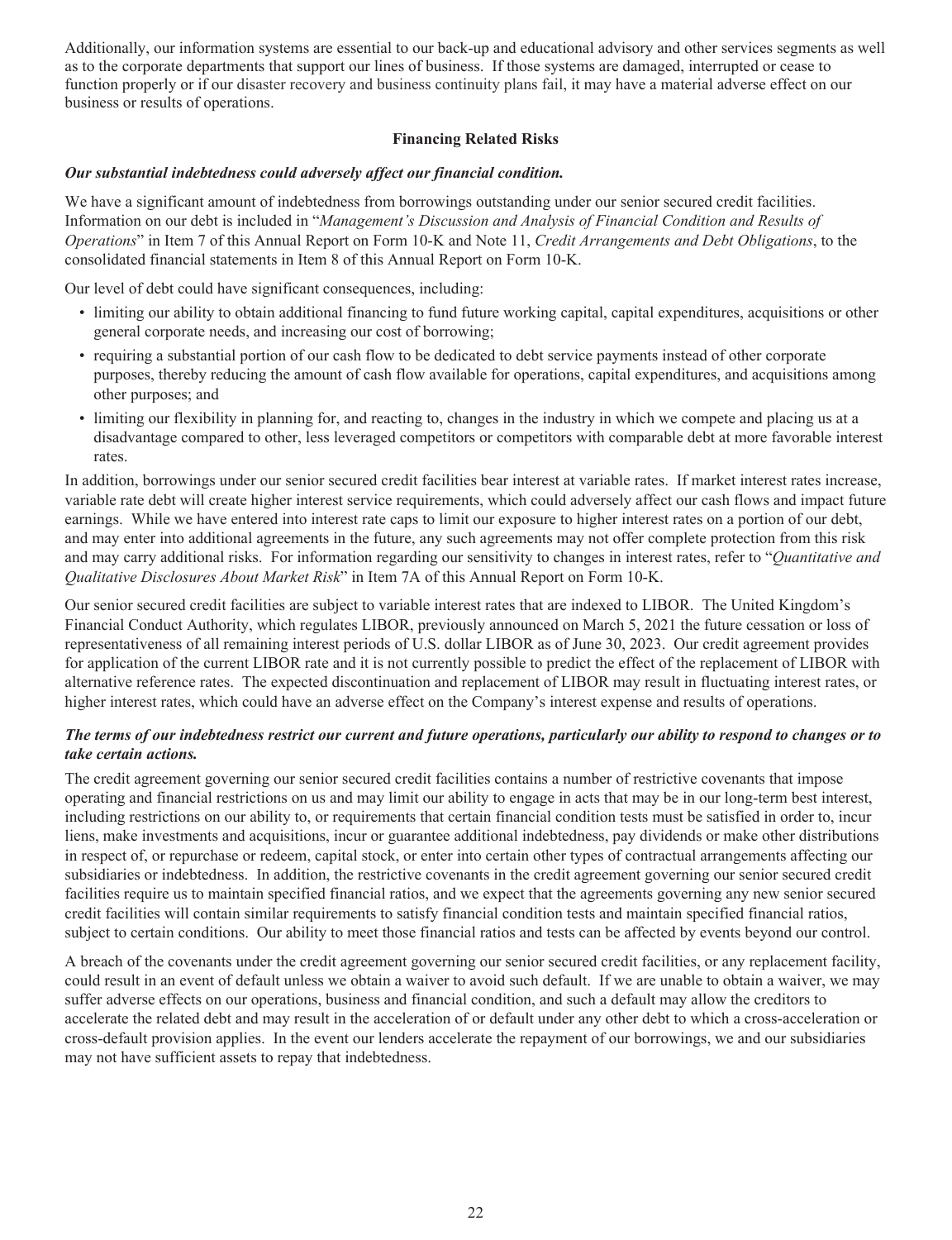#### **Industry, Competition and Growth Risks**

# *A permanent shift in workforce demographics and office environments may result in decreased demand for center-based child care and have an adverse effect on our results of operations.*

During the ongoing COVID-19 pandemic, a substantial portion of the workforce, including parents of children we serve at our centers, transitioned from working in traditional office environments to working in "virtual" or "home" offices, including in our primary markets of the United States, United Kingdom, and the Netherlands. While we expect that many employees will return to traditional office environments once the COVID-19 pandemic subsides, some employers may continue to encourage their employees to maintain a remote or work-from-home presence or may permanently move all or a portion of their workforce to remote or to a hybrid model. While working parents continue to need child care regardless of their work location, there are no assurances that parents who work from home will continue to use our centers or will not require other part-time child care arrangements that accommodate different working arrangements. Additionally, we believe that as a result of COVID-19, more women have temporarily stepped back from the workforce and that traditional dual-career households may have temporarily decreased. A shift in workplace demographics where employees work from home on a part- or full-time basis, or a sustained decrease in the number of women or dual-career households in the workforce, may reduce demand for center-based child care or specific center locations as well as other service offerings. We may be unable to successfully meet changed client and parent demands and needs, which may have a material adverse effect on our business or results of operations.

# *The growth of our business may be adversely affected if we do not implement our growth strategies and initiatives successfully or if we are unable to manage our growth or operations effectively.*

We have expanded and are continuing to expand our operations, suite of services and client relationships, which has placed, and will continue to place, significant demands on our management and our operational, IT and financial infrastructure. Additionally, our ability to grow in the future will depend on a number of factors, including the ability to develop and expand new and existing client relationships, to continue to provide and expand the high-quality services we offer, to hire and train qualified personnel, to expand and grow in existing and future markets, to develop and operationalize new service offerings, and to sustain operational excellence and efficiencies across all business lines. Achieving and sustaining growth requires the successful execution of our growth strategies, which may require the implementation of enhancements to customer-facing, operational and financial systems, expanded sales and marketing capacity, continuous updates to technology and improvements to processes and systems, and additional or new organizational resources. Given these challenges, we may be unable to manage our expanding operations effectively, or to maintain our growth, which could have a material adverse effect on our business or results of operations.

## *Acquisitions present many risks and may disrupt our operations. We also may not realize the financial and strategic goals that were contemplated at the time of the transaction.*

Acquisitions are an integral part of our growth strategy, and we have made, and intend to continue to make, acquisitions to add centers, clients, new service offerings and complementary companies, products, or technologies, and from time to time may enter into other strategic transactions such as investments and joint ventures. Acquisitions involve numerous risks, including potential difficulties in the integration of acquired operations, such as bringing new centers through the re-licensing or accreditation processes, successfully implementing our curriculum programs, integration of systems and technology, diversion of management's attention and resources in connection with an acquisition and its integration, loss of key employees or key service contract arrangements of the acquired operations, and failure of acquired operations to effectively and timely adopt our internal control processes and other policies. Additionally, the acquisition of new service offerings or emerging services may present operational and integration challenges, particularly with respect to companies that have significant or complex operations or that provide services where we do not have significant prior experience. With any acquisition, the financial and strategic goals that were contemplated at the time of the transaction may not be realized due to increased costs, undisclosed liabilities not covered by insurance or by the terms of the acquisition, write-offs or impairment charges relating to goodwill and other intangible assets, and other unexpected integration costs. We also may not have success in identifying, executing and integrating acquisitions in the future. The occurrence of any of these risks could have an impact on our business, results of operation, financial condition or cash flows, particularly in the event of a larger acquisition or concurrent acquisitions. For information on our acquisition growth strategy, see Item 1,"Business — Our Competitive Strengths" and "— Our Growth Strategy."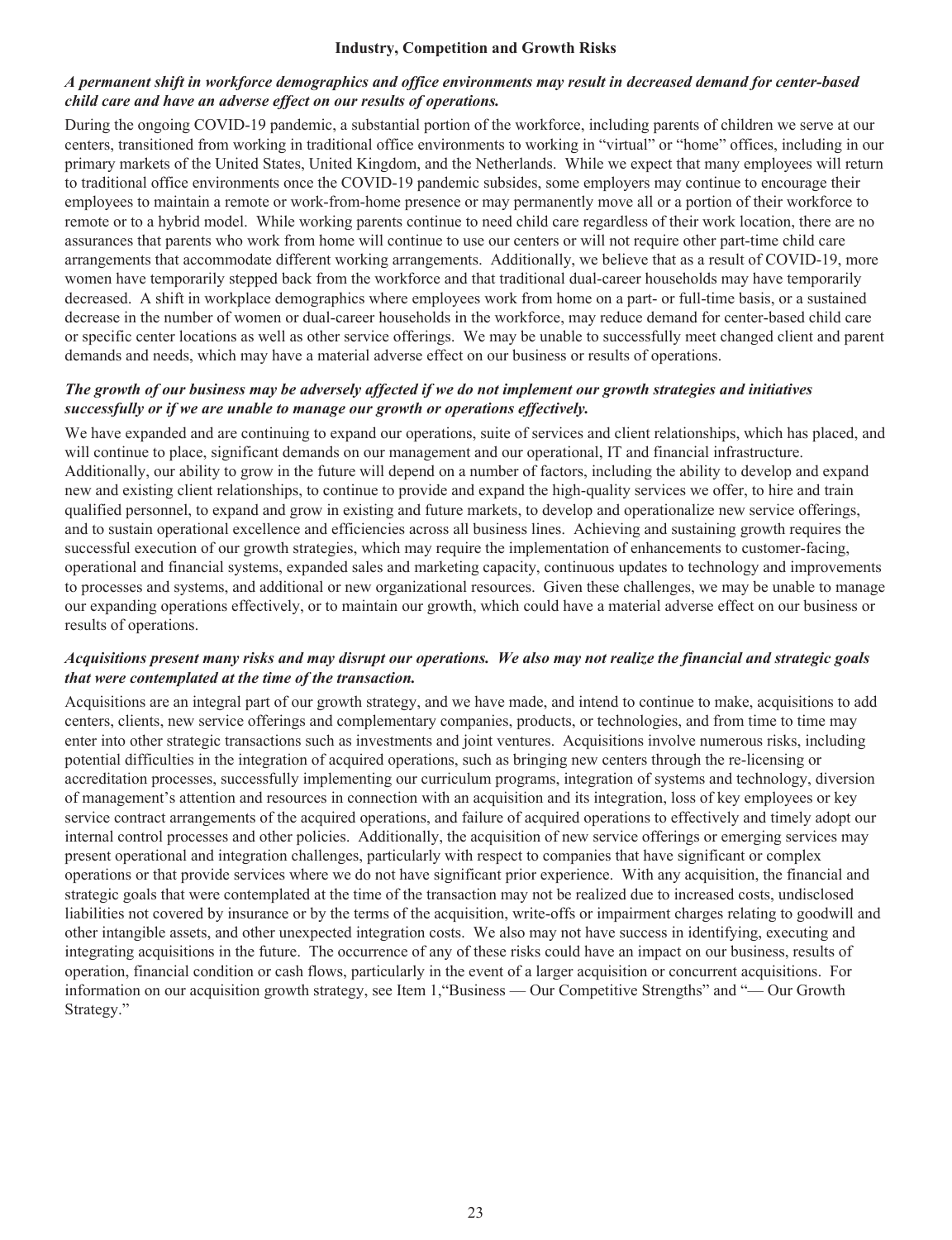# *Significant competition in our industry could adversely affect our results of operations.*

We compete for enrollment and sponsorship of our early education and child care centers in a highly-fragmented market. For enrollment, we compete with center-based child care (such as residential and worksite child care centers, full- and part-time nursery schools, private and public elementary schools and church-affiliated and other not-for-profit providers) as well as family child care (operated out of the caregiver's home). In addition, alternatives to organized child care, such as relatives and nannies caring for children, can represent lower cost options to our services. For sponsorship, we compete primarily with large community-based child care companies with divisions focused on employer sponsorship and with regional child care providers who target employer sponsorship. We believe that our ability to compete successfully depends on a number of factors, including quality of care, site convenience and cost. We often face a price disadvantage to our competition, which may have access to greater financial resources, greater name recognition or lower operating or compliance costs. In addition, certain competitors may be able to operate with little or no rental expense and sometimes do not comply or are not required to comply with the same health, safety and operational regulations with which we comply. Therefore, we may be unable to continue to compete successfully against current and future competitors.

In connection with our back-up care and educational advisory and other services segments, we face competition from existing providers and new entrants into the market. We believe our ability to compete in these markets is dependent on prices for services, quality and timeliness of service delivery, and our digital platforms and offerings. However, competitors may seek to provide alternative offerings or undercut pricing in these markets. If we are unable to maintain our competitive advantage, our growth could be adversely impacted and our future operating results negatively impacted.

# *Governmental universal child care benefit programs could reduce the demand for our services.*

National, state or local child care benefit programs comprised primarily of subsidies in the form of tax credits or other direct government financial aid to parents provide us opportunities for expansion in additional markets. However, a broad-based benefit with governmentally mandated or funded child care, such as universal pre-school, could reduce the demand for early care services at our existing early education and child care centers due to the availability of lower cost care alternatives, or could place downward pressure on the tuition and fees we charge, which could adversely affect our revenues and results of operations. Additionally, changes in government support programs in our international jurisdictions, such as the reduction of government-funded tuition subsidies, could reduce the demand for our services in these markets, adversely impacting our results of operations.

# **Litigation, Insurance, Tax and Regulatory Risks**

# *Our business activities subject us to litigation risks that may lead to significant reputational damage, monetary damages and other remedies and increase our litigation expense.*

Because of the nature of our business, we may be subject to claims and litigation, including unasserted claims and matters, alleging negligence, inadequate supervision, illegal, inappropriate or abusive behavior, health and safety, or other grounds for liability arising from injuries or other harm to the people we serve, primarily children. We may also be subject to employee claims based on, among other things, discrimination, harassment or wrongful termination. These claims and lawsuits could result in damages and other costs that our insurance may be inadequate to cover or result in licensing suspensions or revocation. In addition to diverting our management resources, such allegations may result in publicity that may materially and adversely affect us, our brands and our reputation, regardless of the validity of any such allegations. Any such claim or the publicity resulting from claims may have a material adverse effect on our business, reputation, results of operations and financial condition including, without limitation, adverse effects caused by increased cost or decreased availability of insurance and decreased demand for our services from employer sponsors and families.

Our international operations may be subject to additional risks related to litigation, including difficulties enforcing contractual obligations governed by foreign law due to differing interpretations of rights and obligations, limitations on the availability of insurance coverage and limits, compliance with multiple and potentially conflicting laws, new and potentially untested laws and judicial systems, and reduced or diminished protection of intellectual property. A substantial judgment against us or one of our subsidiaries could materially and adversely affect our business and operating results.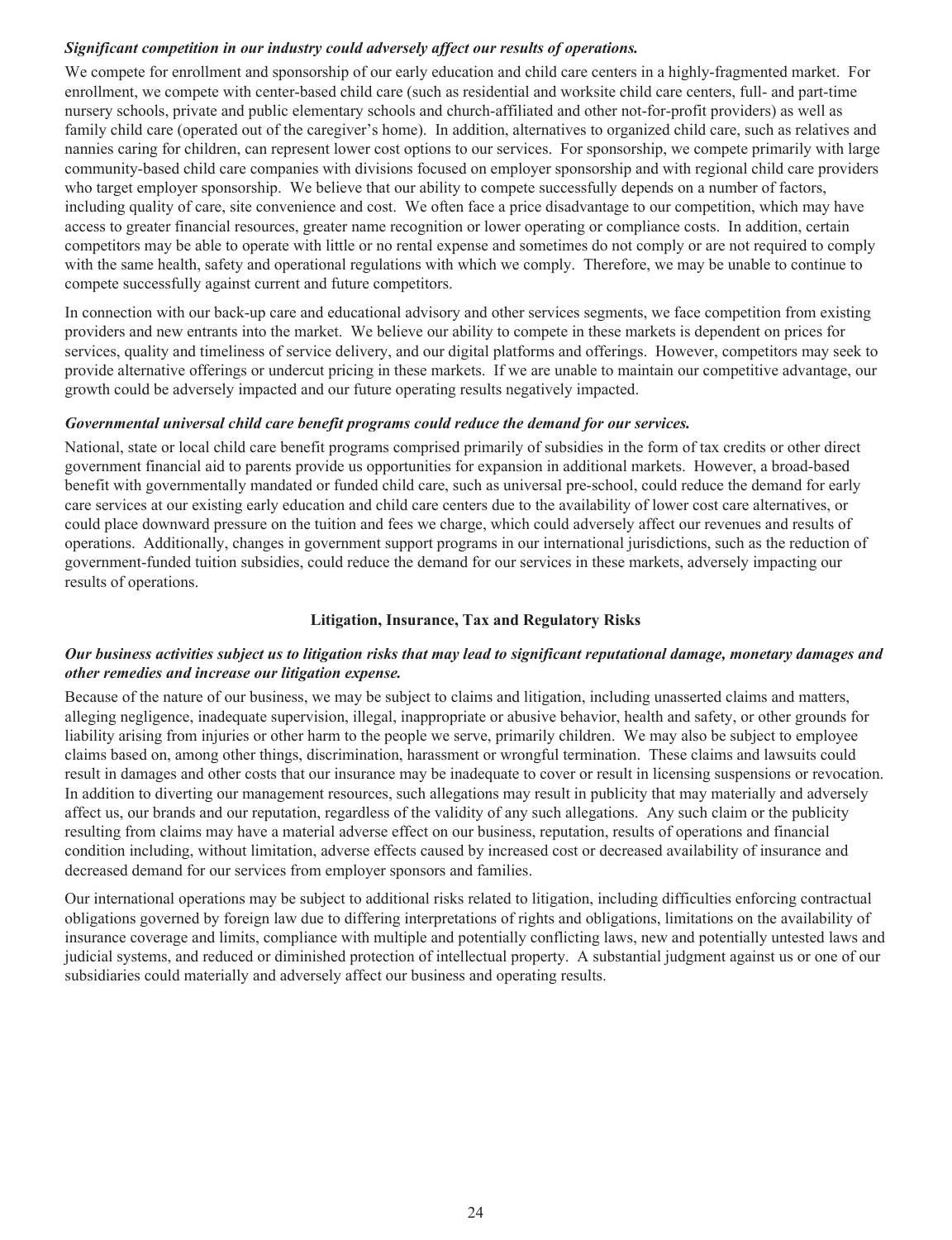# *Significant changes to the availability of, or increases in the cost of, insurance or our deductibles may negatively affect our profitability.*

We currently maintain the following major types of commercial insurance policies: workers' compensation, commercial general liability (including coverage for sexual and physical abuse, and student accident coverage), professional liability, automobile liability, excess and "umbrella" liability, commercial property coverage, employment practices liability, commercial crime coverage, fiduciary liability, privacy breach/cyber liability and directors' and officers' liability. A portion of our general liability coverage is provided by our wholly-owned captive insurance company. These policies are subject to various limitations, exclusions and deductibles and certain claims may not be covered by such policies and/or exceed policy limits. There is no assurance that our insurance, particularly coverage for sexual and physical abuse, will adequately cover our claims, or continue to be readily available to us in the form or amounts we have been able to obtain in the past, and our insurance premiums could materially increase in the future as a consequence of conditions in the insurance business or in the child care industry.

## *Changes in laws and regulations could impact the way we conduct business.*

Our early education and child care centers, back-up care, and educational advisory services are subject to numerous national, state and local regulations and licensing requirements. Although these regulations vary greatly from jurisdiction to jurisdiction, government agencies generally review, among other areas, the adequacy of buildings and equipment, licensed capacity, teacherto-child ratios, educational qualifications and training of staff, record keeping, dietary program, daily curriculum, hiring practices, and compliance with changes in federal and local labor laws and regulations, health and safety standards and requirements, including COVID-19 protocols, and data privacy statutes. In addition to costs associated with compliance of licensing requirements and changing laws and regulations, failure to comply with applicable regulations and requirements could subject us to governmental sanctions, which can include fines, corrective orders, probation or, in more serious cases, suspension or revocation of one or more of our child care centers' licenses to operate, and require significant expenditures to bring those centers into compliance.

# *Our tax rate is dependent on a number of factors, a change in any of which could impact our future tax rates and net income.*

As a global company, we are subject to income and other taxes in the U.S. and foreign jurisdictions, and our future tax rates and operations may be adversely affected by a number of factors, including: changes in tax rates, tax laws or the interpretation of such tax laws in the various jurisdictions in which we operate; changes in the estimated realization of our deferred tax assets and settlement of our deferred tax liabilities; changes in the jurisdictions in which profits are determined to be earned and taxed; incremental taxes upon repatriation of non-U.S. earnings; adjustments to estimated taxes upon finalization of various tax returns; increases in expenses that are not deductible for tax purposes, including impairment of goodwill in connection with acquisitions; changes in available tax credits; and the resolution of issues arising from tax audits with various tax authorities. Losses for which no tax benefits can be recorded could materially impact our tax rate and its volatility from one quarter to another. Any significant change in our jurisdictional earnings mix or in the tax laws in those jurisdictions could impact our future tax rates and net income in those periods and any increases in income tax rates or changes in income tax laws could have a material adverse impact on our financial results.

# **International Risks**

# *The success of our operations in international markets is highly dependent on the expertise of local management and operating staff, as well as the political, social, legal and economic operating conditions of each country in which we operate.*

The success of our business depends on the actions of our employees. In our international locations, we are highly dependent on our local management and operating staff to operate our centers in these markets in accordance with local law and best practices. If the local management or operating staff were to leave our employment, we would have to expend significant time and resources building up our management or operational expertise in these local markets. Such a transition could adversely affect our reputation in these markets and could materially and adversely affect our business and operating results.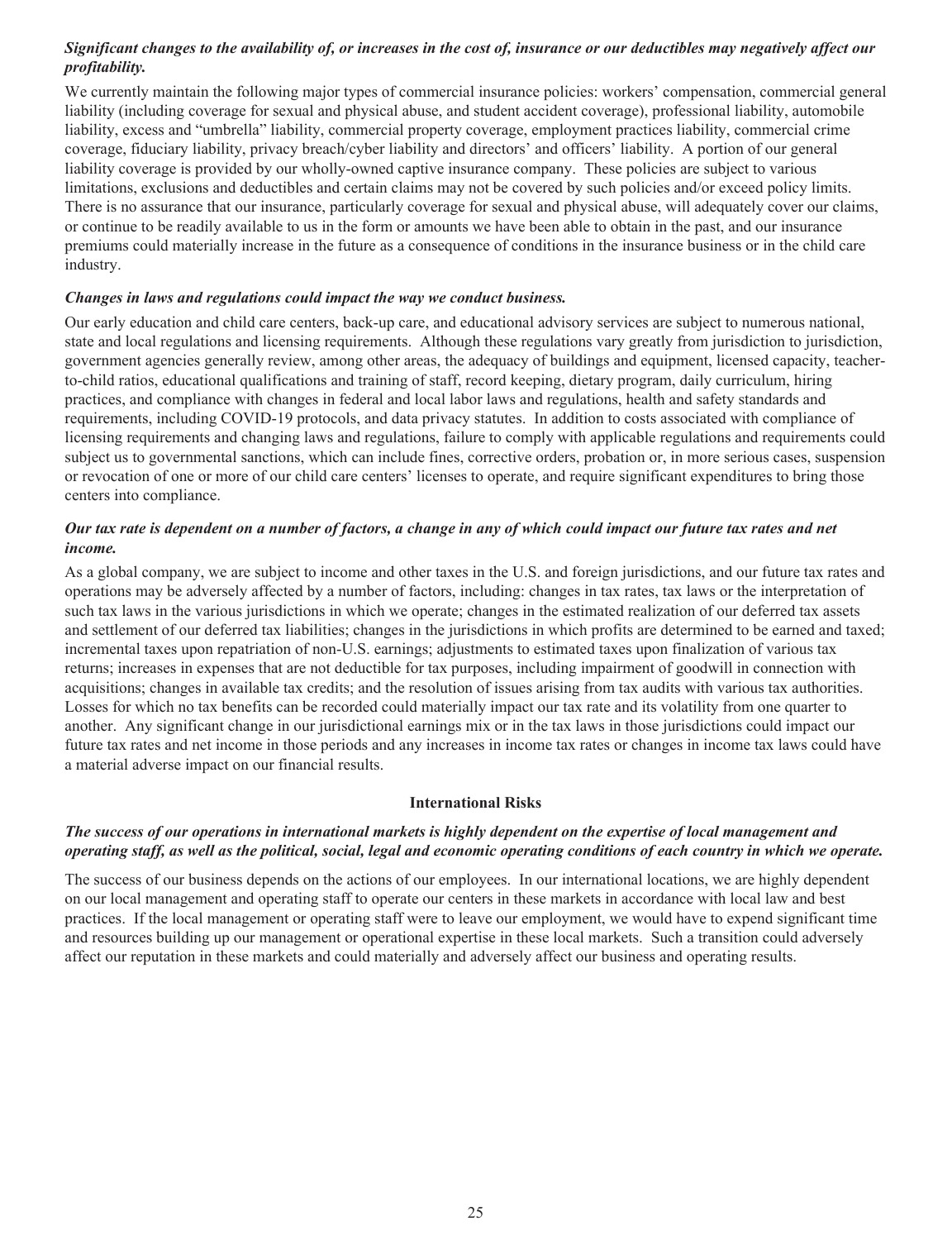We are also subject to inherent risks attributed to operating in a global economy. As of December 31, 2021, we had 364 centers located in three foreign countries - United Kingdom, Netherlands and India. If the international markets in which we compete are affected by changes in political, social, legal, economic, or other factors, such as the economic and political uncertainty resulting from the United Kingdom's exit from the European Union ("Brexit") and the global economic impact from the current COVID-19 pandemic, our business and operating results may be materially and adversely affected. Uncertainty as a result of Brexit or COVID-19 may last for years and could also impact our clients' businesses and operations. Our international operations may subject us to additional risks that differ in each country in which we operate and such risks may negatively affect our results. The factors impacting the international markets in which we operate may include changes in laws and regulations affecting the operation of child care centers, parent or tuition subsidies or other government financial support, the imposition of restrictions on currency conversion or the transfer of funds, or increases in the taxes paid and other changes in applicable tax laws.

#### *Our business is exposed to fluctuations in foreign currency exchange rates, which could adversely impact our results.*

As a multinational company, we conduct our business in a variety of markets and are therefore subject to market risk for changes in foreign currency exchange rates. Instability in European financial markets or other events, such as the economic uncertainty resulting from Brexit and the impact of the COVID-19 pandemic, could cause fluctuations in exchange rates that may adversely affect our revenues and net earnings. Approximately 26% of our revenue was generated outside the United States in 2021. While most of our revenues, costs and debts are denominated in U.S. dollars, revenues and costs from our operations outside of the United States are denominated in the currency of the country in which the services are provided, and these currencies could become less valuable as a result of exchange rate fluctuations. Such changes in foreign currency exchange rates could materially and adversely affect our business and operating results.

## **Market Related Risks**

# *We cannot guarantee that we will repurchase our common stock pursuant to our stock repurchase program or that our stock repurchase program will enhance long-term stockholder value. Stock repurchases could also increase the volatility of the price of our common stock and could diminish our cash reserves.*

On December 16, 2021, our board of directors authorized a new share repurchase program under which up to \$400 million of our outstanding common stock may be repurchased, of which \$380.6 million remained available as of December 31, 2021. The share repurchase program replaced and canceled the prior \$300 million authorization announced in June 2018, of which approximately \$0.2 million remained available as of the termination date. Although our board of directors has authorized the stock repurchase program, the stock repurchase program does not obligate us to repurchase any specific dollar amount or to acquire any specific number of shares and may be suspended or terminated at any time. Stock may be purchased from time to time, in the open market at prevailing market prices, in private transactions, under Rule 10b5-1 plans, or by other means, subject to market conditions, in compliance with applicable state and federal securities laws. The timing and amount of repurchases, if any, will depend upon several factors, including market and business conditions, restrictions in our debt agreements, the trading price of our common stock and the nature of other investment opportunities. In addition, repurchases of our common stock pursuant to our stock repurchase program could affect the market price of our common stock or increase its volatility. The existence of a stock repurchase program could cause our stock price to be higher than it would be in the absence of such a program and could potentially reduce the market liquidity for our stock. Additionally, our stock repurchase program could diminish our cash reserves, which may impact our ability to finance future growth and to pursue possible future strategic opportunities and acquisitions. There can be no assurance that any stock repurchases will enhance stockholder value because the market price of our common stock may decline below the levels at which we determine to repurchase our stock and shortterm stock price fluctuations could reduce the program's effectiveness.

## *Our stock price could be extremely volatile, and, as a result, you may not be able to resell your shares at or above the price you paid for them.*

The price of our common stock could be subject to wide fluctuations in response to a number of factors, including those described elsewhere herein and others such as:

- variations in our operating performance and the performance of our competitors;
- actual or anticipated fluctuations in our quarterly or annual operating results;
- publication of research reports by securities analysts about us, our competitors, or our industry;
- our failure or the failure of our competitors to meet analysts' projections or guidance that we or our competitors may give to the market;
- additions and departures of key personnel;
- strategic decisions by us or our competitors, such as acquisitions, divestitures, initial public offerings, spin-offs, joint ventures, strategic investments, or changes in business strategy;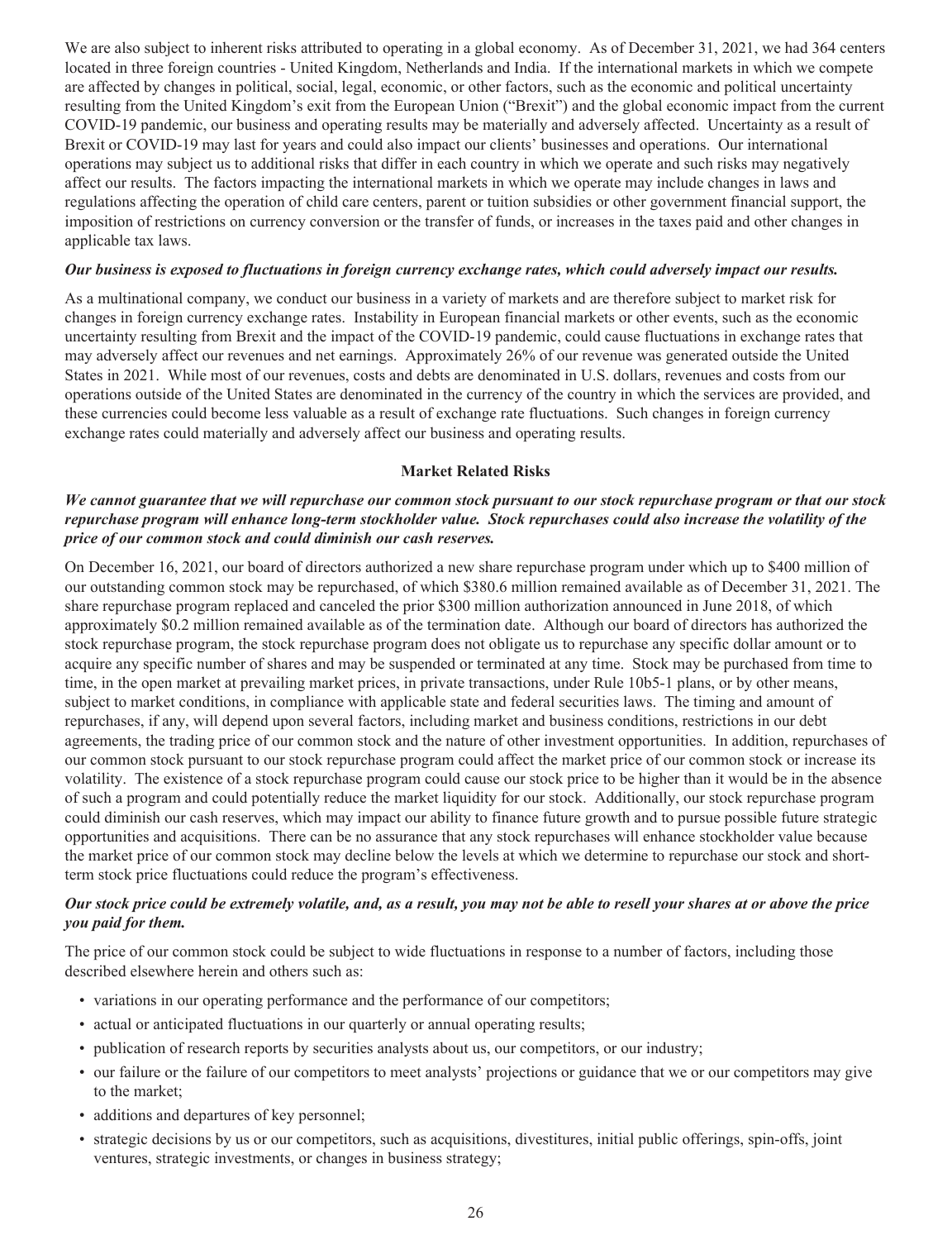- changing client and customer (parents or client employees) preferences;
- the passage of legislation or other regulatory developments affecting us or our industry;
- speculation in the press or investment community;
- changes in accounting principles;
- changes in business activity or the economy;
- terrorist acts, acts of war, or periods of widespread civil unrest;
- pandemics, natural disasters and other calamities, including developments related to the COVID-19 pandemic; and
- changes in general market and economic conditions.

The stock market in general can be highly volatile. As a result, the market price of our common stock may be similarly volatile, and investors in our common stock may experience a decrease, which could be substantial, in the value of their stock, including decreases unrelated to our operating performance or prospects, and could lose part or all of their investment.

In the past, securities class action litigation has often been initiated against companies following periods of volatility in their stock price. This type of litigation could result in substantial costs and divert our management's attention and resources, and could also require us to make substantial payments to satisfy judgments or to settle litigation.

## *Your percentage ownership may be diluted by future issuances of capital stock, which could reduce your influence over matters on which stockholders vote.*

Pursuant to our restated bylaws, our board of directors has the authority, without action or vote of our stockholders, to issue all or any part of our authorized but unissued shares of common stock, including shares issuable upon the exercise of options, or shares of our authorized but unissued preferred stock. Issuances of common stock or voting preferred stock would reduce your influence over matters on which our stockholders vote and, in the case of issuances of preferred stock, would likely result in your interest in us being subject to the prior rights of holders of that preferred stock.

## *Provisions in our charter documents and Delaware law may deter takeover efforts that could be beneficial to stockholder value.*

Our certificate of incorporation and restated bylaws and Delaware law contain provisions that could make it harder for a third party to acquire us, even if doing so might be beneficial to our stockholders. These provisions include a classified board of directors and limitations on actions by our stockholders, including the need for super majority approval to amend, alter, change or repeal specified provisions of our certificate of incorporation and restated bylaws, a prohibition on the ability of our stockholders to act by written consent and certain limitations on the ability of our stockholders to call a special meeting. In addition, our board of directors has the right to issue preferred stock without stockholder approval that could be used to dilute a potential hostile acquiror. Our certificate of incorporation also imposes some restrictions on mergers and other business combinations between us and any holder of 15% or more of our outstanding common stock other than Bain Capital Partners LLC. As a result, you may lose your ability to sell your stock for a price in excess of the prevailing market price due to these protective measures, and efforts by stockholders to change our direction or management may be unsuccessful.

# *Our certificate of incorporation designates the Court of Chancery of the State of Delaware as the sole and exclusive forum for certain types of actions and proceedings that may be initiated by our stockholders, which could limit our stockholders' ability to obtain a favorable judicial forum for disputes with us or our directors, officers or employees.*

Our certificate of incorporation provides that, subject to limited exceptions, the Court of Chancery of the State of Delaware will be the sole and exclusive forum for (i) any derivative action or proceeding brought on our behalf, (ii) any action asserting a claim of breach of a fiduciary duty owed by any of our directors, officers or other employees to us or our stockholders, (iii) any action asserting a claim against us arising pursuant to any provision of the Delaware General Corporation Law, our certificate of incorporation or our bylaws, or (iv) any other action asserting a claim against us that is governed by the internal affairs doctrine. Any person or entity purchasing or otherwise acquiring any interest in shares of our capital stock shall be deemed to have notice of and to have consented to the provisions of our certificate of incorporation described above. This choice of forum provision may limit a stockholder's ability to bring a claim in a judicial forum that it finds favorable for disputes with us or our directors, officers or other employees, which may discourage such lawsuits against us and our directors, officers and employees. Alternatively, if a court were to find these provisions of our certificate of incorporation inapplicable to, or unenforceable in respect of, one or more of the specified types of actions or proceedings, we may incur additional costs associated with resolving such matters in other jurisdictions, which could adversely affect our business and financial condition.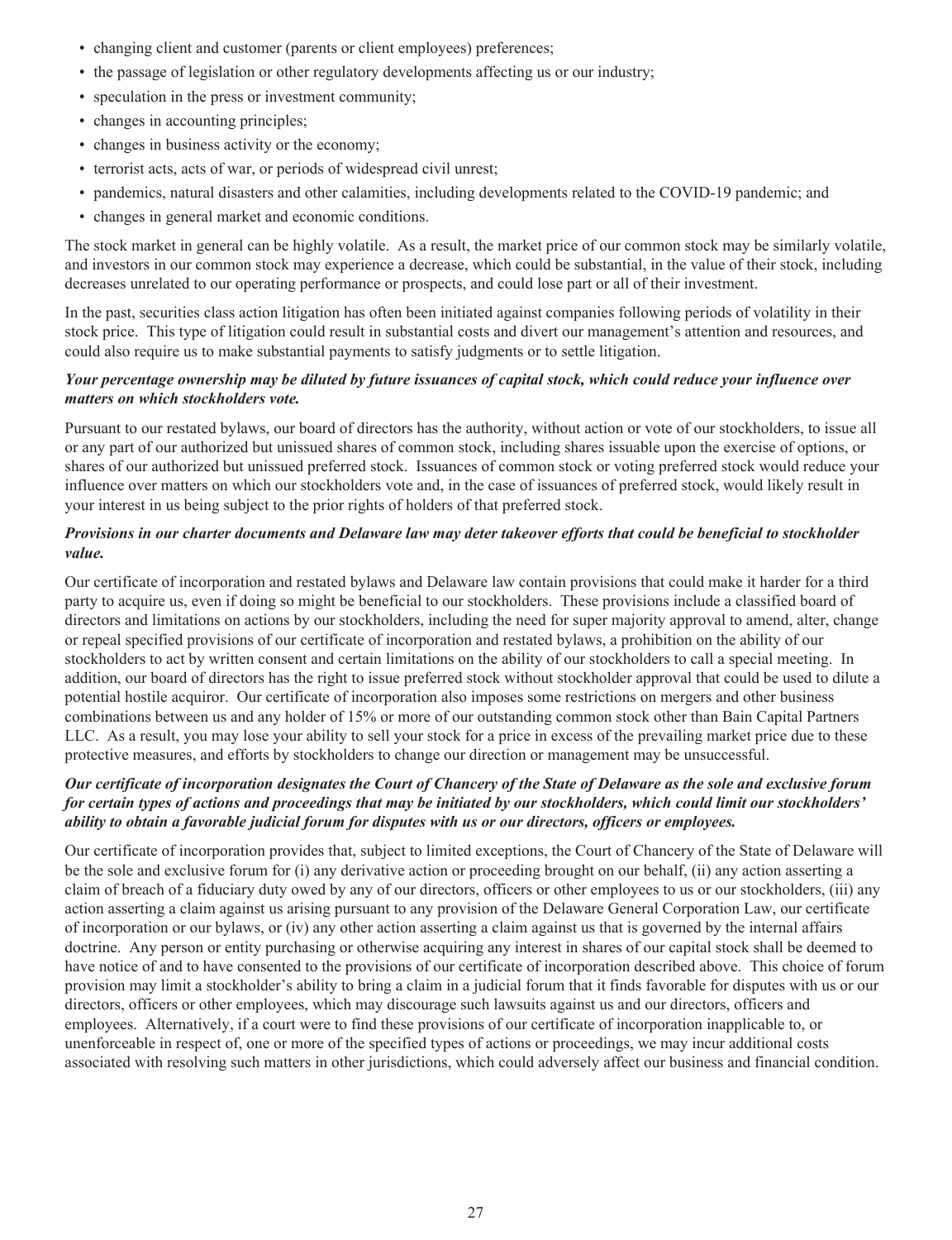The exclusive forum provision in our certificate of incorporation does not apply to claims brought pursuant to United States federal securities laws including the Exchange Act or the Securities Act of 1933, as amended. The exclusive forum provision in our certificate of incorporation will not relieve us of our duty to comply with the federal securities laws and the rules and regulations thereunder, and stockholders will not be deemed to have waived our compliance with these laws, rules and regulations.

## **Item 1B. Unresolved Staff Comments**

None.

# **Item 2. Properties**

Our corporate headquarters are located in Newton, Massachusetts, where we lease approximately 110,000 square feet of office space. We also lease approximately 50,000 square feet for our contact center in Broomfield, Colorado, as well as spaces for regional administrative offices including locations in Rushden and London in the United Kingdom, and Amsterdam in the Netherlands. We also lease a number of early education and child care centers in the geographies in which we operate. We do not consider any of our properties, including our corporate headquarters, to be material to our operations.

As of December 31, 2021, we operated 1,014 early education and child care centers across the United States, and in the United Kingdom, the Netherlands and India, of which 118 were owned, with the remaining centers being operated under operating leases or service agreements. Leases typically have initial terms ranging from 10 to 15 years, generally with renewal options.

The following table summarizes the locations of our early education and child care centers as of December 31, 2021:

| Location             | Number of<br>Centers |
|----------------------|----------------------|
| <b>United States</b> |                      |
| United Kingdom.      |                      |
| Netherlands          | 66                   |
| India                |                      |
|                      |                      |

We believe that our properties are generally in good condition, are adequate for our operations, and meet or exceed the regulatory requirements for health, safety and child care licensing established by the governments where they are located.

# **Item 3. Legal Proceedings**

We are, from time to time, subject to claims, suits, and matters arising in the ordinary course of business. Such claims have in the past generally been covered by insurance, but there can be no assurance that our insurance will be adequate to cover all liabilities that may arise out of claims or matters brought against us. We believe the resolution of such legal matters will not have a material adverse effect on our financial position, results of operations, or cash flows, although we cannot predict the ultimate outcome of any such actions. Refer to Note 19, *Commitments and Contingencies,* to the consolidated financial statements in Item 8 of this Annual Report on Form 10-K for additional information.

# **Item 4. Mine Safety Disclosures**

Not applicable.

# **Information about our Executive Officers**

Set forth below is certain information about our executive officers. Ages are as of December 31, 2021.

*Stephen H. Kramer*, age 51, has served as Chief Executive Officer and a director of the Company since January 2018 and as President of the Company since January 2016. Mr. Kramer served as the Chief Development Officer from January 2014 until January 2016 and as Senior Vice President, Strategic Growth & Global Operations from January 2010 until December 2013. He served as Managing Director, Europe from January 2008 until December 2009. He joined Bright Horizons in September 2006 through the acquisition of College Coach, which he co-founded and led for eight years.

*Elizabeth J. Boland,* age 62, has served as Chief Financial Officer of the Company since June 1999. Ms. Boland joined Bright Horizons in September 1997 and served as Chief Financial Officer and, subsequent to the merger between Bright Horizons and Corporate Family Solutions, Inc. in July 1998, served as Senior Vice President of Finance for the Company until June 1999. She served as Treasurer from October 2016 until September 2020. Prior to joining Bright Horizons, Ms. Boland served as Chief Financial Officer and Vice President-Finance at various companies. From 1981 to 1990, Ms. Boland worked on the audit staff at Price Waterhouse, LLP in Boston, completing her tenure as a senior audit manager. Ms. Boland has served as a member of the Board and Audit Committee of The Children's Place, Inc. (Nasdaq: PLCE) since May 2019.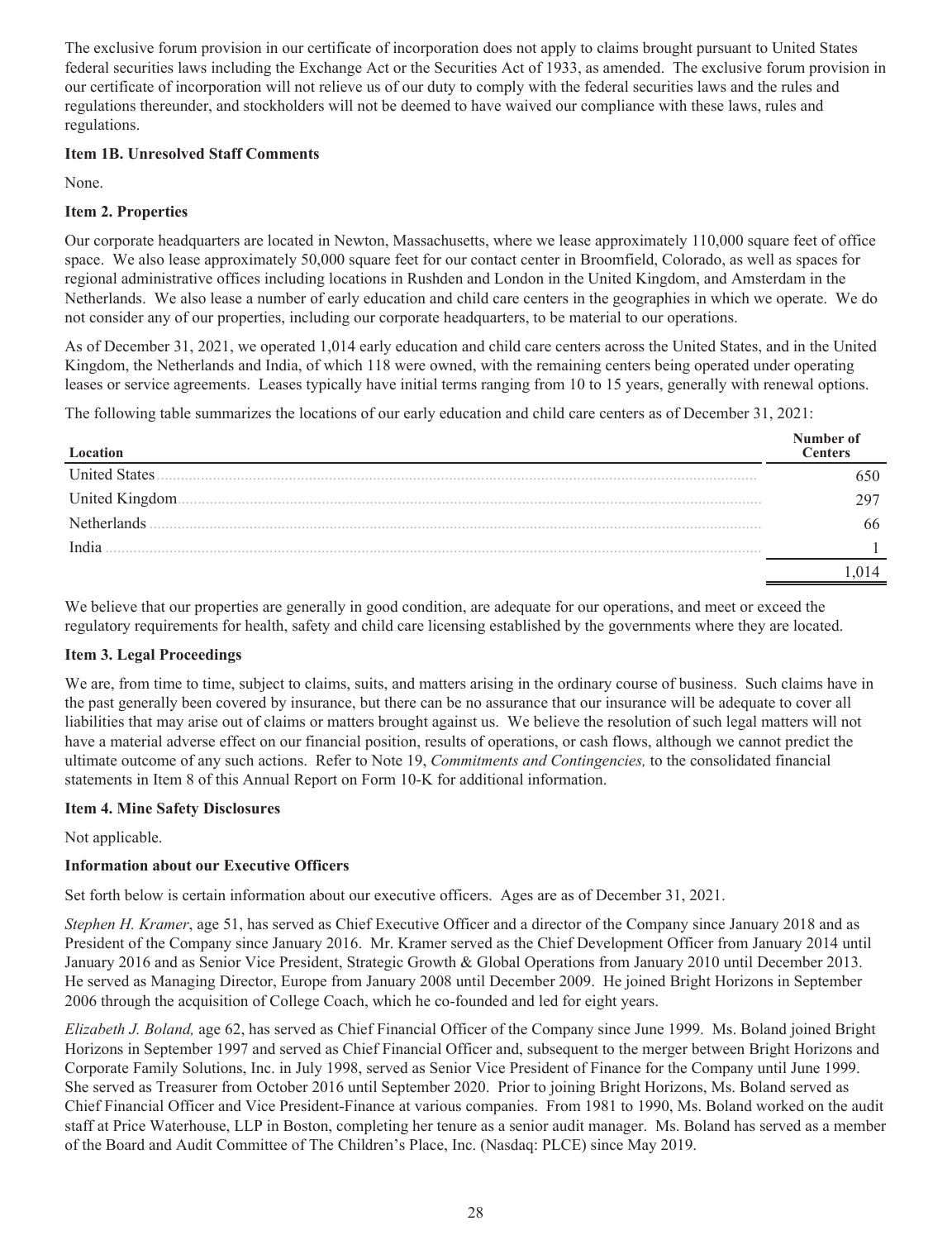*Mary Lou Burke Afonso,* age 57, has served as Chief Operating Officer, North America Center Operations of the Company since January 2016 and is a 25-year veteran of the Company. Ms. Burke Afonso served as the Company's Executive Vice President of North America Center Operations from January 2014 until December 2015 and, from January 2005 to December 2013, she served as Senior Vice President, Client Relations. Throughout her tenure, she has also held other leadership positions in Finance, Center Operations, Business Operations, Client Relations, and College Coach. Prior to joining Bright Horizons in 1995, Ms. Burke Afonso served as the controller for BOSE Corporation in France and worked on the audit staff at Price Waterhouse, LLP in Boston.

*John G. Casagrande,* age 63, has served as General Counsel of the Company since January 2010 and as Secretary since December 2019. Mr. Casagrande joined Bright Horizons in 2005 as Senior Counsel, Special Projects through the Company's acquisition of ChildrenFirst, Inc., where he served as its legal counsel for eight years. Mr. Casagrande was employed as an Associate at Palmer and Dodge LLP from 1987 through 1995.

*Maribeth N. Bearfield*, age 63, has served as the Company's Chief Human Resources Officer since January 2017. Before joining Bright Horizons, Ms. Bearfield served as Executive Vice President and CHRO at Kaseya Corporation from June 2014 to October 2016, as Executive Vice President and CHRO at The Hanover Insurance Group from 2012 to 2014, and in various leadership positions at State Street Corporation including as Senior Vice President and Chief Talent Officer from 2009 to 2012. Ms. Bearfield has also held positions in Human Resources at Cisco Systems Inc., Oracle Corporation and GTE Corporation.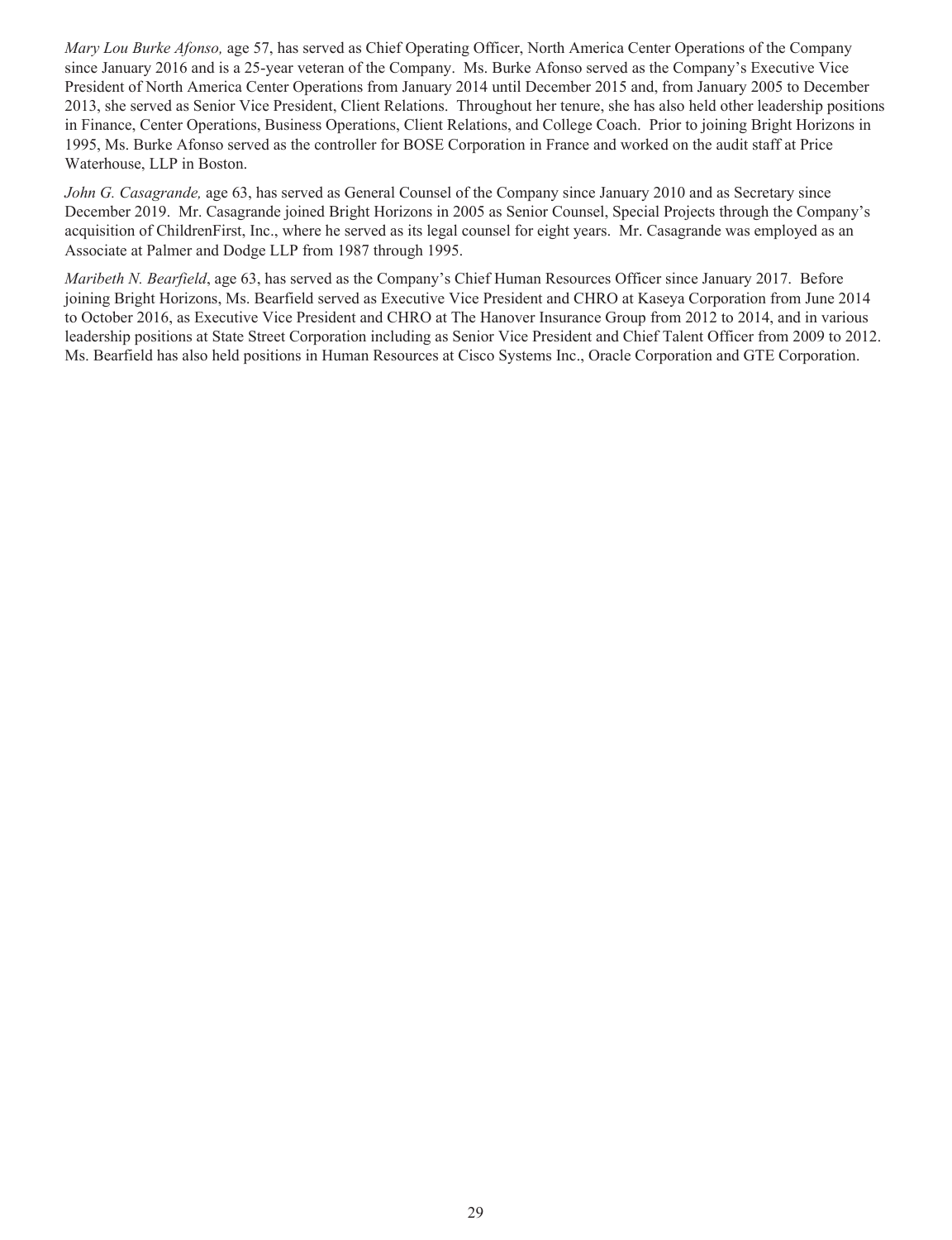#### **PART II**

## **Item 5. Market for Registrant's Common Equity, Related Stockholder Matters and Issuer Purchases of Equity Securities**

#### **Principal Market**

Our common stock is listed on the NYSE under the ticker symbol "BFAM".

As of February 14, 2022, there were 22 holders of record of our common stock.

#### **Dividend Policy**

There were no cash dividends paid on our common stock during the past two fiscal years. Our board of directors does not currently intend to pay regular dividends on our common stock. However, we expect to reevaluate our dividend policy on a regular basis and may, subject to compliance with the covenants contained in our senior secured credit facilities and other considerations, determine to pay dividends in the future.

#### **Issuer Purchases of Equity Securities**

The table below sets forth information regarding purchases of our common stock during the three months ended December 31, 2021:

| Period                                                   | <b>Total Number</b><br>of Shares<br>Purchased<br>(a) | Average<br><b>Price Paid</b><br>per Share<br>(b) |        | <b>Total Number of</b><br><b>Shares Purchased</b><br>as Part of Publicly<br><b>Announced Plans</b><br>or Programs <sup>(1)</sup><br>(c) | <b>Approximate Dollar Value</b><br>of Shares that May Yet Be<br><b>Purchased Under the</b><br><b>Plans or Programs (In</b><br>thousands) $^{(1)}$<br>(d) |         |  |
|----------------------------------------------------------|------------------------------------------------------|--------------------------------------------------|--------|-----------------------------------------------------------------------------------------------------------------------------------------|----------------------------------------------------------------------------------------------------------------------------------------------------------|---------|--|
| October 1, 2021 - October 31, 2021.                      | 15.104                                               |                                                  | 146.35 | $15,104$ \$                                                                                                                             |                                                                                                                                                          | 88,332  |  |
| November 1, 2021 - November 30, 2021 <sup>(2)(3)</sup> . | 223,466                                              |                                                  | 125.86 | 214,392 \$                                                                                                                              |                                                                                                                                                          | 61,022  |  |
| December 1, 2021 - December 31, 2021                     | 658,746                                              |                                                  | 121.74 | 658,746 \$                                                                                                                              |                                                                                                                                                          | 380,593 |  |
|                                                          | 897,316                                              |                                                  |        | 888,242                                                                                                                                 |                                                                                                                                                          |         |  |

(1) The board of directors of the Company authorized a share repurchase program of up to \$400 million of the Company's outstanding common stock effective December 16, 2021. The share repurchase program has no expiration date. The December 2021 repurchase program replaced the prior share repurchase program of up to \$300 million effective June 2018, of which approximately \$0.2 million remained available thereunder. The June 2018 repurchase program had no expiration date. All repurchased shares have been retired.

(2) During the month of November 2021, we retired a total of 1,574 shares that had been issued pursuant to restricted stock award agreements in connection with the payment of tax withholding obligations arising as a result of the vesting of such restricted stock awards. The shares were valued using the transaction date and closing stock price for purposes of such tax withholdings. Shares retired in connection with the payment of tax withholding obligations are not included in, and are not counted against, our share repurchase authorization.

(3) During the month of November 2021, we repurchased 7,500 shares of unvested restricted stock awards that were subject to forfeiture resulting from the grantee's termination of service with us for an aggregate \$0.6 million pursuant to the restricted stock award agreement. The purchase price was equal to the purchase price paid by the grantee on the date of grant as provided in the restricted stock award agreement.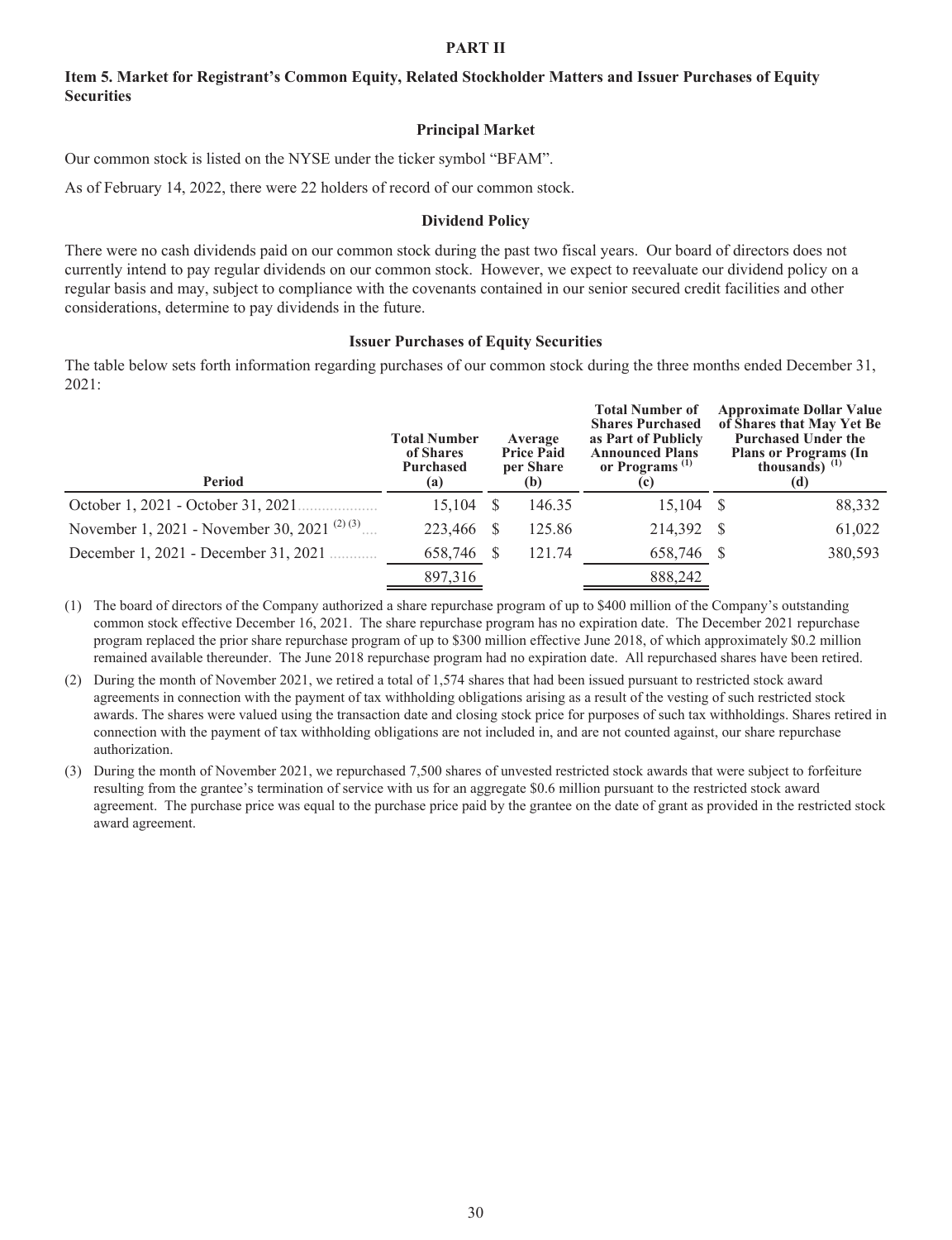#### **Equity Compensation Plans**

The following table provides information as of December 31, 2021 with respect to shares of our common stock that may be issued under existing equity compensation plans.

| <b>Plan Category</b>                                          | Number of<br>Securities to be<br><b>Issued Upon Exercise</b><br>of Outstanding<br>Options, Warrants<br>and Rights <sup>(1)</sup><br>(a) | <b>Weighted Average</b><br><b>Exercise Price</b><br>of Outstanding<br>Options,<br><b>Warrants and</b><br>Rights <sup><math>(1)</math></sup><br>(b) | <b>Number of Securities</b><br><b>Remaining Available For</b><br><b>Future Issuance under</b><br><b>Equity Compensation Plans</b><br>(excluding securities reflected<br>in column $(a)$ )<br>(c) |
|---------------------------------------------------------------|-----------------------------------------------------------------------------------------------------------------------------------------|----------------------------------------------------------------------------------------------------------------------------------------------------|--------------------------------------------------------------------------------------------------------------------------------------------------------------------------------------------------|
| Equity compensation plans approved by security<br>holders     | 2,471,941 \$                                                                                                                            | 112.47                                                                                                                                             | 1,996,035                                                                                                                                                                                        |
| Equity compensation plans not approved by security<br>holders |                                                                                                                                         |                                                                                                                                                    |                                                                                                                                                                                                  |
| Total                                                         | 2,471,941                                                                                                                               | 112.47                                                                                                                                             | 1,996,035                                                                                                                                                                                        |

(1) The number of securities includes 60,793 shares that may be issued upon the settlement of restricted stock units and performance stock units. The restricted stock units and performance stock units are excluded from the weighted average exercise price calculation.

#### **Performance Graph**

*The following performance graph and related information shall not be deemed to be* "*soliciting material*" *or to be* "*filed*" *with the SEC, nor shall such information be incorporated by reference into any future filing under the Securities Act of 1933, as amended, or the Exchange Act, except to the extent that the Company specifically incorporates it by reference into such filing.*

The following graph compares the total return to stockholders of our common stock for the past five years through December 31, 2021, relative to the total return of the following:

- the New York Stock Exchange Composite Index; and
- the Russell Midcap Growth Index. Bright Horizons selected an index as a comparable as there is a lack of public company comparables in our industry, with most of our peers operating as private companies or divisions of larger diversified companies, and no widely recognized published industry indices. We determined that an equity index for companies with similar market capitalization and growth objectives would provide for an appropriate peer group and we believe the Russell Midcap Growth Index provides the best means of comparison to the Company. The Russell Midcap Growth Index is a subset of the Russell 1000 Index and is composed of select companies from the 800 smallest companies of the Russell 1000 Index (Russell Midcap Index) that display higher price-to-book ratios and higher forecasted growth values.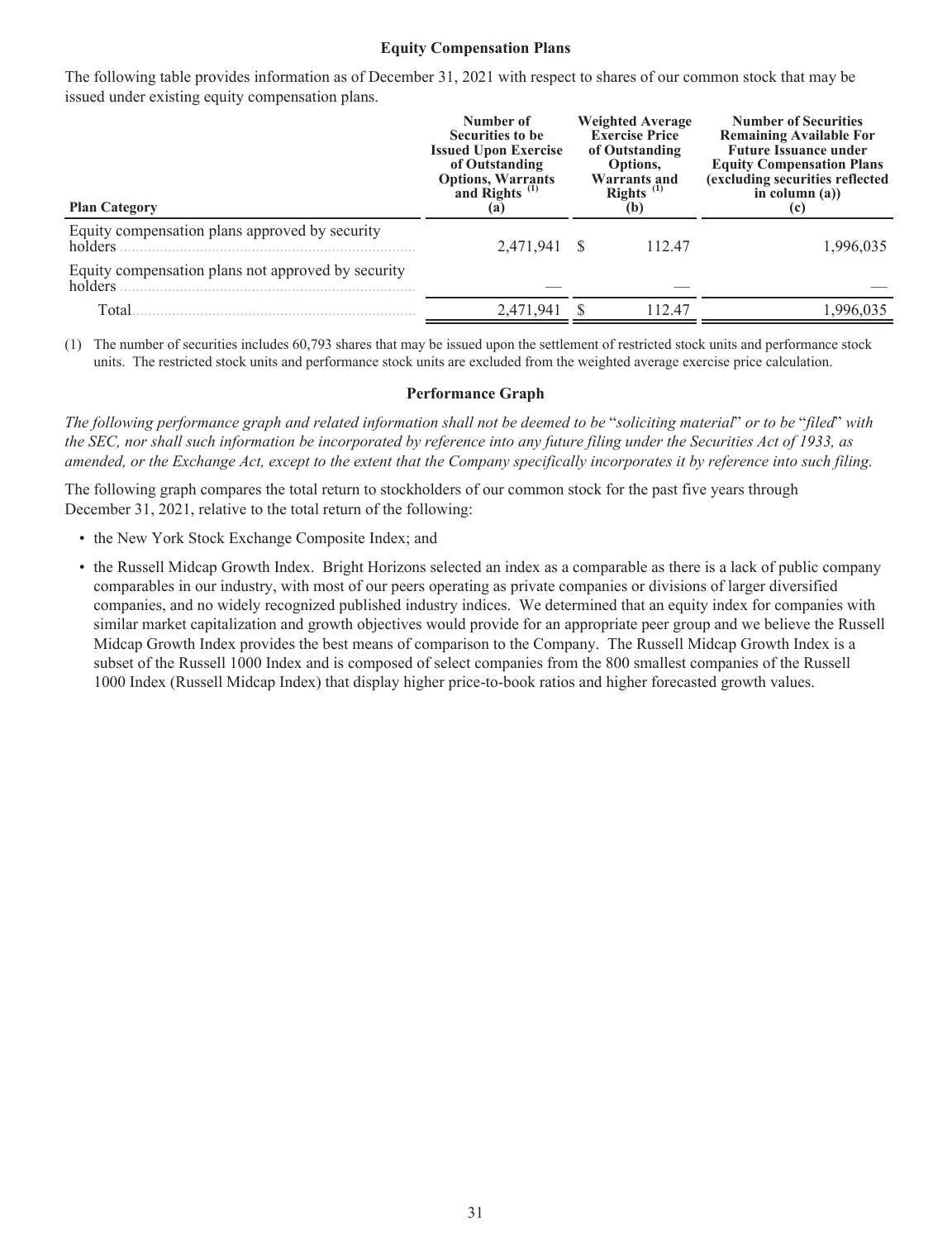The graph assumes that \$100 was invested in our common stock, and in the indices noted above, and that all dividends, if any, were reinvested. No dividends have been declared or paid on our common stock. The stock price performance shown in the graph is not necessarily indicative of future performance.



|                                       | <b>Years ended December 31,</b> |          |  |           |  |           |  |             |  |           |        |
|---------------------------------------|---------------------------------|----------|--|-----------|--|-----------|--|-------------|--|-----------|--------|
|                                       |                                 | 2016     |  | 2017      |  | 2018      |  | 2019        |  | 2020      | 2021   |
| Bright Horizons Family Solutions Inc. |                                 | 100.00 S |  | 134.25 \$ |  | 159.17 \$ |  | 214.64 \$   |  | 247.06 \$ | 179.78 |
|                                       |                                 | 100.00 S |  | 118.90 S  |  | 108.45 \$ |  | $136.36$ \$ |  | 145.89 \$ | 176.06 |
|                                       |                                 | 100.00 S |  | 125.27 S  |  | 119.32 S  |  | $161.64$ S  |  | 219.16 \$ | 247.05 |

*Note: Underlying data provided by Zacks Investment Research, Inc.*

#### **Item 6. [Reserved]**

#### **Item 7. Management's Discussion and Analysis of Financial Condition and Results of Operations**

*The following discussion of our financial condition and results of operations should be read in conjunction with the audited consolidated financial statements and related notes appearing in Item 8 of this Annual Report on Form 10-K. This discussion contains forward-looking statements and involves numerous risks and uncertainties. Forward-looking statements can be identified by the fact that they do not relate strictly to historical or current facts and generally contain words such as "believes," "expects," "may," "will," "should," "seeks," "approximately," "intends," "plans," "estimates," "anticipates" or similar expressions. Our forward-looking statements are subject to risks and uncertainties, which may cause actual results to differ materially from those projected or implied by the forward-looking statements. Forward-looking statements are based on current expectations and assumptions and currently available data and are neither predictions nor guarantees of future events or performance. You should not place undue reliance on forward-looking statements, which speak only as of the date hereof. See "Risk Factors" and "Cautionary Note Regarding Forward-Looking Statements" for a discussion of factors that could cause our actual results to differ from those expressed or implied by forward-looking statements.*

#### **Overview**

We are a leading provider of high-quality early education and child care, dependent care and workforce education services that are designed to help families, employers and their employees solve the challenges of the modern workforce and thrive personally and professionally. We provide services primarily under multi-year contracts with employers who offer early education and child care, back-up care, and educational advisory and other services as part of their employee benefits packages in an effort to support employees across life and career stages and to improve recruitment, employee engagement, productivity, retention, and career advancement.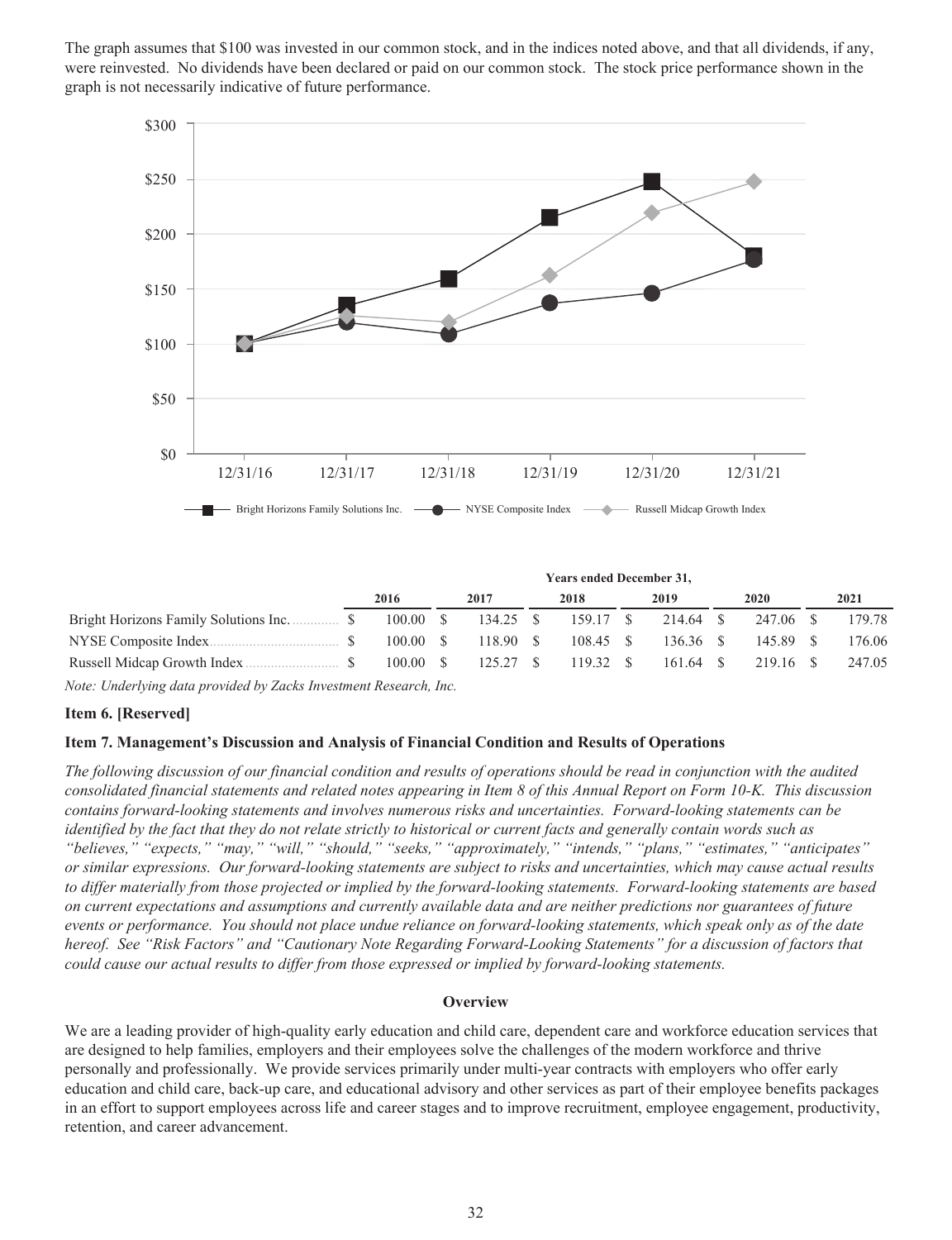At December 31, 2021, we operated 1,014 early education and child care centers, consisting of 650 centers in North America and 364 centers in Europe. We have the capacity to serve approximately 114,000 children and their families in the United States, the United Kingdom, the Netherlands and India. We seek to cluster centers in geographic areas to enhance operating efficiencies and to create a leading market presence. At December 31, 2021, 977, or 96%, of our early education and child care centers were open.

At December 31, 2021, we had more than 1,350 client relationships with employers across a diverse array of industries, including more than 200 Fortune 500 companies and more than 80 of *Working Mother* magazine's 2021 "100 Best Companies." At December 31, 2021, we managed child care centers on behalf of single employers in the following industries and also managed lease/consortium locations in approximately the following proportions:

|                                                                                                                                                                                                                               | <b>Percentage of Centers</b> |            |  |  |  |
|-------------------------------------------------------------------------------------------------------------------------------------------------------------------------------------------------------------------------------|------------------------------|------------|--|--|--|
| <b>Classification</b>                                                                                                                                                                                                         | <b>North America</b>         | Europe     |  |  |  |
| <b>Employer locations:</b>                                                                                                                                                                                                    |                              |            |  |  |  |
| Healthcare and Pharmaceuticals.                                                                                                                                                                                               | $20.0 \%$                    | $2.0 \%$   |  |  |  |
|                                                                                                                                                                                                                               | 15.0                         | 4.0        |  |  |  |
|                                                                                                                                                                                                                               | 7.5                          | 20         |  |  |  |
| Consumer.                                                                                                                                                                                                                     | 7.5                          |            |  |  |  |
| Professional Services and Other (1996) and the context of the service of the professional services and Other (1996) and the service of the service of the service of the service of the service of the service of the service | 5.0                          |            |  |  |  |
|                                                                                                                                                                                                                               | 5.0                          | າ ດ        |  |  |  |
|                                                                                                                                                                                                                               | 2.5                          | 1.0        |  |  |  |
|                                                                                                                                                                                                                               | 62.5                         | 10.0       |  |  |  |
|                                                                                                                                                                                                                               | 37.5                         | 90.0       |  |  |  |
|                                                                                                                                                                                                                               | 100.0 %                      | $100.0 \%$ |  |  |  |

Our reportable segments are comprised of (1) full service center-based child care, (2) back-up care, and (3) educational advisory and other services. Full service center-based child care includes traditional center-based early education and child care, preschool and elementary education. Back-up care includes center-based back-up child care, in-home care for children and adult/elder dependents, school age camps, virtual tutoring, and self-sourced reimbursed care. Educational advisory and other services primarily consist of tuition assistance and student loan repayment program administration, workforce education, related educational advising, college admissions advisory services, and Sittercity, an online marketplace for families and caregivers. Additional information about our operations, structure and services is included in "*Business — Our Operations*" in Item 1 of this Annual Report on Form 10-K. Additional segment information is included in Note 17, *Segment and Geographic Information*, to the consolidated financial statements in Item 8 of this Annual Report on Form 10-K.

# *COVID-19 Pandemic and 2021 Performance Factors*

Since March 2020, our global operations have been significantly impacted by the ongoing COVID-19 pandemic and the measures undertaken to prevent its spread. During the early stages of the pandemic, most of our child care centers were temporarily closed. We responded by focusing on health and safety, supporting clients and their essential frontline workers and pivoting to expand back-up care solutions for clients and employees to meet the surge in need and demand. While nearly all of our centers have subsequently re-opened, we continue to be impacted by the ongoing effects of COVID-19, including the resurgence of infections and variants of the virus, which impacted enrollment growth, as well as the challenges of managing precautionary and preventative measures such as vaccination and mask mandates, virus exposures affecting our staff and families who attend our centers, and disrupted staff availability. We have and will continue to monitor and respond to the changing conditions, challenges and disruptions resulting from the COVID-19 pandemic, including labor constraints affecting the early education and child care industry, as well as the changing needs of clients, families and children. We remain focused on our strategic priorities to deliver high quality education and care services, connect across our service lines, extend our impact on new customers and clients, and preserve our strong culture. Delays in client and business return-to-office, changing workplace trends, and increased competition for labor, particularly for teaching staff, may temporarily slow our overall recovery and impact enrollment. It remains difficult to predict the full impact of the pandemic, but we remain committed to families, clients and our employees. In 2022, we continue to focus on growing enrollment in our centers and expanding the delivery of back-up use across our network of providers.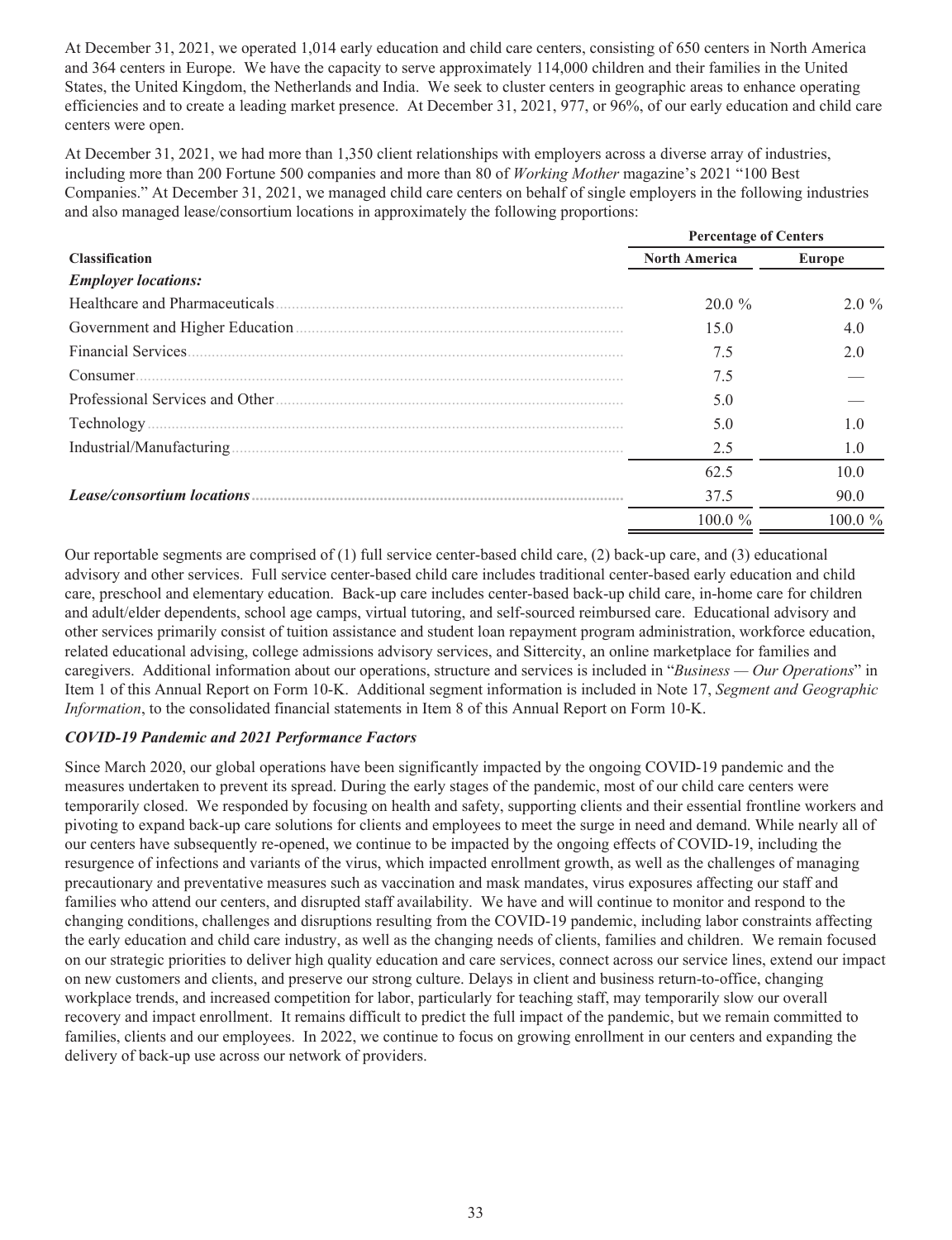We remain confident in our business model, the strength and breadth of our client partnerships, the strength of our balance sheet and liquidity position, and our ability to continue to respond to changing market conditions. However, the broad effects of COVID-19, its duration and the scope of ongoing and related disruptions cannot be predicted and are affected by many interdependent variables and decisions by government authorities and our client partners, as well as demand, economic, workforce and labor market trends, the availability, adoption and effectiveness of vaccines among the public, teachers and young children, and developments in the persistence and treatment of COVID-19.

Our ability to fully return to the operating income levels at which we operated prior to COVID-19, and to continue to increase operating income in the future will depend upon our ability to continue to regain and sustain the following characteristics of our business and our strategic growth priorities:

- maintenance and incremental growth of enrollment in our mature and ramping centers, and cost management in response to changes in enrollment in our centers,
- effective pricing strategies, including annual tuition increases that correlate with expected annual increases in personnel costs, including wages and benefits, and additional pricing actions to accommodate higher operating costs and the impact of persistent inflation,
- additional growth in expanded service offerings and cross-selling of services to clients,
- successful identification and integration of acquisitions and transitions of management of centers, and
- successful management and improvement of underperforming centers.

#### **Results of Operations**

The following table sets forth statement of income data as a percentage of revenue for the three years ended December 31, 2021, 2020 and 2019:

|                                                                | <b>Years Ended December 31,</b>    |           |              |              |           |             |      |           |                 |  |  |  |
|----------------------------------------------------------------|------------------------------------|-----------|--------------|--------------|-----------|-------------|------|-----------|-----------------|--|--|--|
|                                                                | 2021                               |           |              | 2020         |           |             | 2019 |           |                 |  |  |  |
|                                                                | (In thousands, except percentages) |           |              |              |           |             |      |           |                 |  |  |  |
| Revenue.                                                       | <sup>\$</sup>                      | 1,755,307 | 100.0 $\%$   | <sup>S</sup> | 1,515,093 | $100.0 \%$  | S    | 2,062,017 | 100.0 $%$       |  |  |  |
| Cost of services                                               |                                    | 1,340,296 | 76.4 %       |              | 1,210,544 | 79.9 %      |      | 1,539,081 | 74.6 %          |  |  |  |
| Gross profit.                                                  |                                    | 415,011   | 23.6 %       |              | 304,549   | 20.1 %      |      | 522,936   | 25.4 %          |  |  |  |
| Selling, general and administrative expenses                   |                                    | 256,821   | 14.6 $%$     |              | 219,563   | 14.5 %      |      | 221,496   | $10.7 \%$       |  |  |  |
|                                                                |                                    | 29,172    | 1.6 $%$      |              | 31,652    | $2.1 \%$    |      | 33,621    | $1.7\%$         |  |  |  |
|                                                                |                                    | 129,018   | $7.4\%$      |              | 53,334    | $3.5 \%$    |      | 267,819   | 13.0 %          |  |  |  |
|                                                                |                                    | (2,571)   | $(0.2)\%$    |              |           | $-$ %       |      |           | $- \frac{9}{6}$ |  |  |  |
|                                                                |                                    | (36,099)  | $(2.1)\%$    |              | (37,682)  | $(2.5)\%$   |      | (45, 154) | $(2.2)\%$       |  |  |  |
|                                                                |                                    | 90,348    | 5.1 $%$      |              | 15,652    | $1.0\%$     |      | 222,665   | 10.8 %          |  |  |  |
|                                                                |                                    | (19,889)  | $(1.1)\%$    |              | 11,340    | $0.8 \%$    |      | (42, 279) | $(2.1)\%$       |  |  |  |
| Net income.                                                    |                                    | 70,459    | 4.0 $%$ \$   |              | 26,992    | $1.8 \%$ \$ |      | 180,386   | $8.7 \%$        |  |  |  |
|                                                                |                                    |           |              |              |           |             |      |           |                 |  |  |  |
| Adjusted EBITDA <sup>(1)</sup> .                               |                                    | 272,068   | $15.5 \%$ \$ |              | 224,396   | 14.8 $%$ \$ |      | 394,857   | 19.1%           |  |  |  |
| Adjusted income from operations <sup>(1)</sup> $\overline{\$}$ |                                    | 140,178   | $8.0 \%$ \$  |              | 91,738    | 6.1 $%$ \$  |      | 268,445   | 13.0 %          |  |  |  |
| Adjusted net income $(1)$ $\qquad \qquad$ \$                   |                                    | 121,396   | $6.9 \%$ \$  |              | 93,549    | 6.2 $%$ \$  |      | 216,604   | $10.5 \%$       |  |  |  |

(1) Adjusted EBITDA, adjusted income from operations and adjusted net income are non-GAAP financial measures and are not determined in accordance with accounting principles generally accepted in the United States ("GAAP"). Refer to "Non-GAAP Financial Measures and Reconciliation" below for a reconciliation of these non-GAAP financial measures to their respective measures determined under GAAP.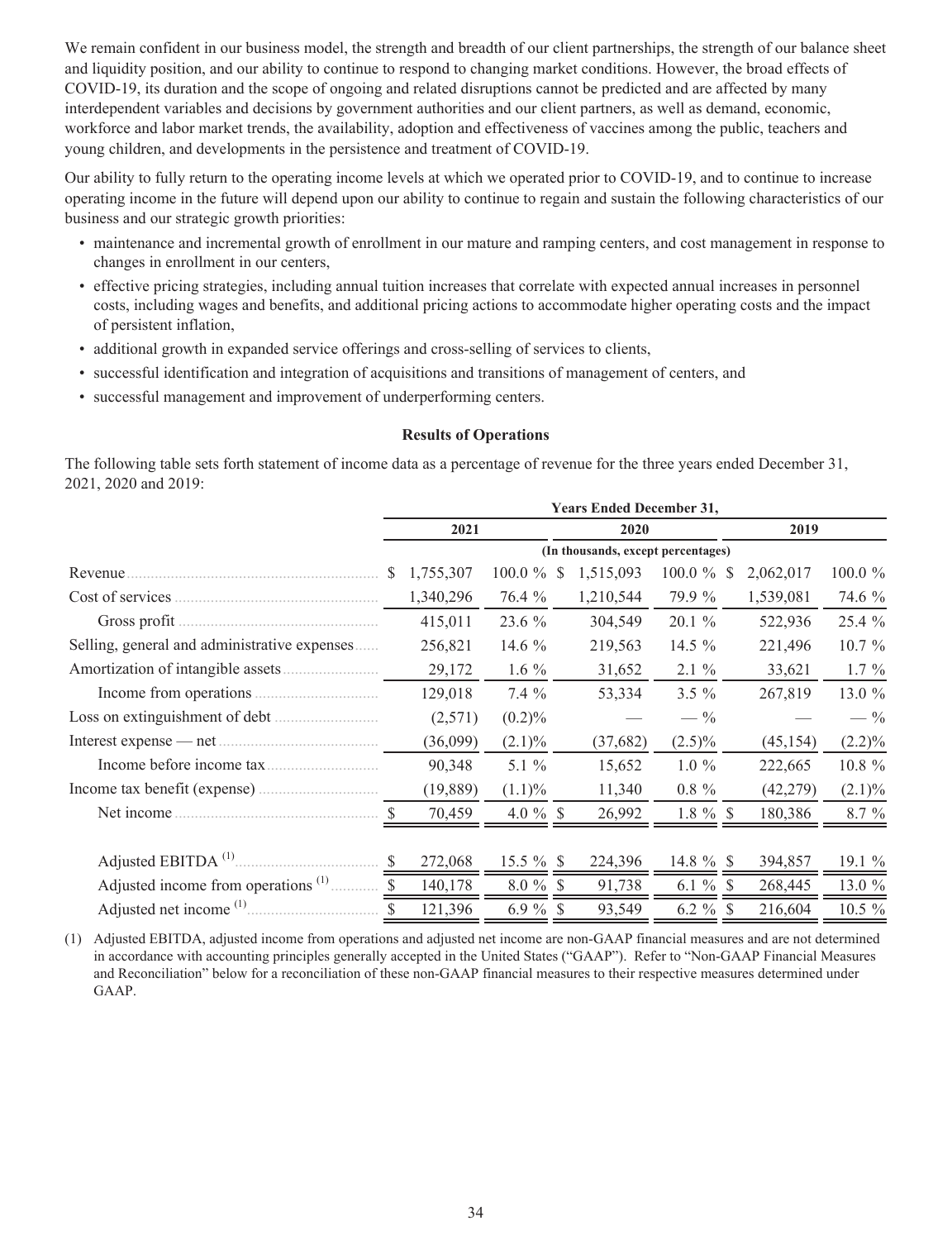## *Year Ended December 31, 2021 Compared to the Year Ended December 31, 2020*

*Revenue.* Revenue increased by \$240.2 million, or 16%, to \$1.8 billion for the year ended December 31, 2021 from \$1.5 billion for the prior year. The following table summarizes the revenue and percentage of total revenue for each of our segments for the years ended December 31, 2021 and 2020:

|                                          | <b>Years Ended December 31,</b>    |                        |           |               |                            |            |  |  |  |
|------------------------------------------|------------------------------------|------------------------|-----------|---------------|----------------------------|------------|--|--|--|
|                                          | 2021                               |                        | 2020      |               | <b>Change 2021 vs 2020</b> |            |  |  |  |
|                                          | (in thousands, except percentages) |                        |           |               |                            |            |  |  |  |
|                                          | 1,297,208                          | 73.9 %<br><sup>S</sup> | 1,032,266 | $68.2 \%$ \$  | 264,942                    | $25.7\%$   |  |  |  |
| Tuition.                                 | 1,145,723                          | 88.3 %                 | 849.405   | 82.3 %        | 296.318                    | 34.9%      |  |  |  |
| Management fees and operating subsidies  | 151.485                            | 11.7%                  | 182,861   | 17.7%         | (31, 376)                  | $(17.2)\%$ |  |  |  |
| Back-up care.                            | 351,103                            | $20.0 \%$              | 388,294   | $25.6\%$      | (37, 191)                  | $(9.6)\%$  |  |  |  |
| Educational advisory and other services. | 106.996                            | $6.1\%$                | 94,533    | $6.2 \%$      | 12,463                     | 13.2 %     |  |  |  |
| Total revenue.                           | 1,755,307                          | $100.0 \%$<br>-S       | 1,515,093 | $100.0 \%$ \$ | 240,214                    | $15.9\%$   |  |  |  |

Revenue generated by the full service center-based child care segment for the year ended December 31, 2021 increased by \$264.9 million, or 26%, when compared to the prior year. Revenue growth in this segment was attributable to enrollment increases in our open centers and the re-opening of our temporarily closed centers. Tuition revenue increased by \$296.3 million, or 35%, when compared to the prior year, on a 28% increase in enrollment. While enrollment in our centers continues to improve, our centers are operating below pre-COVID-19 enrollment levels as the ongoing disruption of the pandemic and labor market challenges have slowed the recovery. We expect continued revenue improvement throughout 2022. Higher foreign currency exchange rates for our United Kingdom and Netherlands operations also contributed to our revenue growth, which increased 2021 tuition revenue by approximately 2%, or \$16.7 million. Management fees and operating subsidies from employer sponsors decreased \$31.4 million, or 17%, due to lower operating subsidies required to support center operations as a result of the increase in enrollment and the associated tuition revenue, and due to the funding received from government support programs that reduced certain operating costs, which impacted the related operating subsidies.

Revenue generated by back-up care services in the year ended December 31, 2021 decreased by \$37.2 million, or 10%, when compared to the prior year. While we had gains from expanded sales to new clients, increased utilization from existing clients, and increases in traditional in-center and in-home use in 2021, back-up care revenue decreased compared to the prior year as 2020 benefited from significant demand for back-up care services (primarily for self-sourced reimbursed care) during the early stages of the pandemic when other care alternatives were not available. We expect traditional in-center and in-home use to continue to improve throughout 2022. An acquisition completed in 2021 contributed \$10.3 million to this segment during the year.

Revenue generated by educational advisory and other services in the year ended December 31, 2021 increased by \$12.5 million, or 13%, when compared to the prior year. Revenue growth in this segment was primarily attributable to contributions from sales to new clients and increased utilization from existing clients. An acquisition completed in 2020 contributed \$6.9 million to the growth of this segment in 2021.

*Cost of Services.* Cost of services increased \$129.8 million, or 11%, to \$1.3 billion for the year ended December 31, 2021 from \$1.2 billion for the prior year.

Cost of services in the full service center-based child care segment increased by \$99.6 million, or 10%, to \$1.1 billion in the year ended December 31, 2021, when compared to the prior year. The increase in cost of services is primarily associated with the enrollment increase in our centers and the re-opening of our temporarily closed centers. Funding from government support programs reduced certain payroll and other operating expenses in 2021 by a total of \$50.9 million, partially offset by impairment costs of \$10.6 million related to long-lived assets. Cost of services in 2020 included a reduction in certain payroll and operating expenses of \$83.5 million associated with funding from government support programs, partially offset by impairment costs of \$26.2 million related to long-lived assets and center closure costs of \$6.6 million associated with the permanent closure of certain centers, including related severance and facilities costs.

Cost of services in the back-up care segment increased by \$24.9 million, or 17%, to \$170.0 million in the year ended December 31, 2021, when compared to the prior year. Cost of services in 2020 included impairment costs of \$2.1 million related to an equity investment. After taking these charges into account, cost of services increased by \$27.0 million, or 19%, in the year ended December 31, 2021, primarily associated with the effects of a change in the revenue mix and the return to higher levels of traditional in-center and in-home care in 2021 compared to more significant self-sourced reimbursed care in the prior year. Included in cost of services for 2021 were increased care provider fees generated by the increase in utilization levels of traditional in-center and in-home care over the prior year, and continued investment in personnel, marketing and technology to support our customer user experience and service delivery.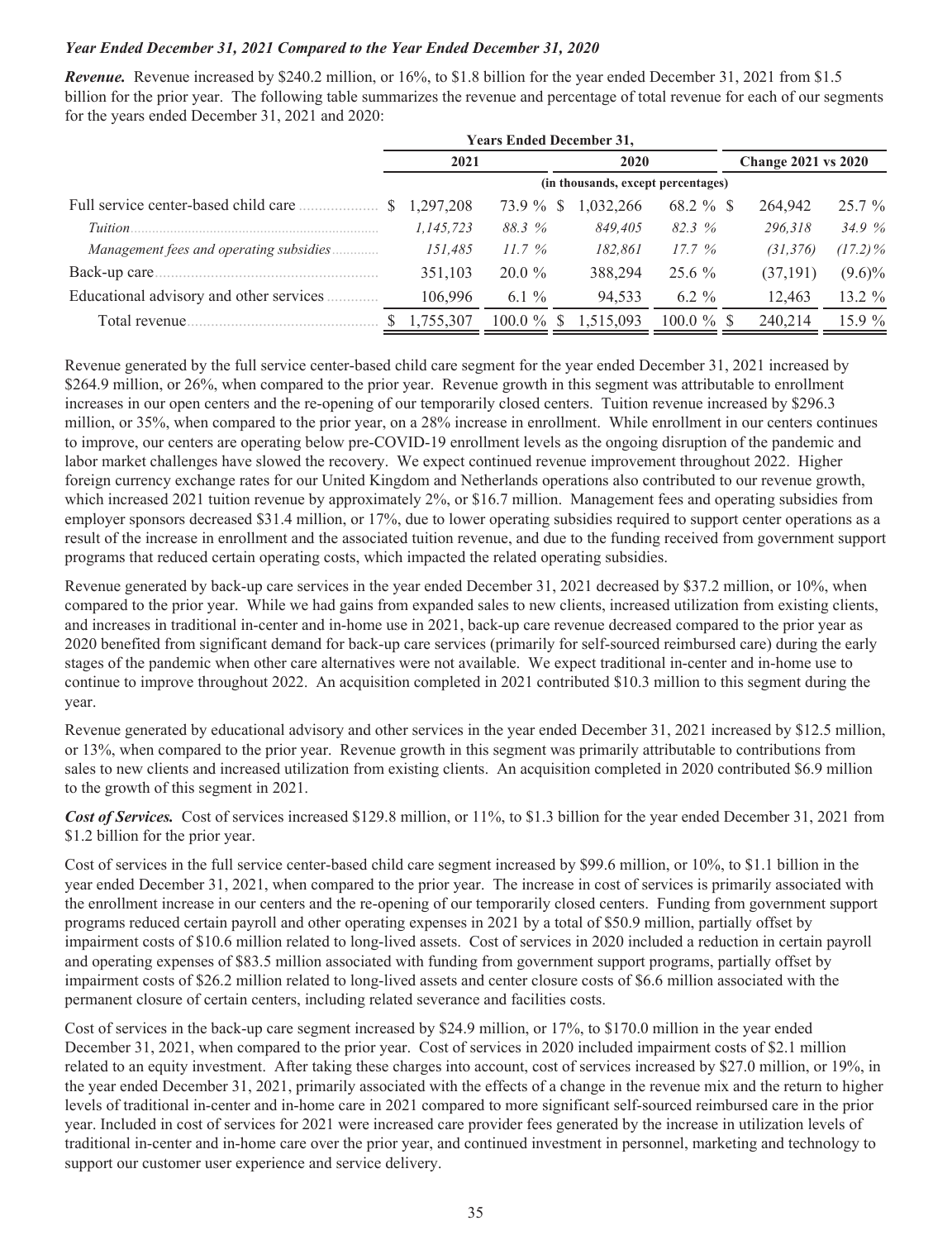Cost of services in the educational advisory and other services segment increased by \$5.2 million, or 12%, to \$49.6 million in 2021 due to costs related to delivering services to the expanding customer base and continued investments in personnel, marketing and technology.

*Gross Profit.* Gross profit increased by \$110.5 million, or 36%, to \$415.0 million for the year ended December 31, 2021 from \$304.5 million for the prior year. Gross profit margin was 24% of revenue for the year ended December 31, 2021, an increase of approximately 4% compared to the year ended December 31, 2020. The increase was primarily due to improved margins in the full service center-based child care segment from enrollment increases at open centers and the re-opening of temporarily closed centers, partially offset by reduced contributions from our back-up care services as a result of the shift in the service delivery mix back towards pre-COVID-19 levels and margins, with increasing utilization of traditional in-home and centerbased care and a decrease in self-sourced reimbursed care.

*Selling, General and Administrative Expenses ("SGA").* SGA increased \$37.2 million, or 16.9%, to \$256.8 million for the year ended December 31, 2021 from \$219.6 million for the year ended December 31, 2020, in order to support the business throughout the pandemic and as it re-ramps, and due to incremental overhead associated with acquired businesses. SGA was 15% of revenue for the year ended December 31, 2021, consistent with 2020.

*Amortization of Intangible Assets.* Amortization expense on intangible assets was \$29.2 million for the year ended December 31, 2021, a decrease from \$31.7 million in the prior year, due to the use of the accelerated method of amortization for certain intangibles and decreases from intangible assets becoming fully amortized during the period, partially offset by increases from the acquisitions completed in 2020 and 2021. Refer to Note 6, *Goodwill and Intangible Assets*, to the consolidated financial statements in Item 8 of this Annual Report on Form 10-K for additional details.

*Income from Operations.* Income from operations increased by \$75.7 million, or 142%, to \$129.0 million for the year ended December 31, 2021 when compared to the prior year. The following table summarizes income (loss) from operations and percentage of revenue for each of our segments for the years ended December 31, 2021 and 2020:

|                                          | <b>Years Ended December 31,</b>    |              |            |               |                            |            |  |  |  |  |
|------------------------------------------|------------------------------------|--------------|------------|---------------|----------------------------|------------|--|--|--|--|
|                                          | 2021                               |              | 2020       |               | <b>Change 2021 vs 2020</b> |            |  |  |  |  |
|                                          | (In thousands, except percentages) |              |            |               |                            |            |  |  |  |  |
| Full service center-based child care     | (8, 431)                           | $(0.6)\%$ \$ | (155, 382) | $(15.1)\%$ \$ | 146,951                    | 94.6 %     |  |  |  |  |
| Back-up care.                            | 115,173                            | 32.8 $%$     | 182.938    | 47.1 $\%$     | (67,765)                   | $(37.0)\%$ |  |  |  |  |
| Educational advisory and other services. | 22.276                             | $20.8 \%$    | 25,778     | $27.3\%$      | (3,502)                    | $(13.6)\%$ |  |  |  |  |
| Income from operations.                  | 129.018                            | $7.4 \%$ \$  | 53.334     | $3.5 \%$ \$   | 75.684                     | 141.9%     |  |  |  |  |

The increase in income from operations was due to the following:

- Income from operations for the full service center-based child care segment increased \$147.0 million, or 95%, for the year ended December 31, 2021, when compared to the same period in 2020 primarily due to increases in tuition revenue from enrollment growth in our open centers and the re-opening of temporarily closed centers.
- Income from operations for the back-up care segment decreased \$67.8 million, or 37%, in the year ended December 31, 2021 when compared to the same period in 2020 as the service delivery mix continues to shift back towards pre-COVID-19 levels, with increasing utilization of traditional in-home and center-based care and a decrease in self-sourced reimbursed care compared to the prior year, which benefited from increased demand during the early stages of the pandemic.
- Income from operations for the educational advisory and other services segment decreased \$3.5 million, or 14%, in the year ended December 31, 2021 when compared to the same period in 2020 due to investments in personnel, marketing and technology to support the growth of the segment.

*Loss on Extinguishment of Debt.* A loss on the extinguishment of debt of \$2.6 million was recorded in the year ended December 31, 2021, related to the unamortized original issue cost and deferred financing fees that were written off in connection with the November 2021 debt refinancing. Refer to Note 11, *Credit Arrangements and Debt Obligations*, to the consolidated financial statements in Item 8 of this Annual Report on Form 10-K for additional details.

*Net Interest Expense.* Net interest expense decreased to \$36.1 million for the year ended December 31, 2021 from \$37.7 million for the year ended December 31, 2020, due to decreased borrowings under our revolving credit facility as well as decreases in the interest rates applicable to our debt. Including the effects of the interest rate swap arrangements, which matured October 31, 2021, the weighted average interest rates for the term loans and revolving credit facility were 2.98% and 3.23% for the years ended December 31, 2021 and 2020, respectively.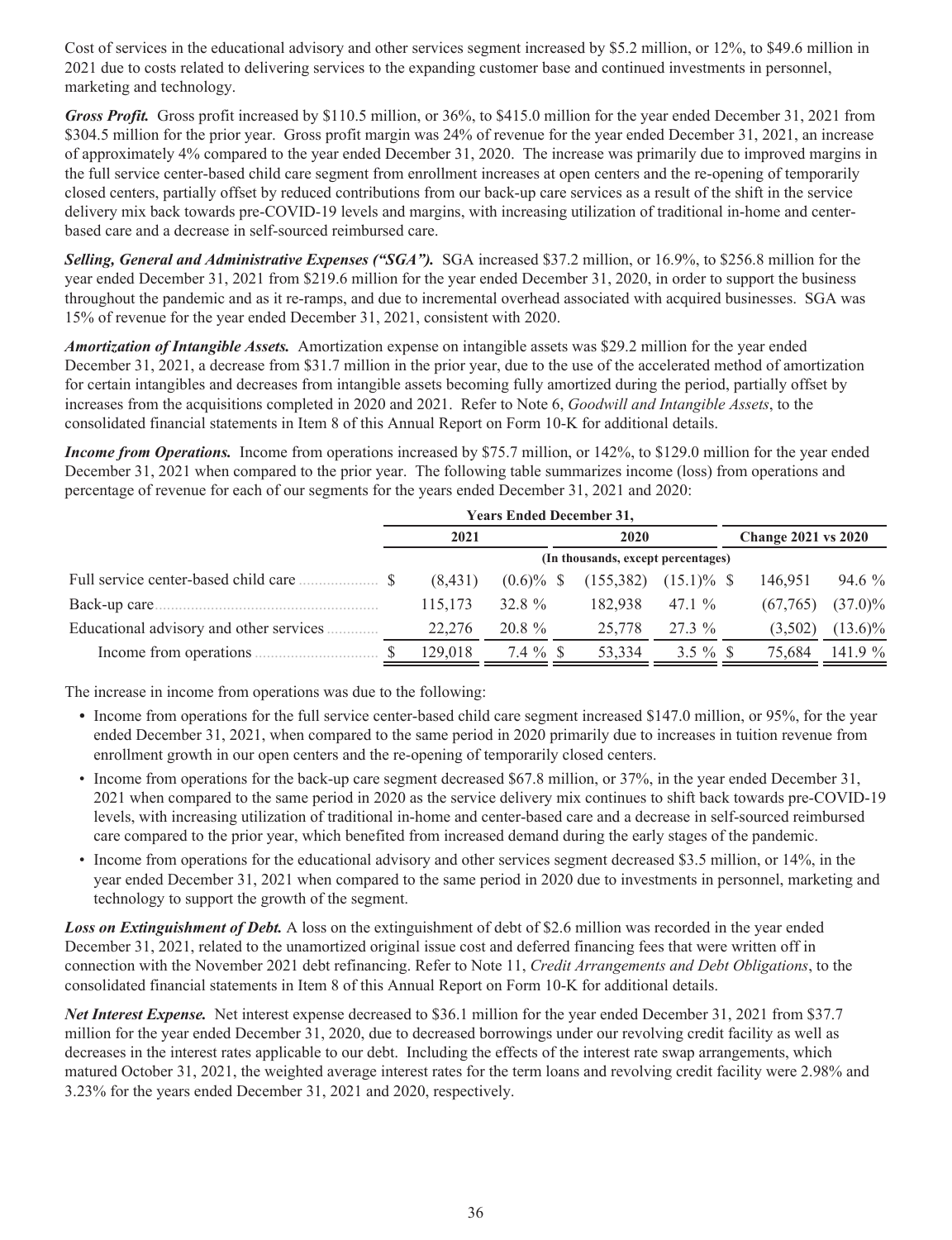*Income Tax Expense.* We recorded an income tax expense of \$19.9 million during the year ended December 31, 2021, at an effective income tax rate of 22.0%, compared to income tax benefit of \$11.3 million, at an effective income tax rate of  $(72.5)$ %, during the prior year. The difference between the effective income tax rates as compared to the statutory income tax rates was primarily due to the effects of excess tax benefits associated with the exercise of stock options and vesting of restricted stock, which had a proportionately greater effect in 2020 due to the significantly lower income before income tax and greater amount of deductions received. The excess tax benefits reduced income tax expense by \$7.8 million in 2021, compared to \$16.2 million in 2020, due to lower volume of equity transactions and lower excess tax benefits realized on each transaction. Refer to Note 14, *Stockholders' Equity and Stock-based Compensation*, to the consolidated financial statements in Item 8 of this Annual Report on Form 10-K for additional details. The effective income tax rate would have approximated 29% and 28% for the years ended December 31, 2021 and 2020, respectively, prior to the inclusion of the excess tax benefit from stock-based compensation and other discrete items.

*Adjusted EBITDA and Adjusted Income from Operations.* Adjusted EBITDA and adjusted income from operations increased \$47.7 million, or 21%, and \$48.4 million, or 53%, respectively, for the year ended December 31, 2021 over the comparable period in 2020 primarily as a result of the increase in gross profit in the full service center-based child care segment, partially offset by reduced contributions from back-up care services.

*Adjusted Net Income.* Adjusted net income increased \$27.8 million, or 30%, for the year ended December 31, 2021 when compared to the same period in 2020 primarily due to the increase in income from operations, partially offset by a higher effective tax rate.

## *Year Ended December 31, 2020 Compared to the Year Ended December 31, 2019*

*Revenue.* Revenue decreased \$546.9 million, or 27%, to \$1.5 billion for the year ended December 31, 2020 from \$2.1 billion for the prior year. The following table summarizes the revenue and percentage of total revenue for each of our segments for the years ended December 31, 2020 and 2019:

|                                         | <b>Years Ended December 31,</b>    |                            |           |               |                            |            |  |  |  |  |
|-----------------------------------------|------------------------------------|----------------------------|-----------|---------------|----------------------------|------------|--|--|--|--|
|                                         | 2020                               |                            | 2019      |               | <b>Change 2020 vs 2019</b> |            |  |  |  |  |
|                                         | (In thousands, except percentages) |                            |           |               |                            |            |  |  |  |  |
|                                         | 1,032,266                          | 68.2 %<br>-S               | 1,684,006 | $81.6 \%$ \$  | (651,740)                  | $(38.7)\%$ |  |  |  |  |
| <i>Tuition</i>                          | 849.405                            | 82.3%                      | 1,551,433 | 92.1%         | (702, 028)                 | $(45.3)\%$ |  |  |  |  |
| Management fees and operating subsidies | 182,861                            | 17.7%                      | 132,573   | 7.9 %         | 50,288                     | 37.9%      |  |  |  |  |
| Back-up care.                           | 388,294                            | $25.6\%$                   | 296,330   | 14.4 $%$      | 91,964                     | 31.0 $%$   |  |  |  |  |
| Educational advisory services.          | 94,533                             | $6.2 \%$                   | 81,681    | 4.0 $\%$      | 12,852                     | $15.7\%$   |  |  |  |  |
| Total revenue.                          | 1,515,093                          | $100.0 \%$<br><sup>S</sup> | 2,062,017 | $100.0 \%$ \$ | (546,924)                  | $(26.5)\%$ |  |  |  |  |

Revenue generated by the full-service center-based child care segment for the year ended December 31, 2020 decreased by \$651.7 million, or 39%, when compared to the prior year. The decrease was attributable to the temporary and permanent closure of our centers during the year in response to the COVID-19 pandemic, and reduced enrollment in the centers that reopened. Tuition revenue decreased by \$702.0 million, or 45%, when compared to the prior year, on a 43% decrease in enrollment. We had 910 early education and child care centers open as of December 31, 2020, of the 1,014 centers we operated at that date, compared to 1,084 open early education and child care centers as of December 31, 2019. During 2020, we opened 18 new centers and permanently closed 88 center locations where demand and economic trends had shifted. While the large majority of our centers were open to serve children and families as of December 31, 2020, we remained in the re-ramp phase and enrollment was well below pre-COVID-19 levels. Management fees and operating subsidies from employer sponsors increased \$50.3 million, or 38%, due to additional operating subsidies received to support center operations in connection with the decrease in tuition revenue from the temporary center closures.

Revenue generated by back-up care services in the year ended December 31, 2020 increased by \$92.0 million, or 31%, when compared to the prior year. Revenue growth in this segment was primarily attributable to expanded sales to new clients and increased utilization by existing customers due to unprecedented demand for our back-up care services (in particular, for the use of self-sourced reimbursed care during the second quarter, which is recorded on a net basis) as clients and families pursued additional coverage and supports as a result of continued business and school closures. Although self-sourced reimbursed care offered an important alternative to clients and families during the early stages of the pandemic, demand for back-up care started to shift toward more traditional in-center and in-home service delivery in the third and fourth quarters as more centers resumed operations, and as businesses and schools re-opened, but traditional in-center and in-home use remained below pre-COVID-19 levels as of December 31, 2020.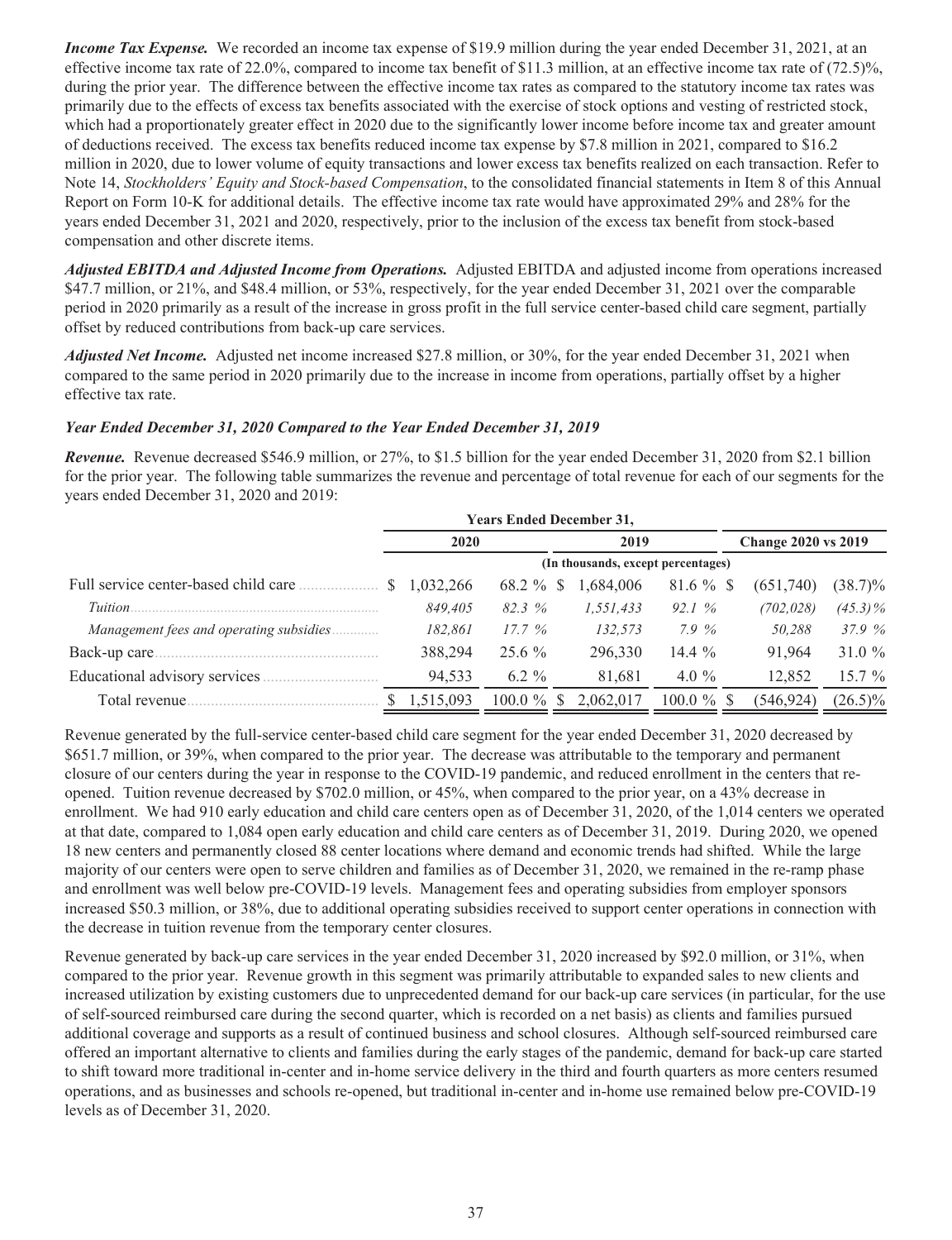Revenue generated by educational advisory and other services in the year ended December 31, 2020 increased by \$12.9 million, or 16%, when compared to the prior year. Revenue growth in this segment is primarily attributable to contributions from acquisitions, increased utilization by existing customers, and, to a lesser extent, sales to new clients. Acquisitions completed in 2019 and 2020 contributed \$9.8 million to the growth of this segment in 2020.

*Cost of Services.* Cost of services decreased \$328.5 million, or 21%, to \$1.2 billion for the year ended December 31, 2020 from \$1.5 billion for the prior year.

Cost of services in the full-service center-based child care segment decreased by \$310.4 million, or 23%, to \$1.0 billion when compared to the prior year. The decrease is primarily due to reductions in personnel costs, which decreased 25%, and program supplies and materials, which decreased 15%, in connection with the reduced enrollment associated with the temporary center closures, and contributions from government support programs that reduced certain payroll and other operating expenses by a total of \$83.5 million. These reductions in costs were partially offset by impairment costs of \$26.2 million for long-lived assets incurred in connection with the impact of COVID-19 on our operations, costs associated with the permanent closure of certain centers of \$6.6 million, including related severance and facilities costs, and incremental occupancy costs associated with new centers added since December 31, 2019.

Cost of services in the back-up care segment decreased by \$24.2 million, or 14%, to \$145.1 million when compared to the prior year. The decrease is primarily due to reductions in personnel costs and care provider fees, which represented approximately 65% of total costs of services for this segment in 2020 as compared to approximately 75% in 2019, as traditional utilization levels were lower than the prior year. This reduction was offset by technology and marketing spending to support and enhance our customer user experience and service delivery, and impairment costs of \$2.1 million in relation to the decrease in fair value of an equity investment.

Cost of services in the educational advisory and other services segment increased by \$6.1 million, or 16%, to \$44.4 million when compared to the prior year, which is broadly consistent with revenue growth. The increase is due to personnel costs related to delivering services to the expanding customer base.

*Gross Profit.* Gross profit decreased by \$218.4 million, or 42%, to \$304.5 million for the year ended December 31, 2020 from \$522.9 million for the prior year. Gross profit margin was 20% of revenue for the year ended December 31, 2020, a decrease of approximately 5% compared to the year ended December 31, 2019. The decrease in gross profit is primarily due to reduced margins in the full-service center-based child care segment from the temporary closure of centers, reduced enrollment in the centers that have re-opened, and related impairment charges on long-lived assets, partially offset by increases in gross profit from expanded back-up care, and educational advisory and other services.

*Selling, General and Administrative Expenses.* SGA of \$219.6 million for the year ended December 31, 2020 was relatively consistent with the same period in 2019, in order to support the business throughout the pandemic and as it re-ramps. SGA was 15% of revenue for the year ended December 31, 2020, compared to 11% for the same period in 2019 due to the lower revenue base.

*Amortization of Intangible Assets.* Amortization expense on intangible assets was \$31.7 million for the year ended December 31, 2020, a decrease from \$33.6 million in the prior year, due to the use of the accelerated method of amortization for certain intangibles and decreases from intangible assets becoming fully amortized during the period, partially offset by increases from the acquisitions completed in 2019 and 2020. Refer to Note 6, *Goodwill and Intangible Assets*, to the consolidated financial statements in Item 8 of this Annual Report on Form 10-K for additional details.

*Income from Operations.* Income from operations decreased by \$214.5 million, or 80%, to \$53.3 million for the year ended December 31, 2020 when compared to the prior year. The following table summarizes income (loss) from operations and percentage of revenue for each of our segments for the years ended December 31, 2020 and 2019:

|                                      | <b>Years Ended December 31,</b> |               |                                    |             |                            |            |
|--------------------------------------|---------------------------------|---------------|------------------------------------|-------------|----------------------------|------------|
|                                      | 2020                            |               | 2019                               |             | <b>Change 2020 vs 2019</b> |            |
|                                      |                                 |               | (In thousands, except percentages) |             |                            |            |
| Full service center-based child care | (155, 382)                      | $(15.1)\%$ \$ | 166.011                            | $9.9\%$ \$  | $(321,393)$ $(193.6)\%$    |            |
| Back-up care.                        | 182.938                         | 47.1 $\%$     | 80.394                             | $27.1 \%$   | 102.544                    | 127.6 %    |
| Educational advisory services.       | 25,778                          | $27.3\%$      | 21.414                             | $26.2 \%$   | 4,364                      | $20.4\%$   |
| Income from operations.              | 53,334                          | $3.5 \%$ \$   | 267,819                            | 13.0 $%$ \$ | (214, 485)                 | $(80.1)\%$ |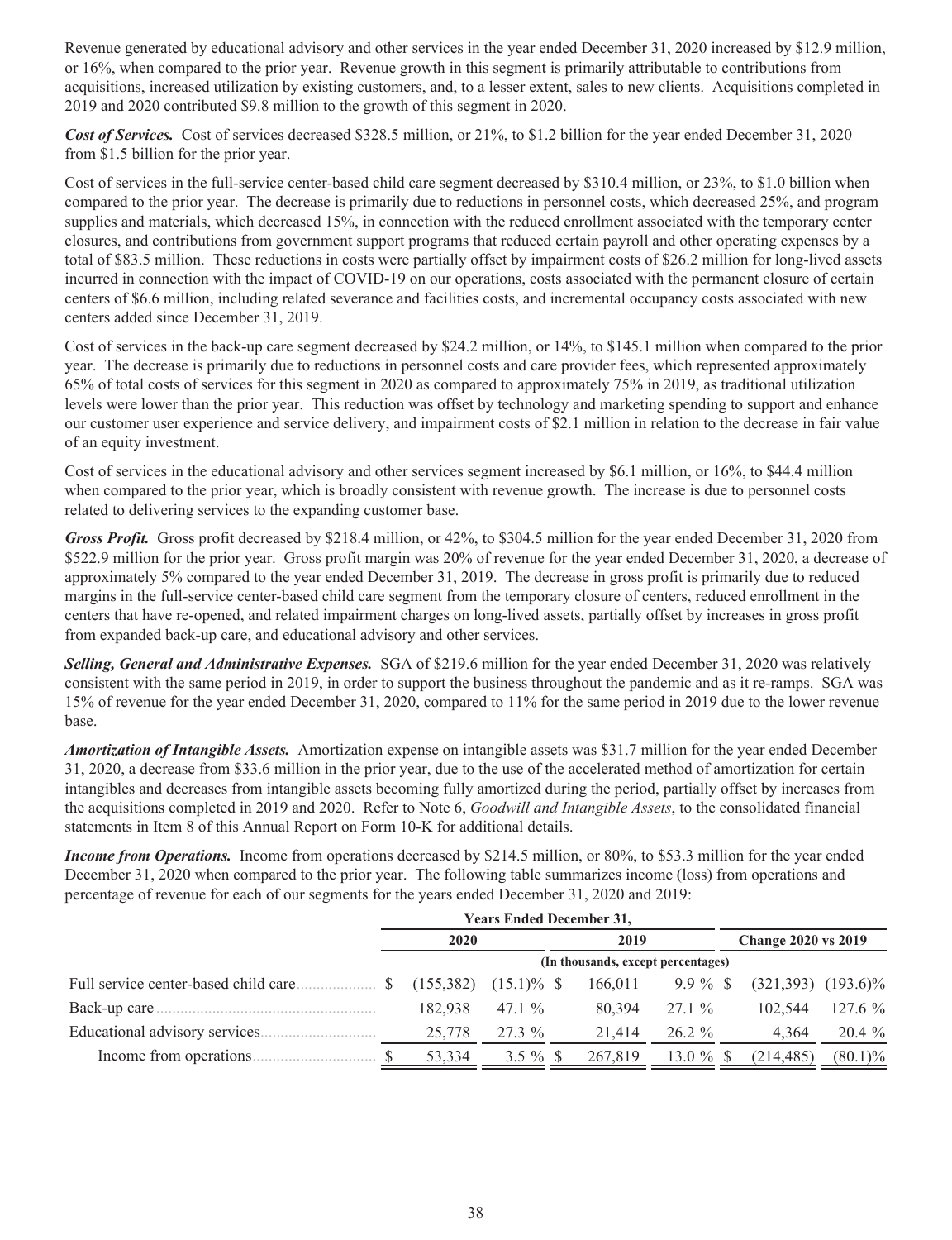The decrease in income from operations was due to the following:

- *•* Income from operations for the full-service center-based child care segment decreased \$321.4 million, or 194%, for the year ended December 31, 2020, when compared to the same period in 2019 due to reduced tuition revenue from temporary and permanent center closures and reduced enrollment in the centers that have re-opened, as well as related impairment charges on long-lived assets of \$26.2 million and costs associated with the permanent closure of certain centers of \$6.6 million, partially offset by contributions of \$83.5 million from government support programs that reduced certain payroll and operating expenses, of which \$14.6 million reduced the operating subsidies paid by employers.
- Income from operations for the back-up care segment increased \$102.5 million to \$182.9 million for the year ended December 31, 2020, or 128%, when compared to the same period in 2019 due to the expanding revenue base from increased sales and utilization of our back-up care services (in particular, for self-sourced reimbursed care during the second quarter) as clients and families pursued additional supports as a result of business and school closures, and reduced care provider fees associated with decreased utilization of traditional care options in relation to the prior year, partially offset by investments in technology to support our customer user experience and service delivery.
- Income from operations for the educational advisory and other services segment increased \$4.4 million to \$25.8 million for the year ended December 31, 2020, or 20%, when compared to the same period in 2019 due to contributions from the expanding revenue base.

*Net Interest Expense.* Net interest expense decreased to \$37.7 million for the year ended December 31, 2020 from \$45.2 million for the year ended December 31, 2019, due to decreased borrowings under our revolving credit facility as well as decreases in the interest rates applicable to our debt. Including the effects of the interest rate swap arrangements, the weighted average interest rates for the term loans and revolving credit facility were 3.23% and 3.89% for the years ended December 31, 2020 and 2019, respectively.

*Income Tax Expense.* We recorded an income tax benefit of \$11.3 million during the year ended December 31, 2020, at an effective income tax rate of (72.5)%, compared to income tax expense of \$42.3 million, at an effective income tax rate of 19%, during the prior year. The difference between the effective income tax rates as compared to the statutory income tax rates is primarily due to the effects of excess tax benefits associated with the exercise of stock options and vesting of restricted stock, which have a proportionately greater effect in 2020 due to the significantly lower income before income tax. The excess tax benefits reduced income tax expense by \$16.2 million in 2020, compared to \$13.9 million in the same 2019 period, due to higher volume of equity transactions. The effective income tax rate would have approximated 28% and 25% for the years ended December 31, 2020 and 2019, respectively, prior to the inclusion of the excess tax benefit from stock-based compensation and other discrete items.

*Adjusted EBITDA and Adjusted Income from Operations.* Adjusted EBITDA and adjusted income from operations decreased \$170.5 million, or 43%, and \$176.7 million, or 66%, respectively, for the year ended December 31, 2020 over the comparable period in 2019 primarily as a result of the decrease in gross profit in the full-service center-based child care segment, partially offset by growth in the back-up care and educational advisory and other services segments.

*Adjusted Net Income.* Adjusted net income decreased \$123.1 million, or 57%, for the year ended December 31, 2020 when compared to the same period in 2019 primarily due to the decrease in income from operations, partially offset by a lower effective tax rate.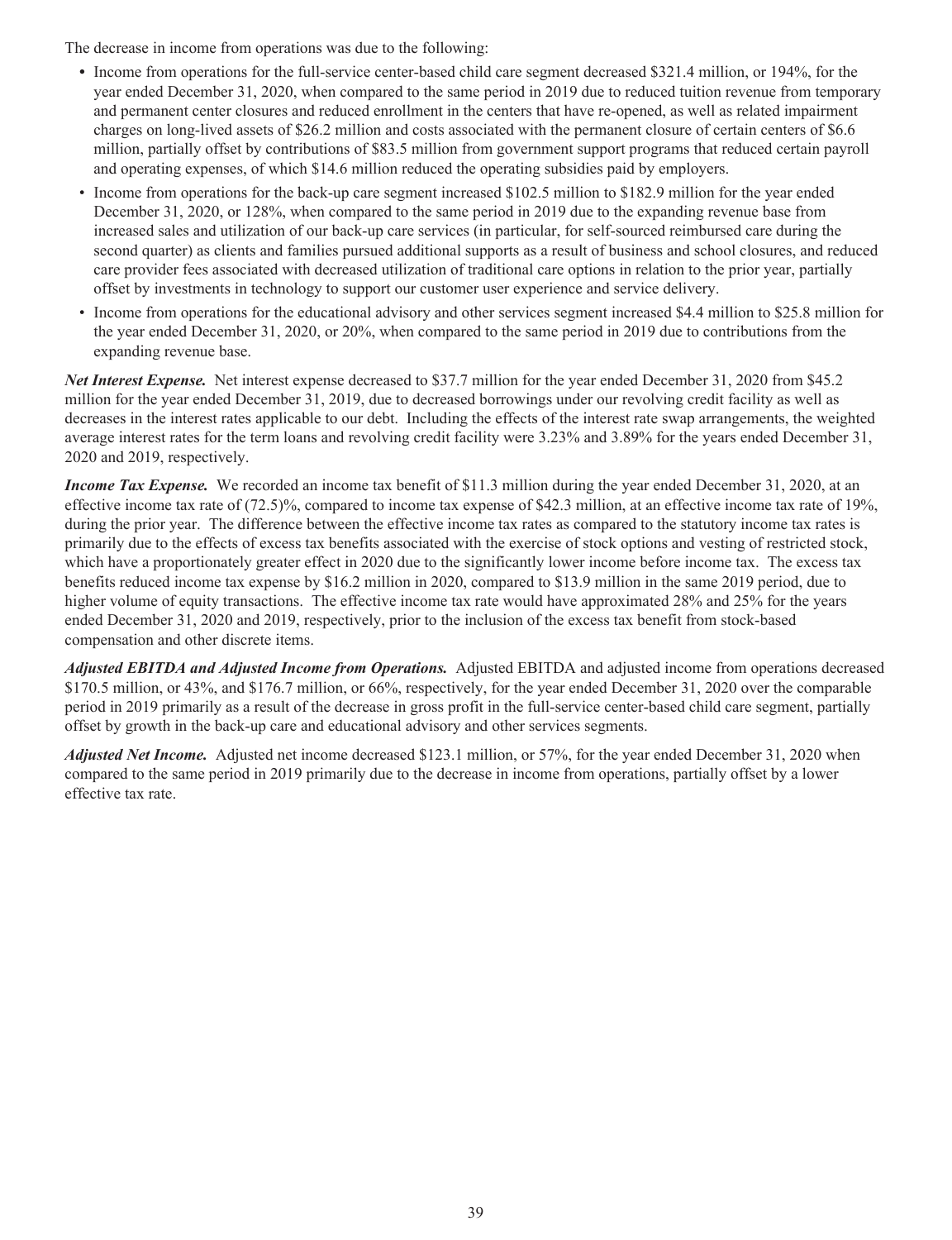## *Non-GAAP Financial Measures and Reconciliation*

In our quarterly and annual reports, earnings press releases and conference calls, we discuss key financial measures that are not calculated in accordance with GAAP to supplement our consolidated financial statements presented on a GAAP basis. These non-GAAP financial measures of adjusted EBITDA, adjusted income from operations, adjusted net income and diluted adjusted earnings per common share are reconciled from their respective measures determined under GAAP as follows:

|                                         | <b>Years Ended December 31,</b> |                          |              |                                   |              |            |  |
|-----------------------------------------|---------------------------------|--------------------------|--------------|-----------------------------------|--------------|------------|--|
|                                         |                                 | 2021                     |              | 2020                              |              | 2019       |  |
|                                         |                                 |                          |              | (In thousands, except share data) |              |            |  |
|                                         |                                 | 70,459                   | \$           | 26,992                            | \$           | 180,386    |  |
|                                         |                                 | 36,099                   |              | 37,682                            |              | 45,154     |  |
|                                         |                                 | 19,889                   |              | (11,340)                          |              | 42,279     |  |
|                                         |                                 | 79,658                   |              | 80,010                            |              | 74,648     |  |
|                                         |                                 | 29,172                   |              | 31,652                            |              | 33,621     |  |
|                                         |                                 | 235,277                  |              | 164,996                           |              | 376,088    |  |
| Additional adjustments:                 |                                 |                          |              |                                   |              |            |  |
| COVID-19 related costs <sup>(b)</sup> . |                                 | 10,582                   |              | 34,918                            |              |            |  |
|                                         |                                 | 23,060                   |              | 20,996                            |              | 17,283     |  |
|                                         |                                 | 2,571                    |              |                                   |              |            |  |
| Other costs <sup>(d)</sup> .            |                                 | 578                      |              | 3,486                             |              | 626        |  |
|                                         |                                 | $\overline{\phantom{m}}$ |              |                                   |              | 860        |  |
|                                         |                                 | 36,791                   |              | 59,400                            |              | 18,769     |  |
|                                         |                                 | 272,068                  | $\mathbb{S}$ | 224,396                           | $\mathbb{S}$ | 394,857    |  |
|                                         |                                 | 129,018                  | \$           | 53,334                            | \$           | 267,819    |  |
|                                         |                                 | 10,582                   |              | 34,918                            |              |            |  |
| Other costs <sup>(d)</sup> .            |                                 | 578                      |              | 3,486                             |              | 626        |  |
|                                         |                                 | 140,178                  | $\mathbb S$  | 91,738                            | $\mathbb S$  | 268,445    |  |
|                                         |                                 |                          |              |                                   |              |            |  |
|                                         |                                 | 70,459                   | $\mathbf S$  | 26,992                            | $\mathbf S$  | 180,386    |  |
|                                         |                                 | 19,889                   |              | (11,340)                          |              | 42,279     |  |
|                                         |                                 | 90,348                   |              | 15,652                            |              | 222,665    |  |
|                                         |                                 | 29,172                   |              | 31,652                            |              | 33,621     |  |
|                                         |                                 | 10,582                   |              | 34,918                            |              |            |  |
|                                         |                                 | 23,060                   |              | 20,996                            |              | 17,283     |  |
|                                         |                                 | 2,571                    |              |                                   |              |            |  |
| Other costs <sup>(d)</sup> .            |                                 | 578                      |              | 3,486                             |              | 626        |  |
|                                         |                                 | 156,311                  |              | 106,704                           |              | 274,195    |  |
|                                         |                                 | (34, 915)                |              | (13, 155)                         |              | (57, 591)  |  |
|                                         |                                 | 121,396                  | \$           | 93,549                            | <b>S</b>     | 216,604    |  |
|                                         |                                 | 60,871,399               |              | 60,309,985                        |              | 58,947,240 |  |
|                                         |                                 | 1.99                     | $\mathbf S$  | 1.55                              | $\mathbf S$  | 3.67       |  |

(a) Represents amortization of intangible assets, including annual amortization expense of approximately \$20.0 million associated with intangible assets recorded in connection with our going private transaction in May 2008.

(b) COVID-19 related costs represent impairment costs for investments and long-lived assets as a result of center closures and decreases in the fair values for certain centers that are open or temporarily closed, and other costs incurred as a result of the impact of COVID-19 on our operations and related management actions. For the year ended December 31, 2021, impairment costs totaled \$10.6 million related to the full service center-based child care segment. For the year ended December 31, 2020, impairment costs totaled \$28.3 million, of which \$26.2 million related to the full service center-based child care segment and \$2.1 million related to the back-up care segment. Other COVID-19 related costs totaled \$6.6 million for the year ended December 31, 2020 and were primarily associated with the closure of centers, including severance and facilities costs.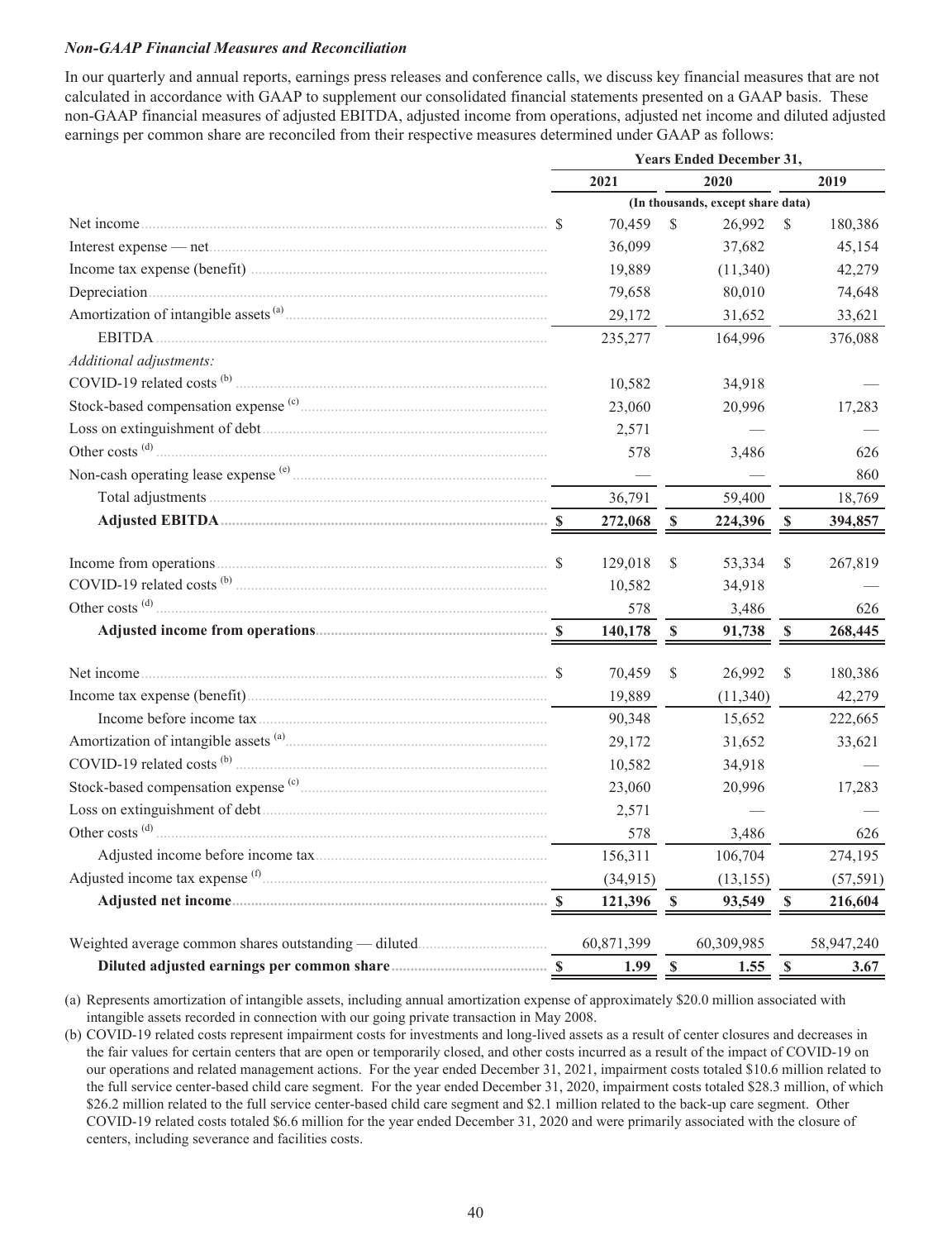- (c) Represents non-cash stock-based compensation expense in accordance with Accounting Standards Codification Topic 718, *Compensation-Stock Compensation.*
- (d) Other costs in the year ended December 31, 2021 represent transaction costs incurred in connection with completed acquisitions. Other costs in the year ended December 31, 2020 relate to occupancy costs incurred for our new corporate headquarters during the construction period, which represented duplicative office costs in 2020 while we also continued to carry the costs for our previous corporate headquarters. Other costs in the year ended December 31, 2019 represent transaction costs incurred in connection with completed acquisitions.
- (e) Represents the excess of lease expense over cash lease expense (for periods prior to 2020).
- (f) Represents income tax expense calculated on adjusted income before income tax at an effective tax rate of approximately 22%, 12% and 21% for the years ended December 31, 2021, 2020 and 2019, respectively. The effective tax rates represent a tax rate of approximately 28% for both 2021 and 2020 and approximately 26% for 2019, applied to the adjusted income before income tax, less the effect of excess tax benefits related to equity transactions.

Adjusted EBITDA, adjusted income from operations, adjusted net income and diluted adjusted earnings per common share (collectively referred to as the "non-GAAP financial measures") are not presentations made in accordance with GAAP, and the use of the terms adjusted EBITDA, adjusted income from operations, adjusted net income and diluted adjusted earnings per common share may differ from similar measures reported by other companies and may not be comparable to other similarly titled measures. We believe the non-GAAP financial measures provide investors with useful information with respect to our historical operations. We present the non-GAAP financial measures as supplemental performance measures because we believe they facilitate a comparative assessment of our operating performance relative to our performance based on our results under GAAP, while isolating the effects of some items that vary from period to period. Specifically, adjusted EBITDA allows for an assessment of our operating performance and of our ability to service or incur indebtedness without the effect of non-cash charges, such as depreciation, amortization, the excess of lease expense over cash lease expense (prior to fiscal 2020), stockbased compensation expense, impairment costs and other costs incurred due to the impact of COVID-19, including center closing costs, transaction costs and other nonrecurring costs, such as expenses related to acquisitions, and duplicative corporate office costs. In addition, adjusted income from operations, adjusted net income and diluted adjusted earnings per common share allow us to assess our performance without the impact of the specifically identified items that we believe do not directly reflect our core operations. These non-GAAP financial measures also function as key performance indicators used to evaluate our operating performance internally, and they are used in connection with the determination of incentive compensation for management, including executive officers. Adjusted EBITDA is also used in connection with the determination of certain ratio requirements under our credit agreement. Adjusted EBITDA, adjusted income from operations, adjusted net income and diluted adjusted earnings per common share are not measurements of our financial performance under GAAP and should not be considered in isolation or as an alternative to income before taxes, net income, diluted earnings per common share, net cash provided by (used in) operating, investing or financing activities or any other financial statement data presented as indicators of financial performance or liquidity, each as presented in accordance with GAAP. Consequently, our non-GAAP financial measures should be considered together with our consolidated financial statements, which are prepared in accordance with GAAP and included in Item 8 of this Annual Report on Form 10-K. We understand that although adjusted EBITDA, adjusted income from operations, adjusted net income and diluted adjusted earnings per common share are frequently used by securities analysts, lenders and others in their evaluation of companies, they have limitations as analytical tools, and you should not consider them in isolation, or as a substitute for analysis of our results as reported under GAAP. Some of these limitations are:

- adjusted EBITDA, adjusted income from operations and adjusted net income do not fully reflect our cash expenditures, future requirements for capital expenditures or contractual commitments;
- adjusted EBITDA, adjusted income from operations and adjusted net income do not reflect changes in, or cash requirements for, our working capital needs;
- adjusted EBITDA does not reflect the significant interest expense, or the cash requirements necessary to service interest or principal payments, on debt; and
- although depreciation and amortization are non-cash charges, the assets being depreciated and amortized will often have to be replaced in the future; and adjusted EBITDA, adjusted income from operations and adjusted net income do not reflect any cash requirements for such replacements.

Because of these limitations, adjusted EBITDA, adjusted income from operations, and adjusted net income should not be considered as discretionary cash available to us to reinvest in the growth of our business or as measures of cash that will be available to us to meet our obligations.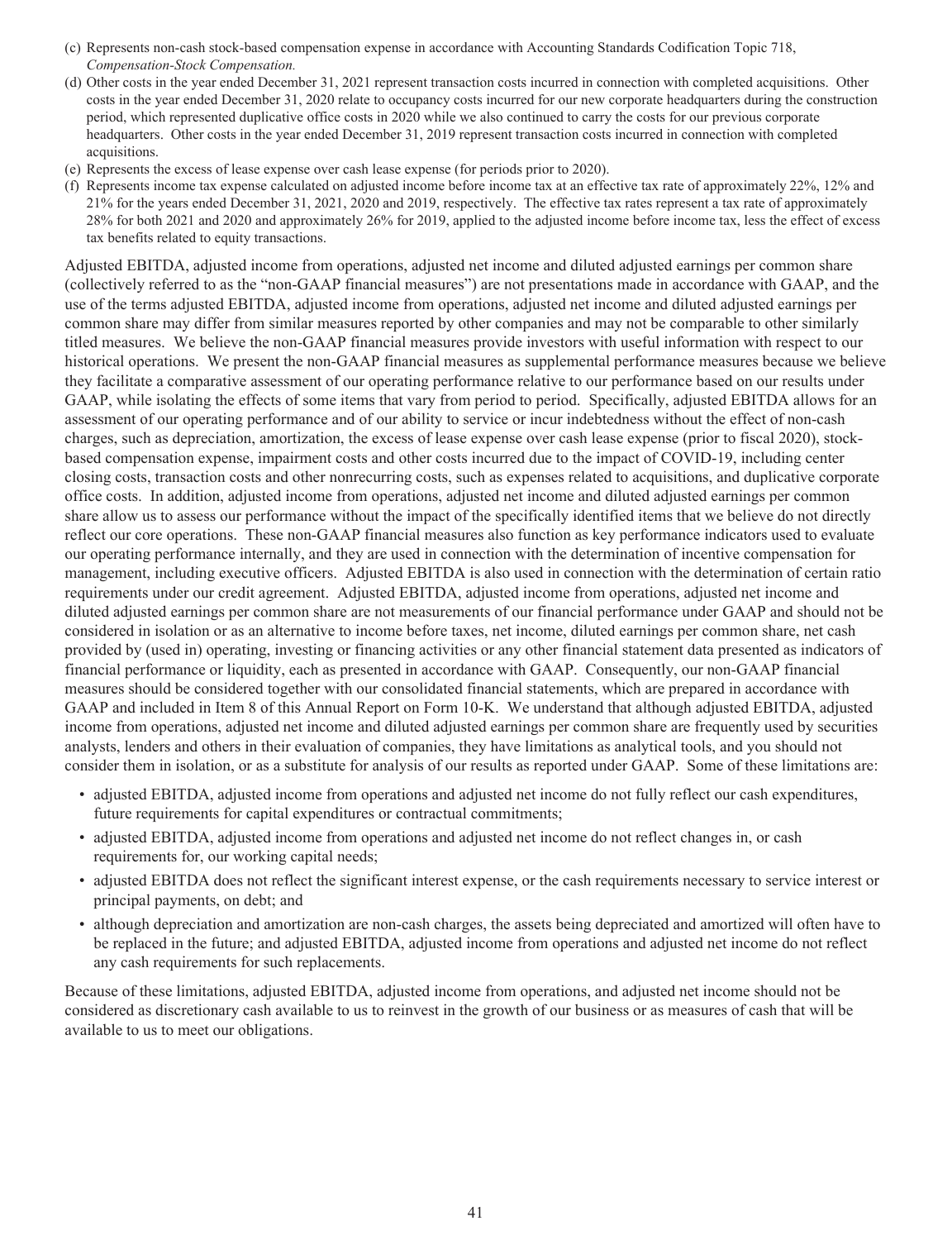## **Liquidity and Capital Resources**

Our primary cash requirements are for the ongoing operations of our existing early education and child care centers, back-up care, educational advisory and other services, the addition of new centers through development or acquisitions, and debt financing obligations. Our primary sources of liquidity are our existing cash, cash flows from operations, and borrowings available under our revolving credit facility. We had \$261.0 million in cash (\$265.3 million including restricted cash) at December 31, 2021, of which \$25.8 million was held in foreign jurisdictions, compared to \$384.3 million in cash (\$388.5 million including restricted cash) at December 31, 2020, of which \$43.6 million was held in foreign jurisdictions. Operations outside of North America accounted for 26% and 23% of our consolidated revenue for the years ended December 31, 2021 and 2020, respectively. The net impact on our liquidity from changes in foreign currency exchange rates was not material for the years ended December 31, 2021 and 2020.

On April 21, 2020, the Company completed the issuance and sale of 2,138,580 shares of common stock to Durable Capital Master Fund LP at a price of \$116.90 per share. The Company received net proceeds from the offering of \$249.8 million, which strengthened our liquidity and financial position, and increased our cash and cash equivalents.

Our revolving credit facility is part of our senior secured credit facilities, which consist of secured term loans and a \$400 million revolving credit facility. There were no borrowings outstanding on our revolving credit facility at December 31, 2021 and 2020. On November 23, 2021, the Company amended its existing senior secured credit facilities to refinance the existing secured term loan facility with a new term loan B facility of \$600 million and a new term loan A facility of \$400 million. Proceeds of \$1 billion from the new term loans, together with cash on hand, were used to repay \$1.03 billion in outstanding term loans and related fees and expenses. Refer to Note 11, *Credit Arrangements and Debt Obligations*, to the consolidated financial statements in Item 8 of this Annual Report on Form 10-K for additional information on our senior secured credit facilities.

We had a working capital deficit of \$81.9 million at December 31, 2021 and working capital of \$93.4 million at December 31, 2020. Our working capital deficit in 2021 has primarily arisen from using cash to make long-term investments in fixed assets and acquisitions, and from share repurchases. We anticipate that our cash flows from operating activities will continue to be impacted while our center operating performance ramps enrollment. During this re-enrollment phase, cash flows from operating activities will be supported by our existing cash, as well as borrowings available under our revolving credit facility, as needed. As we focus on the enrollment and ramping of centers, we continue to prioritize investments that support current operations and strategic opportunities, as well as the principal and interest payments on our debt.

We have participated in certain government support programs, including certain grants, tax deferrals and tax credits allowed pursuant to the Coronavirus Aid, Relief, and Economic Security Act ("CARES Act"), the Consolidated Appropriations Act, 2021 ("CAA"), and the American Rescue Plan Act of 2021 ("ARPA") in the United States, as well as certain tax deferrals, tax credits, and employee wage support in the United Kingdom, and may continue to do so in the future. During the years ended December 31, 2021 and 2020, \$50.9 million and \$83.5 million, respectively, was recorded as a reduction to cost of services in relation to these benefits, of which \$16.0 million and \$14.6 million, respectively, reduced the operating subsidies paid by employers for the related child care centers. As of December 31, 2021 and 2020, \$3.3 million and \$8.4 million, respectively, was recorded in prepaid expenses and other current assets on the consolidated balance sheet for amounts due from government support programs, and as of December 31, 2021, \$3.9 million was recorded to other current liabilities related to government support received related to future periods. As of December 31, 2021, payroll tax deferrals of \$7.0 million were recorded in accounts payable and accrued expenses on the consolidated balance sheet and as of December 31, 2020, payroll tax deferrals were \$20.4 million, of which \$10.2 million was included in accounts payable and accrued expenses and \$10.2 million was included in other long-term liabilities. There is no assurance that these government support programs will continue in the future at current levels, or at all.

As of December 31, 2021, we had \$791.3 million in lease liabilities, \$87.3 million of which is short term in nature. Refer to Note 4, *Leases*, to the consolidated financial statements in Item 8 of this Annual Report on Form 10-K for additional information on leases, including the maturity of the contractual obligations related to our lease liabilities.

The board of directors authorized a share repurchase program of up to \$400 million of our outstanding common stock, effective December 16, 2021. The share repurchase program has no expiration date and replaced the prior June 2018 authorization, of which \$0.2 million remained available thereunder. During the year ended December 31, 2021, we repurchased 1.6 million shares for \$214.1 million, and at December 31, 2021, \$380.6 million remained available under the repurchase program. During the year ended December 31, 2020, we repurchased 0.2 million shares for \$32.2 million. All repurchased shares have been retired.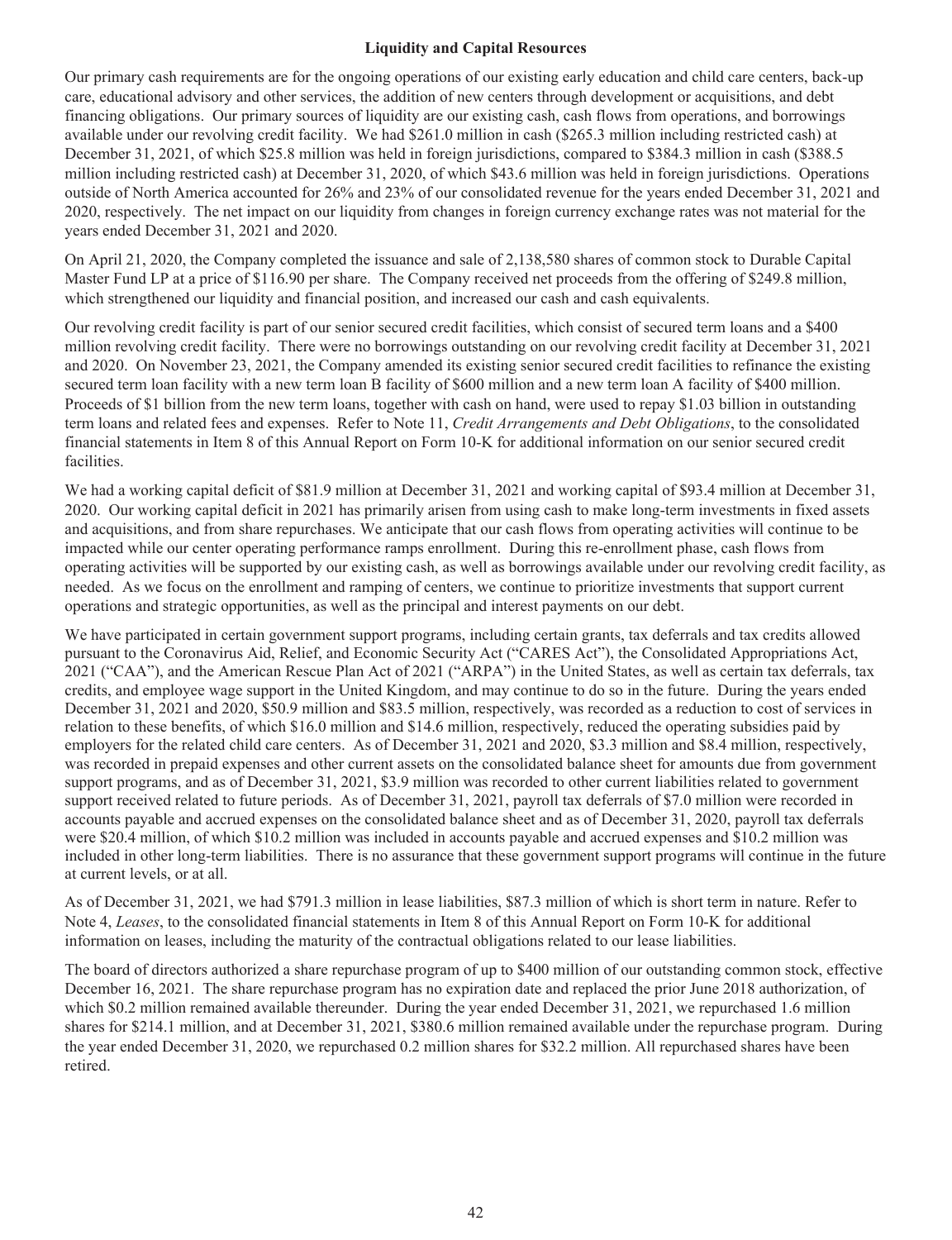We believe that funds provided by operations, our existing cash balances and borrowings available under our revolving credit facility will be adequate to fund all obligations and liquidity requirements for at least the next twelve months. However, continued disruption from COVID-19 or if we were to undertake any significant acquisitions or make investments in the purchase of facilities for new or existing centers, we could require financing beyond our existing cash and borrowing capacity, and it could be necessary for us to obtain additional debt or equity financing. We may not be able to obtain such financing on reasonable terms, or at all.

| <b>Cash Flows</b>                                                         |  |                |      | <b>Years Ended December 31,</b> |      |            |  |  |  |  |  |  |
|---------------------------------------------------------------------------|--|----------------|------|---------------------------------|------|------------|--|--|--|--|--|--|
|                                                                           |  | 2021           | 2020 |                                 | 2019 |            |  |  |  |  |  |  |
|                                                                           |  |                |      | (In thousands)                  |      |            |  |  |  |  |  |  |
|                                                                           |  | 227,253        |      | 209,572                         |      | 330,353    |  |  |  |  |  |  |
|                                                                           |  | $(117,389)$ \$ |      | $(83,825)$ \$                   |      | (189,070)  |  |  |  |  |  |  |
| Net cash provided by (used in) financing activities <b>SECULAR</b> S      |  | $(230,030)$ \$ |      | 228,996                         | -S   | (149, 128) |  |  |  |  |  |  |
| Cash, cash equivalents and restricted cash — beginning of year $\dots$ \$ |  | 388,465 \$     |      | 31.192                          | - S  | 38,478     |  |  |  |  |  |  |
| Cash, cash equivalents and restricted cash — end of year $\dots$          |  | 265,281        |      | 388,465                         |      | 31,192     |  |  |  |  |  |  |

## *Cash Provided by Operating Activities*

Cash provided by operating activities was \$227.3 million for the year ended December 31, 2021, compared to \$209.6 million for 2020. The increase in cash provided by operating activities primarily resulted from the \$43.5 million increase in net income from the prior year, and increases associated with growth in the full service center-based child care segment and the related increase in tuition fees collected in advance as children re-enroll in our centers, offset by changes in working capital arising from the timing of billings and payments when compared to the prior year.

Cash provided by operating activities was \$209.6 million for the year ended December 31, 2020, compared to \$330.4 million for the same period in 2019. The decrease in cash provided by operating activities primarily resulted from the \$153.4 million decrease in net income from the prior year, and from changes in working capital arising from the timing of billings and payments when compared to 2019, including increases in accounts receivable associated with slower collections, and an increase in other current assets for amounts receivable from government support programs which were not present in 2019. The decrease in cash provided by operating activities was partially offset by client deposits, and the effects of payroll tax and rent payment deferrals during the period.

## *Cash Used in Investing Activities*

Cash used in investing activities was \$117.4 million for the year ended December 31, 2021 compared to \$83.8 million for the prior year, and was related to fixed asset additions, acquisitions, and other investments. The increase in cash used in investing activities in 2021 was primarily related to acquisitions, partially offset by lower fixed asset additions. During the year ended December 31, 2021, we invested \$53.9 million in five acquisitions, and to a lesser extent, for settlements of prior year acquisitions, compared to \$8.3 million used for three acquisitions in 2020. During the year ended December 31, 2021, we invested \$57.7 million, net of proceeds from the sale of fixed assets, in fixed asset purchases for new child care centers, and maintenance and refurbishments in our existing centers, compared to a net investment of \$72.8 million during the same period in 2020.

Cash used in investing activities was \$83.8 million for the year ended December 31, 2020 compared to \$189.1 million for the same period in 2019, and was related to fixed asset additions, acquisitions, and other investments. The decrease in cash used in investing activities was primarily related to a lower volume of fixed asset additions and acquisitions in 2020 as we prioritized investments to the most critical operating areas in response to the COVID-19 pandemic. During the year ended December 31, 2020, we invested \$8.3 million for three acquisitions, and to a lesser extent, for settlements of prior year acquisitions, compared to \$53.4 million used for eight acquisitions in 2019. During the year ended December 31, 2020, we invested \$72.8 million, net of proceeds from the sale of fixed assets, in fixed asset purchases for new child care centers, and maintenance and refurbishments in our existing centers, compared to a net investment of \$104.8 million during the same period in 2019. Additionally, during the year ended December 31, 2019, we invested \$25.0 million in debt securities and other investments, \$24.7 million of which were net purchases by our wholly-owned captive insurance company using restricted cash, and invested \$5.9 million for a 20% interest in a provider of full service center-based child care and back-up care services in Germany, compared to net investments in debt securities of \$2.7 million in 2020.

We estimate that in 2022 we will continue to spend on fixed asset additions related to new child care centers, maintenance and refurbishments in our existing centers, and continued investments in technology and equipment. As part of our growth strategy, we also expect to continue to make selective acquisitions.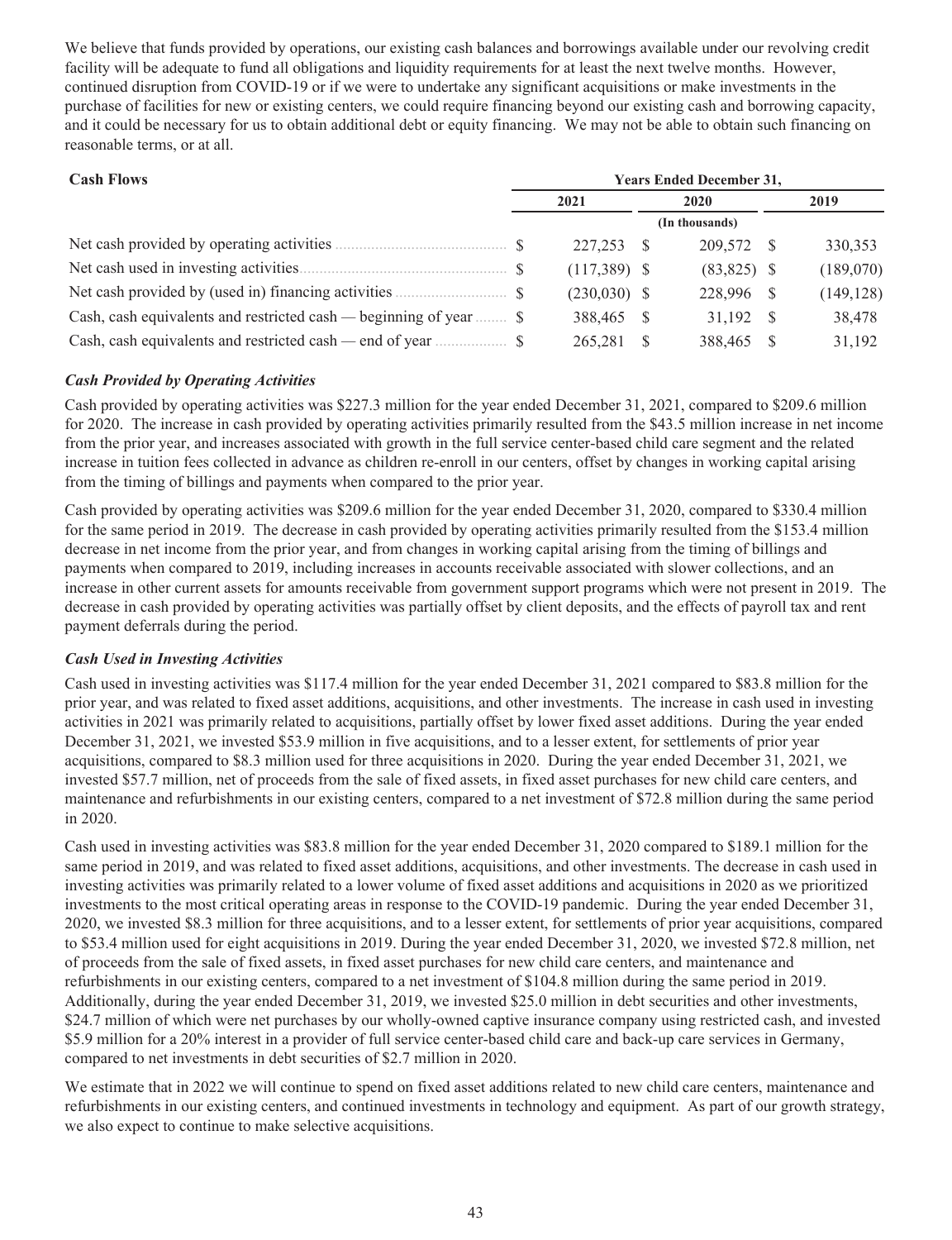## *Cash Provided by (Used in) Financing Activities*

Cash used in financing activities was \$230.0 million for the year ended December 31, 2021 compared to cash provided by financing activities of \$229.0 million in 2020. The change in financing activities was primarily related to an increase in share repurchases in 2021, which were \$213.8 million in the year ended December 31, 2021 compared to \$32.7 million in 2020, and capital raised in the year ended December 31, 2020 of \$249.8 million from the issuance and sale of common stock. Cash used in financing activities was \$149.1 million in the year ended December 31, 2019 and consisted primarily of repayments on the revolving credit facility of \$117.9 million, net of borrowings.

## **Debt**

Our senior secured credit facilities consist of a term loan B facility, term loan A facility, and a \$400 million multi-currency revolving credit facility.

Long term debt obligations were as follows:

|                          | December 31, |          |                |           |  |  |
|--------------------------|--------------|----------|----------------|-----------|--|--|
|                          | 2021         |          |                | 2020      |  |  |
|                          |              |          | (In thousands) |           |  |  |
| Term loan B              |              | 600,000  |                | 1.034.688 |  |  |
| Term loan A              |              | 400,000  |                |           |  |  |
|                          |              | (7,604)  |                | (3,801)   |  |  |
| Total debt.              |              | 992.396  |                | ,030,887  |  |  |
| Less current maturities. |              | (16,000) |                | (10,750)  |  |  |
| Long-term debt           |              |          |                | l,020.    |  |  |

On November 23, 2021, the Company amended its existing senior secured credit facilities to refinance the existing secured term loan facility with a new term loan B facility ("term loan B") of \$600 million and a new term loan A facility ("term loan A") of \$400 million, collectively the "term loan facilities" or "term loans." Proceeds of \$1 billion from the new term loans, together with cash on hand, were used to repay \$1.03 billion in outstanding term loans and related fees and expenses. The terms of the existing \$400 million multi-currency revolving credit facility ("revolving credit facility") were not modified in the November 2021 amendment.

The seven year term loan B matures on November 23, 2028 and requires quarterly principal payments equal to 1% per annum of the original aggregate principal amount of the term loan B, with the remaining principal balance due at maturity. The five year term loan A matures on November 23, 2026 and requires quarterly principal payments equal to 2.5% per annum of the original aggregate principal amount of the term loan A in each of the first three years, 5% in the fourth year, and 7.5% in the fifth year. The remaining principal balance is due at maturity.

On May 26, 2021, the Company amended its existing senior secured credit facilities to, among other changes, extend the revolving credit facility maturity date from July 31, 2022 to May 26, 2026, and reduce the interest rates applicable to borrowings outstanding on the revolving credit facility. There were no borrowings outstanding on the revolving credit facility at both December 31, 2021 and 2020, with \$400 million available for borrowing.

In April and May 2020, we amended our existing senior credit facilities to, among other things, increase the borrowing capacity of our revolving credit facility from \$225 million to \$400 million, modify the interest rates applicable to borrowings outstanding on the revolving credit facility, and modify the terms of the applicable covenants.

Borrowings under the credit agreement are subject to variable interest. Based on the interest rates in effect as of December 31, 2021, interest payments on the outstanding principal balance of the term loans, including commitment fees on the revolving credit facility, are estimated at \$23 million annually. However, actual interest paid may be different from these estimates based on changes in the market.

We mitigate our interest rate exposure with interest rate cap agreements. During December 2021, the Company entered into interest rate cap agreements with a total notional value of \$900 million, designated and accounted for as cash flow hedges from inception. Interest rate cap agreements for \$600 million, which have a forward starting effective date of October 31, 2023 and expire on October 31, 2025, provide the Company with interest rate protection in the event the one-month LIBOR rate increases above 2.5%. Interest rate cap agreements for \$300 million, which have a forward starting effective date of October 31, 2023 and expire on October 31, 2026, provide the Company with interest rate protection in the event the one-month LIBOR rate increases above 3.0%.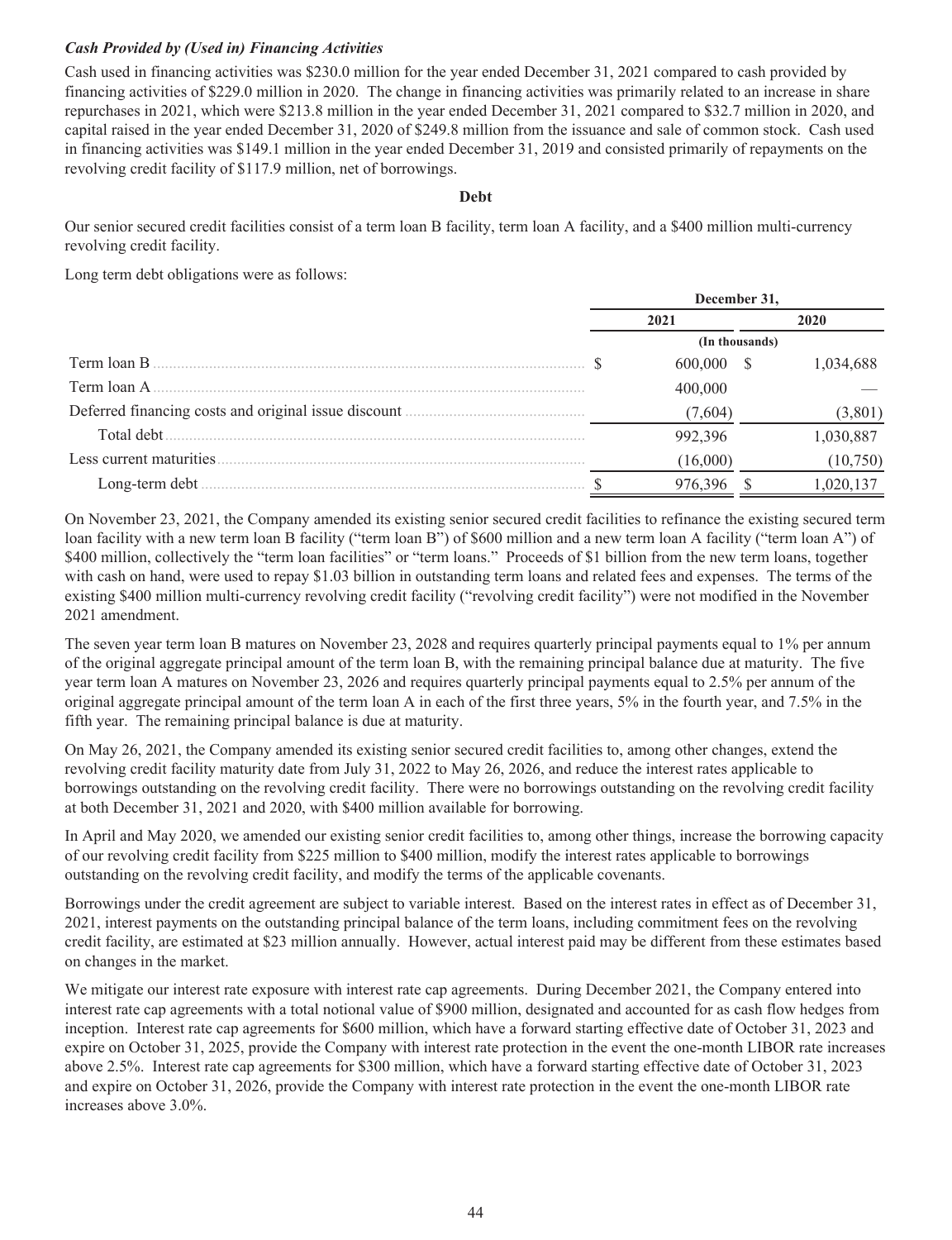In June 2020, the Company entered into interest rate cap agreements with a total notional value of \$800 million. These interest rate cap agreements, designated and accounted for as cash flow hedges, provide us with interest rate protection in the event the one-month LIBOR rate increases above 1%. Interest rate cap agreements for \$300 million notional value have an effective date of June 30, 2020 and expire on October 31, 2023, while interest rate cap agreements for another \$500 million notional amount have a forward starting effective date of October 29, 2021 and expire on October 31, 2023.

We entered into variable-to-fixed interest rate swap agreements on \$500 million notional amount of the outstanding term loan borrowings. These swap agreements, designated and accounted for as cash flow hedges, matured on October 31, 2021. The weighted average interest rate for the term loans was 2.98%, and 3.23% for the years ended December 31, 2021 and 2020, respectively, including the impact of the interest rate swap agreements prior to its maturity.

The term loan A facility and the revolving credit facility require Bright Horizons Family Solutions LLC, the borrower, and its restricted subsidiaries to comply with a maximum first lien net leverage ratio. A breach of this covenant is subject to certain equity cure rights. We were in compliance with our financial covenant at December 31, 2021.

The credit agreement governing the senior secured credit facilities contains certain customary affirmative covenants and events of default. Refer to Note 11, *Credit Arrangements and Debt Obligations*, to the consolidated financial statements in Item 8 of this Annual Report on Form 10-K for additional information on our debt and credit arrangements, future principal payments of long-term debt, and covenant requirements.

## **Critical Accounting Policies and Estimates**

We prepare our consolidated financial statements in accordance with U.S. GAAP. Preparation of the consolidated financial statements requires us to make estimates and assumptions that affect the reported amounts of assets and liabilities and the disclosure of contingent assets and liabilities at the date of the consolidated financial statements, as well as the reported amounts of revenue and expenses during the reporting period. Actual results could differ from these estimates. The accounting policies and estimates we believe are critical in the preparation of our consolidated financial statements relate to revenue recognition and goodwill and other intangible assets. We have other significant accounting policies that are more fully described in Note 2, *Summary of Significant Accounting Policies*, to the consolidated financial statements in Item 8 of this Annual Report on Form 10-K. Both our critical and significant accounting policies are important to an understanding of the consolidated financial statements.

*Revenue Recognition* — We generate revenue from services based on the nature of the promise and the consideration specified in contracts with customers. At contract inception, we assess the services promised in the contract and identify each distinct performance obligation. The transaction price of a contract is allocated to each distinct performance obligation using the relative stand-alone selling price and recognized as revenue when, or as, control of the service is passed to the customer. The application of these policies to the services provided by each of our segments is discussed below.

Our revenue recognition policy generally does not have significant judgments or estimates that significantly affect the determination of the amount, the allocation of the transaction price to performance obligations, or timing of revenue from contracts with customers. The nature of our services does not require significant judgment or estimates to determine when control transfers to the customer. Based on past practices and customer specific circumstances, we occasionally may grant concessions that impact the total transaction price. If the transaction price may be subject to adjustment, significant judgment may be required to ensure that it is probable that significant reversal in the amount of cumulative revenue recognized will not occur. As of December 31, 2021 and 2020, there were no material estimates related to the constraint of cumulative revenue recognized.

## *Full-Service Center-Based Child Care*

Our full-service center-based child care services include traditional center-based early education and child care, preschool, and elementary education. We provide center-based child care services under two principal business models: (1) a cost-plus model, where we are paid a fee by an employer client for managing a child care center on a cost-plus basis, and (2) a P&L model, where we assume the financial risk of operating a child care center and provide care on either an exclusive or priority enrollment basis to the employees of an employer sponsor, as well as to families in the surrounding community. In both the cost-plus and sponsor P&L models, the employer sponsor retains responsibility for the development of a new child care center (which is generally owned or leased by the sponsor), as well as ongoing maintenance and repairs. In addition, employer sponsors typically provide subsidies for the ongoing provision of child care services to their employees. Under all model types, we retain responsibility for all aspects of operating the child care center, including the hiring and paying of employees, contracting with vendors, purchasing supplies, and collecting tuition and related accounts receivable.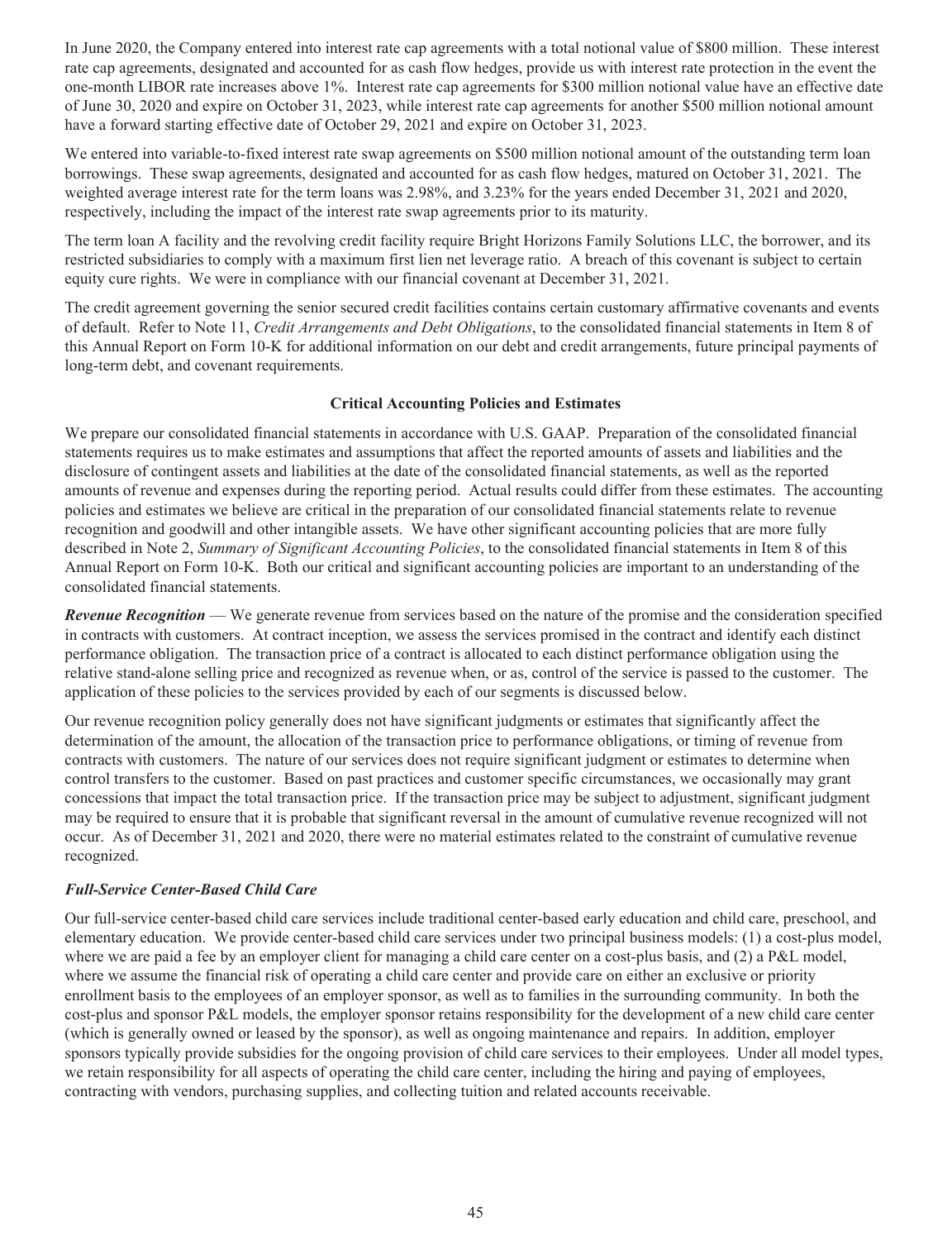Revenue generated from full-service center-based child care services is primarily comprised of monthly tuition paid by parents. Tuition is determined based on the age and developmental level of the child, the child's attendance schedule, and geographic location of the facility. The full-service child care offering provided to parents represents a series of distinct services that are substantially the same and have the same pattern of transfer to the customer over time, which transfers daily. The tuition paid by parents is recognized on a daily basis, but for convenience is recorded on a monthly basis.

We enter into contracts with employer sponsors to manage and operate their early education and child care centers for a management fee, or to provide child care services to their employees on an exclusive or priority basis. These arrangements generally have a contractual term of three to ten years with varying terms and renewal and cancellation options, and may also include operating subsidies paid either in lieu of or to supplement parent tuition. The management fee included in contracts with employer sponsors is typically a monthly amount, and generally includes an annual escalator that is intended to reflect expected future cost increases. Annual escalators are generally stated as a percentage or as a reference to a consumer price index. The contracts also generally include a termination right with a notice period. We allocate revenue for contracts with an accounting term in excess of one year to the applicable contract year based on the rates applicable for that annual period, which is commensurate with the expected increases to the cost of providing the service, our standard pricing practices, as well as the overall allocation objective described in the guidance. Services provided to the employer sponsor represent a series of distinct services that are substantially the same and have the same pattern of transfer to the customer over time, which transfers daily. Fees paid by the employer sponsor are recognized on a daily basis, but for convenience are recorded on a monthly basis (i.e., the same monthly amount within the contract year using the time elapsed method).

Certain arrangements provide that the employer sponsor pay operating subsidies in lieu of, or to supplement, parent tuition. The employer subsidy for cost-plus managed centers, which consists of variable consideration, is typically calculated as the difference between parent tuition revenue and the operating costs for the center for each respective month and is recognized as revenue in the month the services are provided. The variable consideration relates specifically to efforts to transfer each distinct daily service and the allocation of the consideration earned to that distinct day in which those activities are performed is consistent with the overall allocation objective.

## *Back-Up Care Services*

Back-up care services consist of center-based back-up child care, in-home child and adult/elder dependent care, school-age camps, virtual tutoring, and self-sourced reimbursed care. We provide back-up care services through our child care centers, school-age camps and in-home caregivers, as well as through the back-up care network. Our back-up care offers access to a contracted network of in-home service agencies and center-based providers in locations where we do not otherwise have inhome caregivers or centers with available capacity, and to a network of tutoring service providers. Self-sourced reimbursed care is a reimbursement program for clients to utilize in emergency-type situations to provide payments to their employees.

Back-up care revenue is primarily comprised of fixed and variable consideration paid by employer sponsors, and, to a lesser extent, co-payments collected from users at the point of service. These arrangements generally have contractual terms of three years with varying terms and renewal and cancellation options. Fees for back-up care services are typically determined based on the number of back-up uses purchased, which may be fixed based on a specified number of uses or variable fees paid per use, and are generally billed monthly as services are rendered or in advance. Revenue for back-up care services is recognized over time as the services are performed and is recognized in the month the back-up services are provided. Allocation of the consideration earned as the service is performed is consistent with the overall allocation objective. Revenue for self-sourced reimbursed care is based on a fee earned for each payment processed (i.e., on a net basis as we are acting as an agent for the payment of the self-sourced care reimbursement from clients to their employees) and is recognized in the month the payments are processed.

## *Educational Advisory and Other Services*

Our educational advisory services consist of tuition assistance and student loan repayment program administration, workforce education, and related educational consulting services ("EdAssist Solutions"), and college admissions advisory services ("College Coach"). Educational advisory services revenue is primarily comprised of fixed and variable fees paid by employer clients for program management, coaching, and subscription of content, and, to a lesser extent, retail fees collected from users at the point of service. These arrangements generally have contractual terms of three years with varying terms and renewal and cancellation options. Fees for educational advisory services are determined based on the expected number of program participants and the services selected, and are generally billed in advance. Revenue for EdAssist Solutions is recognized on a straight-line basis using the time-elapsed method over the contract term with additional charges recognized in the month the additional services are provided consistent with the overall allocation objective. Revenue for College Coach is recognized over the contract term as college admissions advisory services are provided and customers receive the benefit.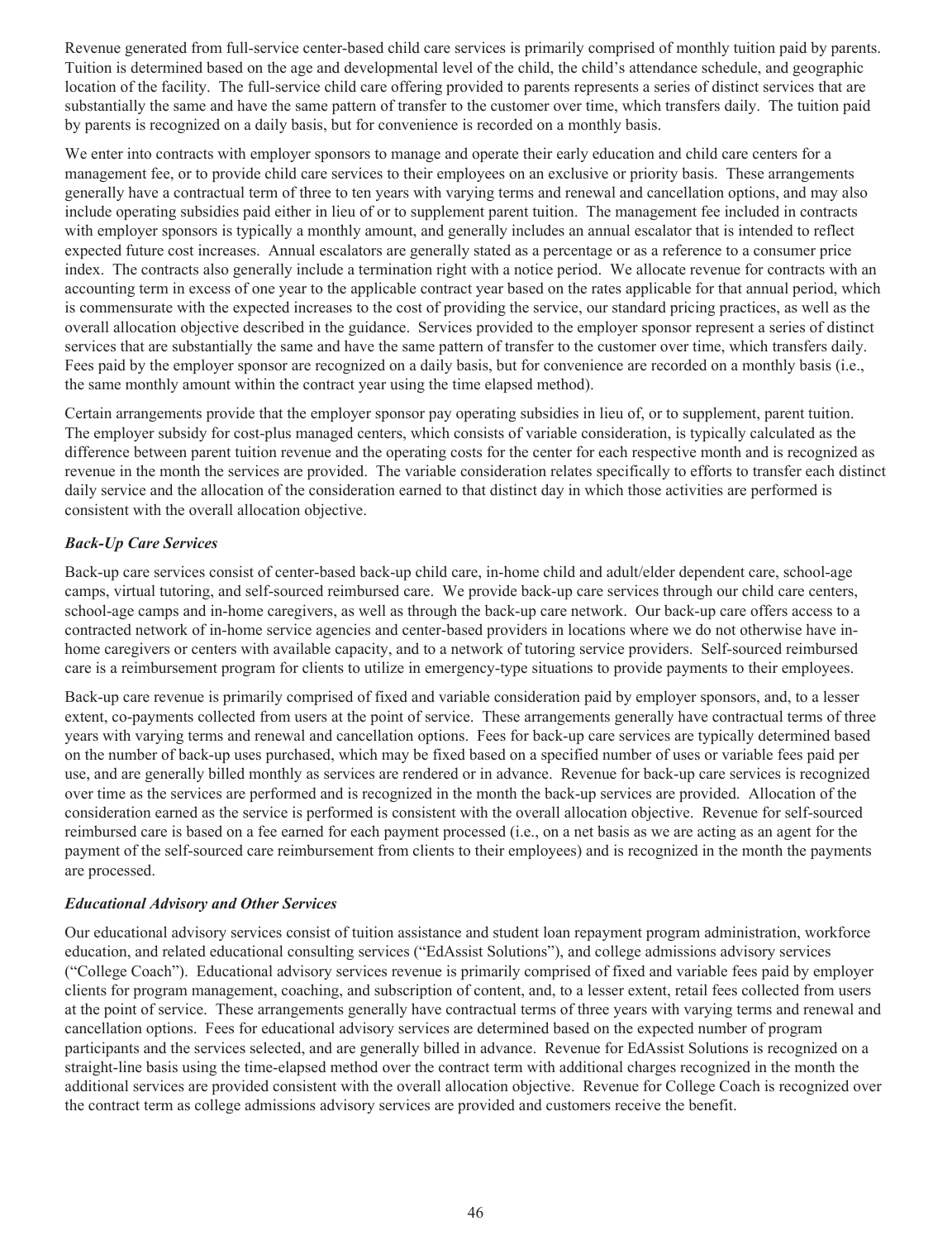Other services consist of the Sittercity business, an online marketplace for families and caregivers. Revenue is primarily generated from subscriptions, comprised of fixed fees for the subscription period, and, to a lesser extent, variable transaction fees collected from users at the point of service. Subscription fees are recognized on a straight-line basis using the time-elapsed method over the contract term, and variable transaction fees earned are allocated to that distinct transaction consistent with the overall allocation objective.

*Goodwill and Intangible Assets* — We account for business combinations under the acquisition method of accounting. Amounts paid for an acquisition are allocated to the assets acquired and liabilities assumed based on their fair values at the date of acquisition. Goodwill is recorded when the consideration paid for an acquisition exceeds the fair value of the net tangible and identifiable intangible assets acquired. Our intangible assets principally consist of various customer relationships (including both client and parent relationships) and trade names. Identified intangible assets that have determinable useful lives are valued separately from goodwill and are amortized over the estimated period during which we derive a benefit. Intangible assets related to parent relationships are amortized using an accelerated method over their useful lives. All other intangible assets are amortized on a straight-line basis over their useful lives.

In valuing the customer relationships and trade names, we utilize variations of the income approach, which relies on historical financial and qualitative information, as well as assumptions and estimates for projected financial information. We consider the income approach the most appropriate valuation technique because the inherent value of these assets is their ability to generate current and future income. Projected financial information is subject to risk if our estimates are incorrect. The most significant estimate relates to projected revenues and profitability. If the projected revenues and profitability used in the valuation calculations are not met, then the intangible assets could be impaired. Our multi-year contracts with client customers typically result in low annual turnover, and our long-term relationships with clients make it difficult for competitors to displace us. Customer relationships are considered to be finite-lived assets, with estimated lives typically ranging from two to seventeen years. Certain trade names acquired as part of our strategy to expand by completing strategic acquisitions are considered to be finite-lived assets, with estimated lives typically ranging from two to ten years.

Goodwill and certain trade names are considered to be indefinite-lived assets. Our trade names identify us and differentiate us from competitors and, therefore, competition does not limit the useful life of these assets. Additionally, we believe that our primary trade names will continue to generate revenue for an indefinite period. Goodwill and intangible assets with indefinite lives are not subject to amortization, but are tested annually for impairment or more frequently if there are indicators of impairment. Indefinite lived intangible assets are also subject to an annual evaluation to determine whether events and circumstances continue to support an indefinite useful life.

Goodwill impairment assessments are performed at the reporting unit level, which are an operating segment or one level below the operating segment. In performing the goodwill impairment test, we may first assess qualitative factors to determine whether it is more likely than not that the fair value of a reporting unit is less than the carrying value. Qualitative factors may include, but are not limited to, macroeconomic conditions, industry conditions, the competitive environment, changes in the market for the services, regulatory developments, cost factors, and entity specific factors such as overall financial performance and projected results. If an initial qualitative assessment indicates that it is more likely than not that the carrying value exceeds the fair value of a reporting unit, an additional quantitative evaluation is performed. Alternatively, we may elect to proceed directly to the quantitative impairment test. In performing the quantitative analysis, we compare the fair value of the reporting unit with its carrying amount, including goodwill. Fair value for each reporting unit is determined by estimating the present value of expected future cash flows, which are forecasted for each of the next ten years, applying a long-term growth rate to the final year, discounted using the applicable discount rate. If the fair value of the reporting unit exceeds its carrying amount, the goodwill of the reporting unit is considered not impaired. If the carrying amount of the reporting unit exceeds its fair value, we would recognize an impairment charge for the amount by which the carrying amount of the reporting unit exceeds its fair value, up to the amount of goodwill allocated to that reporting unit.

We test certain trademarks that are determined to be indefinite-lived intangible assets by comparing the fair value of the trademarks with their carrying value. Fair value is determined by estimating the total revenue attributable to each trademark, multiplied by a market-derived royalty rate, and then discounted using the applicable discount rate. The forecasts of revenue and profitability growth for use in our long-range plan and the discount rate are the key assumptions in our fair value analysis.

We review long-lived assets, including definite-lived intangible assets, for possible impairment whenever events or changes in circumstances indicate that the carrying amounts of such assets may not be recoverable. Impairment is assessed by comparing the carrying amounts of the assets to the estimated undiscounted future cash flows over the assets remaining lives. If the estimated cash flows are less than the carrying amounts of the assets, an impairment loss is recognized to reduce the carrying amounts of the assets to its estimated fair value. The estimated fair value is determined based on discounting estimated cash flows, including consideration of market rates for leased assets. The impairment is allocated to the long-lived assets on a pro rata basis using the relative carrying amounts, but only to the extent the carrying amount of an asset is above its fair value.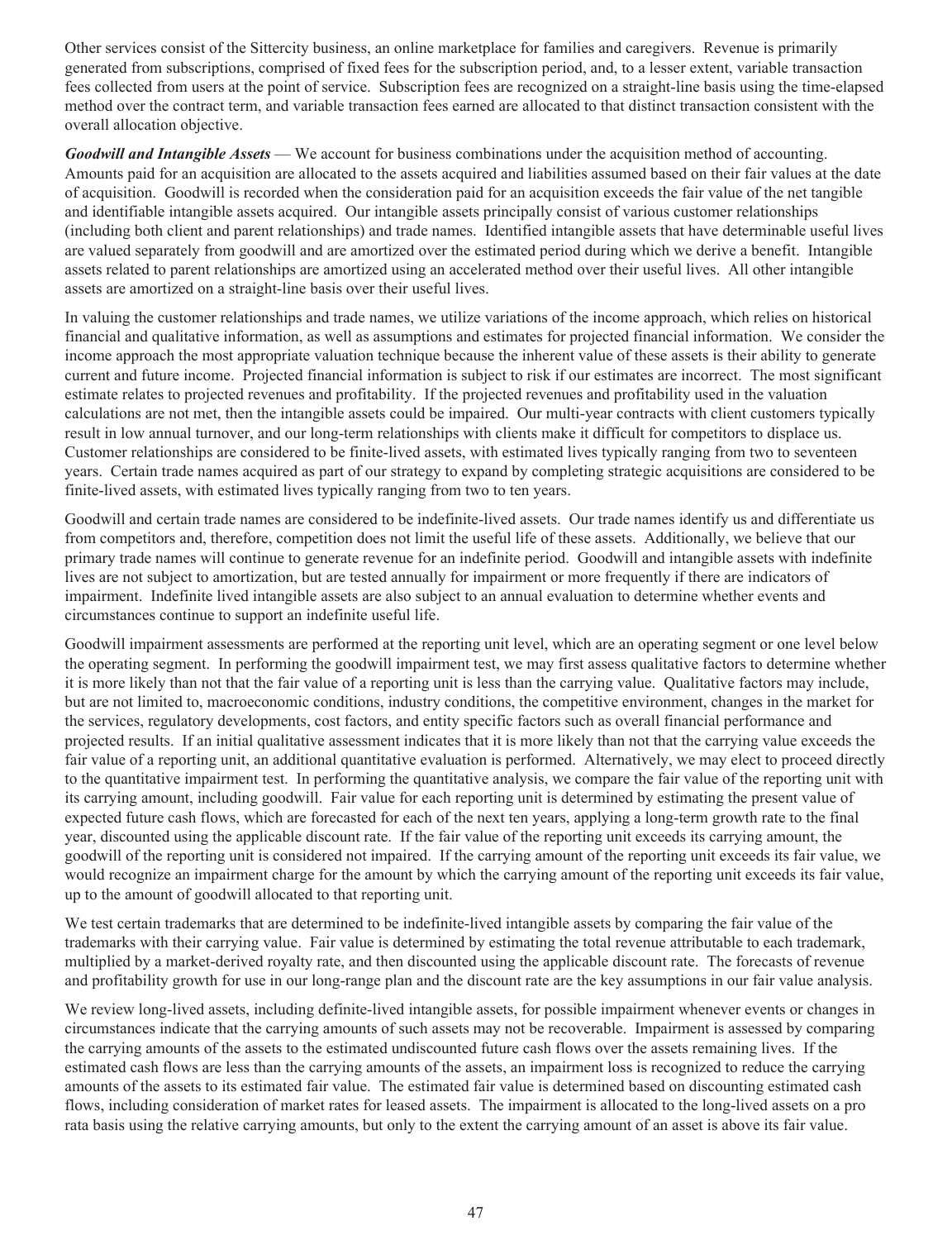During the year ended December 31, 2021, we recorded impairment charges for long-lived assets of \$10.6 million related to fixed assets and operating lease right-of-use assets.

## **Item 7A. Quantitative and Qualitative Disclosures About Market Risk**

Our primary market risk exposures relate to foreign currency exchange rate risk and interest rate risk.

## **Foreign Currency Risk**

Our exposure to fluctuations in foreign currency exchange rates is primarily the result of foreign subsidiaries domiciled in the United Kingdom, the Netherlands, and India. We have not used financial derivative instruments to hedge foreign currency exchange rate risks associated with our foreign subsidiaries.

The assets and liabilities of our British, Dutch, and Indian subsidiaries, whose functional currencies are the British pound, Euro, and Indian rupee, respectively, are translated into U.S. dollars at exchange rates in effect at the balance sheet date. Income and expense items are translated at the average exchange rates prevailing during the period. The cumulative translation effects for subsidiaries using a functional currency other than the U.S. dollar are included in accumulated other comprehensive loss as a separate component of stockholders' equity. We estimate that had the exchange rate in each country unfavorably changed by 10% relative to the U.S. dollar, our consolidated income before income tax would have decreased by approximately \$2.2 million for 2021.

## **Interest Rate Risk**

Interest rate exposure relates primarily to the effect of interest rate changes on borrowings outstanding under our revolving credit facility and term loan facilities that are subject to variable interest rates, and on our investments in marketable debt securities. We entered into variable-to-fixed interest rate swap agreements to mitigate the exposure to variable interest arrangements. In October 2021, our interest rate swap agreements matured and therefore we had no interest rate swap agreements in a cash flow hedging relationship as of December 31, 2021. Our interest rate swaps had an underlying fixed notional amount of \$500 million subject to a total interest rate of approximately 3.65%.

In June 2020, we entered into interest rate cap agreements with a total notional value of \$800 million, designated and accounted for as cash flow hedges from inception, to provide us with interest rate protection in the event the one-month LIBOR rate increases above 1%. Interest rate cap agreements for \$300 million notional value have an effective date of June 30, 2020 and expire on October 31, 2023, while interest rate cap agreements for another \$500 million notional amount have a forward starting effective date of October 29, 2021 and expire on October 31, 2023.

In December 2021, we entered into additional interest rate cap agreements with a total notional value of \$900 million, and are designated and accounted for as cash flow hedges from inception. Interest rate cap agreements for \$600 million, which have a forward starting effective date of October 31, 2023 and expire on October 31, 2025, provide us with interest rate protection in the event the one-month LIBOR rate increases above 2.5%. Interest rate cap agreements for \$300 million, which have a forward starting effective date of October 31, 2023 and expire on October 31, 2026, provide us with interest rate protection in the event the one-month LIBOR rate increases above 3.0%.

At December 31, 2021, we had borrowings outstanding of \$1.0 billion under our term loan facilities, which were subject to a weighted average interest rate of 2.98% during the year then ended, including the impact of the interest rate swap agreements prior to their maturity.

Based on the borrowings outstanding under the senior secured credit facilities during 2021, we estimate that had the average interest rate on our borrowings increased by 100 basis points in 2021, our interest expense for the year would have increased by approximately \$2.2 million, including the impact of the interest rate hedge agreements prior to their maturity.

These estimates assume the interest rate of each variable rate borrowing is raised by 100 basis points. The impact on future interest expense as a result of future changes in interest rates will depend largely on the gross amount of our borrowings subject to variable interest rates at that time. Therefore, the estimated increase in interest expense as calculated above may not be indicative of future expenses. As of December 31, 2021, the fair value of our interest rate cap agreements was an asset of \$8.8 million.

During the year ended December 31, 2021, our wholly-owned captive insurance entity purchased and sold marketable debt securities, which were classified as available-for-sale. As of December 31, 2021, the fair value of the available-for-sale debt securities was \$29.9 million. Our investments in debt securities primarily consist of U.S. Treasury and U.S. government agency securities that carry a fixed coupon rate, as well as certificate of deposits, and treasury bills with maturities greater than three months. As of December 31, 2021, a hypothetical increase in interest rates of 100 basis points would not have a material adverse impact on the fair value of our investment portfolio. Any unrealized gains or losses are recorded in accumulated other comprehensive loss and are realized if the debt securities are sold prior to maturity.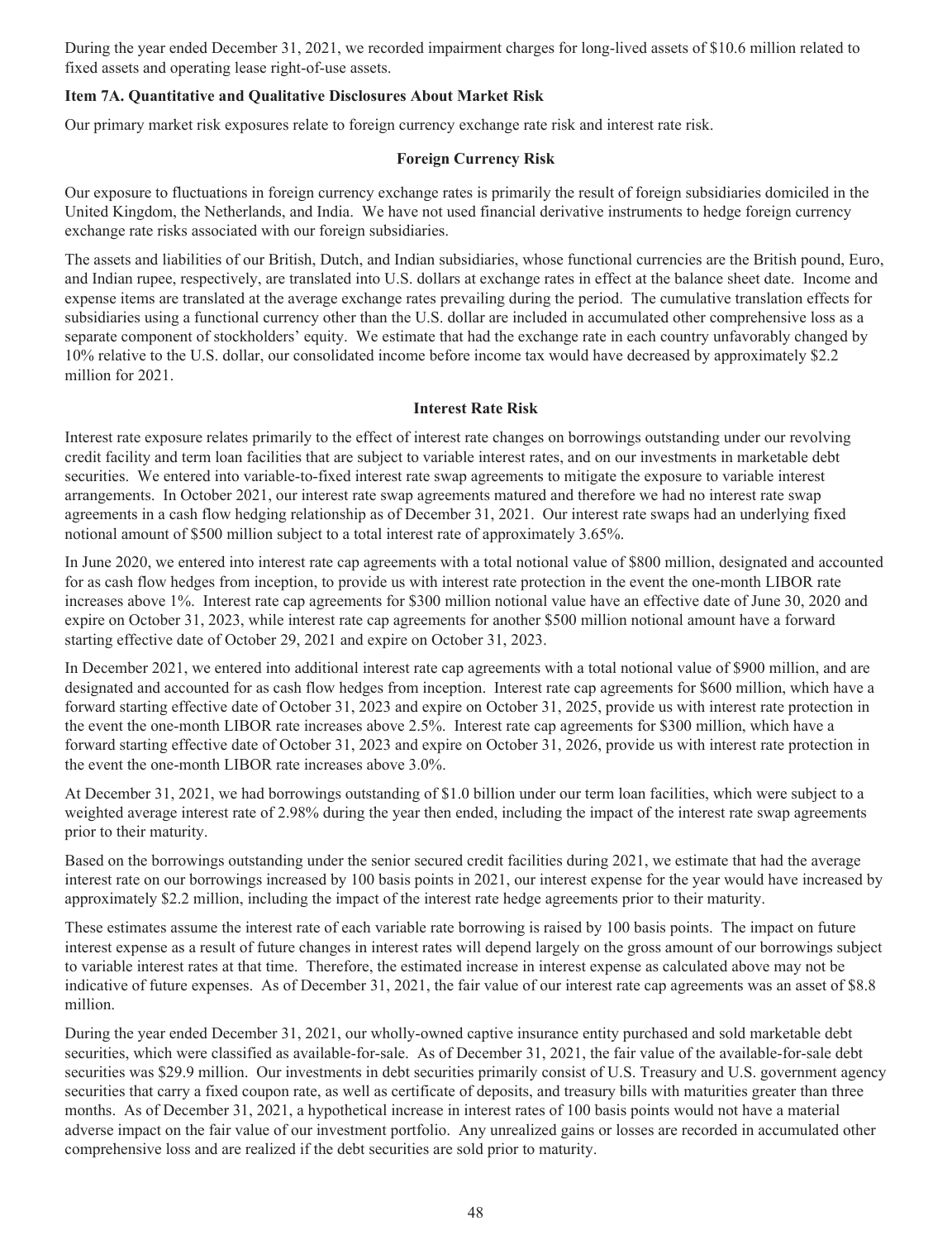We may enter into additional derivatives or other market risk sensitive instruments in the future for the purpose of hedging or for trading purposes. Refer to Note 11, *Credit Arrangements and Debt Obligations,* to the consolidated financial statements in Item 8 of this Annual Report on Form 10-K for additional information on derivative financial instruments.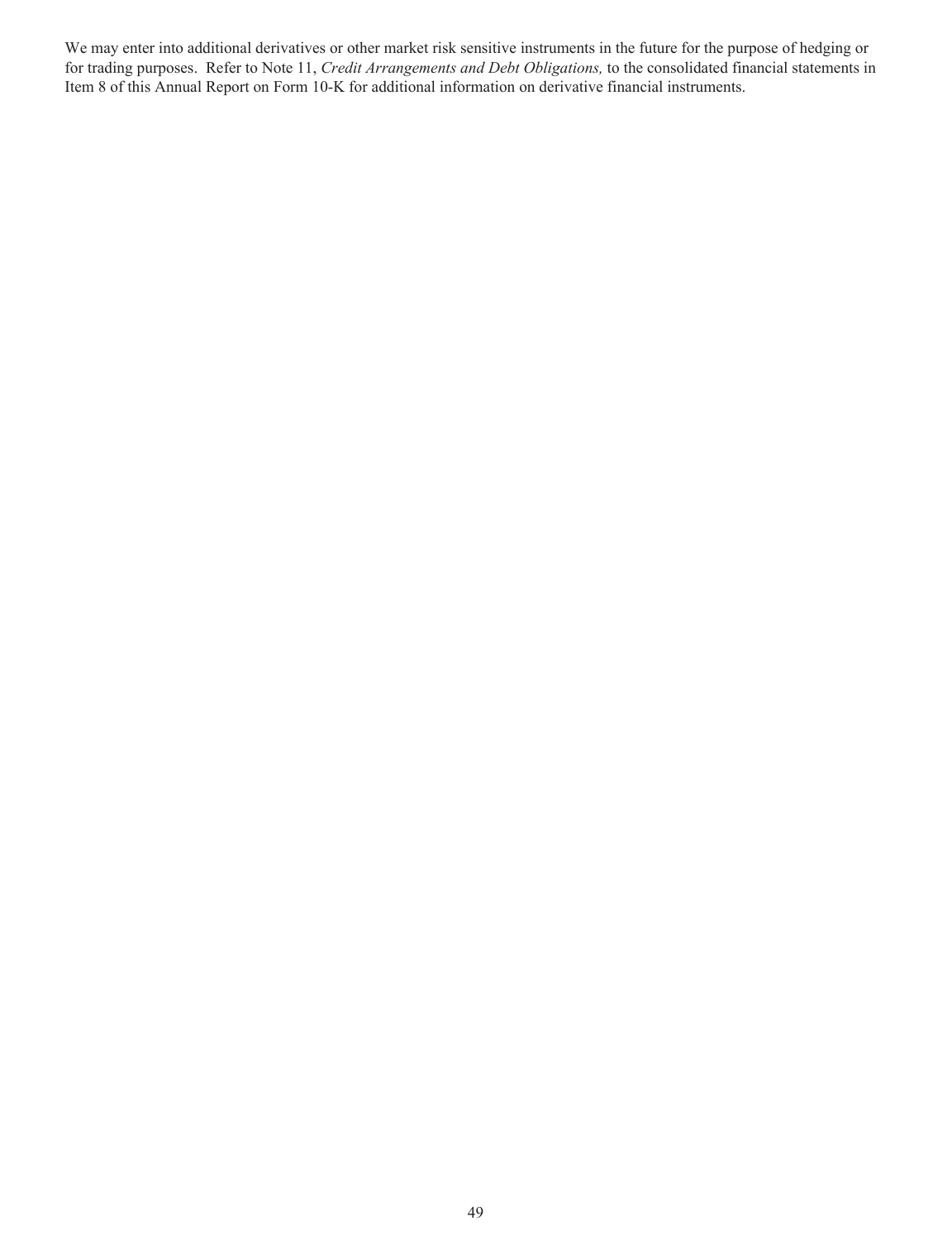## **Item 8. Financial Statements and Supplementary Data**

# **BRIGHT HORIZONS FAMILY SOLUTIONS INC. FINANCIAL STATEMENTS AND SUPPLEMENTARY DATA TABLE OF CONTENTS**

## **Page**

| 53 |
|----|
| 54 |
| 55 |
| 56 |
| 57 |
|    |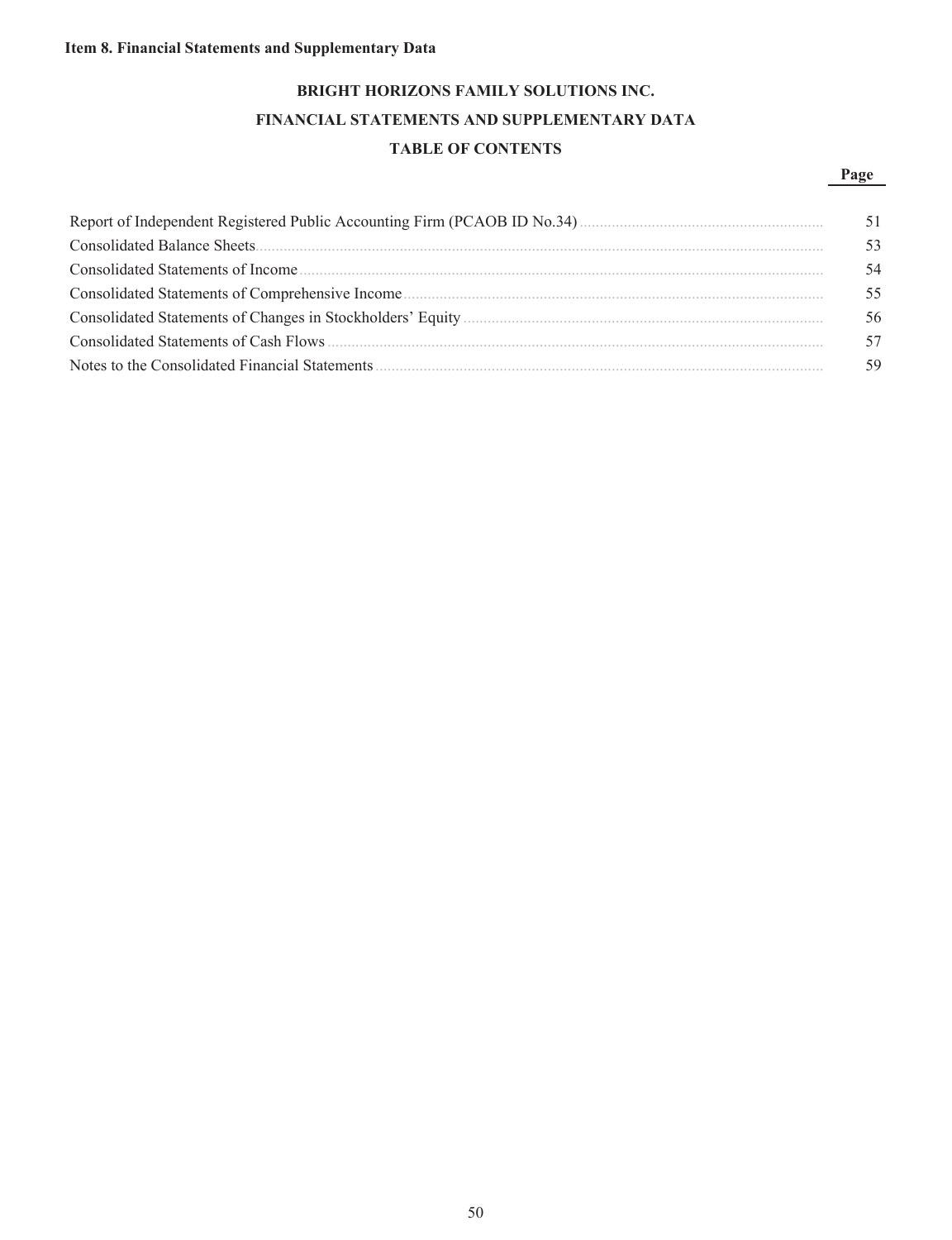## **REPORT OF INDEPENDENT REGISTERED PUBLIC ACCOUNTING FIRM**

To the Stockholders and the Board of Directors Bright Horizons Family Solutions Inc. Newton, Massachusetts

## **Opinion on the Financial Statements**

We have audited the accompanying consolidated balance sheets of Bright Horizons Family Solutions Inc. and subsidiaries (the "Company") as of December 31, 2021 and 2020, and the related consolidated statements of income, comprehensive income, changes in stockholders' equity, and cash flows for each of the three years in the period ended December 31, 2021, and the related notes (collectively referred to as the "financial statements"). In our opinion, the financial statements present fairly, in all material respects, the financial position of the Company as of December 31, 2021 and 2020, and the results of its operations and its cash flows for each of the three years in the period ended December 31, 2021, in conformity with accounting principles generally accepted in the United States of America.

We have also audited, in accordance with the standards of the Public Company Accounting Oversight Board (United States) (PCAOB), the Company's internal control over financial reporting as of December 31, 2021, based on criteria established in *Internal Control - Integrated Framework (2013)* issued by the Committee of Sponsoring Organizations of the Treadway Commission and our report dated February 25, 2022, expressed an unqualified opinion on the Company's internal control over financial reporting.

## **Basis for Opinion**

These financial statements are the responsibility of the Company's management. Our responsibility is to express an opinion on the Company's financial statements based on our audits. We are a public accounting firm registered with the PCAOB and are required to be independent with respect to the Company in accordance with the U.S. federal securities laws and the applicable rules and regulations of the Securities and Exchange Commission and the PCAOB.

We conducted our audits in accordance with the standards of the PCAOB. Those standards require that we plan and perform the audit to obtain reasonable assurance about whether the financial statements are free of material misstatement, whether due to error or fraud. Our audits included performing procedures to assess the risks of material misstatement of the financial statements, whether due to error or fraud, and performing procedures that respond to those risks. Such procedures included examining, on a test basis, evidence regarding the amounts and disclosures in the financial statements. Our audits also included evaluating the accounting principles used and significant estimates made by management, as well as evaluating the overall presentation of the financial statements. We believe that our audits provide a reasonable basis for our opinion.

## **Critical Audit Matter**

The critical audit matter communicated below is a matter arising from the current-period audit of the financial statements that was communicated or required to be communicated to the audit committee and that (1) relates to accounts or disclosures that are material to the financial statements and (2) involved our especially challenging, subjective, or complex judgments. The communication of critical audit matters does not alter in any way our opinion on the financial statements, taken as a whole, and we are not, by communicating the critical audit matter below, providing a separate opinion on the critical audit matter or on the accounts or disclosures to which it relates.

## *Revenue - Refer to Note 2 and 3 to the financial statements*

## *Critical Audit Matter Description*

The Company provides center-based early education and child care, back-up child and adult/elder care, tuition assistance and student loan repayment program administration, educational advisory services, and other support services for employers and families. The Company generates revenue from services based on the consideration specified in contracts with customers, which primarily consist of employer sponsors and parents. The Company recognizes revenue when a performance obligation is satisfied by transferring control of the promised services to a customer, in an amount that reflects the consideration that the Company expects to receive in exchange for those services. A performance obligation is a promise in a contract to transfer a distinct service to the customer. Revenue is recognized over time as control of the service is transferred to the customer.

Given the Company's disparate services require recording a significant volume of transactions in multiple systems, performing audit procedures to test revenue required a high degree of auditor judgment and an increased extent of effort.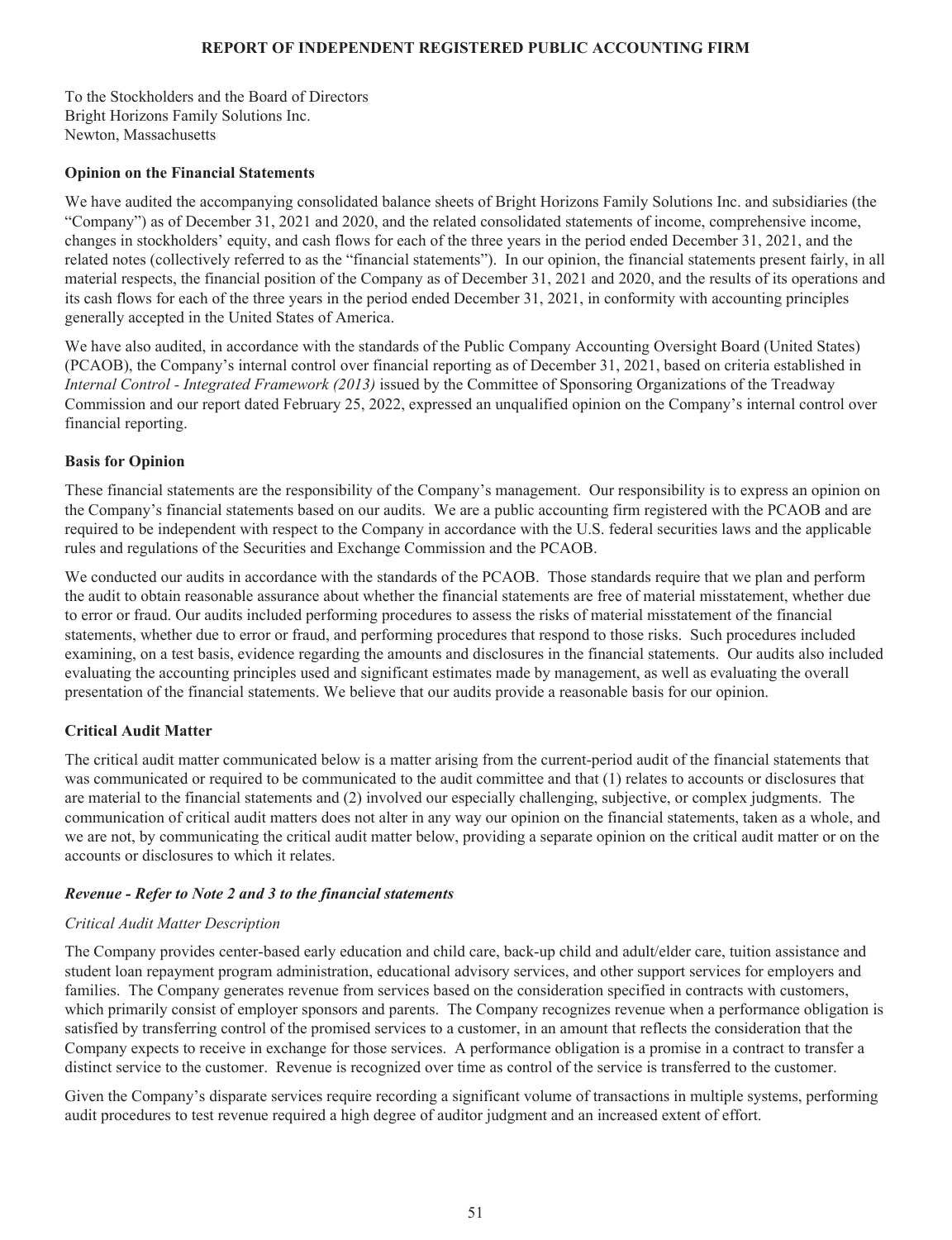## *How the Critical Audit Matter Was Addressed in the Audit*

Our audit procedures related to revenue included the following, among others:

- We evaluated the Company's accounting policies for compliance with the applicable revenue recognition accounting guidance.
- We performed analytical procedures to test the reasonableness of recorded balances.
- We performed procedures to test the transactions were recorded in the appropriate accounting period.
- We selected a sample of transactions within each significant revenue stream and performed the following:
	- Evaluated whether the transaction was accounted for in accordance with the Company's policies.
	- Tested the amounts recognized to source documents and tested the mathematical accuracy of the recorded revenue.

/s/ Deloitte & Touche LLP

Boston, Massachusetts February 25, 2022

We have served as the Company's auditor since 2005.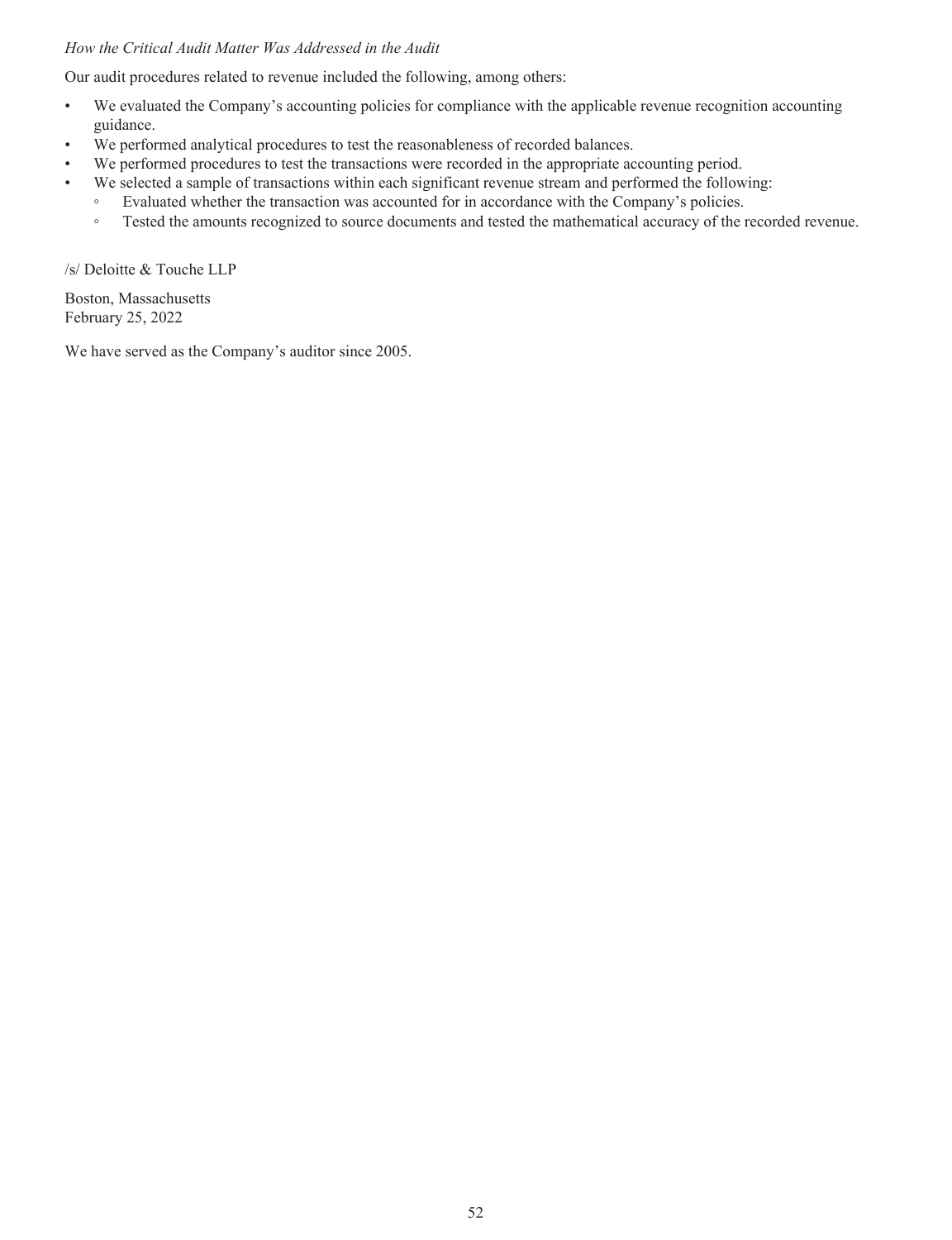## **BRIGHT HORIZONS FAMILY SOLUTIONS INC. CONSOLIDATED BALANCE SHEETS**

|                                                                                                                                                           | December 31, |           |                                                                                                                                                     |           |  |  |
|-----------------------------------------------------------------------------------------------------------------------------------------------------------|--------------|-----------|-----------------------------------------------------------------------------------------------------------------------------------------------------|-----------|--|--|
|                                                                                                                                                           |              | 2021      | 2020<br>(In thousands, except share data)<br>$\mathcal{S}$<br>384,344<br>176,617<br>63,224<br>624,185<br>628,757<br>1,431,967<br>274,620<br>717,821 |           |  |  |
|                                                                                                                                                           |              |           |                                                                                                                                                     |           |  |  |
| <b>ASSETS</b>                                                                                                                                             |              |           |                                                                                                                                                     |           |  |  |
| Current assets:                                                                                                                                           |              |           |                                                                                                                                                     |           |  |  |
|                                                                                                                                                           | <sup>S</sup> | 260,980   |                                                                                                                                                     |           |  |  |
| Accounts receivable — net of allowance for credit losses of \$3,006 and \$2,357 at                                                                        |              | 210,971   |                                                                                                                                                     |           |  |  |
|                                                                                                                                                           |              | 68,320    |                                                                                                                                                     |           |  |  |
|                                                                                                                                                           |              | 540,271   |                                                                                                                                                     |           |  |  |
|                                                                                                                                                           |              | 598,134   |                                                                                                                                                     |           |  |  |
|                                                                                                                                                           |              | 1,481,725 |                                                                                                                                                     |           |  |  |
|                                                                                                                                                           |              | 251,032   |                                                                                                                                                     |           |  |  |
|                                                                                                                                                           |              | 696,425   |                                                                                                                                                     |           |  |  |
|                                                                                                                                                           |              | 72,460    |                                                                                                                                                     | 49,298    |  |  |
| Total assets Sandwick and Sandwick Strategies and Strategies and Strategies and Strategies and Strategies and S                                           |              | 3,640,047 | $\mathbb{S}$                                                                                                                                        | 3,726,648 |  |  |
| LIABILITIES AND STOCKHOLDERS' EQUITY                                                                                                                      |              |           |                                                                                                                                                     |           |  |  |
| Current liabilities:                                                                                                                                      |              |           |                                                                                                                                                     |           |  |  |
|                                                                                                                                                           |              | 16,000    | $\mathcal{S}$                                                                                                                                       | 10,750    |  |  |
|                                                                                                                                                           |              | 197,366   |                                                                                                                                                     | 194,551   |  |  |
|                                                                                                                                                           |              | 87,341    |                                                                                                                                                     | 87,181    |  |  |
|                                                                                                                                                           |              | 258,438   |                                                                                                                                                     | 197,939   |  |  |
|                                                                                                                                                           |              | 63,030    |                                                                                                                                                     | 40,393    |  |  |
|                                                                                                                                                           |              | 622,175   |                                                                                                                                                     | 530,814   |  |  |
|                                                                                                                                                           |              | 976,396   |                                                                                                                                                     | 1,020,137 |  |  |
|                                                                                                                                                           |              | 703,911   |                                                                                                                                                     | 729,754   |  |  |
|                                                                                                                                                           |              | 100,091   |                                                                                                                                                     | 105,980   |  |  |
|                                                                                                                                                           |              | 9,689     |                                                                                                                                                     | 10,215    |  |  |
|                                                                                                                                                           |              | 48,509    |                                                                                                                                                     | 45,951    |  |  |
|                                                                                                                                                           |              | 2,460,771 |                                                                                                                                                     | 2,442,851 |  |  |
| Commitments and contingencies (Note 19)                                                                                                                   |              |           |                                                                                                                                                     |           |  |  |
| Stockholders' equity:                                                                                                                                     |              |           |                                                                                                                                                     |           |  |  |
| Preferred stock, \$0.001 par value; 25,000,000 shares authorized; no shares issued or                                                                     |              |           |                                                                                                                                                     |           |  |  |
| Common stock, \$0.001 par value; 475,000,000 shares authorized; 59,305,160 and<br>60,466,168 shares issued and outstanding at December 31, 2021 and 2020, |              | 59        |                                                                                                                                                     | 60        |  |  |
|                                                                                                                                                           |              | 745,615   |                                                                                                                                                     | 910,304   |  |  |
|                                                                                                                                                           |              | (37, 359) |                                                                                                                                                     | (27,069)  |  |  |
| Retained earnings.                                                                                                                                        |              | 470,961   |                                                                                                                                                     | 400,502   |  |  |
|                                                                                                                                                           |              |           |                                                                                                                                                     |           |  |  |
|                                                                                                                                                           |              | 1,179,276 |                                                                                                                                                     | 1,283,797 |  |  |
|                                                                                                                                                           |              | 3,640,047 | $\boldsymbol{\mathsf{S}}$                                                                                                                           | 3,726,648 |  |  |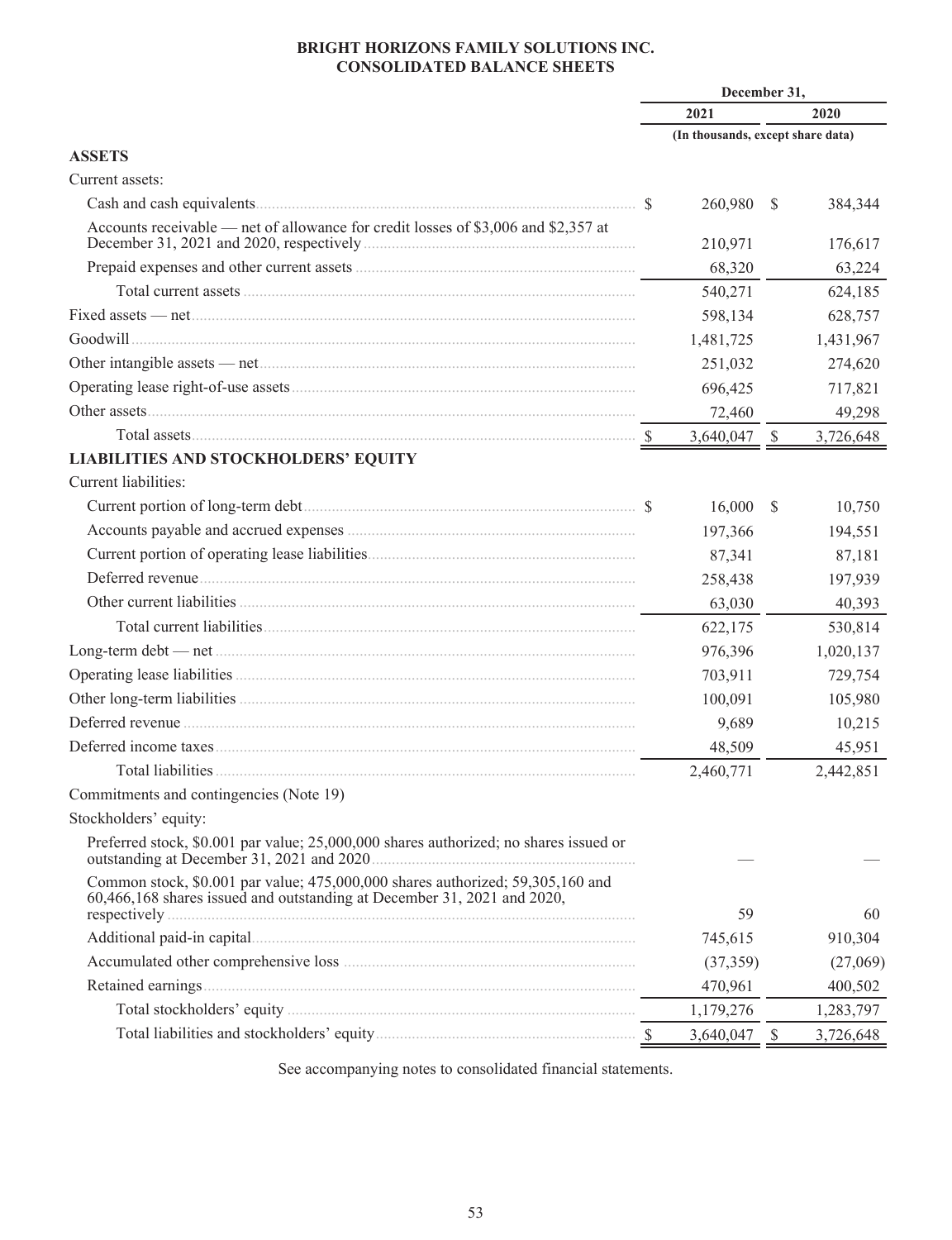## **BRIGHT HORIZONS FAMILY SOLUTIONS INC. CONSOLIDATED STATEMENTS OF INCOME**

|                                             | Years ended December 31,          |              |           |              |               |            |  |  |  |  |
|---------------------------------------------|-----------------------------------|--------------|-----------|--------------|---------------|------------|--|--|--|--|
|                                             |                                   | 2021         |           | 2020         |               | 2019       |  |  |  |  |
|                                             | (In thousands, except share data) |              |           |              |               |            |  |  |  |  |
| Revenue                                     |                                   | 1,755,307 \$ | 1,515,093 |              | - \$          | 2,062,017  |  |  |  |  |
|                                             |                                   | 1,340,296    |           | 1,210,544    |               | 1,539,081  |  |  |  |  |
|                                             |                                   | 415,011      |           | 304,549      |               | 522,936    |  |  |  |  |
|                                             |                                   | 256,821      |           | 219,563      |               | 221,496    |  |  |  |  |
|                                             |                                   | 29,172       |           | 31,652       |               | 33,621     |  |  |  |  |
|                                             |                                   | 129,018      |           | 53,334       |               | 267,819    |  |  |  |  |
|                                             |                                   | (2,571)      |           |              |               |            |  |  |  |  |
|                                             |                                   | (36,099)     |           | (37,682)     |               | (45, 154)  |  |  |  |  |
|                                             |                                   | 90,348       |           | 15,652       |               | 222,665    |  |  |  |  |
|                                             |                                   | (19,889)     |           | 11,340       |               | (42, 279)  |  |  |  |  |
|                                             |                                   | 70,459       | -S        | 26,992       | $\mathcal{S}$ | 180,386    |  |  |  |  |
| Earnings per common share:                  |                                   |              |           |              |               |            |  |  |  |  |
|                                             |                                   | 1.16S        |           | 0.45         | -S            | 3.10       |  |  |  |  |
|                                             |                                   | 1.15         | -S        | 0.45         | -S            | 3.05       |  |  |  |  |
| Weighted average common shares outstanding: |                                   |              |           |              |               |            |  |  |  |  |
|                                             |                                   | 60,312,690   |           | 59, 533, 104 |               | 57,838,245 |  |  |  |  |
|                                             |                                   | 60,871,399   |           | 60,309,985   |               | 58,947,240 |  |  |  |  |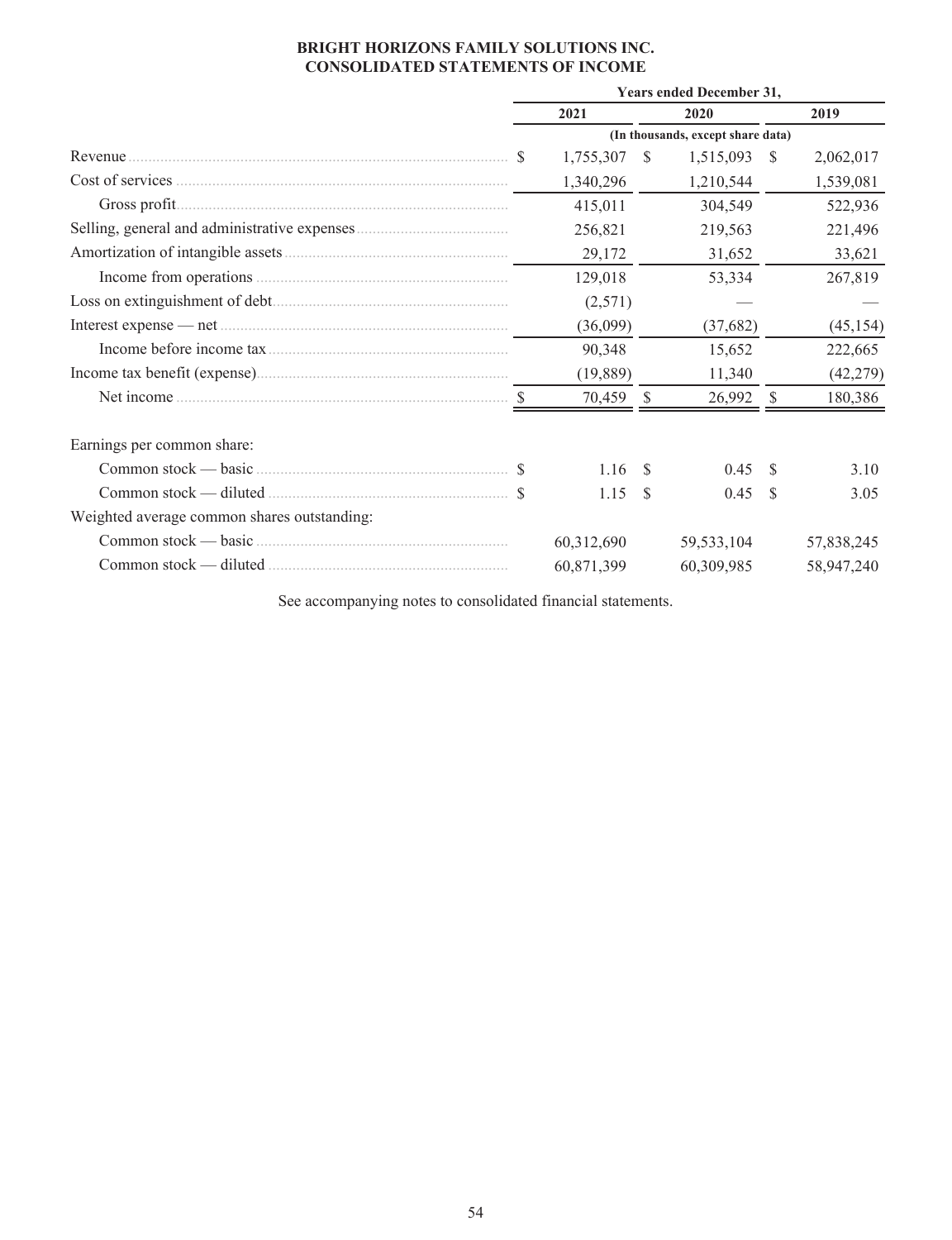## **BRIGHT HORIZONS FAMILY SOLUTIONS INC. CONSOLIDATED STATEMENTS OF COMPREHENSIVE INCOME**

|                                                                 | <b>Years ended December 31,</b> |           |  |                |      |         |  |
|-----------------------------------------------------------------|---------------------------------|-----------|--|----------------|------|---------|--|
|                                                                 |                                 | 2021      |  | 2020           | 2019 |         |  |
|                                                                 |                                 |           |  | (In thousands) |      |         |  |
| Net income.                                                     |                                 | 70,459 \$ |  | 26,992         |      | 180,386 |  |
| Other comprehensive income (loss):                              |                                 |           |  |                |      |         |  |
|                                                                 |                                 | (15,741)  |  | 25,503         |      | 19,813  |  |
| Unrealized gain (loss) on cash flow hedges and investments, net |                                 |           |  |                |      |         |  |
| of tax                                                          |                                 | 5,451     |  | (2,241)        |      | (7,789) |  |
|                                                                 |                                 | (10,290)  |  | 23,262         |      | 12,024  |  |
| Comprehensive income                                            |                                 | 60,169    |  | 50,254         |      | 192,410 |  |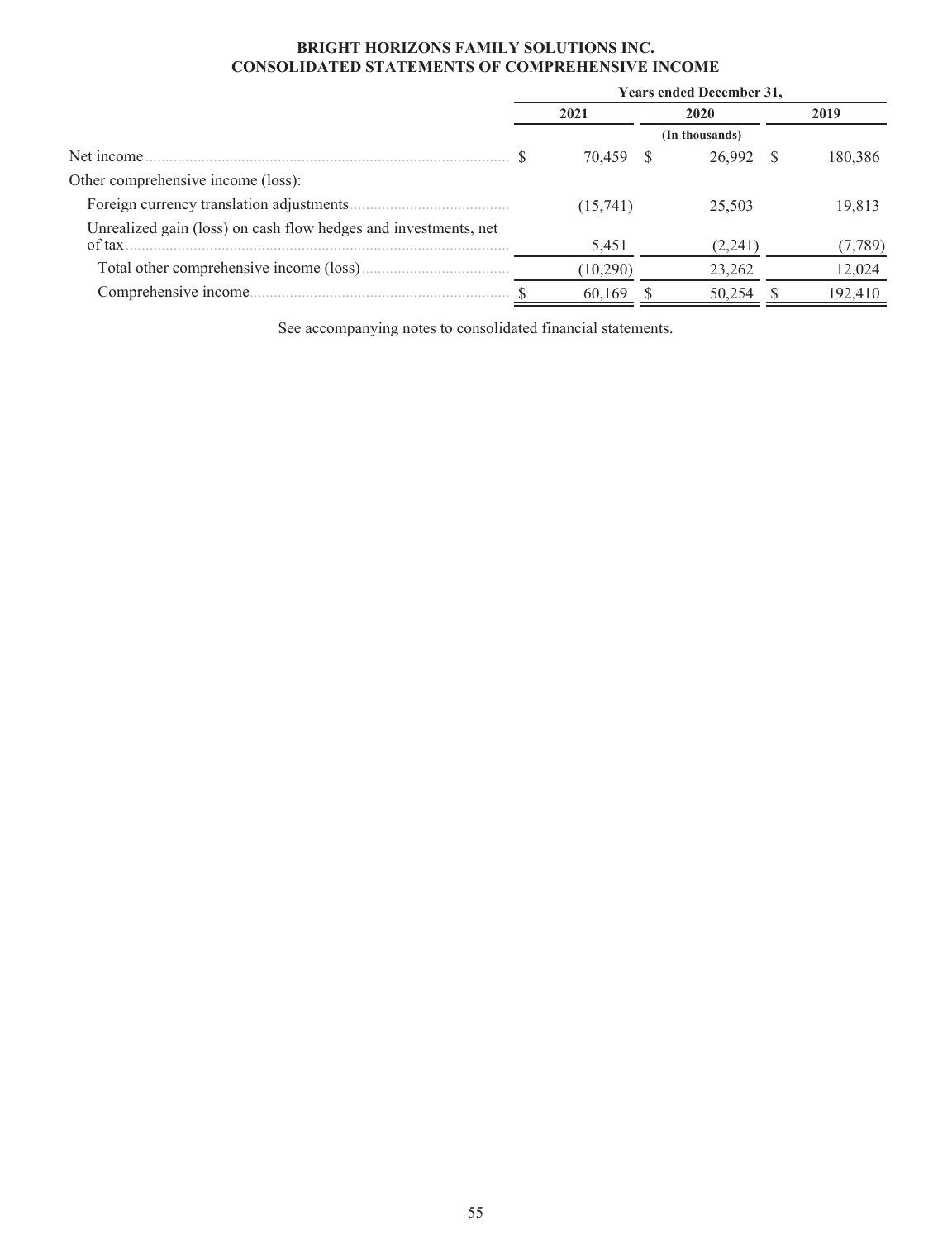## **BRIGHT HORIZONS FAMILY SOLUTIONS INC. CONSOLIDATED STATEMENTS OF CHANGES IN STOCKHOLDERS' EQUITY**

|                                                                                                         | <b>Common Stock</b> |        |              |               | <b>Additional</b><br>Paid-in | Accumulated<br>Other<br><b>Treasury</b><br>Stock, |            | Comprehensive |                                   |    |          | <b>Retained</b> |            |  |  |  |  | <b>Total</b><br>Stockholders' |
|---------------------------------------------------------------------------------------------------------|---------------------|--------|--------------|---------------|------------------------------|---------------------------------------------------|------------|---------------|-----------------------------------|----|----------|-----------------|------------|--|--|--|--|-------------------------------|
|                                                                                                         | <b>Shares</b>       | Amount |              |               | Capital                      |                                                   | at Cost    | Income (Loss) |                                   |    | Earnings |                 | Equity     |  |  |  |  |                               |
|                                                                                                         |                     |        |              |               |                              |                                                   |            |               | (In thousands, except share data) |    |          |                 |            |  |  |  |  |                               |
|                                                                                                         | 57,494,468          | S      | 57           | <sup>\$</sup> | 648,651                      | $\mathbb{S}$                                      |            | $\mathbf S$   | $(62,355)$ \$                     |    | 193,124  | S               | 779,477    |  |  |  |  |                               |
| Stock-based compensation expense                                                                        |                     |        |              |               | 17,283                       |                                                   |            |               |                                   |    |          |                 | 17,283     |  |  |  |  |                               |
| Issuance of common stock under the                                                                      | 684,974             |        | $\mathbf{1}$ |               | 25,367                       |                                                   |            |               |                                   |    |          |                 | 25,368     |  |  |  |  |                               |
| Shares received in net share<br>settlement of stock option exercises<br>and vesting of restricted stock | (84,021)            |        |              |               | (11,326)                     |                                                   |            |               |                                   |    |          |                 | (11,326)   |  |  |  |  |                               |
|                                                                                                         |                     |        |              |               |                              |                                                   | (31, 944)  |               |                                   |    |          |                 | (31, 944)  |  |  |  |  |                               |
| Retirement of treasury stock                                                                            | (211, 401)          |        |              |               | (31, 944)                    |                                                   | 31,944     |               |                                   |    |          |                 |            |  |  |  |  |                               |
| Other comprehensive income                                                                              |                     |        |              |               |                              |                                                   |            |               | 12,024                            |    |          |                 | 12,024     |  |  |  |  |                               |
| Net income                                                                                              |                     |        |              |               |                              |                                                   |            |               |                                   |    | 180,386  |                 | 180,386    |  |  |  |  |                               |
|                                                                                                         | 57,884,020          |        | 58           |               | 648,031                      |                                                   |            |               | (50, 331)                         |    | 373,510  |                 | 971,268    |  |  |  |  |                               |
| Issuance of common stock                                                                                | 2,138,580           |        | 2            |               | 249,788                      |                                                   |            |               |                                   |    |          |                 | 249,790    |  |  |  |  |                               |
| Stock-based compensation expense                                                                        |                     |        |              |               | 20,996                       |                                                   |            |               |                                   |    |          |                 | 20,996     |  |  |  |  |                               |
| Issuance of common stock under the                                                                      | 758,309             |        | $\mathbf{1}$ |               | 35,869                       |                                                   |            |               |                                   |    |          |                 | 35,870     |  |  |  |  |                               |
| Shares received in net share<br>settlement of stock option exercises<br>and vesting of restricted stock | (83, 428)           |        |              |               | (12, 173)                    |                                                   |            |               |                                   |    |          |                 | (12, 173)  |  |  |  |  |                               |
| Purchase of treasury stock                                                                              |                     |        |              |               |                              |                                                   | (32, 208)  |               |                                   |    |          |                 | (32,208)   |  |  |  |  |                               |
| Retirement of treasury stock                                                                            | (231,313)           |        | (1)          |               | (32,207)                     |                                                   | 32,208     |               |                                   |    |          |                 |            |  |  |  |  |                               |
| Other comprehensive income                                                                              |                     |        |              |               |                              |                                                   |            |               | 23,262                            |    |          |                 | 23,262     |  |  |  |  |                               |
|                                                                                                         |                     |        |              |               |                              |                                                   |            |               |                                   |    | 26,992   |                 | 26,992     |  |  |  |  |                               |
|                                                                                                         | 60.466.168          |        | 60           |               | 910,304                      |                                                   |            |               | (27,069)                          |    | 400,502  |                 | 1,283,797  |  |  |  |  |                               |
| Stock-based compensation expense                                                                        |                     |        |              |               | 23,060                       |                                                   |            |               |                                   |    |          |                 | 23,060     |  |  |  |  |                               |
| Issuance of common stock under the<br>Equity Incentive Plan                                             | 534.729             |        | 1            |               | 34,969                       |                                                   |            |               |                                   |    |          |                 | 34,970     |  |  |  |  |                               |
| Shares received in net share<br>settlement of stock option exercises<br>and vesting of restricted stock | (55,985)            |        |              |               | (8,662)                      |                                                   |            |               |                                   |    |          |                 | (8,662)    |  |  |  |  |                               |
|                                                                                                         |                     |        |              |               |                              |                                                   | (214, 058) |               |                                   |    |          |                 | (214, 058) |  |  |  |  |                               |
| Retirement of treasury stock                                                                            | (1,639,752)         |        | (2)          |               | (214, 056)                   |                                                   | 214,058    |               |                                   |    |          |                 |            |  |  |  |  |                               |
| Other comprehensive loss                                                                                |                     |        |              |               |                              |                                                   |            |               | (10,290)                          |    |          |                 | (10,290)   |  |  |  |  |                               |
| Net income                                                                                              |                     |        |              |               |                              |                                                   |            |               |                                   |    | 70,459   |                 | 70,459     |  |  |  |  |                               |
|                                                                                                         |                     | S      | 59           | S             | 745,615                      | \$                                                |            | <sup>\$</sup> | (37, 359)                         | -S | 470,961  | S               | 1,179,276  |  |  |  |  |                               |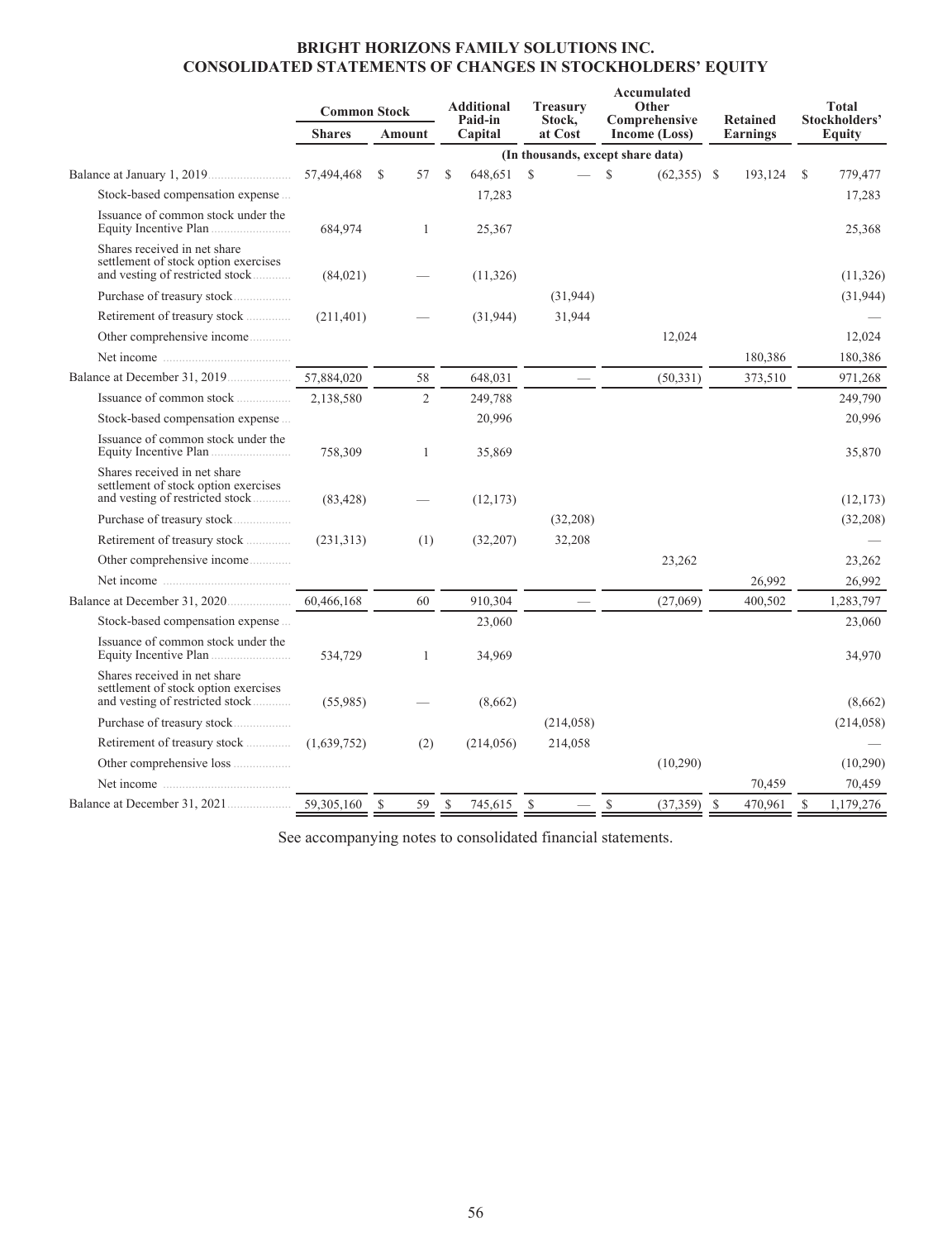## **BRIGHT HORIZONS FAMILY SOLUTIONS INC. CONSOLIDATED STATEMENTS OF CASH FLOWS**

|                                                                                                        |             | <b>Years ended December 31,</b> |                |               |            |  |
|--------------------------------------------------------------------------------------------------------|-------------|---------------------------------|----------------|---------------|------------|--|
|                                                                                                        | 2021        |                                 | 2020           |               | 2019       |  |
|                                                                                                        |             |                                 | (In thousands) |               |            |  |
| <b>CASH FLOWS FROM OPERATING ACTIVITIES:</b>                                                           |             |                                 |                |               |            |  |
|                                                                                                        | 70,459      | -S                              | 26,992 \$      |               | 180,386    |  |
| Adjustments to reconcile net income to net cash provided by operating activities:                      |             |                                 |                |               |            |  |
|                                                                                                        | 108,830     |                                 | 111,662        |               | 108,269    |  |
| Amortization of original issue discount and deferred financing costs                                   | 2,617       |                                 | 2,785          |               | 1,929      |  |
|                                                                                                        | 10,582      |                                 | 26,227         |               | 261        |  |
|                                                                                                        |             |                                 | 2,128          |               |            |  |
|                                                                                                        | 2,571       |                                 |                |               |            |  |
|                                                                                                        | 23,060      |                                 | 20,996         |               | 17,283     |  |
|                                                                                                        | (4,996)     |                                 | (12, 277)      |               | (11, 344)  |  |
|                                                                                                        | 7,338       |                                 | (1,390)        |               | 557        |  |
|                                                                                                        | (254)       |                                 | 615            |               | (2,745)    |  |
| Changes in assets and liabilities:                                                                     |             |                                 |                |               |            |  |
|                                                                                                        | (34, 624)   |                                 | (27, 470)      |               | (15,718)   |  |
|                                                                                                        | (4, 397)    |                                 | (10, 656)      |               | 1,818      |  |
|                                                                                                        | 6,238       |                                 | 22,998         |               | 9,032      |  |
|                                                                                                        | (6,781)     |                                 | (4,218)        |               | 4,999      |  |
|                                                                                                        | 60,198      |                                 | 3,686          |               | 23,038     |  |
|                                                                                                        | (5,709)     |                                 | 20,411         |               | 11,762     |  |
|                                                                                                        | (9,813)     |                                 | 3,162          |               | (904)      |  |
|                                                                                                        | 1,934       |                                 | 23,921         |               | 1,730      |  |
|                                                                                                        | 227,253     |                                 |                |               |            |  |
| <b>CASH FLOWS FROM INVESTING ACTIVITIES:</b>                                                           |             |                                 | 209,572        |               | 330,353    |  |
|                                                                                                        |             |                                 |                |               |            |  |
|                                                                                                        | (63, 491)   |                                 | (84,740)       |               | (111, 845) |  |
|                                                                                                        | 5,829       |                                 | 11,906         |               | 7,080      |  |
|                                                                                                        | (29,912)    |                                 | (25,705)       |               | (28, 015)  |  |
| Proceeds from the maturity of debt securities and sale of other investments                            | 24,080      |                                 | 22,968         |               | 3,000      |  |
|                                                                                                        | (53,895)    |                                 | (8,254)        |               | (53, 425)  |  |
|                                                                                                        |             |                                 |                |               | (5,865)    |  |
|                                                                                                        | (117, 389)  |                                 | (83, 825)      |               | (189,070)  |  |
| <b>CASH FLOWS FROM FINANCING ACTIVITIES:</b>                                                           |             |                                 |                |               |            |  |
|                                                                                                        | (1,026,625) |                                 |                |               |            |  |
|                                                                                                        | 992,298     |                                 |                |               |            |  |
|                                                                                                        |             |                                 | 249,790        |               |            |  |
|                                                                                                        |             |                                 | 43,200         |               | 288,674    |  |
|                                                                                                        |             |                                 | (43,200)       |               | (406, 532) |  |
|                                                                                                        | (8,063)     |                                 | (10,750)       |               | (10,750)   |  |
|                                                                                                        | (2,057)     |                                 | (2,818)        |               |            |  |
|                                                                                                        | (213, 830)  |                                 | (32,658)       |               | (31, 553)  |  |
| Proceeds from issuance of common stock upon exercise of options and restricted stock<br>upon purchase. | 37,503      |                                 | 38,843         |               | 26,559     |  |
| Taxes paid related to the net share settlement of stock options and restricted stock                   | (8,662)     |                                 | (12, 173)      |               | (11,326)   |  |
| Payments of deferred and contingent consideration for acquisitions                                     | (594)       |                                 | (1,238)        |               | (4,200)    |  |
|                                                                                                        | (230, 030)  |                                 | 228,996        |               | (149, 128) |  |
|                                                                                                        | (3,018)     |                                 | 2,530          |               | 559        |  |
| Net increase (decrease) in cash, cash equivalents and restricted cash                                  | (123, 184)  |                                 | 357,273        |               | (7,286)    |  |
|                                                                                                        | 388,465     |                                 | 31,192         |               | 38,478     |  |
|                                                                                                        | 265,281     | -S                              | 388,465        | $\mathcal{S}$ | 31,192     |  |
|                                                                                                        |             |                                 |                |               |            |  |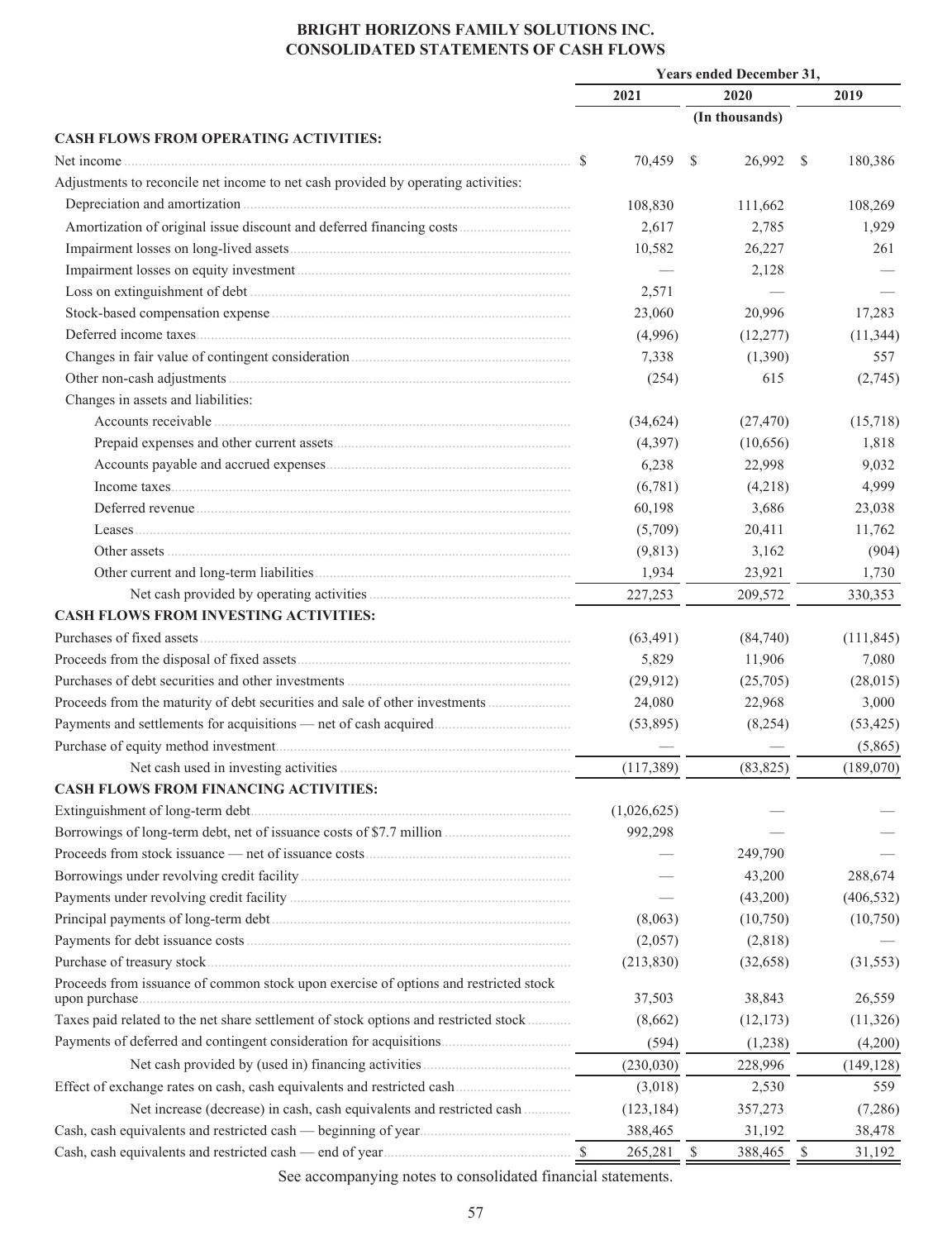## **BRIGHT HORIZONS FAMILY SOLUTIONS INC. CONSOLIDATED STATEMENTS OF CASH FLOWS (CONTINUED)**

|                                                                                                            | <b>Years ended December 31,</b> |            |               |                |              |         |  |
|------------------------------------------------------------------------------------------------------------|---------------------------------|------------|---------------|----------------|--------------|---------|--|
|                                                                                                            | 2021                            |            |               | 2020           |              | 2019    |  |
|                                                                                                            |                                 |            |               | (In thousands) |              |         |  |
| RECONCILIATION OF CASH, CASH EQUIVALENTS AND RESTRICTED<br><b>CASH TO THE CONSOLIDATED BALANCE SHEETS:</b> |                                 |            |               |                |              |         |  |
|                                                                                                            |                                 | 260,980 \$ |               | 384,344        | <sup>S</sup> | 27,872  |  |
| Restricted cash and cash equivalents, included in prepaid expenses and other current<br>assets.            |                                 | 4,301      |               | 4,121          |              | 3,320   |  |
| Total cash, cash equivalents and restricted cash — end of year  \$                                         |                                 | 265,281    | -S            | 388,465        | - \$         | 31,192  |  |
| SUPPLEMENTAL CASH FLOW INFORMATION:                                                                        |                                 |            |               |                |              |         |  |
|                                                                                                            |                                 | 32,242     | - \$          | 35,349         | -S           | 43,051  |  |
|                                                                                                            |                                 | 31,662     | - \$          | 10,982         | - \$         | 50,553  |  |
|                                                                                                            |                                 | 141,563    | - S           | 121,046        | -S           | 126,071 |  |
| <b>NON-CASH TRANSACTIONS:</b>                                                                              |                                 |            |               |                |              |         |  |
|                                                                                                            |                                 | 1,957      | -S            | 6,132          | <sup>S</sup> | 4,549   |  |
|                                                                                                            |                                 | 7,337      | <b>S</b>      |                | <sup>S</sup> | 13,870  |  |
| Operating right-of-use assets obtained in exchange for operating lease liabilities —                       |                                 | 71,271     | <sup>\$</sup> | 103,668 \$     |              | 133,043 |  |
| Restricted stock reclassified from other current liabilities to equity upon vesting \$                     |                                 | 4,867      | S.            | 4,445          | <sup>S</sup> | 3,576   |  |
|                                                                                                            |                                 | 228        |               |                | \$.          | 450     |  |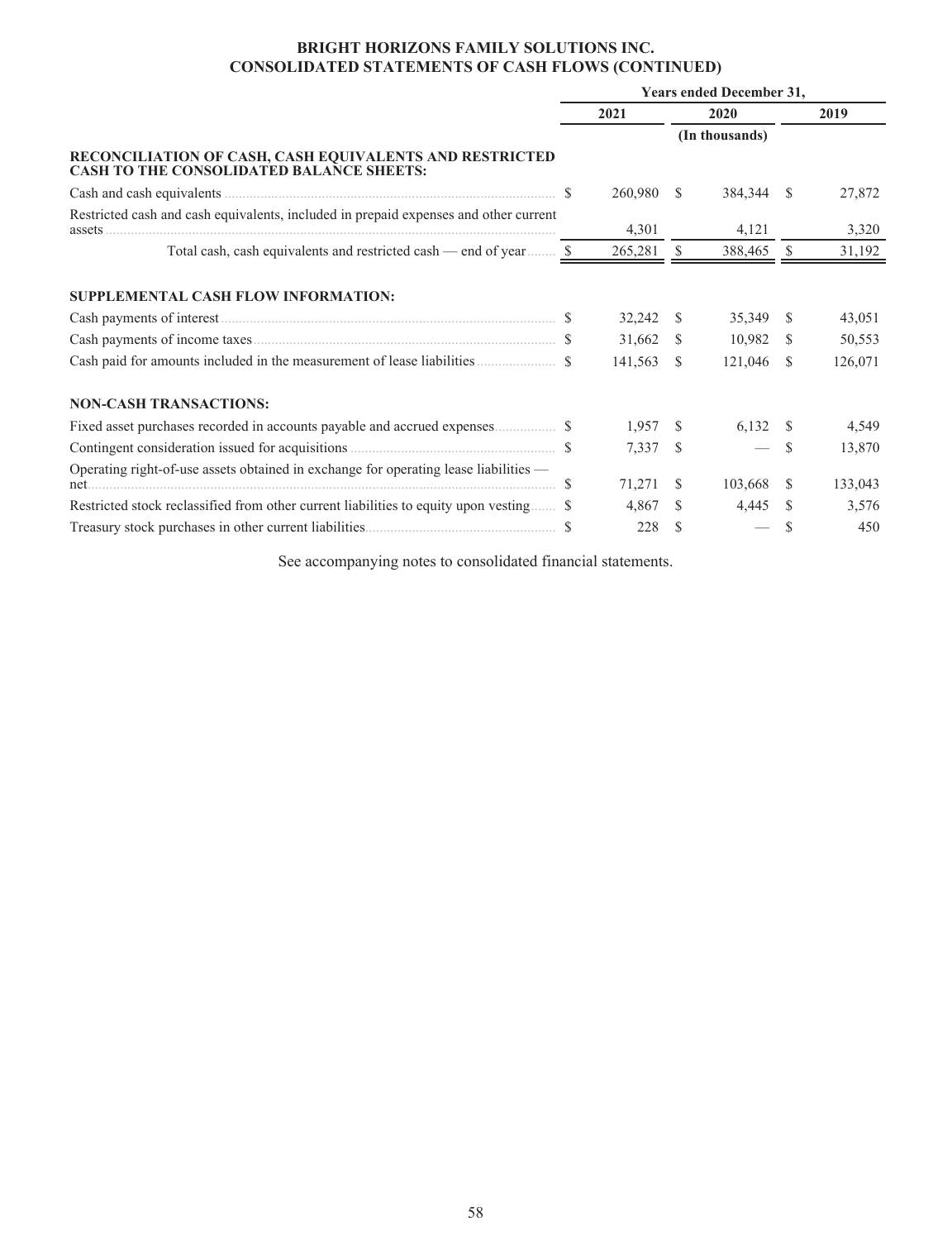## **BRIGHT HORIZONS FAMILY SOLUTIONS INC.**

## **NOTES TO CONSOLIDATED FINANCIAL STATEMENTS**

## **1. ORGANIZATION**

**Organization** — Bright Horizons Family Solutions Inc. ("Bright Horizons" or the "Company") provides center-based early education and child care, back-up child and adult/elder care, tuition assistance and student loan repayment program administration, educational advisory services, and other support services for employers and families in the United States, the United Kingdom, the Netherlands, Puerto Rico, and India. The Company provides services designed to help families, employers and their employees better integrate work and family life, primarily under multi-year contracts with employers who offer child care, dependent care, and workforce education services, as part of their employee benefits packages in an effort to support employees across life and career stages and improve employee engagement.

**COVID-19 Pandemic** — Since March 2020, the Company's global operations have been significantly impacted by the ongoing COVID-19 pandemic and the measures undertaken to prevent its spread. During the early stages of the pandemic, most of the Company's centers were temporarily closed. While nearly all centers have re-opened, the Company continues to be impacted by the ongoing effects of COVID-19. As of December 31, 2021, the Company operated 1,014 early education and child care centers, of which 977 early education and child care centers were open. The Company remains focused on the enrollment of its centers and expanding the delivery of back-up use across our network of providers.

## **2. SUMMARY OF SIGNIFICANT ACCOUNTING POLICIES**

**Basis of Presentation** — The consolidated financial statements have been prepared in conformity with accounting principles generally accepted in the United States of America ("GAAP" or "U.S. GAAP"). The Company's significant accounting policies are described below.

**Reclassification** — Certain reclassifications have been made to prior year amounts within the consolidated statements of cash flows and certain footnotes to conform to the current year presentation.

**Principles of Consolidation** — The consolidated financial statements include the accounts of the Company and its subsidiaries. Intercompany balances and transactions have been eliminated in consolidation.

**Use of Estimates** — The preparation of the consolidated financial statements in conformity with U.S. GAAP requires management to make estimates and assumptions that affect the amounts reported in the consolidated financial statements and footnotes thereto. Actual results may differ from those estimates.

**Foreign Operations** — The functional currency of the Company's foreign subsidiaries is their local currency. The assets and liabilities of the Company's foreign subsidiaries are translated into U.S. dollars at exchange rates in effect at the balance sheet date. Income and expense items are translated at the average exchange rates prevailing during the period and equity is translated at the historical rates. The cumulative translation effect for subsidiaries using a functional currency other than the U.S. dollar is included in accumulated other comprehensive income or loss as a separate component of stockholders' equity.

The Company's intercompany accounts are denominated in the functional currency of the foreign subsidiary. Gains and losses resulting from the re-measurement of intercompany receivables that the Company considers to be of a long-term investment nature are recorded as a cumulative translation adjustment in accumulated other comprehensive income or loss as a separate component of stockholders' equity, while gains and losses resulting from the re-measurement of intercompany receivables from those foreign subsidiaries for which the Company anticipates settlement in the foreseeable future are recorded in the consolidated statement of income.

**Concentrations of Credit Risk** — Financial instruments that potentially expose the Company to concentrations of credit risk consisted mainly of cash and accounts receivable. The Company mitigates its exposure by maintaining its cash in financial institutions of high credit standing. The Company's accounts receivable is derived primarily from the services it provides, and the related credit risk is dispersed across many clients in various industries with no single client accounting for more than 10% of the Company's net revenue or accounts receivable. No significant credit concentration risk existed at December 31, 2021 and 2020.

**Cash, Cash Equivalents, and Restricted Cash** — Cash and cash equivalents consist of cash on hand and highly liquid investments with maturities of three months or less from the date of purchase.

The Company's cash management system provides for the funding of the main bank disbursement accounts on a daily basis as checks are presented for payment. Under this system, outstanding checks may be in excess of the cash balances at certain banks, creating book overdrafts. As of December 31, 2021, there were no book overdrafts. As of December 31, 2020, \$12.5 million in book overdrafts were included in accounts payable and accrued expenses on the consolidated balance sheet.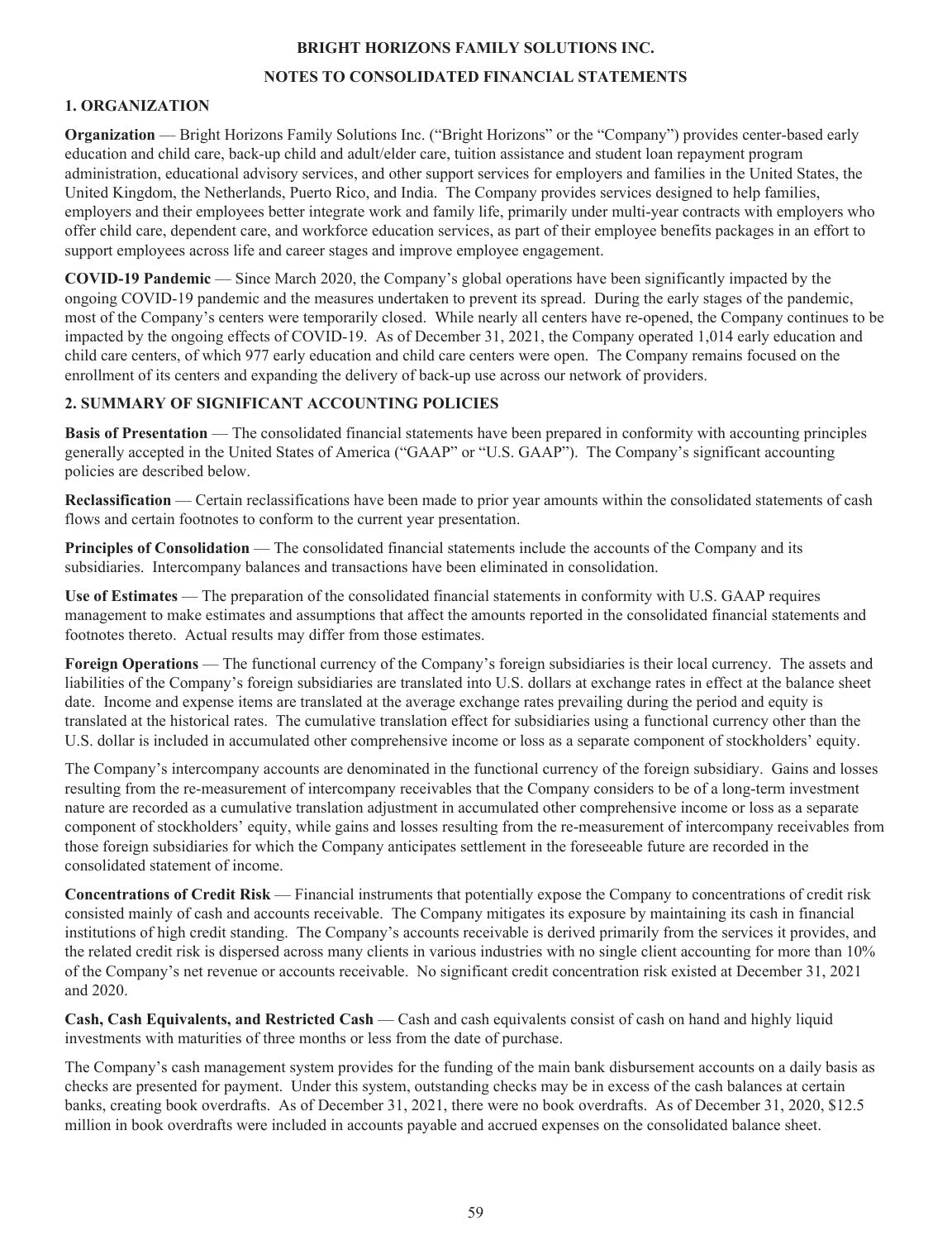The Company's cash and cash equivalents that are restricted in nature as to withdrawal or usage are classified as restricted cash and are included in prepaid expenses and other current assets. Restricted cash is primarily comprised of cash deposits that guarantee letters of credit, and cash and cash equivalents associated with the Company's wholly-owned captive insurance company.

**Accounts Receivable** — The Company generates accounts receivable from fees charged to parents and employer sponsors, which are generally billed monthly as services are rendered or in advance, and are classified as short-term. The Company monitors collections and maintains a provision for expected credit losses based on historical trends, current conditions, and relevant forecasted information, in addition to provisions established for specific collection issues that have been identified.

Activity in the allowance for credit losses was as follows:

|                           | <b>Years ended December 31,</b> |         |      |                |  |         |  |  |  |
|---------------------------|---------------------------------|---------|------|----------------|--|---------|--|--|--|
|                           | 2021                            |         | 2020 |                |  | 2019    |  |  |  |
|                           |                                 |         |      | (In thousands) |  |         |  |  |  |
| Beginning balance         |                                 | 2.357   |      | 1.226 \$       |  | 2.514   |  |  |  |
| Provision.                |                                 | 2.725   |      | 2,585          |  | 840     |  |  |  |
| Write offs and recoveries |                                 | (2.076) |      | (1,454)        |  | (2,128) |  |  |  |
| Ending balance            |                                 | 3.006   |      |                |  | 226     |  |  |  |

**Fixed Assets** — Property and equipment, including leasehold improvements, are carried at cost less accumulated depreciation or amortization. Depreciation is calculated on a straight-line basis over the estimated useful lives of the assets. Leasehold improvements are amortized on a straight-line basis over the shorter of the lease term or their estimated useful lives. The cost and accumulated depreciation of assets sold or otherwise disposed of are removed from the consolidated balance sheet and the resulting gain or loss is reflected in the consolidated statement of income. Expenditures for maintenance and repairs are expensed as incurred, whereas expenditures for improvements and replacements are capitalized. Depreciation is included in cost of services and selling, general and administrative expenses depending on the nature of the expenditure.

**Business Combinations** — Business combinations are accounted for under the acquisition method of accounting. Amounts paid for an acquisition are allocated to the assets acquired and liabilities assumed based on their fair values at the date of acquisition. The accounting for business combinations requires estimates and judgment in determining the fair value of assets acquired and liabilities assumed, regarding expectations of future cash flows of the acquired business, and the allocation of those cash flows to the identifiable intangible assets. The determination of fair value is based on management's estimates and assumptions, as well as other information compiled by management, including valuations that utilize customary valuation procedures and techniques. If actual results differ from these estimates, the amounts recorded in the financial statements could be impaired.

Acquisition costs are expensed as incurred and recorded in selling, general and administrative expenses; integration costs associated with a business combination are expensed subsequent to the acquisition date; and changes in deferred tax asset valuation allowances and income tax uncertainties after the acquisition date affect income tax expense.

**Goodwill and Intangible Assets** — Goodwill is recorded when the consideration paid for an acquisition exceeds the fair value of the net tangible and identifiable intangible assets acquired. The Company's intangible assets principally consist of various customer relationships (including both client and parent relationships) and trade names. Goodwill and intangible assets with indefinite lives are not subject to amortization, but are tested annually for impairment or more frequently if there are indicators of impairment. Indefinite lived intangible assets are also subject to an annual evaluation to determine whether events and circumstances continue to support an indefinite useful life.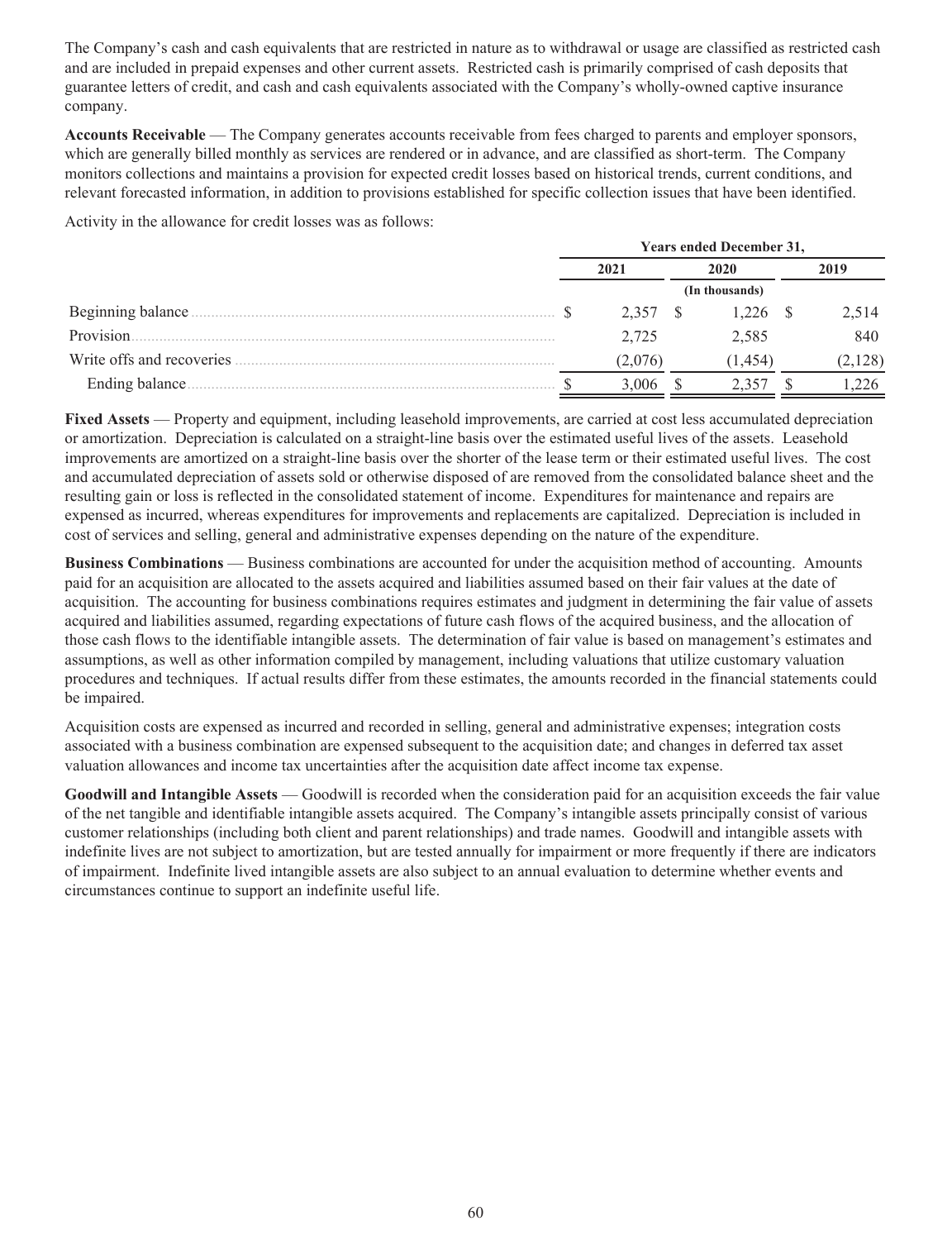Goodwill impairment assessments are performed at the reporting unit level, which are the full service center-based child care and back-up care operating segments, as well as EdAssist, College Coach, and Sittercity. In performing the goodwill impairment test, the Company may first assess qualitative factors to determine whether it is more likely than not that the fair value of a reporting unit is less than the carrying value. Qualitative factors may include, but are not limited to, macroeconomic conditions, industry conditions, the competitive environment, changes in the market for the Company's services, regulatory developments, cost factors, and entity specific factors such as overall financial performance and projected results. If an initial qualitative assessment indicates that it is more likely than not that the carrying value exceeds the fair value of a reporting unit, an additional quantitative evaluation is performed. Alternatively, the Company may elect to proceed directly to the quantitative impairment test. In performing the quantitative analysis, the Company compares the fair value of the reporting unit with its carrying amount, including goodwill. Fair value for each reporting unit is determined by estimating the present value of expected future cash flows, which are forecasted for each of the next ten years, applying a long-term growth rate to the final year, discounted using the applicable discount rate. If the fair value of the Company's reporting unit exceeds its carrying amount, the goodwill of the reporting unit is considered not impaired. If the carrying amount of the Company's reporting unit exceeds its fair value, the Company would recognize an impairment charge for the amount by which the carrying amount of the reporting unit exceeds its fair value, up to the amount of goodwill allocated to that reporting unit. The Company performed a qualitative assessment during the annual impairment review as of October 1, 2021 and concluded that it is not more likely than not that the fair value of the Company's reporting units are less than their carrying amount. The Company performed a quantitative assessment in the 2020 annual impairment review as of October 1, 2020. No goodwill impairment charges were recorded in the years ended December 31, 2021, 2020, or 2019.

The Company tests certain trade names that are determined to be indefinite-lived intangible assets by comparing the fair value of the trade names with their carrying value. The Company estimates the fair value by estimating the total revenue attributable to the trade names and applying market-derived royalty rates for guideline intangible assets, consistent with the initial valuation of the intangibles. No impairment losses were recorded in the years ended December 31, 2021, 2020 or 2019 in relation to these intangible assets.

Intangible assets that are separable from goodwill and have determinable useful lives are valued separately and are amortized over the estimated period benefited, generally ranging from two to seventeen years. Intangible assets related to parent relationships are amortized using an accelerated method over their useful lives. All other intangible assets are amortized on a straight-line basis over their useful lives.

**Impairment of Long-Lived Assets** — The Company reviews long-lived assets, including definite-lived intangible assets, for possible impairment whenever events or changes in circumstances indicate that the carrying amounts of such assets may not be recoverable. Impairment is assessed by comparing the carrying amounts of the assets in the asset group to the estimated undiscounted future cash flows expected to be generated over the remaining useful lives of the asset group. If the estimated cash flows are less than the carrying amounts of the assets, an impairment loss is recognized to reduce the carrying amounts of the assets to their estimated fair value. The impairment is allocated to the long-lived assets in the asset group on a pro rata basis using the relative carrying amounts, but only to the extent the carrying amount of an asset is above its fair value. The determination of fair value for leased assets includes consideration of market rates and what market participants would pay to use the assets.

During the years ended December 31, 2021 and 2020, the Company recognized impairment losses of \$10.6 million and \$26.2 million, respectively, on fixed assets and operating lease right-of-use assets for certain centers where the carrying amount exceeded the fair value. Refer to Note 13, *Fair Value Measurements*, for additional information. Impairment losses were immaterial for the year ended December 31, 2019.

**Revenue Recognition** — The Company generates revenue from services based on the nature of the promise and the consideration specified in contracts with customers. At contract inception, the Company assesses the services promised in the contract and identifies each distinct performance obligation. The transaction price of a contract is allocated to each distinct performance obligation using the relative stand-alone selling price and recognized as revenue when, or as, control of the service is passed to the customer. The application of these policies to the services provided by each of the Company's segments is discussed below.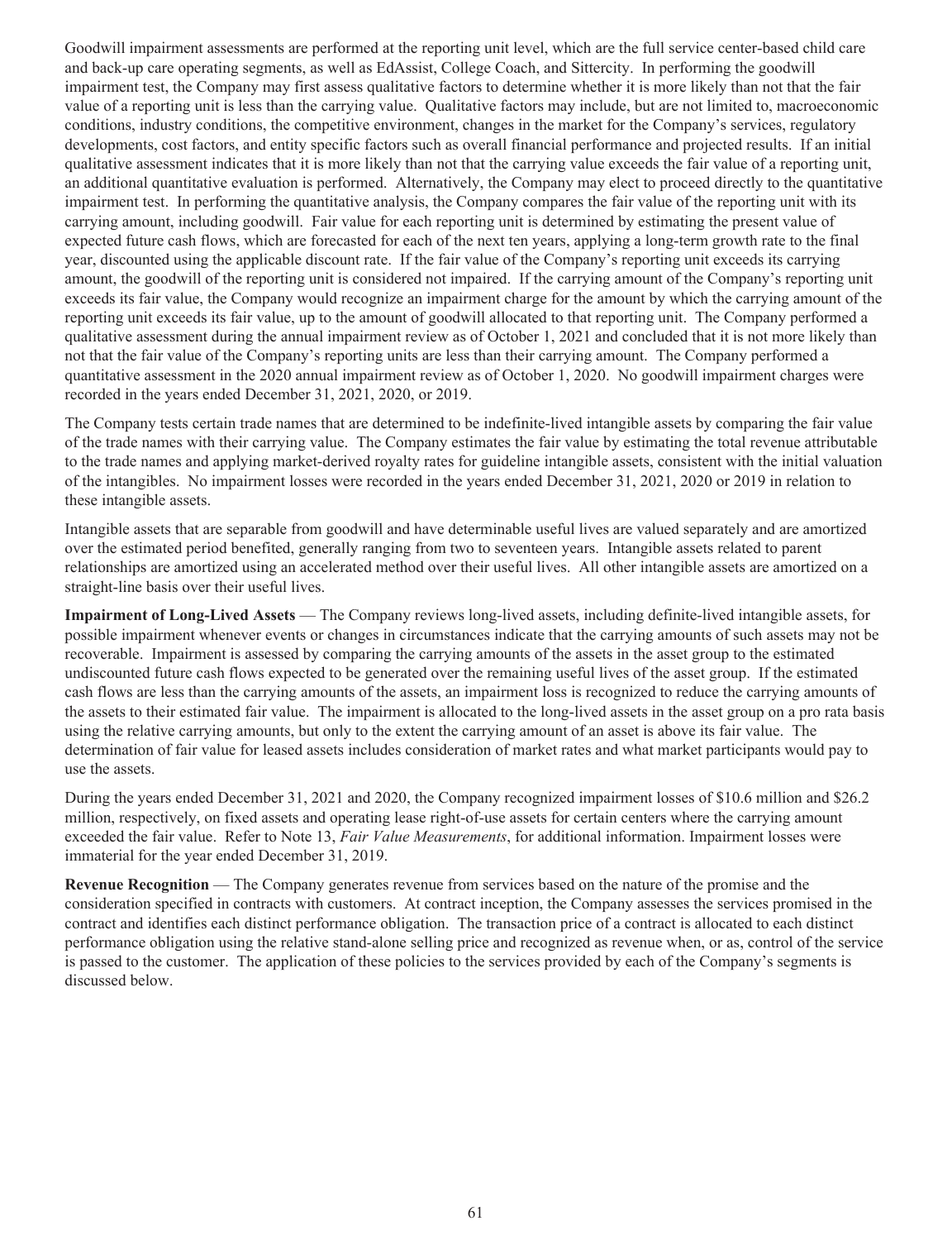## *Full Service Center-Based Child Care*

The Company's full service center-based child care includes traditional center-based early education and child care, preschool, and elementary education. The Company provides its center-based child care services under two principal business models: (1) a cost-plus model, where the Company is paid a fee by an employer client for managing a child care center on a cost-plus basis, and (2) a profit and loss ("P&L") model, where the Company assumes the financial risk of operating a child care center and provides care on either an exclusive or priority enrollment basis to the employees of an employer sponsor, as well as to families in the surrounding community. In both the cost-plus and sponsor P&L models, the employer sponsor retains responsibility for the development of a new child care center (which is generally owned or leased by the sponsor), as well as ongoing maintenance and repairs. In addition, employer sponsors typically provide subsidies for the ongoing provision of child care services to their employees. Under all model types, the Company retains responsibility for all aspects of operating the child care center, including the hiring, training, supervising and compensating employees, contracting with vendors, purchasing supplies, and collecting tuition and related accounts receivable.

Revenue generated from full service center-based child care services is primarily comprised of monthly tuition paid by parents. Tuition is determined based on the age and developmental level of the child, the child's attendance schedule, and geographic location of the facility. The full service child care offering provided to parents represents a series of distinct services that are substantially the same and have the same pattern of transfer to the customer over time, which transfers daily. The tuition paid by parents is recognized on a daily basis, but for convenience is recorded on a monthly basis.

The Company enters into contracts with employer sponsors to manage and operate their early education and child care centers for a management fee, or to provide child care services to their employees on an exclusive or priority basis. These arrangements generally have a contractual term of three to ten years with varying terms and renewal and cancellation options, and may also include operating subsidies paid either in lieu of or to supplement parent tuition. The management fee included in contracts with employer sponsors is typically a monthly amount, and generally includes an annual escalator that is intended to reflect expected future cost increases. Annual escalators are generally stated as a percentage or as a reference to a consumer price index. The contracts also generally include a termination right with a notice period. The Company allocates revenue for contracts with an accounting term in excess of one year to the applicable contract year based on the rates applicable for that annual period, which is commensurate with the expected increases to the cost of providing the service, the Company's standard pricing practices, as well as the overall allocation objective described in the guidance. Services provided to the employer sponsor represent a series of distinct services that are substantially the same and have the same pattern of transfer to the customer over time, which transfers daily. Fees paid by the employer sponsor are recognized on a daily basis, but for convenience is recorded on a monthly basis (i.e., the same monthly amount within the contract year using the time elapsed method).

Certain arrangements provide that the employer sponsor pay operating subsidies in lieu of, or to supplement, parent tuition. The employer subsidy for cost-plus managed centers, which consists of variable consideration, is typically calculated as the difference between parent tuition revenue and the operating costs for the center for each respective month and is recognized as revenue in the month the services are provided. The variable consideration relates specifically to efforts to transfer each distinct daily service and the allocation of the consideration earned to that distinct day in which those activities are performed is consistent with the overall allocation objective.

## *Back-Up Care Services*

Back-up care services consist of center-based back-up child care, in-home child and adult/elder dependent care, school-age camps, virtual tutoring, and self-sourced reimbursed care. The Company provides back-up care services through the Company's early education and child care centers, school-age camps and in-home care providers, as well as through the backup care network. Bright Horizons back-up care offers access to a contracted network of in-home service agencies and centerbased providers in locations where the Company does not otherwise have in-home care providers or centers with available capacity, and to a network of tutoring service providers. Self-sourced reimbursed care is a reimbursement program available to employer sponsors when other care solutions are not available, to provide payments to their employees to assist with the cost of self-sourced dependent care.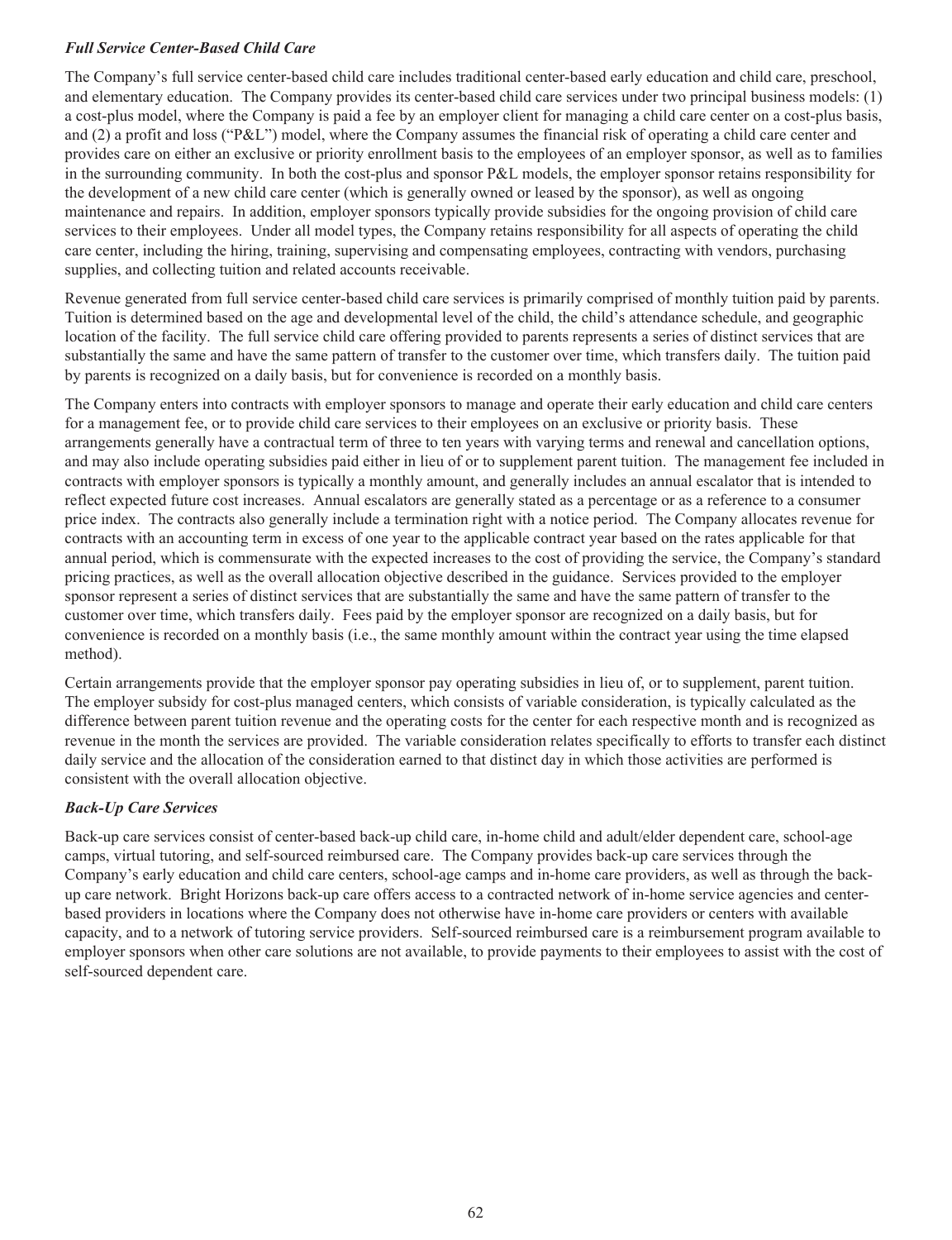Back-up care revenue is primarily comprised of fixed and variable consideration paid by employer sponsors, and, to a lesser extent, co-payments collected from users at the point of service. These arrangements generally have contractual terms of three years with varying terms and renewal and cancellation options. Fees for back-up care services are typically determined based on the number of back-up uses purchased, which may be fixed based on a specified number of uses or variable fees paid per use, and are generally billed monthly as services are rendered or in advance. Revenue for back-up care services is recognized over time as the services are performed and is recognized in the month the back-up services are provided. Allocation of the consideration earned as the service is performed is consistent with the overall allocation objective. Revenue for self-sourced reimbursed care is based on a fee earned for each payment processed and is recorded on a net basis as the Company is acting as an agent for the payment of the self-sourced care reimbursement from clients to their employees, and is recognized in the month the payments are processed.

## *Educational Advisory and Other Services*

The Company's educational advisory services consist of tuition assistance and student loan repayment program administration, workforce education, and related educational consulting services ("EdAssist Solutions"), and college admissions advisory services ("College Coach"). Educational advisory services revenue is primarily comprised of fixed and variable fees paid by employer clients for program management, coaching, and subscription of content, and, to a lesser extent, retail fees collected from users at the point of service. These arrangements generally have contractual terms of three years with varying terms and renewal and cancellation options. Fees for educational advisory services are determined based on the expected number of program participants and the services selected, and are generally billed in advance. Revenue for EdAssist Solutions is recognized on a straight-line basis using the time-elapsed method over the contract term with additional charges recognized in the month the additional services are provided consistent with the overall allocation objective. Additionally, revenue for tuition assistance and student loan repayments is based on a fee earned for each payment processed and is recorded on a net basis as the Company is acting as agent for the processing of the payment from clients to their employees, and is recognized in the month the payments are processed. Revenue for College Coach is recognized over the contract term as college admissions advisory services are provided and customers receive the benefit.

Other services consist of the Sittercity business, an online marketplace for families and caregivers. Revenue is primarily generated from subscriptions, comprised of fixed fees for the subscription period and, to a lesser extent, variable transaction fees collected from users at the point of service. Subscription fees are recognized on a straight-line basis using the time-elapsed method over the contract term, and variable transaction fees earned are allocated to that distinct transaction consistent with the overall allocation objective.

## *Significant Judgments and Estimates*

The Company generally does not have significant judgments or estimates that significantly affect the determination of the amount, the allocation of the transaction price to performance obligations, or timing of revenue from contracts with customers. The nature of the Company's services does not require significant judgment or estimates to determine when control transfers to the customer. Based on past practices and customer specific circumstances, the Company occasionally may grant concessions that impact the total transaction price. If the transaction price may be subject to adjustment, significant judgment may be required to ensure that it is probable that significant reversal in the amount of cumulative revenue recognized will not occur. As of December 31, 2021 and 2020, there were no material estimates related to the constraint of cumulative revenue recognized.

**Deferred Revenue** — The Company's payment terms vary by the type of services offered. Tuition collected from parents is typically billed and collected monthly in advance. Fees collected from employer sponsors may be billed annually or quarterly in advance or may be billed monthly in arrears. The Company's standard payment terms generally align with the timing of the services performed and do not include a financing component. The Company records deferred revenue when payments are received in advance of the Company's performance under the contract, which is recognized as revenue as the performance obligation is satisfied. The Company has the unconditional right to consideration as it satisfies the performance obligations, therefore no contractual assets are recognized.

**Leases** — The Company has operating leases for certain of its full service and back-up early education and child care centers, corporate offices, call centers, and to a lesser extent, various office equipment, in the United States, the United Kingdom, and the Netherlands. Most of the leases expire within 10 to 15 years and many contain renewal options and/or termination provisions. As of December 31, 2021 and 2020, there were no material finance leases.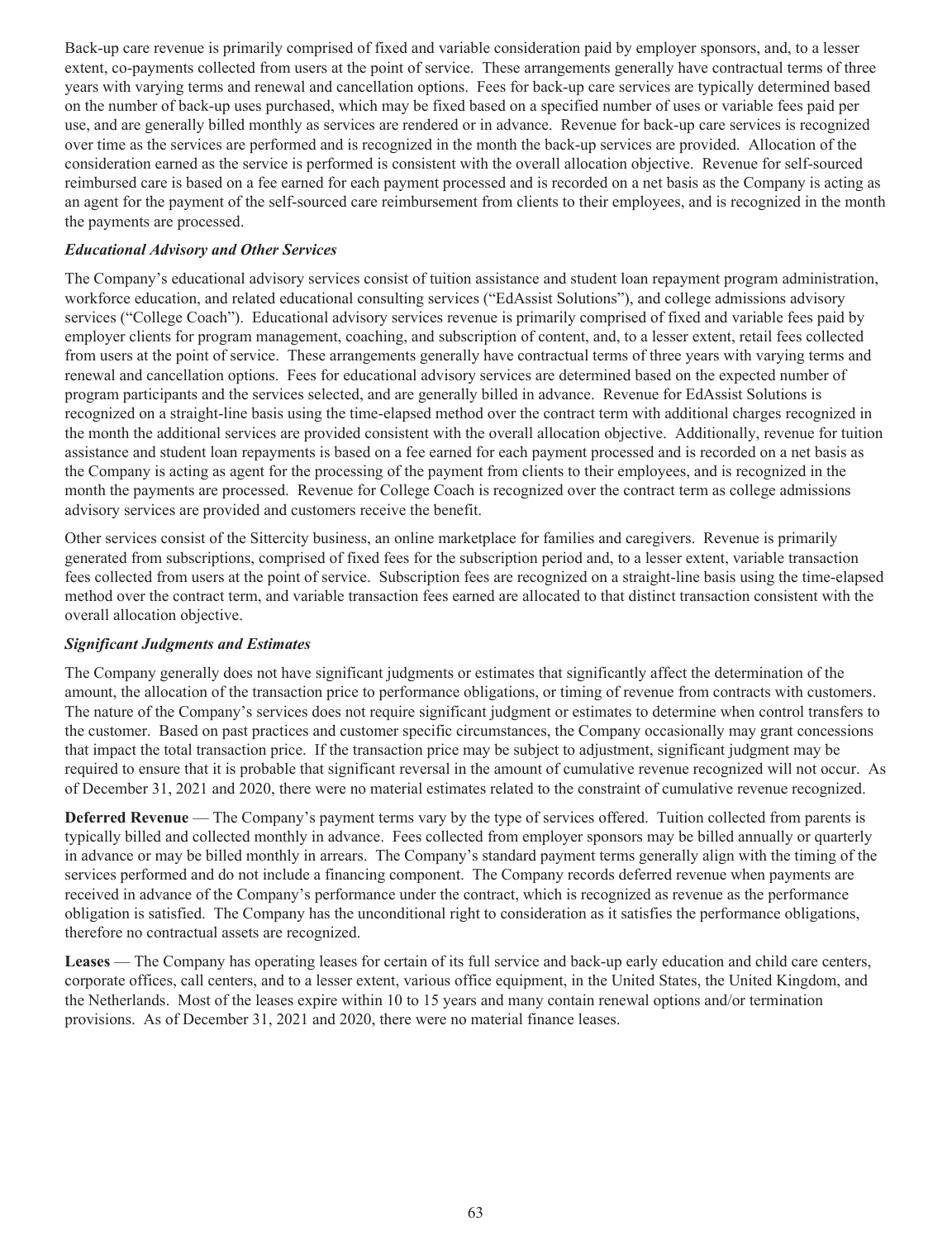At contract inception, the Company reviews the terms to determine if an arrangement is a lease. At lease commencement, the Company determines whether those lease obligations are operating or finance leases and lease liabilities are recognized on the consolidated balance sheet based on the present value of the unpaid lease payments. The present value of the unpaid lease payments is calculated using the Company's incremental borrowing rate. Lease commencement occurs on the date the Company takes possession or control of the property or equipment. Leases may contain fixed and variable payment arrangements. Variable lease payments may be based on an index or rate, such as consumer price indices, and include rent escalations or market adjustment provisions. Lease payments used to measure lease liabilities include fixed lease payments as well as variable payments that depend on an index or rate based on the applicable index or rate at the lease commencement date. Lease assets are initially measured as the amount of the initial lease liability, adjusted for initial direct costs, lease payments made at or before the commencement date, and reduced by lease incentives received, such as tenant improvement allowances. The Company does not include options to renew or terminate the lease in the determination of lease assets and lease liabilities until it is reasonably certain that the option will be exercised based on management's assessment of various relevant factors including economic, entity-specific, and market-based factors, among others. Lease expense for operating leases is recognized on a straight-line basis over the lease term. Variable lease payments, including those related to changes in the commencement date index or rate, are expensed as incurred. Lease expense is recognized to cost of services and selling, general and administrative expenses in the consolidated statement of income.

The Company's leases generally do not provide an implicit interest rate. Therefore, the Company uses an estimate of its incremental borrowing rate, based on the lease terms and economic environment at commencement date, in determining the present value of future payments.

The Company has real estate leases that contain lease and non-lease components and has elected to account for lease and nonlease components in a contract as a single lease component. The non-lease components typically consist of common-area maintenance and utility costs. Fixed payments for non-lease components are considered part of the single lease component and included in the determination of the lease assets and lease liabilities, and variable payments are expensed as incurred. Additionally, lease contracts typically include other costs that do not transfer a separate good or service, such as reimbursement for real estate taxes and insurance, which are expensed as incurred as variable lease costs.

For leases with a term of one year or less ("short-term leases"), the Company elected to not recognize the arrangements on the balance sheet and the lease payments are recognized in the consolidated statement of income on a straight-line basis over the lease term. The Company subleases certain properties that are not used in its operations. The Company's lease agreements do not contain material restrictive covenants.

**Equity Method Investment** — The Company accounts for its investments in entities over which the Company has significant influence, but not control, using the equity method of accounting. Under the equity method of accounting, the investment is adjusted to reflect Bright Horizons' proportionate share of the investees' net earnings or losses, and is reduced by the amortization of embedded intangible assets. The Company reviews the equity method investment for impairment whenever events or changes in circumstances indicate that the carrying amount of the asset may not be recoverable. The Company accounts for its 20% interest in a provider of full service center-based child care and back-up care services in Germany using the equity method. The equity method investment is included in other assets on the consolidated balance sheet and, as of December 31, 2021 and 2020, the investment balance was \$6.1 million and \$6.7 million, respectively. The impact on the results of operations were immaterial for the years ended December 31, 2021, 2020 and 2019.

**Debt Securities** — The Company's investment in debt securities, which are classified as available-for-sale, consist of U.S. Treasury and U.S. government agency securities and certificates of deposits. These securities are held in escrow by the Company's wholly-owned captive insurance company and were purchased with restricted cash. As such, these securities are not available to fund the Company's operations. These securities are recorded at fair value, with unrealized gains and losses recorded in accumulated other comprehensive income (loss). As of December 31, 2021, the fair value of the available-for-sale debt securities was \$29.9 million and was classified based on the instruments' maturity dates, with \$22.7 million included in prepaid expenses and other current assets and \$7.2 million in other assets on the consolidated balance sheet. As of December 31, 2020, the fair value of the available-for-sale debt securities was \$27.9 million, with \$21.5 million included in prepaid expenses and other current assets and \$6.4 million in other assets on the consolidated balance sheet. At December 31, 2021 and 2020, the amortized cost was \$30.0 million and \$27.9 million, respectively. The debt securities held at December 31, 2021 had remaining maturities ranging from less than one year to approximately 1.5 years. Unrealized gains and losses, net of tax, and realized gains and losses, on available-for-sale debt securities were immaterial for the years ended December 31, 2021, 2020 and 2019.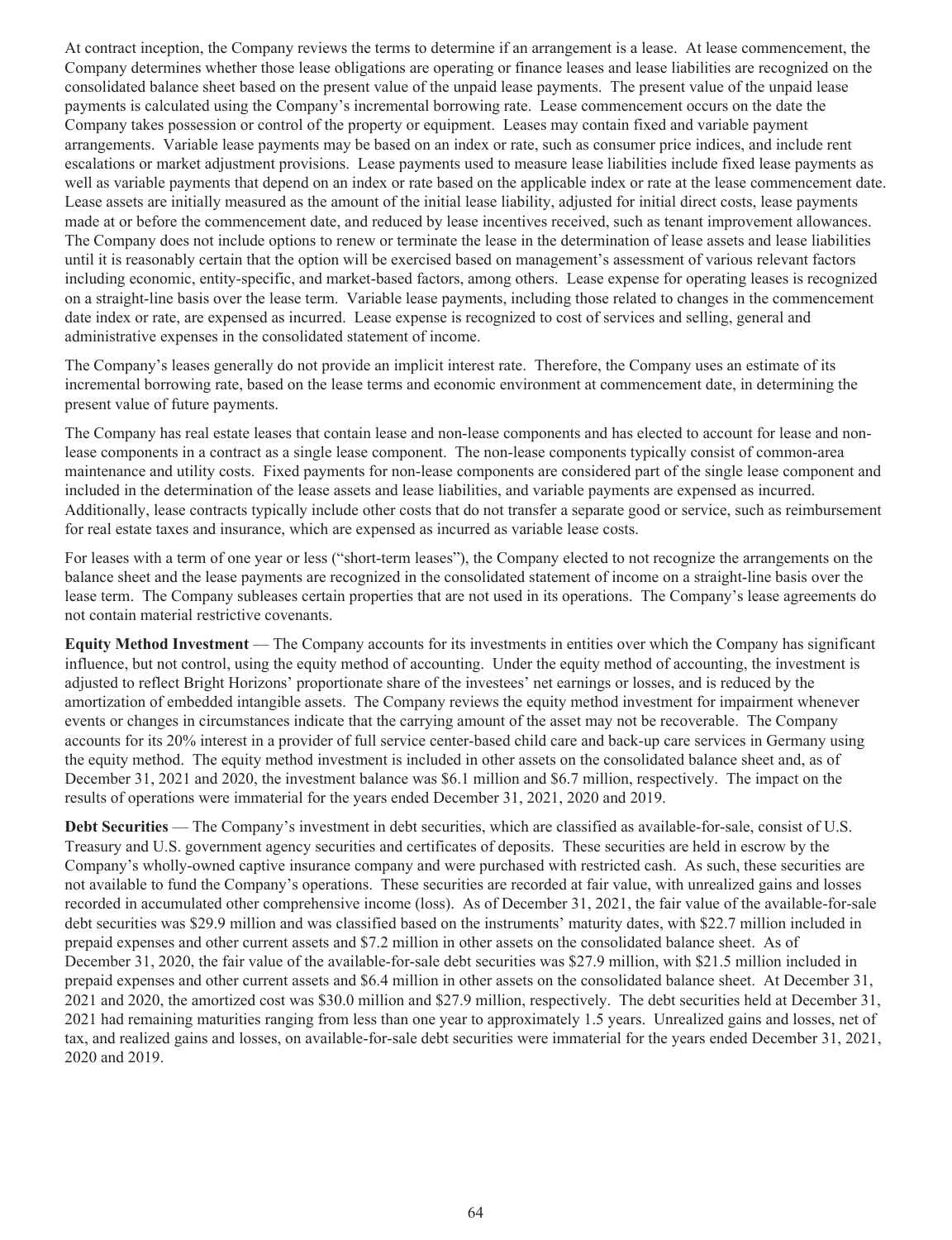**Other Investments** — The Company's investments in equity securities are primarily in limited partnerships. The equity investments without readily determinable fair value are measured at cost, less impairment, if any, plus or minus changes resulting from observable price changes in orderly transactions. The Company reviews such equity investments for impairment whenever events or changes in circumstances indicate that the carrying amount of such asset may not be recoverable. As of December 31, 2021 and 2020, the equity investments were \$4.6 million and \$1.2 million, respectively, which were recorded in other assets on the consolidated balance sheet. During the year ended December 31, 2020, the Company recognized a \$2.1 million impairment loss on an equity investment. The impairment loss was included in cost of services on the consolidated statement of income, which has been allocated to the back-up care segment. Refer to Note 13, *Fair Value Measurements*, for additional information.

**Discount on Long-Term Debt and Deferred Financing Costs** — Original issue discounts on the Company's debt and deferred financing costs are recorded as a reduction of long-term debt and are amortized over the life of the related debt instrument in accordance with the effective interest method. Amortization expense is included in interest expense in the consolidated statement of income.

**Income Taxes** — The Company accounts for income taxes using the asset and liability method. Under the asset and liability method, deferred tax assets and liabilities are recognized for the future tax consequences attributable to temporary differences between the financial statement carrying amounts of existing assets and liabilities and their respective tax bases and for tax carryforwards, such as net operating losses. Deferred tax assets and liabilities are measured using enacted tax rates expected to apply to taxable income in the years in which those temporary differences are expected to be recovered or settled. The effect on deferred tax assets and liabilities of a change in tax rates is recognized in the provision for income taxes in the period that includes the enactment date. The Company records a valuation allowance to reduce the carrying amount of deferred tax assets if it is more likely than not that such asset will not be realized. Additional income tax expense is recognized as a result of recording valuation allowances. The Company does not recognize a tax benefit on losses in foreign operations where it does not have a history of profitability.

Obligations for uncertain tax positions are recorded based on an assessment of whether the position is more likely than not to be sustained by the taxing authorities. The tax benefits recognized in the consolidated financial statements from such a position should be measured based on the largest benefit that has a greater than fifty percent likelihood of being realized upon ultimate settlement. The Company records interest and penalties related to unrecognized tax benefits as a component of income tax expense.

**Stock-Based Compensation** — The Company accounts for stock-based compensation using a fair value method. Stock-based compensation expense is recognized in the consolidated financial statements based on the grant-date fair value of the awards that are expected to vest. This expense is recognized on a straight-line basis over the requisite service period, which generally represents the vesting period of each separately vesting tranche. The Company calculates the fair value of stock options using the Black-Scholes option-pricing model. The fair value of restricted stock, restricted stock units and performance stock units is based on their intrinsic value on the date of grant.

Excess tax benefits (deficiencies) associated with stock-based compensation are recognized as a component of income tax expense (benefit).

**Comprehensive Income or Loss** — Comprehensive income or loss is comprised of net income or loss, foreign currency translation adjustments, and unrealized gains or losses on cash flow hedges and investments, net of tax. The Company has not recorded a deferred tax liability related to state income taxes and foreign withholding taxes on the undistributed earnings of foreign subsidiaries that are intended to be indefinitely reinvested. Therefore, taxes are not provided for the related currency translation adjustments.

**Earnings Per Share** — Earnings per share is calculated using the two-class method, which requires the allocation of earnings to each class of common stock outstanding and to unvested participating shares. Unvested participating shares are unvested stock-based payment awards of restricted stock that participate equally in dividends with common stock, but do not participate in losses. Net income available to stockholders is allocated on a pro rata basis to each class of common stock outstanding and to unvested participating shares as if all of the earnings for the period had been distributed. Basic earnings per share is calculated by dividing the allocated net income by the weighted-average common shares outstanding. Diluted earnings per share is calculated by dividing net income by the weighted-average common shares and potentially dilutive securities outstanding during the period using the more dilutive of the treasury stock method or the two-class method.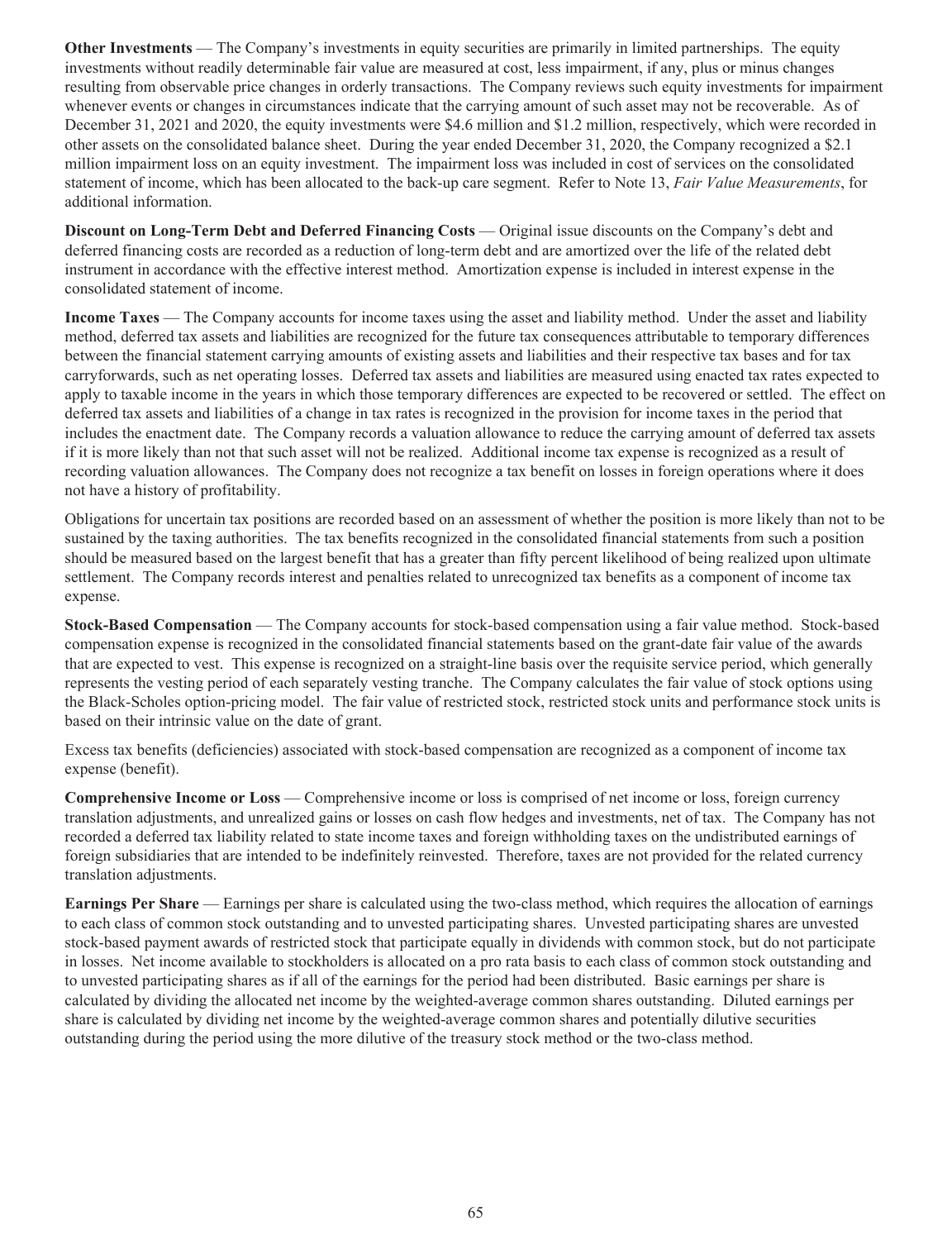**Government Support** — The Coronavirus Aid, Relief, and Economic Security Act ("CARES Act"), the Consolidated Appropriations Act, 2021 ("CAA"), and the American Rescue Plan Act of 2021 ("ARPA") were enacted in the United States on March 27, 2020, January 1, 2021, and March 11, 2021, respectively; all are economic aid packages to help mitigate the impact of the pandemic. Additionally, other foreign governmental legislation that provided relief provisions was enacted in response to the economic impact of COVID-19. The Company has participated in certain government support programs, including availing itself of certain tax deferrals, tax credits and federal block grant funding in the United States, as well as certain tax deferrals, tax credits, and employee wage support in the United Kingdom. On December 27, 2020, the employee retention tax credit, originally enacted under the CARES Act in the United States, was expanded and extended under the CAA to wages paid through the first two quarters of 2021, among other changes.

The Company has applied the accounting principles within the International Accounting Standards 20, *Accounting for Government Grants and Disclosure of Government Assistance*, ("IAS 20") framework to account for government grants received, which are recognized when there is reasonable assurance that the Company will (1) comply with the conditions associated with the grant and (2) receive the grant. Reasonable assurance is generally the same threshold as "probable" as defined in ASC 450, *Contingencies*, (i.e. "likely to occur"). When the Company has met the reasonable assurance threshold, it applies IAS 20 by recognizing governmental support received in the consolidated statement of income as a reduction to the related expenses that the assistance is intended to defray. Amounts received for tuition support is recognized as revenue if such payments are made on behalf of the customers. During the years ended December 31, 2021 and 2020, \$50.9 million and \$83.5 million, respectively, was recorded as a reduction to cost of services in relation to these benefits, of which \$16.0 million and \$14.6 million, respectively, reduced the operating subsidies paid by employers for the related child care centers, and amounts recognized as revenue to date have been immaterial. As of December 31, 2021 and 2020, \$3.3 million and \$8.4 million, respectively, was recorded in prepaid expenses and other current assets on the consolidated balance sheet for amounts due from government support programs, and as of December 31, 2021, \$3.9 million was recorded to other current liabilities related to government support received related to future periods. As of December 31, 2021, payroll tax deferrals of \$7.0 million were recorded in accounts payable and accrued expenses on the consolidated balance sheet and as of December 31, 2020, payroll tax deferrals were \$20.4 million, of which \$10.2 million was included in accounts payable and accrued expenses and \$10.2 million was included in other long-term liabilities.

**Recently Adopted Pronouncements** — In December 2019, the Financial Accounting Standards Board ("FASB") issued ASU 2019-12, *Income Taxes (Topic 740): Simplifying the Accounting for Income Taxes*. The standard removes certain exceptions to the general principles in Topic 740 and improves the consistent application of U.S. GAAP by clarifying and amending certain areas of the existing guidance. The Company adopted the new guidance on January 1, 2021. The adoption of this standard did not have a material impact on the Company's consolidated financial statements and related disclosures.

## **3. REVENUE RECOGNITION**

## **Disaggregation of Revenue**

The Company disaggregates revenue from contracts with customers into segments and geographical regions. Revenue disaggregated by segment and geographical region was as follows:

|                              | <b>Full service</b><br>center-based<br>child care |   | Back-up care   |              | <b>Educational</b><br>advisory and<br>other services |          | <b>Total</b> |
|------------------------------|---------------------------------------------------|---|----------------|--------------|------------------------------------------------------|----------|--------------|
|                              |                                                   |   | (In thousands) |              |                                                      |          |              |
| Year ended December 31, 2021 |                                                   |   |                |              |                                                      |          |              |
| North America                | 859,237                                           | S | 326,870        | <sup>S</sup> | 106,996                                              | <b>S</b> | 1,293,103    |
| Europe.                      | 437,971                                           |   | 24,233         |              |                                                      |          | 462,204      |
|                              | 1,297,208                                         |   | 351,103        |              | 106,996                                              |          | 1,755,307    |
| Year ended December 31, 2020 |                                                   |   |                |              |                                                      |          |              |
| North America                | 695,795                                           | S | 373,728        | -S           | 94,533                                               | S.       | 1,164,056    |
| Europe                       | 336,471                                           |   | 14,566         |              |                                                      |          | 351,037      |
|                              | 1,032,266                                         |   | 388,294        |              | 94,533                                               |          | 1,515,093    |
| Year ended December 31, 2019 |                                                   |   |                |              |                                                      |          |              |
| North America                | 1,223,365                                         | S | 280,222        | - \$         | 81,681                                               | S        | 1,585,268    |
| Europe.                      | 460,641                                           |   | 16,108         |              |                                                      |          | 476,749      |
|                              | 1,684,006                                         | S | 296,330        |              | 81,681                                               |          | 2,062,017    |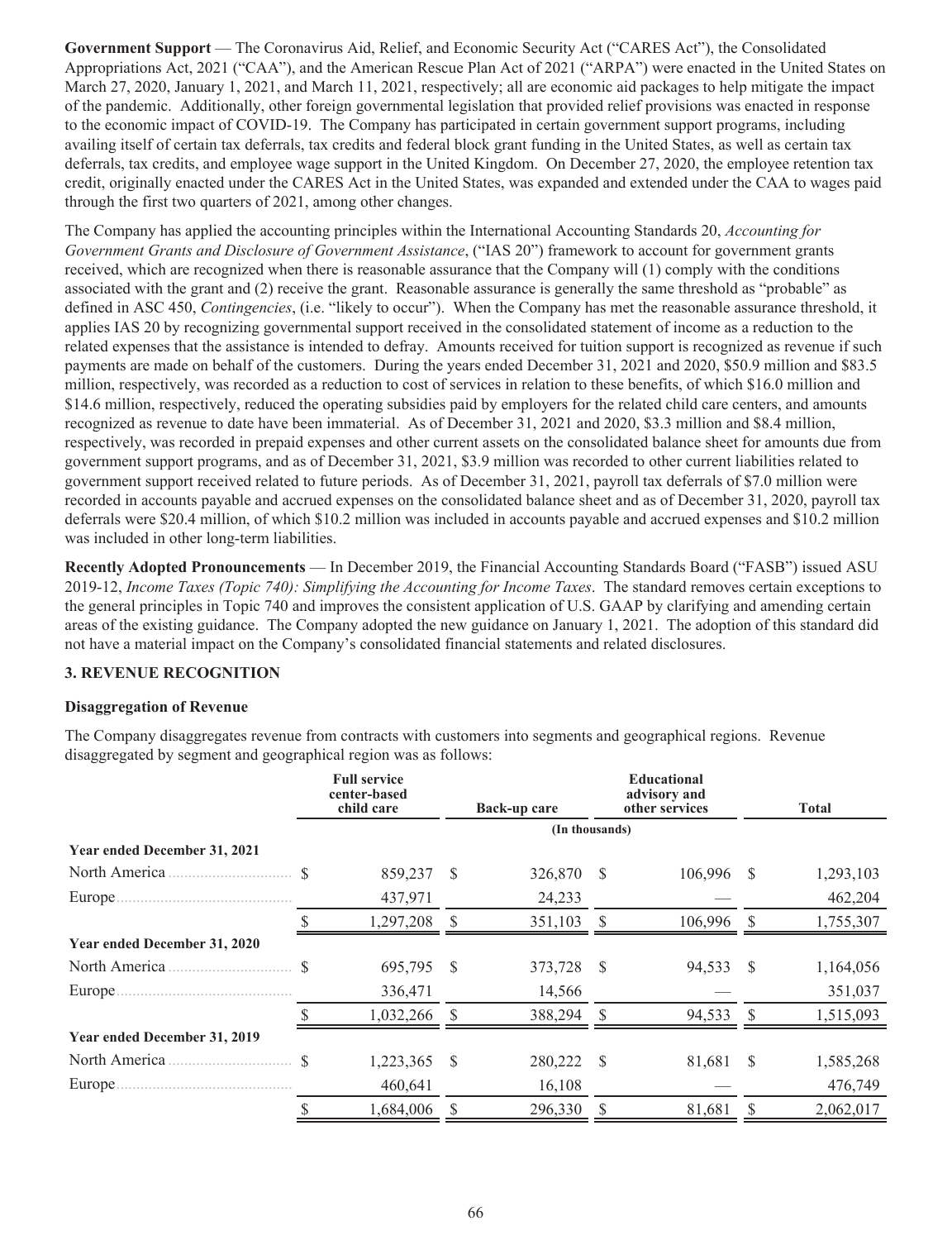The classification "North America" is comprised of the Company's United States, Canada and Puerto Rico operations and the classification "Europe" includes the United Kingdom, Netherlands, and India operations. Revenue in the United States was substantially all of the revenue in North America. Revenue in the United Kingdom was \$334.9 million in 2021, \$243.6 million in 2020, and \$382.1 million in 2019. Revenue associated with other countries was less than 10% of total revenue. During the year ended December 31, 2020, the Company divested its child care center business in Canada and ceased to operate its two centers in that geography.

## **Deferred Revenue**

The Company records deferred revenue when payments are received in advance of the Company's performance under the contract, which is recognized as revenue as the performance obligation is satisfied. In 2021, 2020 and 2019, \$187.1 million, \$184.6 million and \$169.0 million was recognized as revenue related to the deferred revenue balance recorded at December 31, 2020, 2019 and 2018, respectively. There were no significant changes in deferred revenue during the years ended December 31, 2021, 2020 and 2019 related to business combinations, impairments, cumulative catch-up or other adjustments.

## **Remaining Performance Obligations**

The Company does not disclose the value of unsatisfied performance obligations for contracts with an original contract term of one year or less, or for variable consideration allocated to the unsatisfied performance obligation of a series of services. The transaction price allocated to the remaining performance obligations relates to services that are paid or invoiced in advance. The Company's remaining performance obligations not subject to the practical expedients were not material at December 31, 2021.

## **4. LEASES**

## **Lease Expense**

The components of lease expense were as follows:

|                                          | <b>Years ended December 31,</b> |            |  |                |  |         |  |  |  |
|------------------------------------------|---------------------------------|------------|--|----------------|--|---------|--|--|--|
|                                          | 2021                            |            |  | 2020           |  | 2019    |  |  |  |
|                                          |                                 |            |  | (In thousands) |  |         |  |  |  |
| Operating lease expense <sup>(1)</sup> . |                                 | 135,318 \$ |  | 144.553        |  | 126,796 |  |  |  |
| Variable lease expense <sup>(1)</sup>    |                                 | 31.926     |  | 28.423         |  | 34,845  |  |  |  |
| Total lease expense.                     |                                 | 167.244    |  | 72.976         |  | 161.641 |  |  |  |

(1) Excludes short-term lease expense and sublease income, which were immaterial for the periods presented.

Operating lease expense for the years ended December 31, 2021 and 2020 include impairment losses on operating lease rightof-use assets of \$1.3 million and \$10.0 million, respectively. Refer to Note 13, *Fair Value Measurements*, for additional information.

## **Other Information**

The weighted average remaining lease term and the weighted average discount rate were as follows:

|                                                   | December 31. |         |  |  |  |
|---------------------------------------------------|--------------|---------|--|--|--|
|                                                   | 2021         | 2020    |  |  |  |
| Weighted average remaining lease term (in years). |              |         |  |  |  |
| Weighted average discount rate                    | 5.8%         | $6.0\%$ |  |  |  |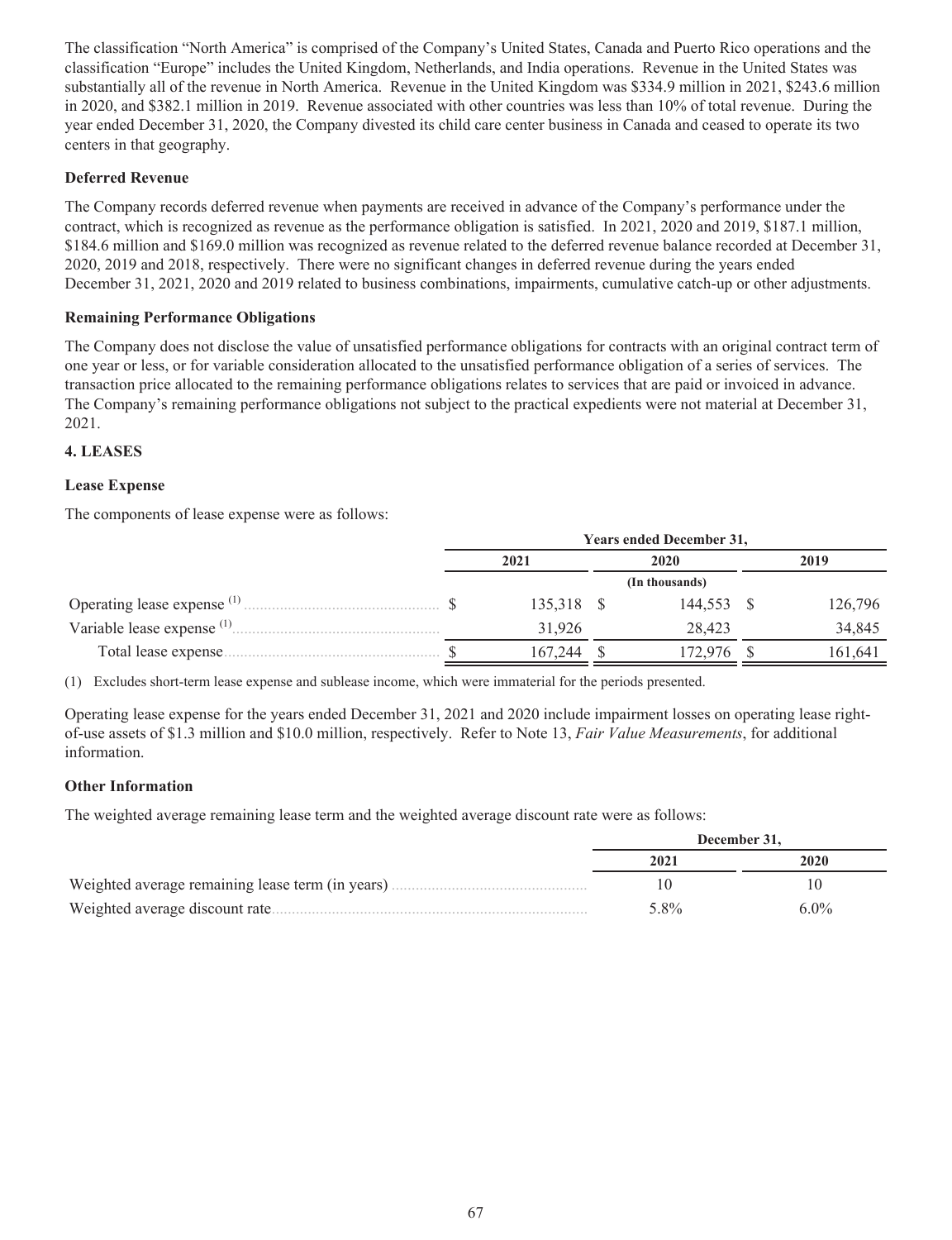## **Maturity of Lease Liabilities**

|                   | <b>Operating Leases</b> |
|-------------------|-------------------------|
|                   | (In thousands)          |
| 2022              | 121.044                 |
| 2023              | 129,218                 |
| 2024              | 119,225                 |
| 2025              | 105,607                 |
| 2026              | 97,075                  |
| <b>Thereafter</b> | 473,925                 |
|                   |                         |
|                   | (254,842)               |
|                   | 791,252                 |
|                   | (87, 341)               |
|                   |                         |

The following table summarizes the maturity of lease liabilities as of December 31, 2021:

As of December 31, 2021, the Company had entered into additional operating leases that have not yet commenced with total fixed payment obligations of \$30.9 million. The leases are expected to commence in fiscal 2022 and have initial lease terms of approximately 10 to 15 years.

## **Lease Modifications**

As of December 31, 2021 and 2020, the Company had deferred lease payments of \$0.6 million and \$7.7 million, respectively. On April 10, 2020, the FASB issued guidance for lease concessions provided to lessees in response to the effects of COVID-19. Such guidance allows lessees to make an election not to evaluate whether a lease concession provided by a lessor should be accounted for as a lease modification, in the event the concession does not result in a substantial increase in the rights of the lessor or the obligations of the lessee. Such concessions would be recorded as negative lease expense in the period of relief. The Company elected this practical expedient in accounting for lease concessions provided for the Company's center lease agreements and the impact was immaterial.

## **5. ACQUISITIONS**

The Company's growth strategy includes expansion through strategic and synergistic acquisitions. The goodwill resulting from these acquisitions arises largely from synergies expected from combining the operations of the businesses acquired with the Company's existing operations, including cost efficiencies and leveraging existing client relationships, as well as from benefits derived from gaining the related assembled workforce.

## **2021 Acquisitions**

During the year ended December 31, 2021, the Company acquired two centers as well as a school-age camp provider in the United States, 13 centers in the United Kingdom, and three centers in the Netherlands, in five separate business acquisitions, which were each accounted for as a business combination. These businesses were acquired for aggregate cash consideration of \$53.2 million, net of cash acquired of \$2.2 million, and consideration payable of \$0.6 million. Additionally, the Company is subject to contingent consideration payments for two of these acquisitions, and recorded a preliminary fair value estimate of \$7.3 million in relation to these contingent consideration arrangements at acquisition. Contingent consideration of up to \$1.2 million may be payable within one year from the date of acquisition if certain performance targets are met for one of the acquisitions, and contingent consideration is payable in 2026 based on certain financial metrics for the other acquisition. The Company recorded goodwill of \$39.5 million related to the full service center-based child care segment, of which \$3.4 million will be deductible for tax purposes, and \$14.6 million related to the back-up care segment, all of which will be deductible for tax purposes. In addition, the Company recorded intangible assets of \$5.7 million that will be amortized over five years, as well as fixed assets of \$10.1 million in relation to these acquisitions.

The allocation of purchase price consideration is based on preliminary estimates of fair value; such estimates and assumptions are subject to change within the measurement period (up to one year from the acquisition date). As of December 31, 2021, the purchase price allocations for these acquisitions remain open as the Company gathers additional information regarding the assets acquired and the liabilities assumed. The operating results for the acquired businesses are included in the consolidated results of operations from the date of acquisition. The acquisitions completed in 2021 contributed revenue of \$15.6 million during the year ended December 31, 2021.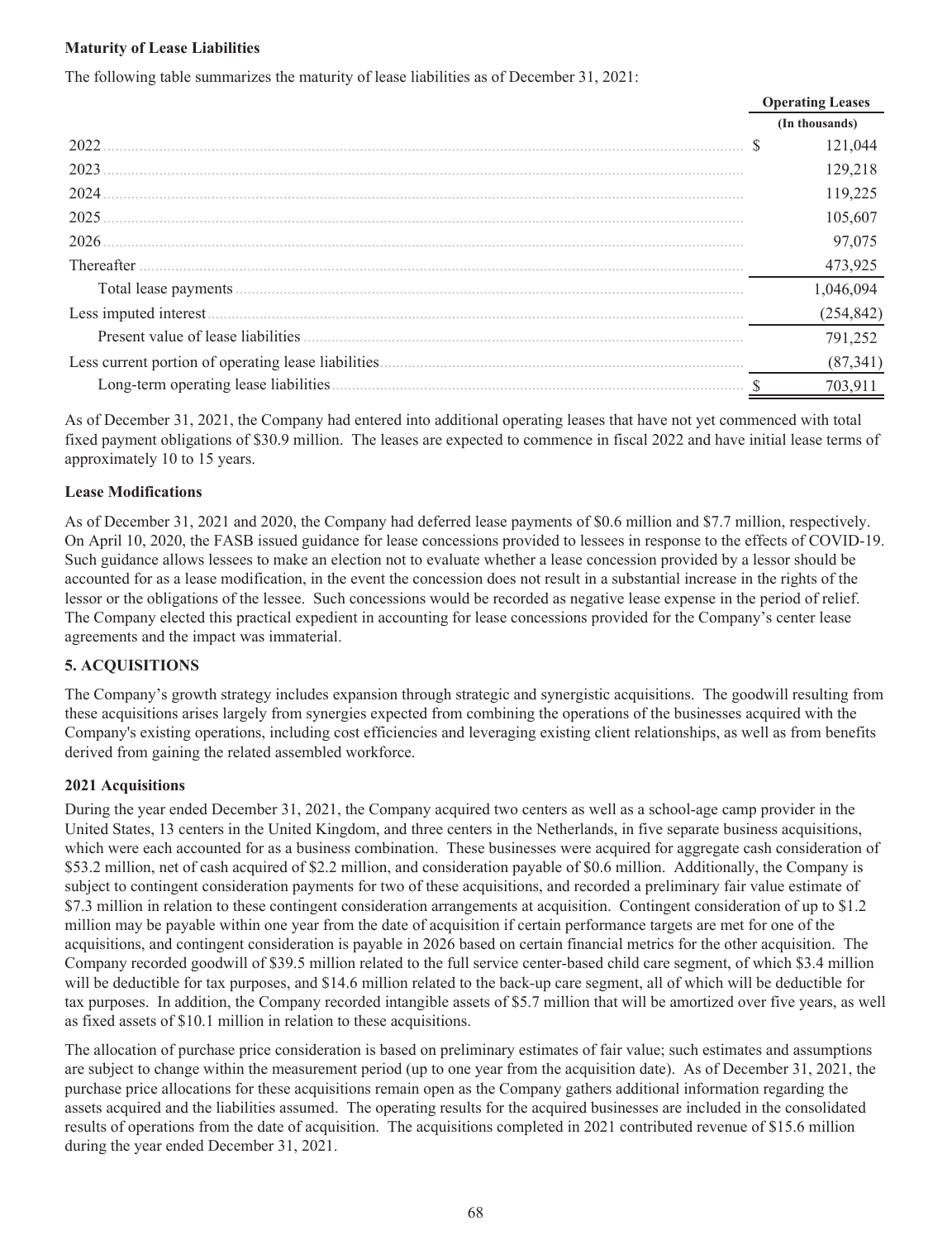During the year ended December 31, 2021, the Company paid \$0.6 million for contingent consideration related to acquisitions completed in 2021, which had been recorded as a liability at the date of acquisition.

## **2020 Acquisitions**

During the year ended December 31, 2020, the Company acquired two child care centers and the Sittercity business, an online marketplace for families and caregivers, in the United States, in three separate business acquisitions, which were each accounted for as a business combination. These businesses were acquired for cash consideration of \$8.1 million, net of cash acquired of \$1.3 million, and consideration payable of \$0.1 million, and included fixed assets and technology of \$4.1 million, as well as a trade name of \$0.7 million that will be amortized over five years. The Company recorded goodwill of \$2.0 million related to the educational advisory and other services segment and \$2.1 million related to the full service center-based child care segment, all of which will be deductible for tax purposes.

During the year ended December 31, 2020, the Company paid \$1.2 million for contingent consideration related to acquisitions completed in 2018 and 2019, which had been recorded as a liability at the date of acquisition.

## **2019 Acquisitions**

During the year ended December 31, 2019, the Company acquired three centers and the tuition program management division of another company in the United States, four centers in the Netherlands, and one back-up care provider in the United Kingdom, in eight separate business acquisitions, which were each accounted for as a business combination. These businesses were acquired for cash consideration of \$53.3 million, net of cash acquired of \$1.2 million, and consideration payable of \$0.7 million. Additionally, contingent consideration of up to \$20.0 million may be payable if annual performance targets through 2022 are met. The Company recorded a fair value estimate of the contingent consideration of \$13.9 million at acquisition. The Company recorded goodwill of \$25.4 million related to the back-up care segment, which will not be deductible for tax purposes, \$14.0 million related to the educational advisory and other services segment, which will be deductible for tax purposes, and \$15.2 million related to the full service center-based child care segment, of which \$3.9 million will be deductible for tax purposes. In addition, the Company recorded intangible assets of \$14.6 million, primarily consisting of customer relationships that will be amortized over five years, as well as fixed assets and technology of \$3.1 million, and deferred tax liabilities of \$1.9 million in relation to these acquisitions.

During the year ended December 31, 2019, the Company paid \$4.2 million for deferred and contingent consideration, which were accrued at the date of acquisition. Of this settlement, \$3.5 million was for deferred consideration payable related to an acquisition completed in 2018, and \$0.7 million was the final installment for contingent consideration related to an acquisition completed in 2016.

## **6. GOODWILL AND INTANGIBLE ASSETS**

The changes in the carrying amount of goodwill were as follows:

|                                         | <b>Full service</b><br>center-based<br>child care |   | Back-up care   |    | <b>Educational</b><br>advisory and<br>other services |     | <b>Total</b> |
|-----------------------------------------|---------------------------------------------------|---|----------------|----|------------------------------------------------------|-----|--------------|
|                                         |                                                   |   | (In thousands) |    |                                                      |     |              |
|                                         | 1,181,230                                         | S | 193,842        | -S | 37,801                                               | - S | 1,412,873    |
|                                         | 2,117                                             |   |                |    | 2,017                                                |     | 4,134        |
| Adjustments to prior year acquisitions. | (383)                                             |   |                |    | (125)                                                |     | (508)        |
| Effect of foreign currency translation  | 14,694                                            |   | 774            |    |                                                      |     | 15,468       |
| Balance at December 31, 2020.           | 1,197,658                                         |   | 194,616        |    | 39,693                                               |     | 1,431,967    |
|                                         | 39,516                                            |   | 14,557         |    |                                                      |     | 54,073       |
| Adjustments to prior year acquisitions. | 3,902                                             |   |                |    | 150                                                  |     | 4,052        |
| Effect of foreign currency translation  | (7,980)                                           |   | (387)          |    |                                                      |     | (8,367)      |
| Balance at December 31, 2021            | 1,233,096                                         |   | 208,786        |    | 39,843                                               |     | 1,481,725    |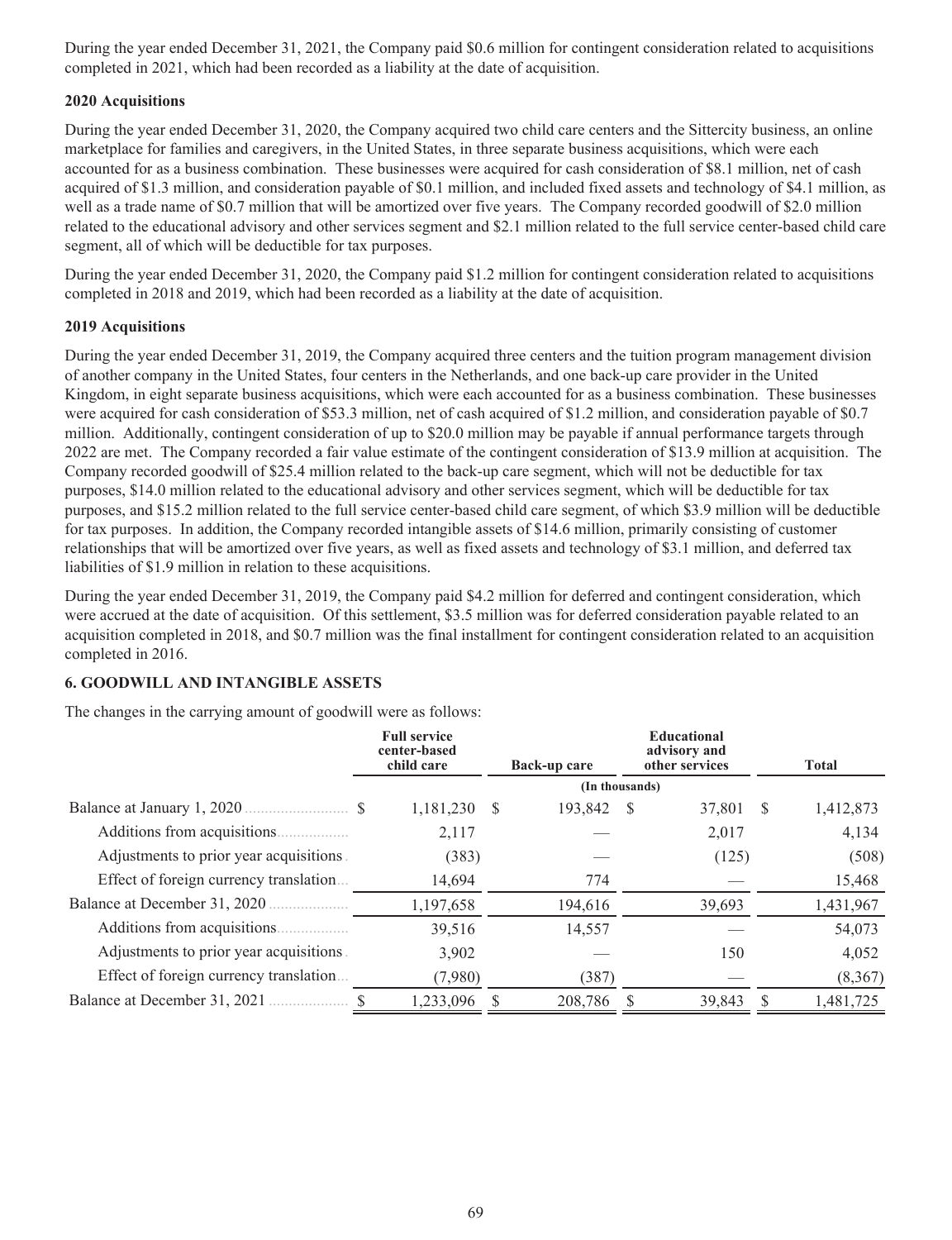The Company also has intangible assets, which consisted of the following at December 31, 2021 and 2020:

| December 31, 2021:                  | Weighted average<br>amortization<br>period<br>Cost |   |         | Accumulated<br>amortization | Net carrying<br>amount |  |         |
|-------------------------------------|----------------------------------------------------|---|---------|-----------------------------|------------------------|--|---------|
|                                     |                                                    |   |         |                             | (In thousands)         |  |         |
| Definite-lived intangible assets:   |                                                    |   |         |                             |                        |  |         |
| Customer relationships              | 14 years                                           | S | 400,399 | - S                         | $(332,571)$ \$         |  | 67,828  |
| Trade names.                        | 6 years                                            |   | 12,358  |                             | (10, 150)              |  | 2,208   |
|                                     |                                                    |   | 412,757 |                             | (342, 721)             |  | 70,036  |
| Indefinite-lived intangible assets: |                                                    |   |         |                             |                        |  |         |
| Trade names.                        | N/A                                                |   | 180,996 |                             |                        |  | 180,996 |
|                                     |                                                    |   | 593,753 |                             | (342, 721)             |  | 251,032 |

| December 31, 2020:                  | Weighted average<br>amortization<br>period | Cost |            |  |                |         |  |  |  | Accumulated<br>amortization |  |  |  | Net carrying<br>amount |
|-------------------------------------|--------------------------------------------|------|------------|--|----------------|---------|--|--|--|-----------------------------|--|--|--|------------------------|
|                                     |                                            |      |            |  | (In thousands) |         |  |  |  |                             |  |  |  |                        |
| Definite-lived intangible assets:   |                                            |      |            |  |                |         |  |  |  |                             |  |  |  |                        |
| Customer relationships              | 14 years                                   | S    | 402,319 \$ |  | $(310,587)$ \$ | 91,732  |  |  |  |                             |  |  |  |                        |
| Trade names.                        | 6 years                                    |      | 11,219     |  | (9,633)        | 1,586   |  |  |  |                             |  |  |  |                        |
|                                     |                                            |      | 413,538    |  | (320, 220)     | 93,318  |  |  |  |                             |  |  |  |                        |
| Indefinite-lived intangible assets: |                                            |      |            |  |                |         |  |  |  |                             |  |  |  |                        |
| Trade names.                        | N/A                                        |      | 181,302    |  |                | 181,302 |  |  |  |                             |  |  |  |                        |
|                                     |                                            |      | 594,840    |  | (320, 220)     | 274,620 |  |  |  |                             |  |  |  |                        |
|                                     |                                            |      |            |  |                |         |  |  |  |                             |  |  |  |                        |

The Company recorded amortization expense of \$29.2 million, \$31.7 million and \$33.6 million in the years ended December 31, 2021, 2020, and 2019, respectively.

The Company estimates that it will record amortization expense related to intangible assets existing as of December 31, 2021 as follows over the next five years:

|      | <b>Estimated amortization</b><br>expense |
|------|------------------------------------------|
|      |                                          |
| 2022 |                                          |
| 2023 | ,601                                     |
| 2024 | 174                                      |
| 2025 | 974                                      |
| 2026 |                                          |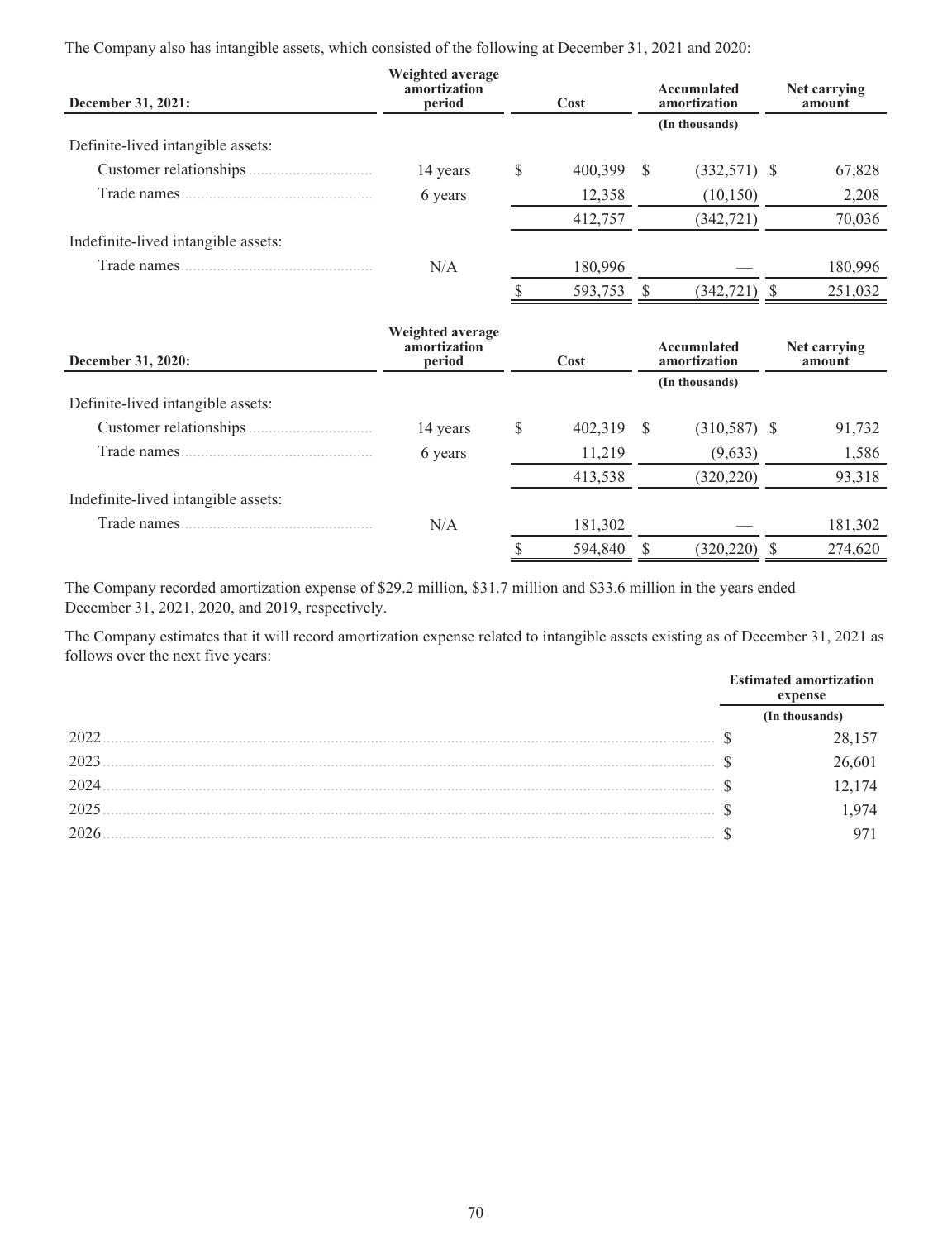## **7. PREPAID EXPENSES AND OTHER CURRENT ASSETS**

Prepaid expenses and other current assets consisted of the following:

|  | December 31. |                |  |        |  |
|--|--------------|----------------|--|--------|--|
|  |              | 2021           |  | 2020   |  |
|  |              | (In thousands) |  |        |  |
|  |              | 22.712 \$      |  | 21,493 |  |
|  |              | 6,341          |  | 5,849  |  |
|  |              | 5,810          |  | 4,158  |  |
|  |              | 4,849          |  | 322    |  |
|  |              | 4,301          |  | 4,121  |  |
|  |              | 3,581          |  | 3,371  |  |
|  |              | 3,333          |  | 8,372  |  |
|  |              | 17,393         |  | 15,538 |  |
|  |              | 68.320         |  |        |  |

## **8. FIXED ASSETS**

Fixed assets consisted of the following:

|                           |                                                           |   | December 31,   |            |
|---------------------------|-----------------------------------------------------------|---|----------------|------------|
|                           | <b>Estimated useful lives</b>                             |   | 2021           | 2020       |
|                           | (In years)                                                |   | (In thousands) |            |
| <b>Buildings</b>          | $20 - 40$                                                 | S | 206,453 \$     | 207,756    |
|                           | $3 - 10$                                                  |   | 282,248        | 283,437    |
| Leasehold improvements    | Shorter of the lease term or<br>the estimated useful life |   | 539,766        | 540,828    |
| Land                      |                                                           |   | 102,405        | 103,996    |
| Total fixed assets.       |                                                           |   | 1,130,872      | 1,136,017  |
| Accumulated depreciation. |                                                           |   | (532, 738)     | (507, 260) |
| Fixed assets — net        |                                                           |   | 598,134        | 628,757    |

Fixed assets include construction in progress of \$16.3 million and \$34.0 million at December 31, 2021 and 2020, respectively, which was primarily comprised of leasehold improvements. The Company recorded depreciation expense of \$79.7 million, \$80.0 million and \$74.6 million for the years ended December 31, 2021, 2020, and 2019, respectively.

## **9. ACCOUNTS PAYABLE AND ACCRUED EXPENSES**

Accounts payable and accrued expenses consisted of the following:

|  | December 31,   |  |         |  |
|--|----------------|--|---------|--|
|  | 2021           |  | 2020    |  |
|  | (In thousands) |  |         |  |
|  | $102,254$ \$   |  | 89,555  |  |
|  | 19,746         |  | 17,450  |  |
|  | 10,826         |  | 7,632   |  |
|  | 8,503          |  | 29,958  |  |
|  | 8,062          |  | 9,735   |  |
|  | 47,975         |  | 40,221  |  |
|  | 197.366        |  | 194,551 |  |

Payroll taxes deferred pursuant to the provisions of the CARES Act totaling \$7.0 million and \$10.2 million are recorded in accrued payroll and employee benefits as of December 31, 2021 and 2020 respectively. Accrued insurance primarily consisted of reserves for claims associated with workers' compensation and general liability.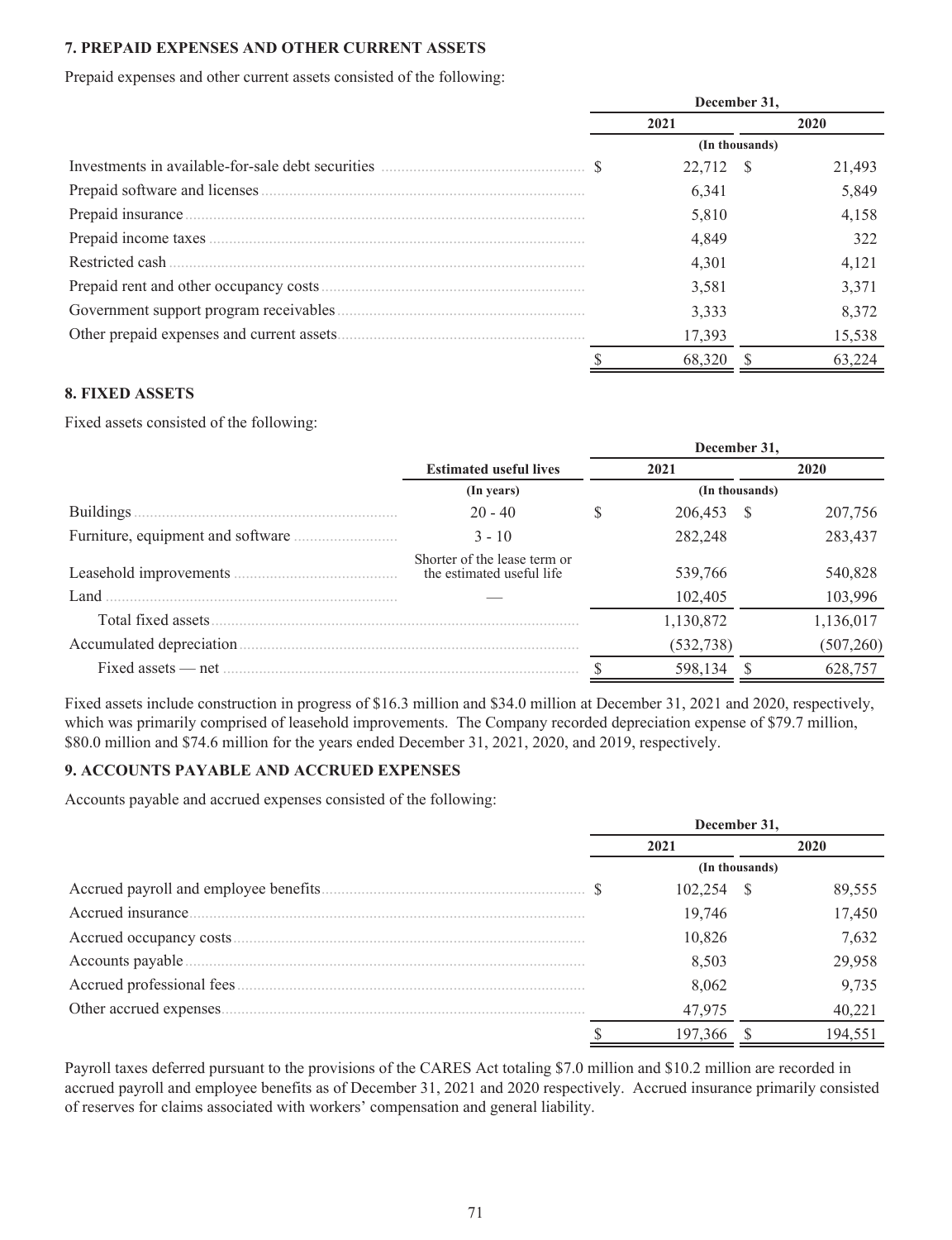### **10. OTHER CURRENT LIABILITIES**

Other current liabilities consisted of the following:

|                           | December 31, |           |                |        |  |
|---------------------------|--------------|-----------|----------------|--------|--|
|                           |              | 2021      |                | 2020   |  |
|                           |              |           | (In thousands) |        |  |
|                           |              | 23,129 \$ |                | 24,778 |  |
|                           |              | 19,219    |                |        |  |
|                           |              | 4,030     |                | 4.178  |  |
| Government support        |              | 3,927     |                |        |  |
| Interest rate swaps.      |              |           |                | 4,775  |  |
| Other current liabilities |              | 12.725    |                | 6,662  |  |
|                           |              | 63,030    |                |        |  |

### **11. CREDIT ARRANGEMENTS AND DEBT OBLIGATIONS**

Long term debt obligations were as follows:

|                                                                                                                      | December 31, |                |     |           |  |  |
|----------------------------------------------------------------------------------------------------------------------|--------------|----------------|-----|-----------|--|--|
|                                                                                                                      | 2021         |                |     | 2020      |  |  |
|                                                                                                                      |              | (In thousands) |     |           |  |  |
| Term loan B                                                                                                          |              | 600,000        | `ZS | 1,034,688 |  |  |
| Term loan A                                                                                                          |              | 400,000        |     |           |  |  |
| Deferred financing costs and original issue discount <i>manufactured</i> financing costs and original issue discount |              | (7,604)        |     | (3,801)   |  |  |
| Total debt.                                                                                                          |              | 992,396        |     | 1,030,887 |  |  |
| Less current maturities.                                                                                             |              | (16,000)       |     | (10,750)  |  |  |
| Long-term debt.                                                                                                      |              | 976,396        |     | 1,020,137 |  |  |

# **Senior Secured Credit Facilities**

On November 23, 2021, the Company amended its existing senior secured credit facilities to refinance the existing secured term loan facility with a new term loan B facility ("term loan B") of \$600 million and a new term loan A facility ("term loan A") of \$400 million, collectively the "term loan facilities" or "term loans." Proceeds of \$1 billion from the new term loans, together with cash on hand, were used to repay \$1.03 billion in outstanding term loans and related fees and expenses. The terms of the existing \$400 million multi-currency revolving credit facility ("revolving credit facility") were not modified in the November 2021 amendment. The repayment of the existing term loan was treated as a debt extinguishment. In conjunction with the issuance of the new term loans, the Company incurred \$7.7 million in fees that have been recorded as a reduction to long term debt and are amortized over the terms of the related debt instruments. A loss on the extinguishment of the existing term loan of \$2.6 million was recorded in the year ended December 31, 2021, related to the unamortized original issue cost and deferred financing fees that were written off in connection with the November 2021 debt refinancing.

All borrowings under the credit agreement are subject to variable interest. The effective interest rate for the term loans was 2.29% and 2.50% at December 31, 2021 and 2020, respectively, and the weighted average interest rate was 2.51%, 2.79%, and 4.07% for the years ended December 31, 2021, 2020, and 2019, respectively, prior to the effects of any interest rate hedge arrangements. The weighted average interest rate for the revolving credit facility was 3.75%, 4.49%, and 4.20% for the years ended December 31, 2021, 2020, and 2019, respectively.

#### *Term Loan B Facility*

The seven year term loan B matures on November 23, 2028 and requires quarterly principal payments equal to 1% per annum of the original aggregate principal amount of the term loan B, with the remaining principal balance due at maturity. Effective as of November 23, 2021, borrowings under the term loan B facility bear interest at a rate per annum of 1.25% over the base rate, or 2.25% over the eurocurrency rate. The eurocurrency rate is the one, three or six month LIBOR rate or, with applicable lender approval, the nine or twelve month or less than one month LIBOR rate, subject to an interest rate floor of 0.50%. The base rate is subject to an interest rate floor of 1.50%. Prior to the November 2021 credit amendment, borrowings under the term loan facility bore interest at a rate per annum of 0.75% over the base rate, subject to an interest rate floor of 1.75%, or 1.75% over the eurocurrency rate, subject to an interest rate floor of 0.75% and had an original maturity date of November 7, 2023.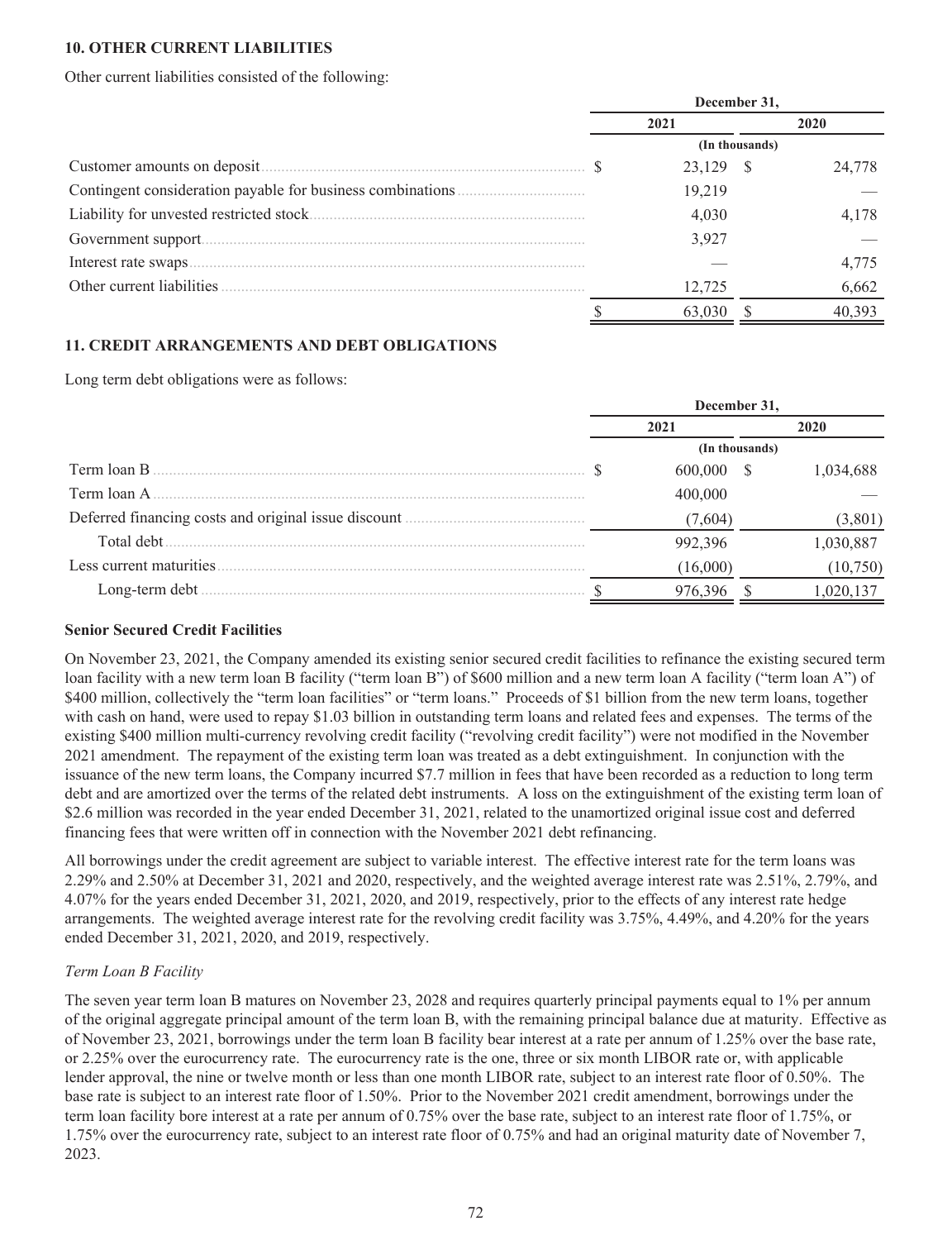# *Term Loan A Facility*

The five year term loan A matures on November 23, 2026 and requires quarterly principal payments equal to 2.5% per annum of the original aggregate principal amount of the term loan A in each of the first three years, 5% in the fourth year, and 7.5% in the fifth year. The remaining principal balance is due at maturity. Borrowings under the term loan A facility bear interest at a rate per annum ranging from 0.50% to 0.75% over the base rate, subject to an interest rate floor of 1.00%, or 1.50% to 1.75% over the eurocurrency rate. The eurocurrency rate is the one, three or six month LIBOR rate or, with applicable lender approval, the nine or twelve month or less than one month LIBOR rate.

# *Revolving Credit Facility*

The \$400 million multi-currency revolving credit facility matures on May 26, 2026. There were no borrowings outstanding on the revolving credit facility at both December 31, 2021 and 2020.

On May 26, 2021, the Company amended its existing senior secured credit facilities to, among other changes, extend the revolving credit facility maturity date from July 31, 2022 to May 26, 2026, and reduce the interest rates applicable to borrowings outstanding on the revolving credit facility. In conjunction with this credit amendment, the Company incurred \$2.1 million in fees that have been capitalized in other assets on the consolidated balance sheet and are amortized over the contractual life of the revolving credit facility.

In April and May 2020, the Company amended its existing senior secured credit facilities to, among other things, increase the borrowing capacity of the revolving credit facility from \$225 million to \$400 million, modify the interest rates applicable to borrowings outstanding on the revolving credit facility, and modify the terms of the applicable covenants. In conjunction with these credit amendments, the Company incurred \$2.8 million in fees that have been capitalized in other assets on the consolidated balance sheet and were being amortized over the contractual life of the revolving credit facility.

Effective as of May 26, 2021, borrowings under the revolving credit facility bear interest at a rate per annum ranging from 0.50% to 0.75% over the base rate, subject to an interest rate floor of 1.00%, or 1.50% to 1.75% over the eurocurrency rate. Prior to the May 2021 credit amendment, borrowings under the revolving credit facility bore interest at a rate per annum ranging from 0.50% to 1.25% over the base rate, or 1.50% to 2.25% over the eurocurrency rate.

### *Debt Covenants*

All obligations under the senior secured credit facilities are secured by substantially all the assets of the Company's material U.S. subsidiaries. The senior secured credit facilities contain a number of covenants that, among other things and subject to certain exceptions, may restrict the ability of Bright Horizons Family Solutions LLC, the Company's wholly-owned subsidiary, and its restricted subsidiaries, to: incur liens; make investments, loans, advances and acquisitions; incur additional indebtedness or guarantees; pay dividends on capital stock or redeem, repurchase or retire capital stock or subordinated indebtedness; engage in transactions with affiliates; sell assets, including capital stock of the Company's subsidiaries; alter the business conducted; enter into agreements restricting the Company's subsidiaries' ability to pay dividends; and consolidate or merge.

In addition, the credit agreement governing the senior secured credit facilities requires Bright Horizons Capital Corp., the Company's direct subsidiary, to be a passive holding company, subject to certain exceptions. The term loan A facility and the revolving credit facility require Bright Horizons Family Solutions LLC, the borrower, and its restricted subsidiaries, to comply with a maximum first lien net leverage ratio not to exceed 4.25 to 1.00. A breach of the applicable covenant is subject to certain equity cure rights.

Future principal payments of long-term debt are as follows for the years ending December 31:

|            | Long-term debt |
|------------|----------------|
|            | (In thousands) |
| 2022       |                |
| 2023       |                |
| 2024       | 18,500         |
| 2025       |                |
| 2026       | 1,000          |
| Thereafter |                |
|            |                |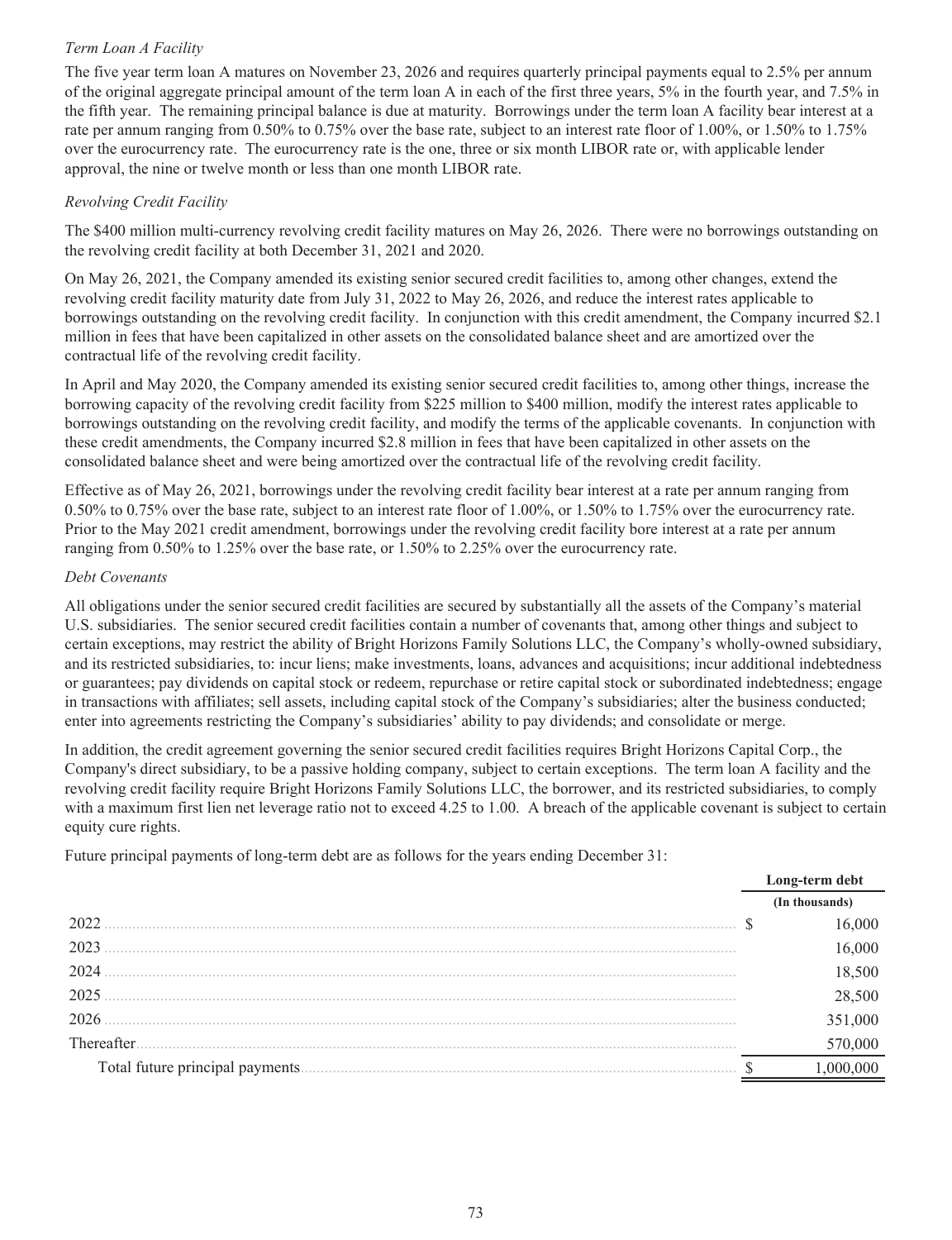### **Derivative Financial Instruments**

The Company is subject to interest rate risk as all borrowings under the senior secured credit facilities are subject to variable interest rates. The Company's risk management policy permits using derivative instruments to manage interest rate and other risks. The Company uses interest rate swaps and caps to manage a portion of the risk related to changes in cash flows from interest rate movements. In June 2020, the Company entered into interest rate cap agreements with a total notional value of \$800 million, designated and accounted for as cash flow hedges from inception, to provide the Company with interest rate protection in the event the one-month LIBOR rate increases above 1%. Interest rate cap agreements for \$300 million notional value have an effective date of June 30, 2020 and expire on October 31, 2023, while interest rate cap agreements for another \$500 million notional amount have an effective date of October 29, 2021 and expire on October 31, 2023.

In December 2021, the Company entered into additional interest rate cap agreements with a total notional value of \$900 million designated and accounted for as cash flow hedges from inception. Interest rate cap agreements for \$600 million, which have a forward starting effective date of October 31, 2023 and expire on October 31, 2025, provide the Company with interest rate protection in the event the one-month LIBOR rate increases above 2.5%. Interest rate cap agreements for \$300 million, which have a forward starting effective date of October 31, 2023 and expire on October 31, 2026, provide the Company with interest rate protection in the event the one-month LIBOR rate increases above 3.0%.

In October 2017, the Company entered into variable-to-fixed interest rate swap agreements on \$500 million notional amount of the outstanding term loan borrowings. These swap agreements, designated and accounted for as cash flow hedges from inception, matured on October 31, 2021. The Company was required to make monthly payments on the notional amount at a fixed average interest rate, plus the applicable rate for eurocurrency loans. Effective as of May 31, 2018, the notional amount was subject to a total interest rate of approximately 3.65%. In exchange, the Company received interest on the notional amount at a variable rate based on the one-month LIBOR rate, subject to a 0.75% floor.

The interest rate swaps and interest rate caps are recorded on the Company's consolidated balance sheet at fair value and classified based on the instruments' maturity dates. The Company records gains and losses resulting from changes in the fair value of the interest rate swaps and interest rate caps to accumulated other comprehensive income or loss, inclusive of the related income tax effects. These gains and losses are subsequently reclassified into earnings and recognized to interest expense in the Company's consolidated statement of income in the period that the hedged interest expense on the term loan facilities is recognized. The premium paid for each interest rate cap agreement was recorded as an asset and will be allocated to each of the individual hedged interest payments on the basis of their relative fair values. The change in each respective allocated fair value amount will be reclassified out of accumulated other comprehensive income when each of the hedged forecasted transactions impacts earnings and recognized to interest expense in the Company's consolidated statement of income.

The fair value of the derivative financial instruments was as follows:

|                                         |                                                  | December 31, |                |  |       |  |  |
|-----------------------------------------|--------------------------------------------------|--------------|----------------|--|-------|--|--|
| <b>Derivative financial instruments</b> | <b>Consolidated balance sheet classification</b> |              | 2021           |  | 2020  |  |  |
|                                         |                                                  |              | (In thousands) |  |       |  |  |
| Interest rate caps - asset              |                                                  |              | 8.809 \$       |  |       |  |  |
| Interest rate swaps - liability.        |                                                  |              |                |  | 4.775 |  |  |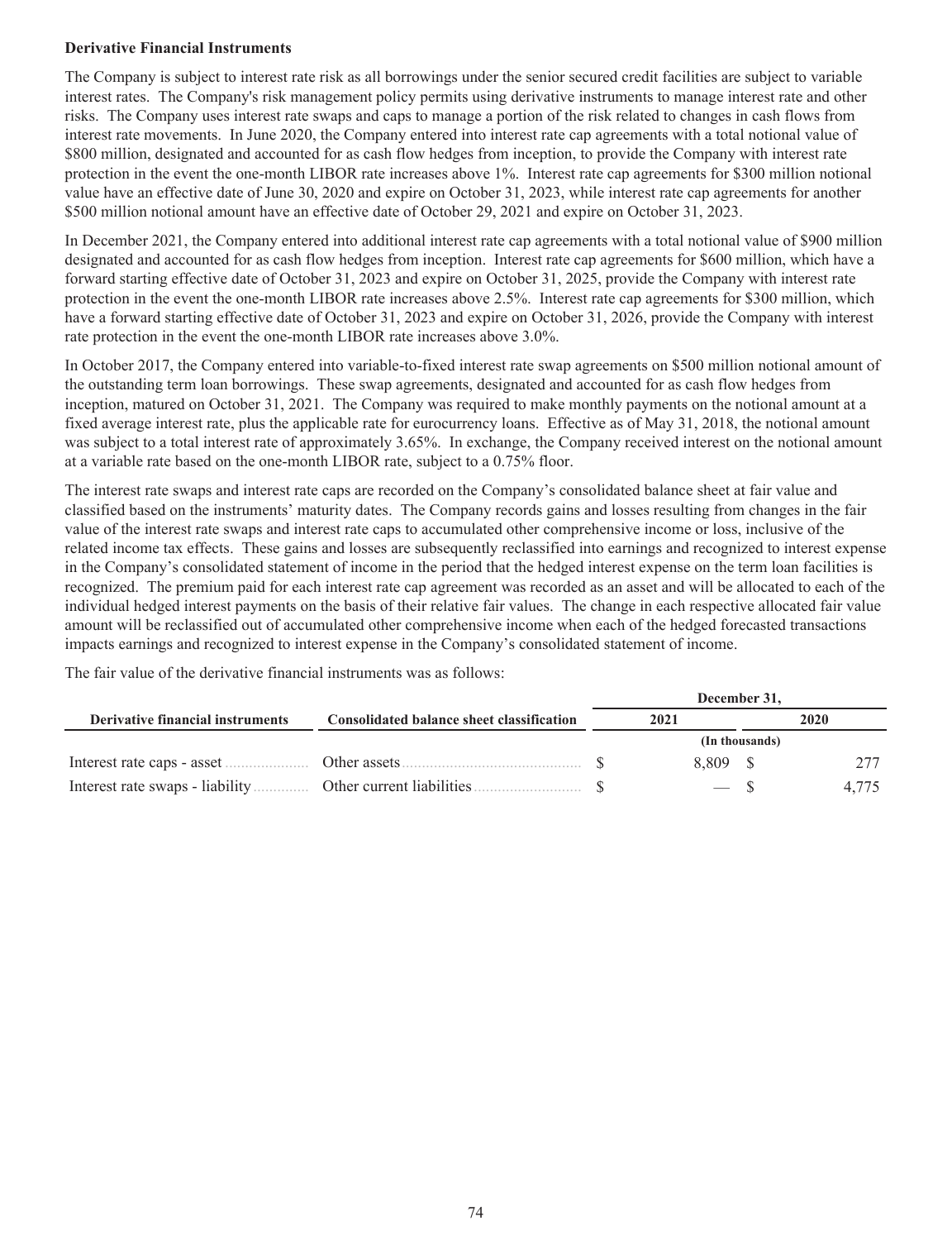The effect of the derivative financial instruments on other comprehensive income (loss) was as follows:

| Derivatives designated as<br>cash flow hedging<br><i>instruments</i> | Amount of gain (loss)<br>recognized in other<br>comprehensive<br>income (loss) | <b>Consolidated statement of</b><br>income classification | Amount of net gain<br>(loss) reclassified into<br>earnings | Total effect on other<br>comprehensive<br>income (loss) |
|----------------------------------------------------------------------|--------------------------------------------------------------------------------|-----------------------------------------------------------|------------------------------------------------------------|---------------------------------------------------------|
|                                                                      | (In thousands)                                                                 |                                                           |                                                            | (In thousands)                                          |
| <b>Year ended December 31, 2021</b>                                  |                                                                                |                                                           |                                                            |                                                         |
|                                                                      | 2,604                                                                          | Interest expense — net $\$                                | (4,930)                                                    | <sup>\$</sup><br>7,534                                  |
| Income tax effect                                                    | (695)                                                                          | Income tax expense                                        | 1,316                                                      | (2,011)                                                 |
| Net of income taxes  \$                                              | 1,909                                                                          |                                                           | (3,614)                                                    | \$<br>5,523                                             |
| Year ended December 31, 2020                                         |                                                                                |                                                           |                                                            |                                                         |
|                                                                      | (7,608)                                                                        | Interest expense — net $\$                                | (4,581)                                                    | -S<br>(3,027)                                           |
| Income tax effect                                                    | 2,031                                                                          | Income tax expense                                        | 1,223                                                      | 808                                                     |
| Net of income taxes $\ldots$ \$                                      | (5,577)                                                                        |                                                           | (3,358)                                                    | \$<br>(2,219)                                           |
| Year ended December 31, 2019                                         |                                                                                |                                                           |                                                            |                                                         |
|                                                                      | (8,903)                                                                        | Interest expense — net $\$                                | 1,848                                                      | S<br>(10,751)                                           |
| Income tax effect                                                    | 2,395                                                                          | Income tax expense                                        | (497)                                                      | 2,892                                                   |
| Net of income taxes  \$                                              | (6,508)                                                                        |                                                           | 1,351                                                      | \$<br>(7, 859)                                          |

During the next twelve months, the Company estimates that a net loss of \$0.5 million, pre-tax, will be reclassified from accumulated other comprehensive income and recorded to interest expense related to these derivative financial instruments.

# **12. INCOME TAXES**

Income (loss) before income taxes consisted of the following:

|               | <b>Years ended December 31,</b> |            |  |                |      |         |  |      |
|---------------|---------------------------------|------------|--|----------------|------|---------|--|------|
|               | 2021                            |            |  |                | 2020 |         |  | 2019 |
|               |                                 |            |  | (In thousands) |      |         |  |      |
| United States |                                 | 121,035 \$ |  | 107,489        |      | 187,511 |  |      |
| Foreign.      |                                 | 30,687     |  | (91.837        |      | 35,154  |  |      |
|               |                                 | 90.348     |  | 15.652         |      | 222,665 |  |      |

The allocation of income before income taxes may fluctuate year to year due to activity within the Bright Horizons consolidated group. Included in the 2021 and 2020 U.S. and foreign income (loss) before income taxes is intercompany interest.

Income tax expense (benefit) consisted of the following:

|                                       |  | <b>Years ended December 31,</b> |  |                |  |           |      |  |
|---------------------------------------|--|---------------------------------|--|----------------|--|-----------|------|--|
|                                       |  | 2021                            |  | 2020           |  |           | 2019 |  |
|                                       |  |                                 |  | (In thousands) |  |           |      |  |
| Current income tax expense (benefit): |  |                                 |  |                |  |           |      |  |
| Federal                               |  | $13,240$ \$                     |  | $(4,674)$ \$   |  | 32,922    |      |  |
| State                                 |  | 5,078                           |  | 5,971          |  | 13,379    |      |  |
| Foreign.                              |  | 6,567                           |  | (360)          |  | 7,321     |      |  |
|                                       |  | 24,885                          |  | 937            |  | 53,622    |      |  |
| Deferred tax benefit:                 |  |                                 |  |                |  |           |      |  |
| Federal                               |  | (2,390)                         |  | (150)          |  | (4, 727)  |      |  |
| State                                 |  | (566)                           |  | (10, 971)      |  | (2,739)   |      |  |
| Foreign.                              |  | (2,040)                         |  | (1,156)        |  | (3, 877)  |      |  |
|                                       |  | (4,996)                         |  | (12, 277)      |  | (11, 343) |      |  |
|                                       |  | 19,889                          |  | (11, 340)      |  | 42,279    |      |  |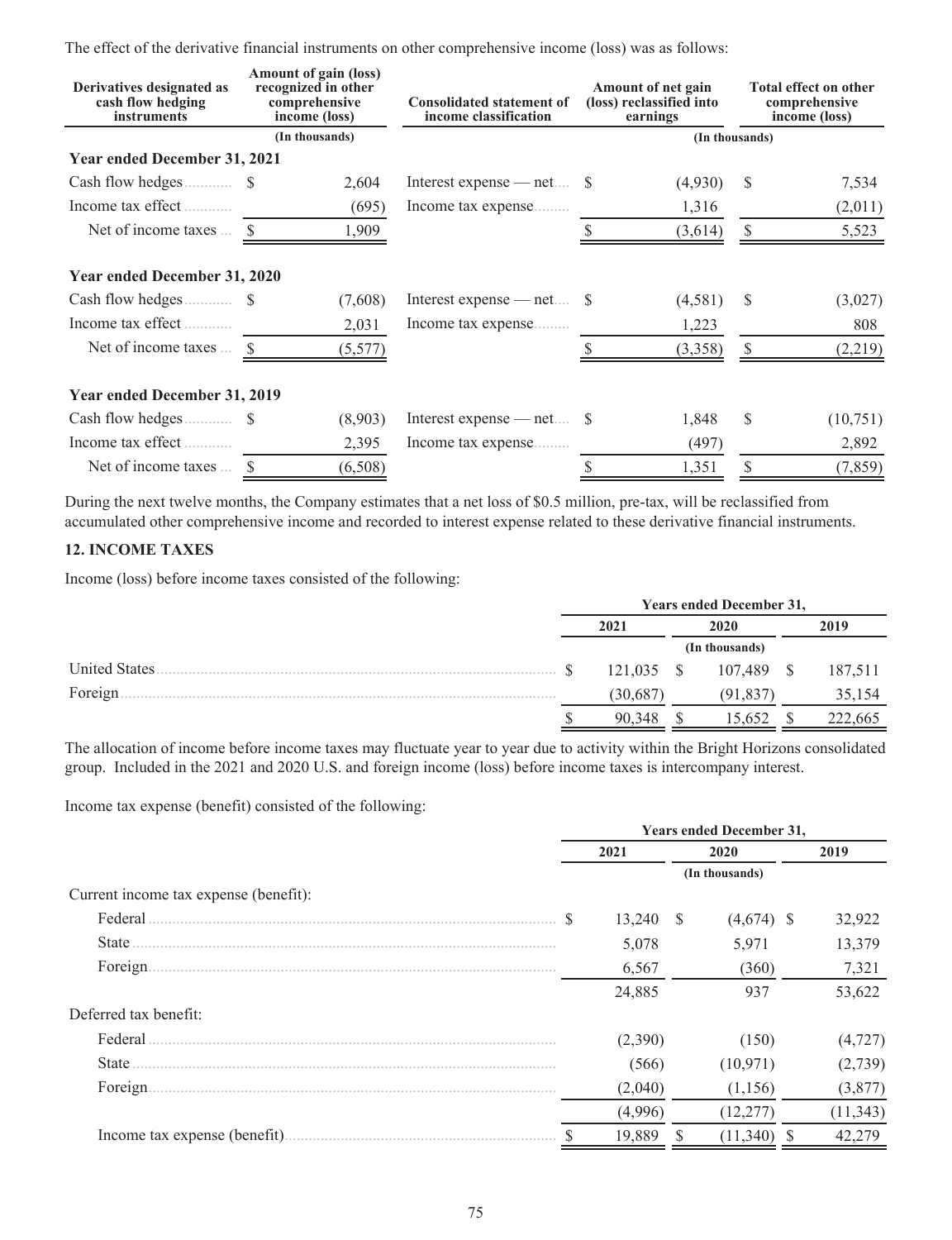In 2020, the CARES Act provided a technical correction regarding Qualified Improvement Property ("QIP") and the election to take bonus depreciation on such property. This correction allowed taxpayers to retroactively accelerate depreciation on QIP. The Federal current and deferred benefit for 2020 included the impact of a \$10 million acceleration of the tax deduction for depreciation related to 2019 additions.

The following is a reconciliation of the U.S. federal statutory rate to the effective rate on pretax income:

|                                                                             | <b>Years ended December 31,</b> |          |      |                |              |          |
|-----------------------------------------------------------------------------|---------------------------------|----------|------|----------------|--------------|----------|
|                                                                             | 2021                            |          | 2020 |                |              | 2019     |
|                                                                             |                                 |          |      | (In thousands) |              |          |
| Federal income tax expense computed at statutory rate <i>manufacture</i> \$ |                                 | 18,973   | - S  | 3,287          | <sup>S</sup> | 46,760   |
| State income tax expense (benefit) — net of federal income tax              |                                 | 3,140    |      | (4,491)        |              | 8,522    |
|                                                                             |                                 | (1, 836) |      | 2,116          |              |          |
|                                                                             |                                 |          |      |                |              | (5,213)  |
|                                                                             |                                 | 2,733    |      | 1,655          |              | 1,940    |
|                                                                             |                                 | 1,212    |      |                |              |          |
|                                                                             |                                 | (6,133)  |      | (12,901)       |              | (10,990) |
|                                                                             |                                 |          |      | 233            |              |          |
|                                                                             |                                 | 817      |      | (360)          |              |          |
|                                                                             |                                 |          |      | (1,418)        |              | 1,277    |
|                                                                             |                                 | 438      |      | (510)          |              | (1, 931) |
| Foreign rate differential.                                                  |                                 | 545      |      | 1,049          |              | 1,914    |
|                                                                             |                                 | 19,889   |      | (11,340)       |              | 42,279   |

On December 22, 2017, the U.S. federal government enacted comprehensive tax legislation with the Tax Cuts and Jobs Act ("Tax Act") that made changes to the U.S. tax code impacting the year ended December 31, 2017 and future years. The Tax Act introduced the Global Intangible Low-Taxed Income ("GILTI") regime. The taxes on GILTI are accounted for as period costs when incurred. Updated GILTI regulations were released by the U.S. Treasury in July 2020 allowing retroactive annual elections to exclude GILTI that is subject to an effective foreign income tax rate exceeding ninety percent of the maximum U.S. corporate tax rate.

The effective income tax rate for 2021 was 22.0%. Based on the Company's jurisdictional mix of taxable income, there was no additional federal income tax expense attributable to GILTI for 2021. Income tax expense was reduced by \$7.8 million in 2021 for the excess tax benefits associated with the exercise of stock options and vesting of restricted stock.

The effective income tax rate for 2020 was a benefit of (72.5)% and includes current tax benefit of \$3.4 million related to prior years and a \$1.4 million retroactive reduction of GILTI for taxable years 2018 and 2019 for the high-tax exclusion that was included in the updated GILTI regulations. Based on the Company's jurisdictional mix of taxable income, there was no additional federal income tax expense attributable to GILTI for 2020. Income tax expense was reduced by \$16.2 million in 2020 for the excess tax benefits associated with the exercise of stock options and vesting of restricted stock*.*

The effective income tax rate for 2019 was 19.0%. The GILTI regime resulted in additional federal income tax expense of \$1.3 million during the year. Additionally, income tax expense was reduced by \$13.9 million in 2019 for the excess tax benefits associated with the exercise of stock options and vesting of restricted stock.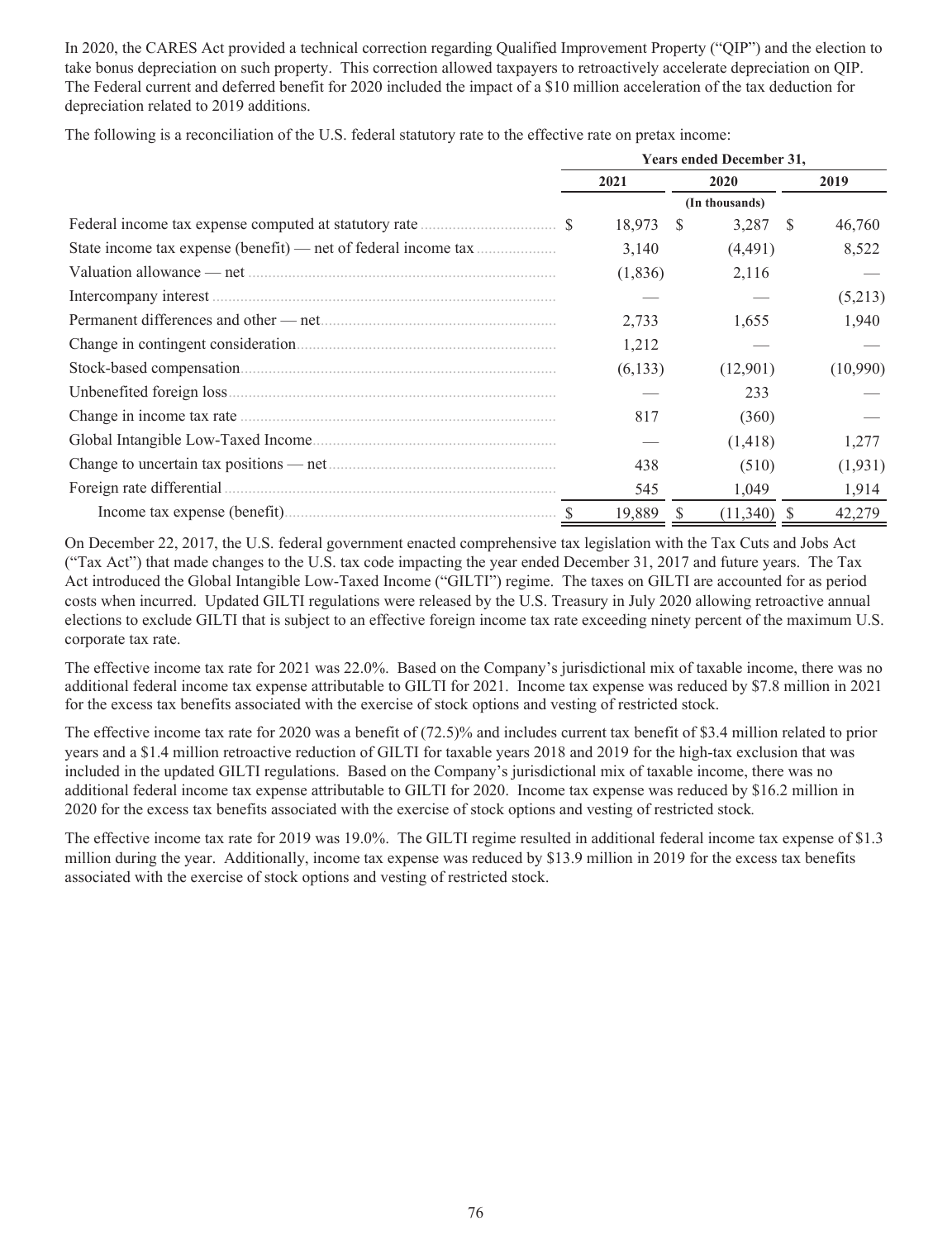Significant components of the Company's net deferred tax liability were as follows:

|                           | December 31, |                |           |  |  |
|---------------------------|--------------|----------------|-----------|--|--|
|                           | 2021         |                | 2020      |  |  |
|                           |              | (In thousands) |           |  |  |
| Deferred tax assets:      |              |                |           |  |  |
|                           | 390          | <sup>\$</sup>  | 400       |  |  |
|                           | 2,005        |                | 560       |  |  |
|                           | 10,042       |                | 14,377    |  |  |
|                           | 3,304        |                | 3,548     |  |  |
|                           | 13,322       |                | 11,523    |  |  |
|                           | 212,201      |                | 204,688   |  |  |
| Other.                    | 4,609        |                | 6,414     |  |  |
|                           | 245,873      |                | 241,510   |  |  |
|                           | (315)        |                | (2,116)   |  |  |
|                           | 245,558      |                | 239,394   |  |  |
| Deferred tax liabilities: |              |                |           |  |  |
|                           | (182, 871)   |                | (174,961) |  |  |
|                           | (80, 243)    |                | (80, 515) |  |  |
|                           | (30, 812)    |                | (29, 869) |  |  |

At December 31, 2021, the net deferred tax liability of \$48.4 million includes foreign deferred tax assets of \$0.1 million, which are included in other assets in the consolidated balance sheet.

Total deferred tax liabilities...................................................................... (293,926) (285,345) Net deferred tax liability........................................................................... \$ (48,368) \$ (45,951)

The Company has foreign net operating loss carryforwards of \$2.0 million and has recorded an associated deferred tax asset totaling \$0.5 million. These net operating losses can be carried forward indefinitely.

During the year ended December 31, 2021, the Company released a valuation allowance of \$1.8 million on foreign deferred tax assets. The Company assesses available positive and negative evidence to estimate if there is sufficient future taxable income to use the existing deferred tax assets. Based on the weight of evidence, the Company determined that it was more likely than not that a portion of the deferred tax assets would not be realized. A \$0.3 million valuation allowance remains on U.S. deferred tax assets as of December 31, 2021.

During the year ended December 31, 2020, the Company recorded a valuation allowance on \$2.1 million of deferred tax assets. The Company assesses available positive and negative evidence to estimate if there is sufficient future taxable income to use the existing deferred tax assets. Based on the weight of evidence, the Company determined that it was more likely than not that the deferred tax assets would not be realized.

The Company considers the earnings of certain non-U.S. subsidiaries to be indefinitely invested outside the United States on the basis of estimates that future domestic cash generation will be sufficient to meet future domestic cash needs and the Company's specific plans for reinvestment of those subsidiary earnings. The Company has not recorded a deferred tax liability of approximately \$1.4 million related to the state taxes and foreign withholding taxes on approximately \$74.5 million of cumulative undistributed earnings of foreign subsidiaries indefinitely invested outside the United States.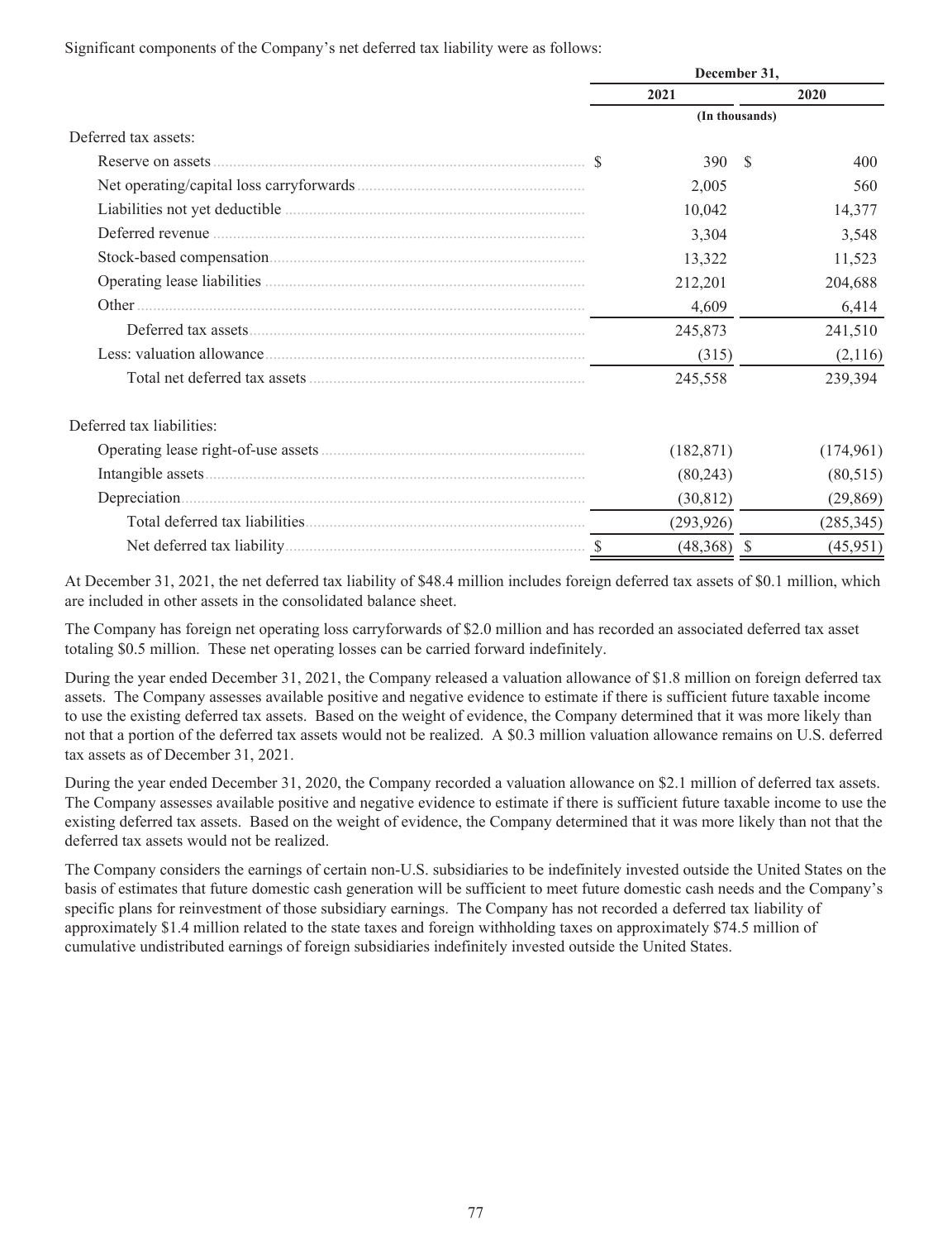#### **Uncertain Tax Positions**

The changes in the unrecognized tax benefits were as follows:

|                   | <b>Years ended December 31,</b> |       |     |                |      |       |  |
|-------------------|---------------------------------|-------|-----|----------------|------|-------|--|
|                   |                                 | 2021  |     | 2020           |      | 2019  |  |
|                   |                                 |       |     | (In thousands) |      |       |  |
| Beginning balance |                                 | 2.929 | - S | 3,725          | - \$ | 5,444 |  |
|                   |                                 | 343   |     | 118            |      | 755   |  |
| Settlements       |                                 | (363) |     |                |      |       |  |
|                   |                                 | (55)  |     |                |      |       |  |
|                   |                                 | 270   |     | (854           |      |       |  |
|                   |                                 |       |     | (60)           |      |       |  |
| Ending balance    |                                 | 2,584 |     | 2.929          |      |       |  |

The Company recognizes accrued interest and penalties related to unrecognized tax benefits in income tax expense, which were immaterial for each of the years ended December 31, 2021, 2020 and 2019. Total interest and penalties accrued as of December 31, 2021 was \$1.3 million. In 2021, the Company reduced unrecognized tax benefits by \$0.3 million for lapse of statute of limitations, and \$0.4 million for settlements with states. In 2020, the Company reduced unrecognized tax benefits by \$0.9 million for lapse of statute of limitations, and recorded an unrecognized tax benefit for prior year tax positions in the U.S. In 2019, the Company reduced unrecognized tax benefits by \$2.5 million for prior year tax positions of foreign subsidiaries.

The total amount of unrecognized tax benefits that if recognized would affect the Company's effective tax rate is \$3.9 million, inclusive of interest. The unrecognized tax benefits could change over the next 12 months if certain tax matters ultimately settle with the applicable taxing jurisdiction during this time frame, or if applicable statutes of limitations lapse. The impact of the amount of such changes to previously recorded uncertain tax positions could range from zero to \$0.5 million.

The Company and its domestic subsidiaries are subject to U.S. federal income tax as well as multiple state jurisdictions. U.S. federal income tax returns are typically subject to examination by the Internal Revenue Service (IRS) and the statute of limitations for federal income tax returns is three years. The Company's filings for the tax years 2018 through 2020 are subject to audit based upon the federal statute of limitations.

State income tax returns are generally subject to examination for a period of three to four years after filing of the respective return. The state impact of any federal changes remains subject to examination by various states for a period of up to one year after formal notification to the states. As of December 31, 2021, there was one income tax audit in process and the tax years from 2017 to 2020 are subject to audit.

The Company is also subject to corporate income tax at its subsidiaries located in the United Kingdom, the Netherlands, India, Ireland and Puerto Rico. The tax returns for the Company's subsidiaries located in foreign jurisdictions are subject to examination for periods ranging from one to five years.

# **13. FAIR VALUE MEASUREMENTS**

Fair value is defined as the price that would be received to sell an asset or paid to transfer a liability in an orderly transaction between market participants at the measurement date. Fair value measurements are classified using a three-level hierarchy, which prioritizes the inputs used to measure fair value into three levels and bases the categorization within the hierarchy upon the lowest level of input that is available and significant to the fair value measurement. The hierarchy gives the highest priority to observable inputs such as unadjusted quoted prices in active markets for identical assets or liabilities and the lowest priority to unobservable inputs. The Company uses observable inputs where relevant and whenever possible. The three levels of the hierarchy are defined as follows:

Level 1 — Fair value is derived using quoted prices from active markets for identical instruments.

Level 2 — Fair value is derived using quoted prices for similar instruments from active markets or for identical or similar instruments in markets that are not active; or, fair value is based on model-derived valuations in which all significant inputs and significant value drivers are observable from active markets.

Level 3 — Fair value is derived from valuation techniques in which one or more significant inputs or significant value drivers are unobservable.

The carrying value of cash and cash equivalents, restricted cash, accounts receivable, and accounts payable and accrued expenses approximates their fair value because of their short-term nature.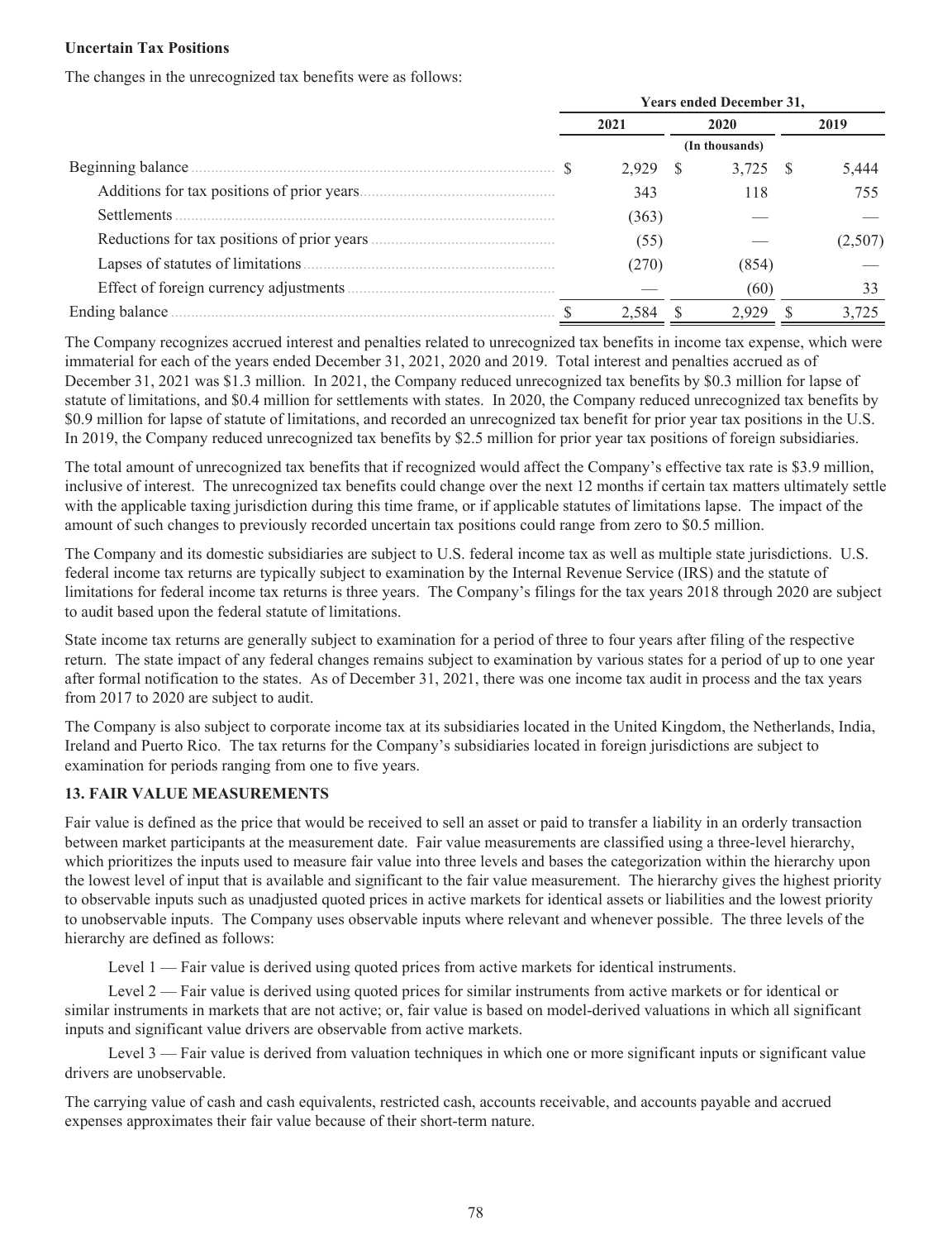**Long-term Debt** — The Company's long-term debt is recorded at adjusted cost, net of original issue discounts and deferred financing costs. The fair value of the Company's long-term debt is based on current bid prices or prices for similar instruments from active markets, which approximates carrying value. As such, the Company's long-term debt was classified as Level 2.

**Derivative Financial Instruments** — The Company's derivative financial instruments, comprised of interest rate cap agreements and interest rate swap agreements, are recorded at fair value and estimated using market-standard valuation models. Such models project future cash flows and discount the future amounts to a present value using market-based observable inputs. Additionally, the fair value of the derivative financial instruments included consideration of credit risk. The Company used a potential future exposure model to estimate this credit valuation adjustment ("CVA"). The inputs to the CVA were largely based on observable market data, with the exception of certain assumptions regarding credit worthiness. As the magnitude of the CVA was not a significant component of the fair value of the derivative financial instruments, it was not considered a significant input. The fair value of the derivative financial instruments are classified as Level 2. The Company's interest rate swap agreements matured on October 31, 2021. As of December 31, 2021, the fair value of the interest rate cap agreements was \$8.8 million, which was recorded in other assets on the consolidated balance sheet. As of December 31, 2020, the fair value of the interest rate swap agreements was \$4.8 million, which was recorded in other current liabilities on the consolidated balance sheet and the fair value of the interest rate cap agreements was \$0.3 million, which was recorded in other assets on the consolidated balance sheet.

**Debt Securities** — The Company's investments in debt securities, which are classified as available-for-sale, consist of U.S. Treasury and U.S. government agency securities and certificates of deposits. These securities are held in escrow by the Company's wholly-owned captive insurance company and were purchased with restricted cash. As such, these securities are not available to fund the Company's operations. These securities are recorded at fair value using quoted prices available in active markets and are classified as Level 1. As of December 31, 2021, the fair value of the available-for-sale debt securities was \$29.9 million and was classified based on the instruments' maturity dates, with \$22.7 million included in prepaid expenses and other current assets and \$7.2 million in other assets on the consolidated balance sheet. As of December 31, 2020, the fair value of the available-for-sale debt securities was \$27.9 million, with \$21.5 million included in prepaid expenses and other current assets and \$6.4 million in other assets on the consolidated balance sheet.

**Liabilities for Contingent Consideration** — The Company is subject to contingent consideration arrangements in connection with certain business combinations. Liabilities for contingent consideration are measured at fair value each reporting period, with the acquisition-date fair value included as part of the consideration payable for the related business combination and subsequent changes in fair value recorded to selling, general and administrative expenses on the Company's consolidated statement of income. The fair value of contingent consideration was generally calculated using customary valuation models based on probability-weighted outcomes of meeting certain future performance targets and forecasted results. The key inputs to the valuations are the projections of future financial results in relation to the business and the company-specific discount rates. The Company classified the contingent consideration liabilities as a Level 3 fair value measurement due to the lack of observable inputs used in the model. The contingent consideration liabilities outstanding as of December 31, 2021 related to 2019 and 2021 acquisitions. The contingent consideration liabilities outstanding as of December 31, 2020 related to a 2019 acquisition. See Note 5, *Acquisitions*, for additional information.

The following table provides a roll forward of the recurring Level 3 fair value measurements:

|                 |      | <b>Years ended December 31,</b> |  |         |  |  |
|-----------------|------|---------------------------------|--|---------|--|--|
|                 | 2021 |                                 |  | 2020    |  |  |
|                 |      | (In thousands)                  |  |         |  |  |
|                 |      | 13,721 \$                       |  | 15.987  |  |  |
|                 |      | 7,337                           |  |         |  |  |
|                 |      | (594)                           |  | (1,238) |  |  |
|                 |      | 7,338                           |  | (1,390) |  |  |
|                 |      | (328)                           |  | 362     |  |  |
| Ending balance. |      |                                 |  |         |  |  |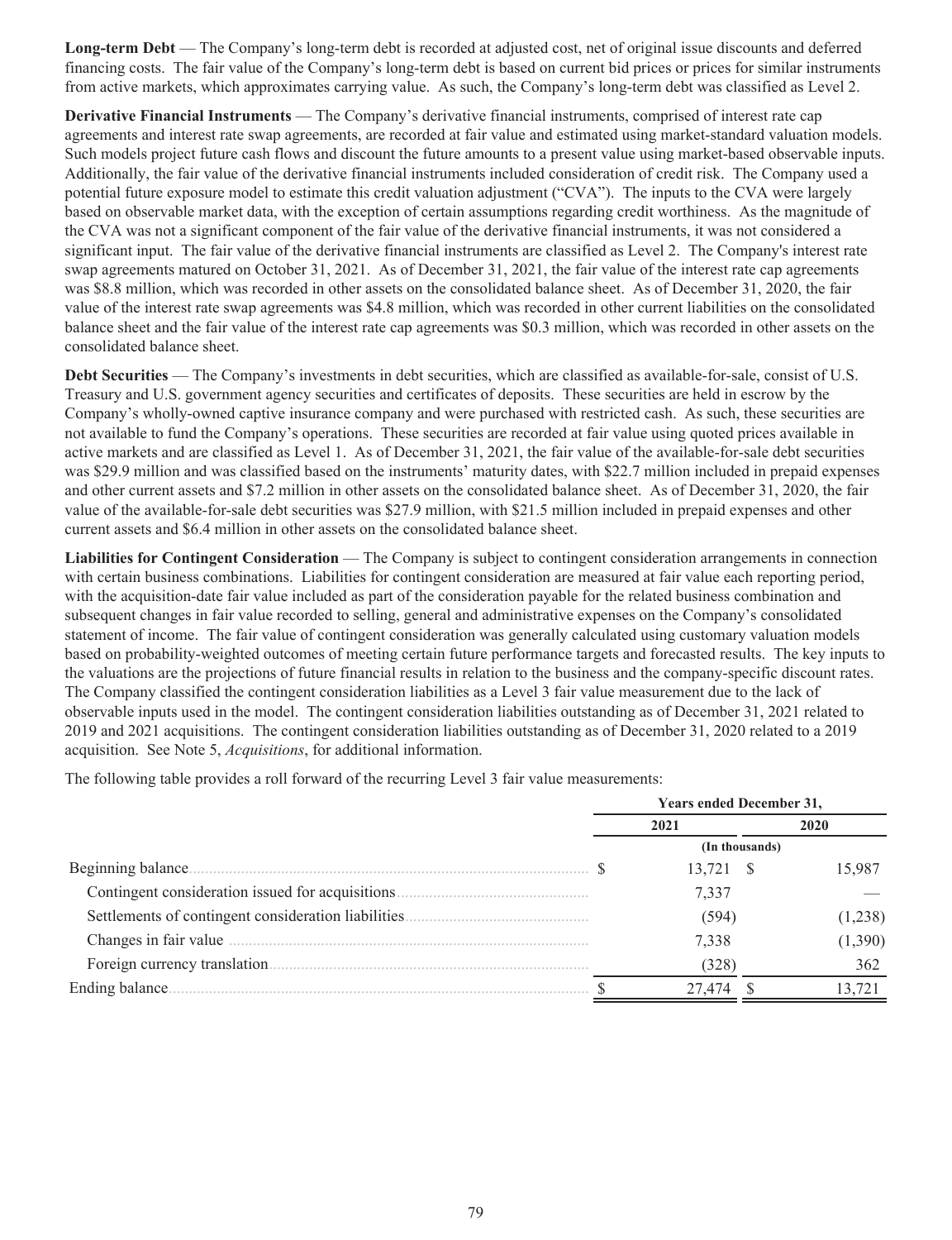**Nonrecurring Fair Value Estimates** — During the year ended December 31, 2021, the Company recognized impairment losses of \$10.6 million, of which \$9.3 million related to fixed assets and \$1.3 million related to operating lease right-of-use assets. During the year ended December 31, 2020, the Company recognized impairment losses of \$26.2 million, of which \$16.2 million related to fixed assets and \$10.0 million related to operating lease right-of-use assets. The impairment losses were included in cost of services on the consolidated statement of income and were allocated to the full service center-based child care segment. The estimated fair value of the applicable center long-lived assets was based on the fair value of the asset groups, calculated using a discounted cash flow model, with unobservable inputs. The fair value of the fixed assets was insignificant given the current and expected cash flows for the related centers and the valuation of the lease right-of-use-assets considered the amount a market participant would pay for use of the asset. The Company classified the center long-lived assets as a Level 3 fair value measurement due to the lack of observable inputs used in the model.

During the year ended December 31, 2020, the Company recognized a \$2.1 million impairment loss on an equity investment. The impairment loss was included in cost of services on the consolidated statement of income, which has been allocated to the back-up care segment. The estimated fair value of the equity investment was based on a qualitative assessment that considered the current economic environment, business prospects and transaction information in the entity's securities, among other factors considered. The Company classified the equity investment as a Level 3 fair value measurement due to the lack of observable inputs.

# **14. STOCKHOLDERS' EQUITY AND STOCK-BASED COMPENSATION**

### **Preferred Stock**

The Company has 25 million shares of authorized undesignated preferred stock available for issuance, of which none have been issued. The Company's board of directors has the authority, without further action by stockholders, to issue up to 25 million shares of preferred stock in one or more series. The Company's board of directors may designate the rights, preferences, privileges, and restrictions of the preferred stock, including dividend rights, conversion rights, voting rights, terms of redemption, liquidation preference, and number of shares constituting any series or the designation of any series. The issuance of preferred stock could have the effect of restricting dividends on the Company's common stock, diluting the voting power of its common stock, impairing the liquidation rights of its common stock, or delaying or preventing a change in control. As of December 31, 2021 and 2020, no shares of preferred stock were outstanding.

#### **Issuance of Stock**

On April 21, 2020, the Company completed the issuance and sale of 2,138,580 shares of common stock, par value \$0.001 per share, to Durable Capital Master Fund LP at a price of \$116.90 per share. The Company subsequently filed a registration statement to register the resale of these shares in accordance with the terms of the purchase agreement. The Company received net proceeds from the offering of \$249.8 million.

#### **Treasury Stock**

The board of directors of the Company authorized a share repurchase program of up to \$400 million of the Company's outstanding common stock, effective December 16, 2021. The share repurchase program has no expiration date and replaced the prior June 2018 authorization, of which \$0.2 million remained available thereunder. The shares may be repurchased from time to time in open market transactions at prevailing market prices, in privately negotiated transactions, under Rule 10b5-1 plans, or by other means in accordance with federal securities laws. During the year ended December 31, 2021, the Company repurchased 1.6 million shares for \$214.1 million. At December 31, 2021, \$380.6 million remained available under the repurchase program.

During the year ended December 31, 2020, the Company repurchased 0.2 million shares for \$32.2 million. During the year ended December 31, 2019, the Company repurchased 0.2 million shares for \$31.9 million.

# **Equity Incentive Plan**

The Company's 2012 Omnibus Long-Term Incentive Plan, as Amended and Restated (the "Plan"), allows for the issuance of equity awards of up to 7.4 million shares of common stock. The Plan's original authorization of 5.0 million shares was increased in 2019 by 2.4 million shares as approved by the Company's stockholders on May 29, 2019. As of December 31, 2021, there were approximately 2.0 million shares of common stock available for grant. The equity awards that have been granted under the Plan consist of time-based stock options, restricted stock, restricted stock units, and performance restricted stock units, which are described below.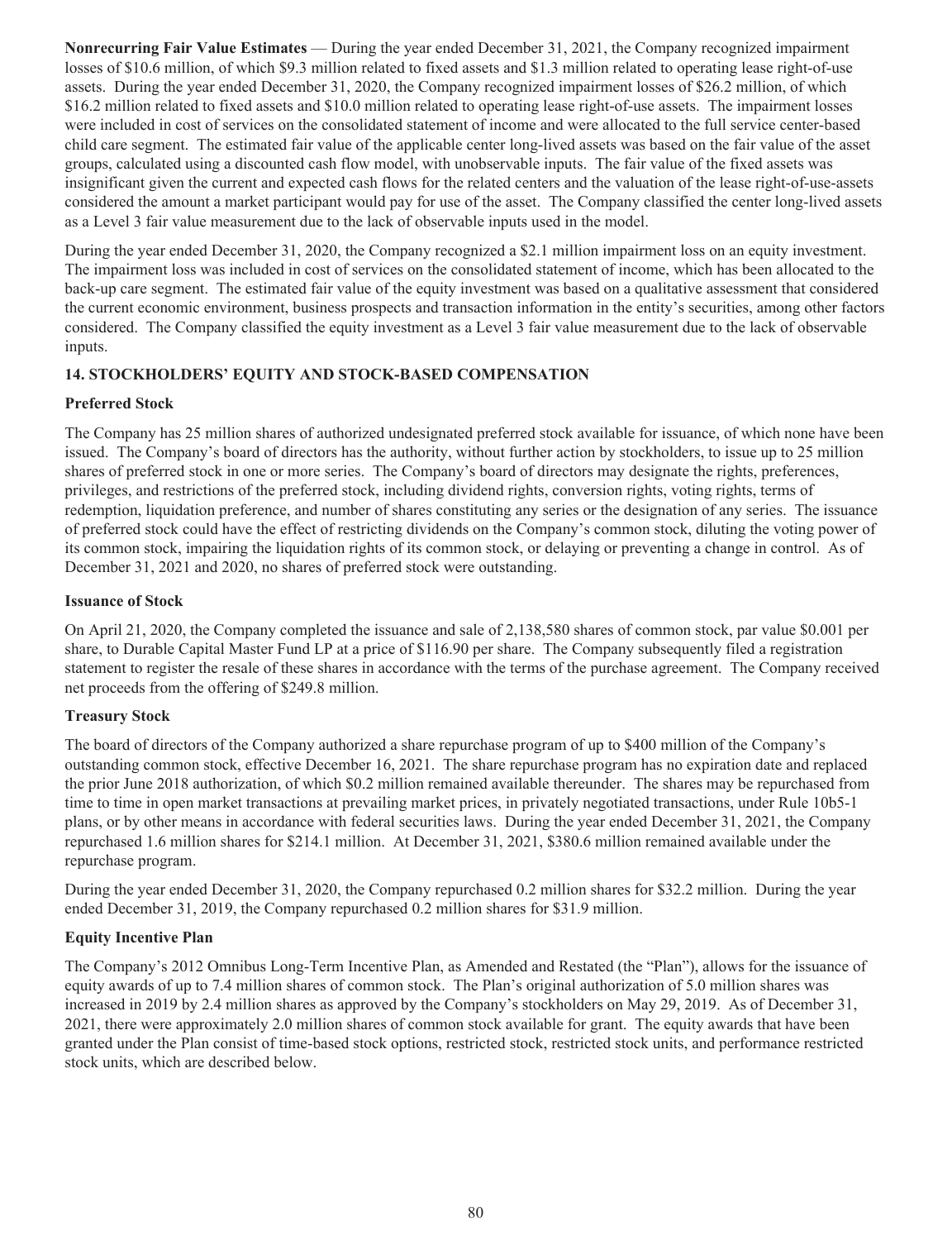### **Stock-Based Compensation**

The Company recognized the impact of stock-based compensation in its consolidated statement of income for the years ended December 31, 2021, 2020, and 2019 and did not capitalize any amounts on the consolidated balance sheet. In the years ended December 31, 2021, 2020, and 2019 the Company recorded stock-based compensation expense of \$23.1 million, \$21.0 million, and \$17.3 million, respectively. Stock-based compensation expense of \$21.0 million, \$19.1 million, and \$15.8 million was recorded in selling, general and administrative expenses in the years ended December 31, 2021, 2020, and 2019, respectively, and \$2.1 million, \$1.9 million, and \$1.5 million was recorded in cost of services, respectively, in the consolidated statement of income in relation to all awards granted under the equity incentive plans. Stock-based compensation expense generated a deferred income tax benefit of \$5.2 million, \$5.5 million, and \$4.5 million in the years ended December 31, 2021, 2020 and 2019, respectively.

Income tax benefits realized from the exercise of stock options and vesting of restricted stock in the years ended December 31, 2021, 2020, and 2019 were \$11.8 million, \$20.1 million, and \$16.7 million, respectively, inclusive of the excess tax benefits realized of \$7.8 million, \$16.2 million, and \$13.9 million in the years ended December 31, 2021, 2020, and 2019, respectively.

As of December 31, 2021, there was \$33.6 million of total unrecognized compensation expense, net of estimated forfeitures, related to unvested share-based compensation arrangements granted under the Plan. That expense is expected to be recognized over a weighted average remaining requisite service period of approximately two years. Estimated forfeitures are based on the Company's historical forfeitures and is adjusted periodically based on actual results. There were no share-based awards classified as a liability during the year ended December 31, 2021.

### **Stock Options**

Stock options granted under the Plan are subject to a service condition and expire in seven years from date of grant or upon termination of the holder's employment with the Company, unless such termination was due to death, disability or retirement, or unless otherwise determined by the administrator of the Plan. Stock options are granted with an exercise price equal to the closing market price of the Company's common stock on the date of grant, generally have a requisite service period of five years, and are subject to graded vesting throughout the service term.

Stock-based compensation expense for stock options is based on the fair value of the award on the date of grant. The fair value of stock options granted was estimated using the Black-Scholes option pricing model and the following weighted average assumptions:

|                                                                            | <b>Years ended December 31,</b> |         |          |  |  |
|----------------------------------------------------------------------------|---------------------------------|---------|----------|--|--|
|                                                                            | 2021                            | 2020    | 2019     |  |  |
|                                                                            | $0.0\%$                         | $0.0\%$ | $0.0\%$  |  |  |
|                                                                            | $33.7\%$                        | 24 7%   | $20.0\%$ |  |  |
|                                                                            | $0.8\%$                         | $0.8\%$ | $2.4\%$  |  |  |
|                                                                            | 53                              |         | 5.1      |  |  |
| Weighted average fair value per share of options granted during the period | \$48.64                         | \$35.62 | \$29.16  |  |  |

The expected dividend yield was based on the Company's expectation of not paying dividends in the foreseeable future. The expected stock price volatility assumption was determined using the historical volatility of the Company's stock price over a term equal to the expected life of the options. The risk free interest rate was based on the U.S. Treasury rates for U.S. Treasury zero-coupon bonds with maturities similar to those of the expected term of the awards being valued. For grants issued during the year ended December 31, 2021, the expected life of the options was based on historical exercise behavior for similar awards, giving consideration to the contractual terms, vesting schedules, and expectations of future employee behavior. For grants issued during the years ended December 31, 2020, and 2019, the expected life of the options was calculated using the simplified method. We utilized the simplified method because the Company did not have sufficient historical exercise data over the life of awards to provide a reasonable basis upon which to estimate expected term.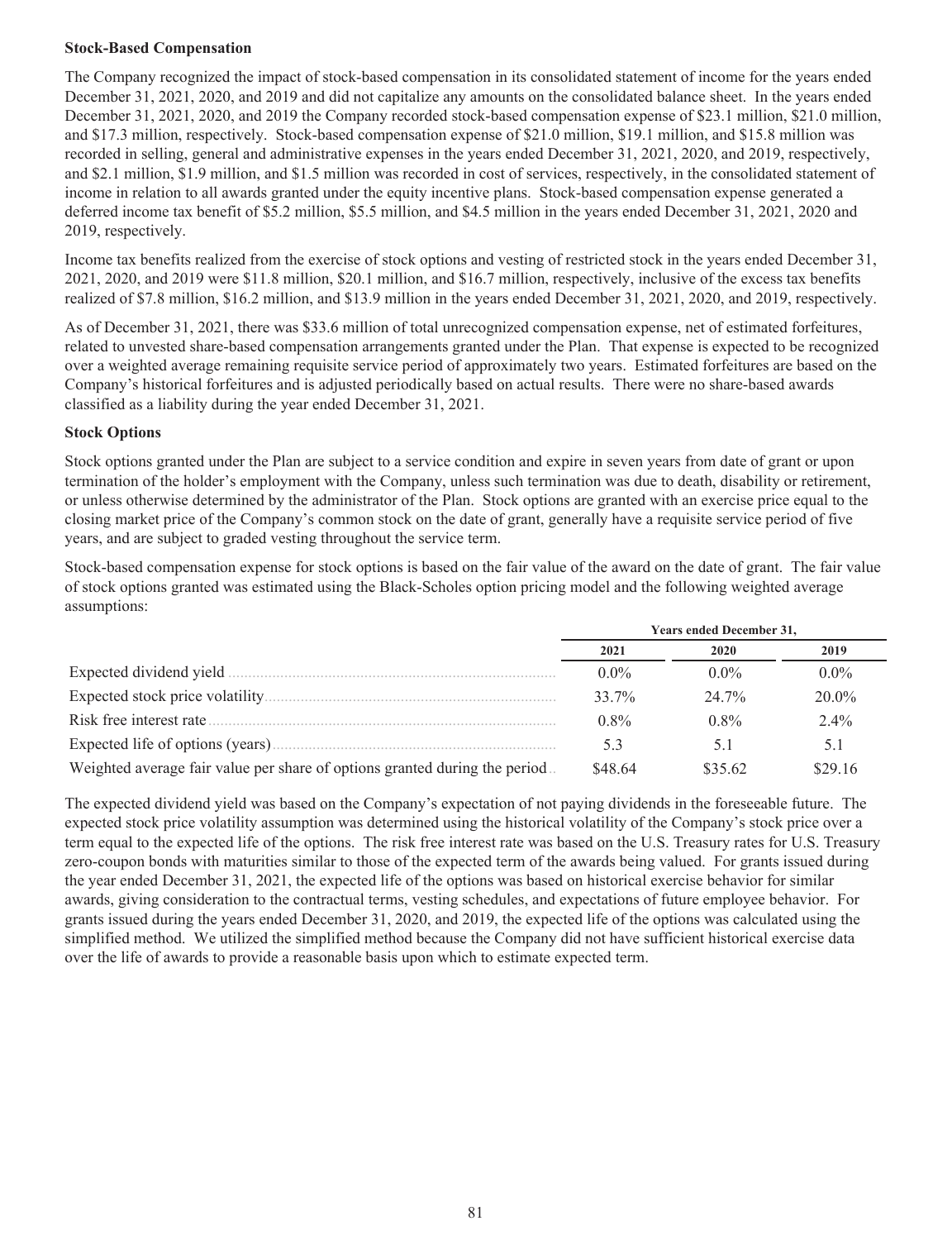The following table summarizes the stock option activity under the Company's equity plan for the year ended December 31, 2021:

|                                                  | Weighted<br>Average<br>Remaining<br><b>Contractual Life</b><br>(In years) | Number of<br><b>Options</b> |     | Weighted<br><b>Average Exercise</b><br>Price |      | Aggregate<br><b>Intrinsic Value</b><br>(In millions) |
|--------------------------------------------------|---------------------------------------------------------------------------|-----------------------------|-----|----------------------------------------------|------|------------------------------------------------------|
| Outstanding at January 1, 2021.                  | 4.4                                                                       | 2,259,475                   | - S | 105.34                                       |      |                                                      |
| Granted                                          |                                                                           | 472,440                     |     | 153.35                                       |      |                                                      |
| Exercised                                        |                                                                           | (416,708)                   |     | 72.24                                        |      |                                                      |
| Forfeited/Expired                                |                                                                           | (155, 395)                  |     | 136.65                                       |      |                                                      |
|                                                  | 4.1                                                                       | 2,159,812                   | - S | 119 97                                       |      | 38.9                                                 |
|                                                  | 2.3                                                                       | 678.948                     | -S  | 82.34                                        | - \$ | 30.2                                                 |
| Vested and expected to vest at December 31, 2021 | 4.1                                                                       | 2.043.281                   | -S  | 118.56                                       |      | 38.6                                                 |

The fair value (pre-tax) of options that vested during the years ended December 31, 2021, 2020, and 2019 was \$16.6 million, \$8.6 million, and \$7.8 million, respectively. The intrinsic value of options exercised during the years ended December 31, 2021, 2020, and 2019 was \$36.4 million, \$60.3 million, and \$54.4 million, respectively. Cash proceeds from the exercise of stock options for the years ended December 31, 2021, 2020, and 2019 were \$30.1 million, \$31.4 million, and \$21.8 million, respectively.

#### **Restricted Stock, Restricted Stock Units, and Performance Restricted Stock Units**

Restricted stock awards are granted to certain senior managers at the discretion of the board of directors as allowed under the Plan. Restricted stock awards generally vest on the earliest of the third anniversary of the grant date, a change in control of the Company, or the termination of employment by reason of death or disability, and are accounted for as non-vested stock. Restricted stock is generally sold for a price equal to 50% of the fair value of the Company's common stock at the date of grant. Proceeds from the issuance of restricted stock are recorded as other liabilities in the consolidated balance sheet until the earlier of vesting or forfeiture of the awards. The unvested shares of restricted stock participate equally in dividends with common stock. Restricted stock is considered legally issued at the date of grant, but is not considered common stock issued and outstanding in accordance with accounting guidance until the requisite service period is fulfilled. All outstanding shares of restricted stock are expected to vest. Cash proceeds from the issuance of restricted stock for each of the years ended December 31, 2021 and 2020 were \$7.4 million, and for the year ended December 31, 2019 were \$4.8 million.

Stock-based compensation expense for restricted stock awards is based on the intrinsic value of the award on the date of grant. The Company's stock-based compensation expense recorded in selling, general and administrative expenses in the consolidated statements of income for the years ended December 31, 2021, 2020, and 2019 included \$6.9 million, \$5.2 million, and \$4.2 million, respectively, for restricted stock awards. As of December 31, 2021, total unrecognized compensation expense included \$9.6 million related to unvested restricted stock, which is expected to be recognized over the weighted average remaining requisite service period of approximately two years.

The following table summarizes the restricted stock activity under the Company's equity plan for the year ended December 31, 2021:

|                                                         | Number of<br><b>Shares</b> | Weighted<br>Average Grant<br>Date Fair Value | <b>Aggregate</b><br>Intrinsic Value<br>(In millions) |
|---------------------------------------------------------|----------------------------|----------------------------------------------|------------------------------------------------------|
| Non-vested restricted stock shares at January 1, 2021.  | 251,256 \$                 | 67.45                                        |                                                      |
| Granted                                                 | 105.360                    | 81.80                                        |                                                      |
| Vested                                                  | (97, 780)                  | 53.49                                        |                                                      |
| Forfeited                                               | (7.500)                    | 82.81                                        |                                                      |
| Non-vested restricted stock shares at December 31, 2021 | 251 336                    | 79.87                                        |                                                      |

The fair value of restricted shares vested during the years ended December 31, 2021, 2020, and 2019 was \$5.2 million, \$4.7 million, and \$3.6 million, respectively. The weighted average grant date fair value of restricted shares granted during the years ended December 31, 2021, 2020, and 2019 was \$81.80, \$87.65, and \$63.65, respectively.

Restricted stock units are awarded to members of the board of directors as allowed under the Plan and are vested upon award. The awards allow for the issuance of a share of the Company's common stock for each unit upon the earliest of termination of service as a member of the board of directors or five years after the date of the award. The fair value of restricted stock unit awards is the closing market price of the Company's common stock at the date of grant.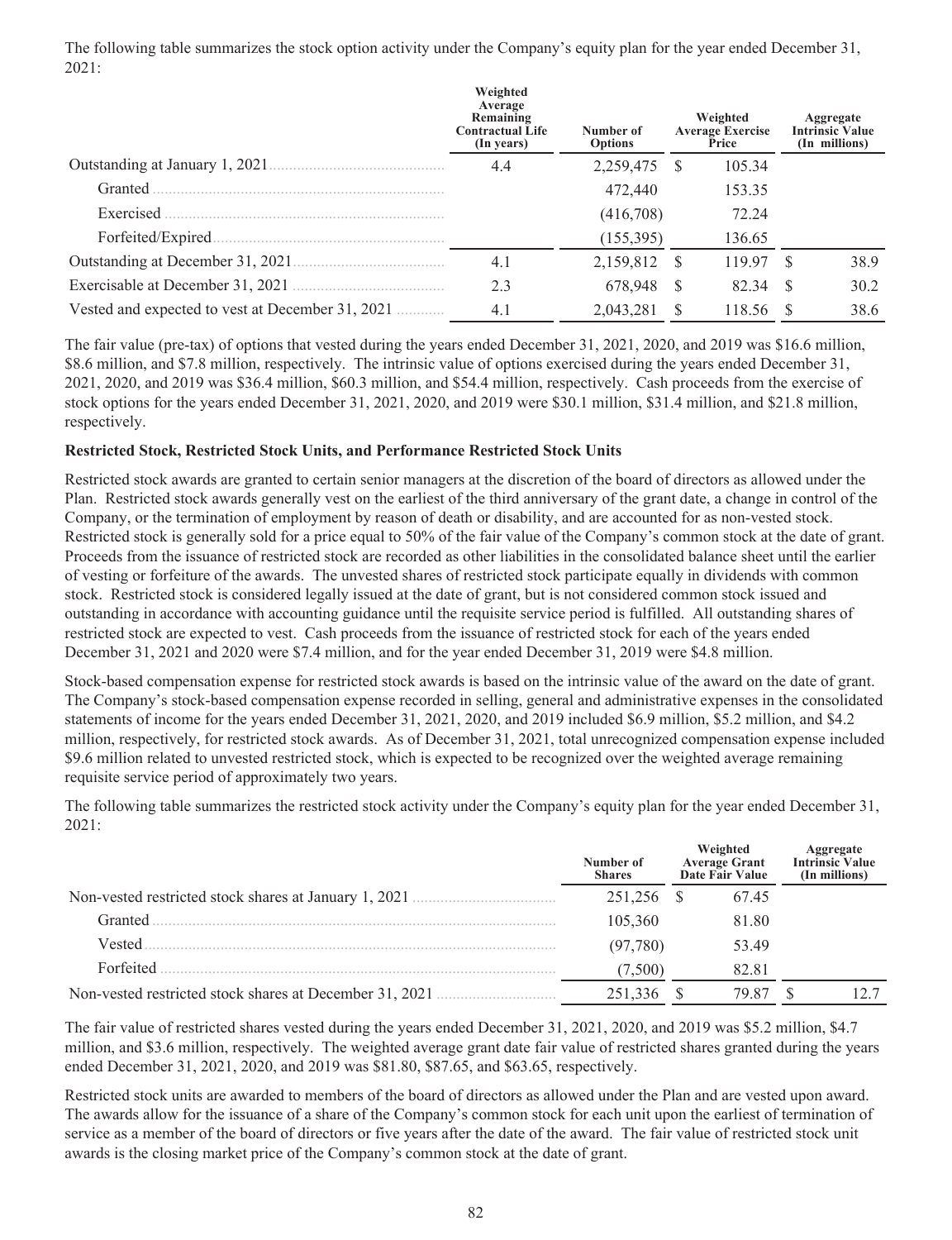The following table summarizes the restricted stock unit activity under the Company's equity plan for the year ended December 31, 2021:

|                                             | Number of<br><b>Shares</b> | Weighted<br>Average Grant<br>Date Fair Value | <b>Aggregate</b><br>Intrinsic Value<br>(In millions) |
|---------------------------------------------|----------------------------|----------------------------------------------|------------------------------------------------------|
| Restricted stock units at January 1, 2021   | 48.660                     | 101.04                                       |                                                      |
| Granted                                     | 6 3 7 4                    | 149.09                                       |                                                      |
| Converted                                   | (20.241)                   | 88.52                                        |                                                      |
| Restricted stock units at December 31, 2021 | 34.793                     | 1713                                         | 4.4                                                  |

The weighted average grant date fair value of restricted stock units granted during the years ended December 31, 2021, 2020, and 2019 was \$149.09, \$124.82, and \$135.14, respectively.

Performance restricted stock units are awarded to certain employees as allowed under the Plan and vest upon certain performance conditions being met. The awards allow for the issuance of a share of the Company's common stock for each unit upon the achievement of stated performance goals, which are generally within five years from the date of the award. The fair value of performance restricted stock unit awards is the closing market price of the Company's common stock at the date of grant.

The following table summarizes the performance restricted stock unit activity under the Company's equity plan for the year ended December 31, 2021:

|                                                         | Number of<br><b>Shares</b> | Weighted<br><b>Average Grant</b><br>Date Fair Value | <b>Aggregate</b><br>Intrinsic Value<br>(In millions) |
|---------------------------------------------------------|----------------------------|-----------------------------------------------------|------------------------------------------------------|
| Performance restricted stock units at January 1, 2021   | 21,000                     | 121.65                                              |                                                      |
| Granted                                                 | 20,000                     | 142.35                                              |                                                      |
| Forfeited                                               | (15,000)                   | 121.65                                              |                                                      |
| Performance restricted stock units at December 31, 2021 | 26 000                     | 137.57                                              |                                                      |

The weighted average grant date fair value of performance restricted stock units granted during the years ended December 31, 2021 and 2020 was \$142.35 and \$121.61, respectively. As of December 31, 2021, 24,350 shares of performance restricted stock units were not deemed probable of vesting.

#### **15. EARNINGS PER SHARE**

The following tables sets forth the computation of basic and diluted earnings per share using the two-class method:

|                                                  | Years ended December 31, |            |      |                                   |     |            |
|--------------------------------------------------|--------------------------|------------|------|-----------------------------------|-----|------------|
|                                                  | 2021                     |            |      | 2020                              |     | 2019       |
|                                                  |                          |            |      | (In thousands, except share data) |     |            |
| <b>Basic earnings per share:</b>                 |                          |            |      |                                   |     |            |
| Net income                                       |                          | 70.459 \$  |      | 26.992 \$                         |     | 180,386    |
| Allocation of net income to common stockholders: |                          |            |      |                                   |     |            |
| Common stock                                     |                          | 70,154     | - \$ | 26,876                            | - S | 179,520    |
|                                                  |                          | 305        |      | 116                               |     | 866        |
|                                                  |                          | 70,459 \$  |      | 26,992 \$                         |     | 180,386    |
| Weighted average common shares outstanding:      |                          |            |      |                                   |     |            |
|                                                  |                          | 60,312,690 |      | 59,533,104                        |     | 57,838,245 |
|                                                  |                          | 257,024    |      | 255,733                           |     | 278,808    |
| Earnings per common share:                       |                          |            |      |                                   |     |            |
| Common stock                                     |                          | 1.16       |      | 0.45                              | S   | 3.10       |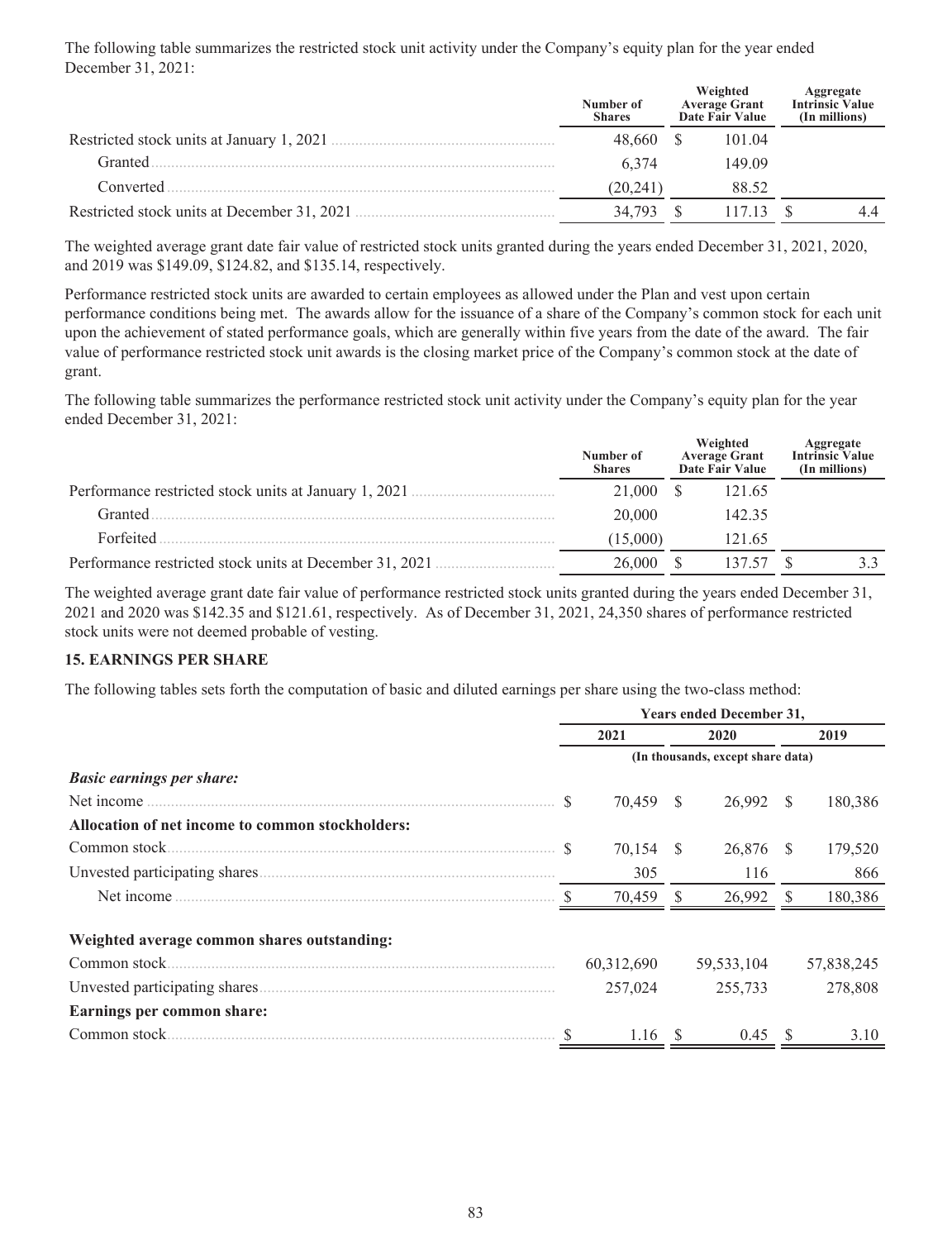|                                                                     | <b>Years ended December 31,</b> |            |                                   |              |   |            |  |
|---------------------------------------------------------------------|---------------------------------|------------|-----------------------------------|--------------|---|------------|--|
|                                                                     |                                 | 2021       |                                   | 2020         |   | 2019       |  |
|                                                                     |                                 |            | (In thousands, except share data) |              |   |            |  |
| Diluted earnings per share:                                         |                                 |            |                                   |              |   |            |  |
|                                                                     |                                 | 70,154 \$  |                                   | 26,876 \$    |   | 179,520    |  |
|                                                                     |                                 | 305        |                                   | 116          |   | 866        |  |
| Less: adjusted earnings allocated to unvested participating shares. |                                 | (302)      |                                   | (114)        |   | (850)      |  |
|                                                                     |                                 | 70,157     |                                   | 26,878       |   | 179,536    |  |
| Weighted average common shares outstanding:                         |                                 |            |                                   |              |   |            |  |
| Common stock.                                                       |                                 | 60,312,690 |                                   | 59, 533, 104 |   | 57,838,245 |  |
| Effect of dilutive securities.                                      |                                 | 558,709    |                                   | 776,881      |   | 1,108,995  |  |
| Weighted average common shares outstanding — diluted                |                                 | 60,871,399 |                                   | 60,309,985   |   | 58,947,240 |  |
| Earnings per common share:                                          |                                 |            |                                   |              |   |            |  |
|                                                                     |                                 | 1.15S      |                                   | 0.45         | S | 3.05       |  |

Options outstanding to purchase 0.9 million shares of common stock were excluded from diluted earnings per share for both the years ended December 31, 2021 and 2020, and 0.4 million shares of common stock were excluded from diluted earnings per share for the year ended December 31, 2019, since their effect was anti-dilutive. These options may become dilutive in the future.

### **16. ACCUMULATED OTHER COMPREHENSIVE INCOME (LOSS)**

Accumulated other comprehensive income (loss), which is included as a component of stockholders' equity, is comprised of foreign currency translation adjustments and unrealized gains (losses) on cash flow hedges and investments, net of tax.

The changes in accumulated other comprehensive income (loss) by component were as follows:

|                                                                                                         | Foreign<br>currency<br>translation<br>adjustments (1) | <b>Unrealized</b><br>gain (loss) on<br>cash flow<br>hedges | <b>Unrealized</b><br>gain (loss) on<br>investments | <b>Total</b> |
|---------------------------------------------------------------------------------------------------------|-------------------------------------------------------|------------------------------------------------------------|----------------------------------------------------|--------------|
|                                                                                                         |                                                       |                                                            | (In thousands)                                     |              |
|                                                                                                         | $(47,835)$ \$<br><sup>\$</sup>                        | $(2,566)$ \$                                               | 70 \$                                              | (50, 331)    |
| Other comprehensive income (loss) before                                                                | 22,622                                                | (5,577)                                                    | (22)                                               | 17,023       |
| Less: amounts reclassified from accumulated other                                                       | (2,881)                                               | (3,358)                                                    |                                                    | (6,239)      |
|                                                                                                         | 25,503                                                | (2,219)                                                    | (22)                                               | 23,262       |
| Balance at December 31, 2020                                                                            | (22, 332)                                             | (4,785)                                                    | 48                                                 | (27,069)     |
| Other comprehensive income (loss) before<br>reclassifications — net of tax                              | (15, 354)                                             | 1,909                                                      | (72)                                               | (13,517)     |
| Less: amounts reclassified from accumulated other<br>comprehensive income $(\text{loss})$ — net of tax. | 387                                                   | (3,614)                                                    |                                                    | (3,227)      |
|                                                                                                         | (15,741)                                              | 5,523                                                      | (72)                                               | (10,290)     |
| Balance at December 31, 2021.                                                                           | (38, 073)                                             | 738                                                        | (24)                                               | (37, 359)    |

(1) Taxes are not provided for the currency translation adjustments related to the undistributed earnings of foreign subsidiaries that are intended to be indefinitely reinvested.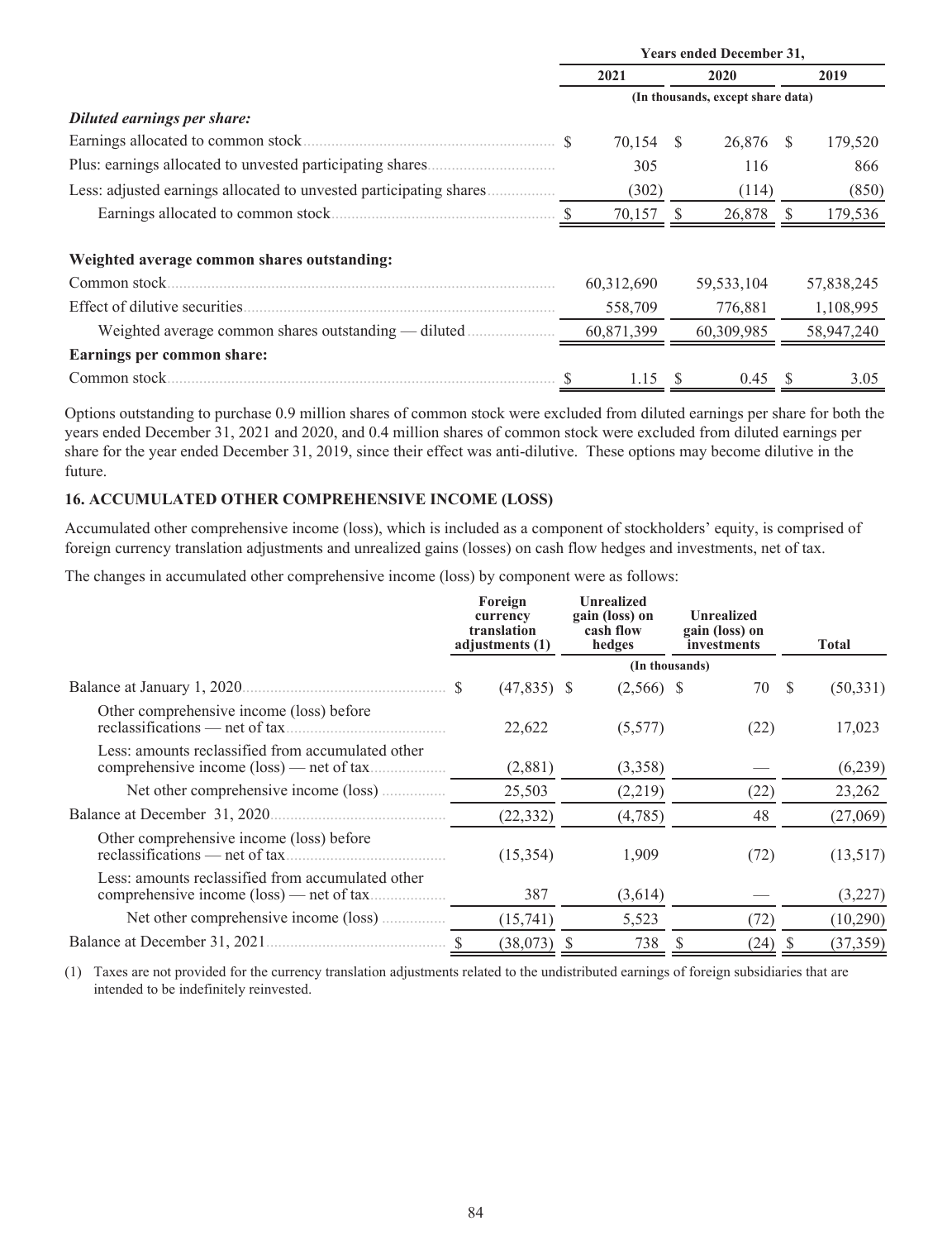# **17. SEGMENT AND GEOGRAPHIC INFORMATION**

The Company's reportable segments are comprised of (1) full service center-based child care, (2) back-up care, and (3) educational advisory and other services. The full service center-based child care segment includes the traditional center-based early education and child care, preschool, and elementary education. The Company's back-up care segment consists of centerbased back-up child care, in-home child and adult/elder care, and self-sourced reimbursed care. The Company's educational advisory and other services segment consists of tuition assistance and student loan repayment program administration, workforce education and related educational advising, college admissions advisory services, and an online marketplace for families and caregivers, which have been aggregated. The Company and its chief operating decision maker evaluate performance based on revenue and income from operations. Intercompany activity is eliminated in the segment results. The assets and liabilities of the Company are managed centrally and are reported internally in the same manner as the consolidated financial statements; therefore, no segment asset information is produced or included herein.

Revenue and income (loss) from operations by reportable segment were as follows:

|                              | <b>Full service</b><br>center-based<br>child care |              | Back-up care   |      | <b>Educational</b><br>advisory and<br>other services |              | <b>Total</b> |
|------------------------------|---------------------------------------------------|--------------|----------------|------|------------------------------------------------------|--------------|--------------|
|                              |                                                   |              | (In thousands) |      |                                                      |              |              |
| Year ended December 31, 2021 |                                                   |              |                |      |                                                      |              |              |
|                              | 1,297,208                                         | <sup>S</sup> | 351,103        | -S   | 106,996                                              | <sup>S</sup> | 1,755,307    |
|                              | (8, 431)                                          |              | 115,173        |      | 22,276                                               |              | 129,018      |
| Year ended December 31, 2020 |                                                   |              |                |      |                                                      |              |              |
|                              | 1,032,266                                         | <sup>8</sup> | 388,294        | - \$ | 94,533 \$                                            |              | 1,515,093    |
|                              | (155, 382)                                        |              | 182,938        |      | 25,778                                               |              | 53,334       |
| Year ended December 31, 2019 |                                                   |              |                |      |                                                      |              |              |
|                              | 1,684,006                                         | <sup>S</sup> | 296,330        | -S   | 81,681                                               | <sup>S</sup> | 2,062,017    |
|                              | 166,011                                           |              | 80,394         |      | 21,414                                               |              | 267,819      |

(1) For the year ended December 31, 2021, loss from operations for the full service center-based child care segment included \$10.6 million of impairment losses related to fixed assets and operating lease right-of-use assets, and \$0.6 million of transaction costs related to completed acquisitions. Refer to Note 13, *Fair Value Measurements*, for additional information on impairment losses.

(2) For the year ended December 31, 2020, income (loss) from operations included impairment losses of \$26.2 million related to fixed assets and operating lease right-of-use assets in the full service center-based child care segment, and \$2.1 million related to an equity investment in the back-up care segment. Additionally, loss from operations in the full service center-based child care segment included \$6.6 million in costs primarily associated with the closure of centers, including related severance and facilities costs. Refer to Note 13, *Fair Value Measurements*, for additional information on impairment losses.

(3) For the year ended December 31, 2019, income from operations included \$0.6 million of transaction costs related to completed acquisitions, of which \$0.2 million was allocated to the full service center-based child care segment and \$0.4 million to the back-up care segment.

Refer to Note 3, *Revenue Recognition*, for revenue by geographic region. Fixed assets by geographic region were as follows:

|                     | December 31, |            |      |                |      |         |
|---------------------|--------------|------------|------|----------------|------|---------|
|                     | 2021         |            | 2020 |                | 2019 |         |
|                     |              |            |      | (In thousands) |      |         |
| North America.      |              | 346,030 \$ |      | 370,275 \$     |      | 369,851 |
| Europe              |              | 252,104    |      | 258,482        |      | 266,302 |
| Total fixed assets. |              | 598.134    |      | 628,757        |      | 636,153 |

The classification "North America" is comprised of the Company's United States, Canada and Puerto Rico operations and the classification "Europe" includes the United Kingdom, Netherlands, and India operations. During the year ended December 31, 2020, the Company divested its child care center business and ceased to operate its two centers in Canada. Fixed assets in the United States were substantially all of the fixed assets in North America, and fixed assets in the United Kingdom were \$213.5 million, \$225.0 million, and \$240.5 million at December 31, 2021, 2020, and 2019, respectively. Fixed assets associated with other countries were not material.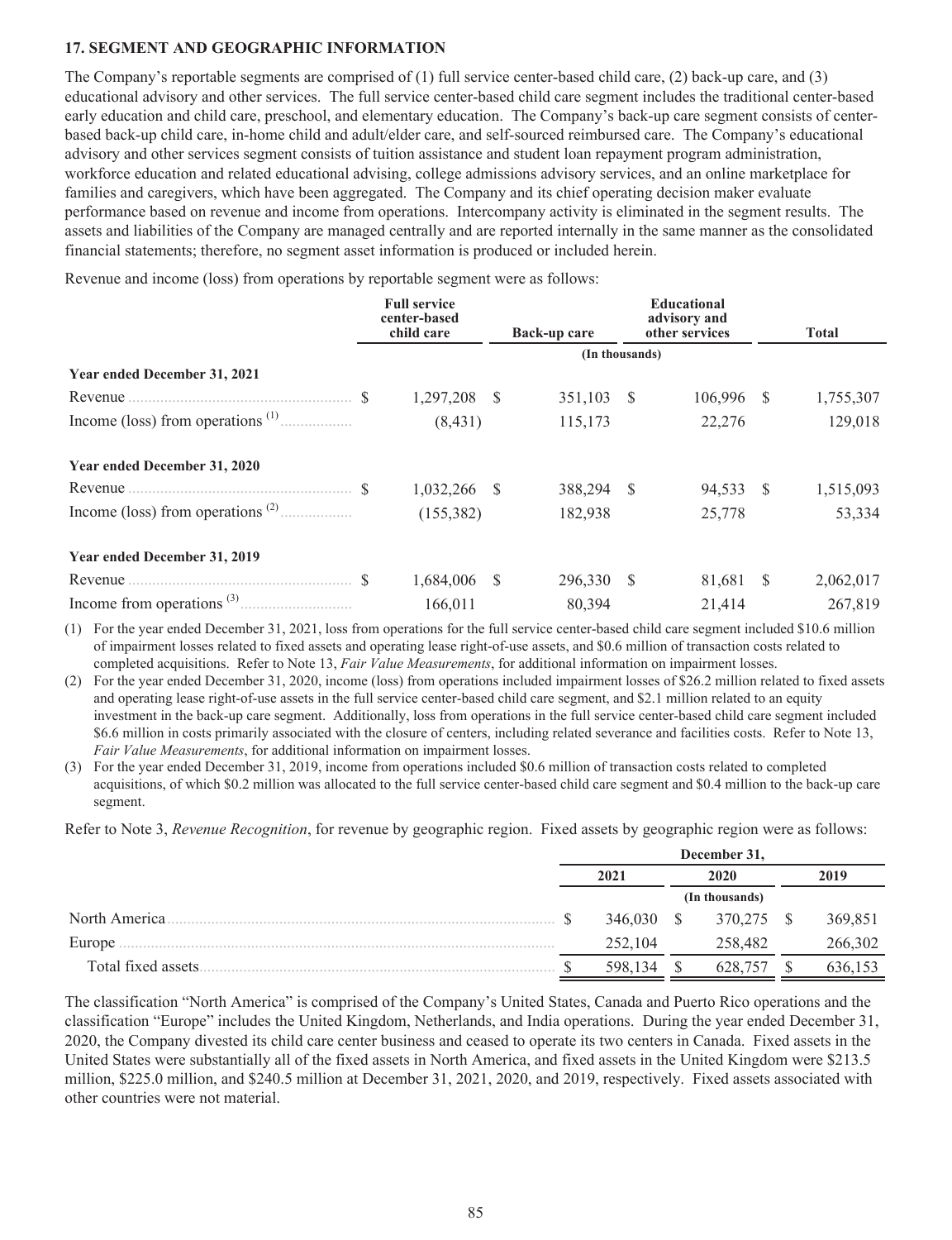### **18. EMPLOYEE BENEFIT PLANS**

The Company maintains a 401(k) Retirement Savings Plan (the "401(k) Plan") for all eligible employees in the United States. To be eligible for the 401(k) Plan, an employee must be at least 20 years of age and have completed their eligibility period of 60 days of service from date of hire. The 401(k) Plan is funded by elective employee contributions of up to 75% of their compensation, subject to certain limitations. Under the 401(k) Plan, the Company matches 25% of employee contributions for each participant up to 8% of the employee's compensation after one year of service. Expense under the 401(k) Plan, consisting of Company contributions and plan administrative expenses paid by the Company, totaled approximately \$4.1 million for the year ended December 31, 2021, and approximately \$3.4 million for each of the years ended December 31, 2020 and 2019.

The Company maintains other defined contribution and defined benefit pension plans that cover eligible employees in the United Kingdom and the Netherlands. These plans are generally funded by employee and employer contributions. Expense under these plans, including employer contributions, totaled approximately \$10.2 million, \$9.3 million and \$9.2 million for the years ended December 31, 2021, 2020 and 2019, respectively.

The Company maintains a Non-qualified Deferred Compensation Plan (the "NQDC Plan") for eligible employees. Eligible employees are employees who have capped contribution levels in the existing 401(k) Plan due to the thresholds dictated by the IRS definition of "highly compensated" employees, as well as other employees at the Company's discretion. The NQDC Plan is funded by elective employee contributions of up to 50% of their base compensation and up to 100% of other forms of compensation, as defined. Under the NQDC Plan, the Company matches 25% of employee contributions for each participant up to \$2,500. The Company holds investments in company-owned life insurance policies to offset the Company's liabilities under the NQDC Plan. Total investments included in prepaid expenses and other current assets and in other assets in the consolidated balance sheet were \$1.0 million and \$16.1 million, respectively, at December 31, 2021. NQDC Plan liabilities, included in other current and long-term liabilities in the consolidated balance sheet, were \$1.0 million and \$16.2 million at December 31, 2021, respectively. At December 31, 2020, total investments included in prepaid expenses and other assets and in other assets were \$0.9 million, and \$11.5 million. respectively. NQDC Plan liabilities, included in other current and longterm liabilities in the consolidated balance sheet, were \$1.0 million and \$12.3 million at December 31, 2020, respectively.

# **19. COMMITMENTS AND CONTINGENCIES**

# **Letters of Credit**

The Company has 56 letters of credit outstanding used to guarantee certain rent payments for up to \$2.5 million. These letters of credit are secured by cash deposits included in prepaid expenses and other current assets in the consolidated balance sheet. No amounts have been drawn against these letters of credit.

# **Litigation**

The Company is a defendant in certain legal matters in the ordinary course of business and records accruals for outstanding legal matters when the Company believes it is probable that a loss has been incurred, and the amount can be reasonably estimated. The Company's accruals for outstanding legal matters are not material, individually or in the aggregate, to the Company's consolidated financial position. Management believes the resolution of such pending legal matters will not have a material adverse effect on the Company's financial condition, results of operations or cash flows, although the Company cannot predict the ultimate outcome of any such actions.

# **Insurance and Regulatory**

The Company self-insures a portion of its medical insurance plans and has a high deductible workers' compensation plan. Additionally, a portion of the general liability coverage is provided by the Company's wholly-owned captive insurance entity. Management believes that the amounts accrued for these obligations are sufficient and that ultimate settlement of such claims or costs associated with claims made under these plans will not have a material adverse effect on the Company's financial position, results of operations or cash flows. The net assets of the captive insurance subsidiary were not material to the consolidated financial statements as of December 31, 2021 and 2020, respectively.

The Company's early education and child care centers are subject to numerous federal, state and local regulations and licensing requirements. Failure of a center to comply with applicable regulations can subject it to governmental sanctions, which could require expenditures by the Company to bring its early education and child care centers into compliance.

# **Item 9. Changes in and Disagreements with Accountants on Accounting and Financial Disclosure**

None.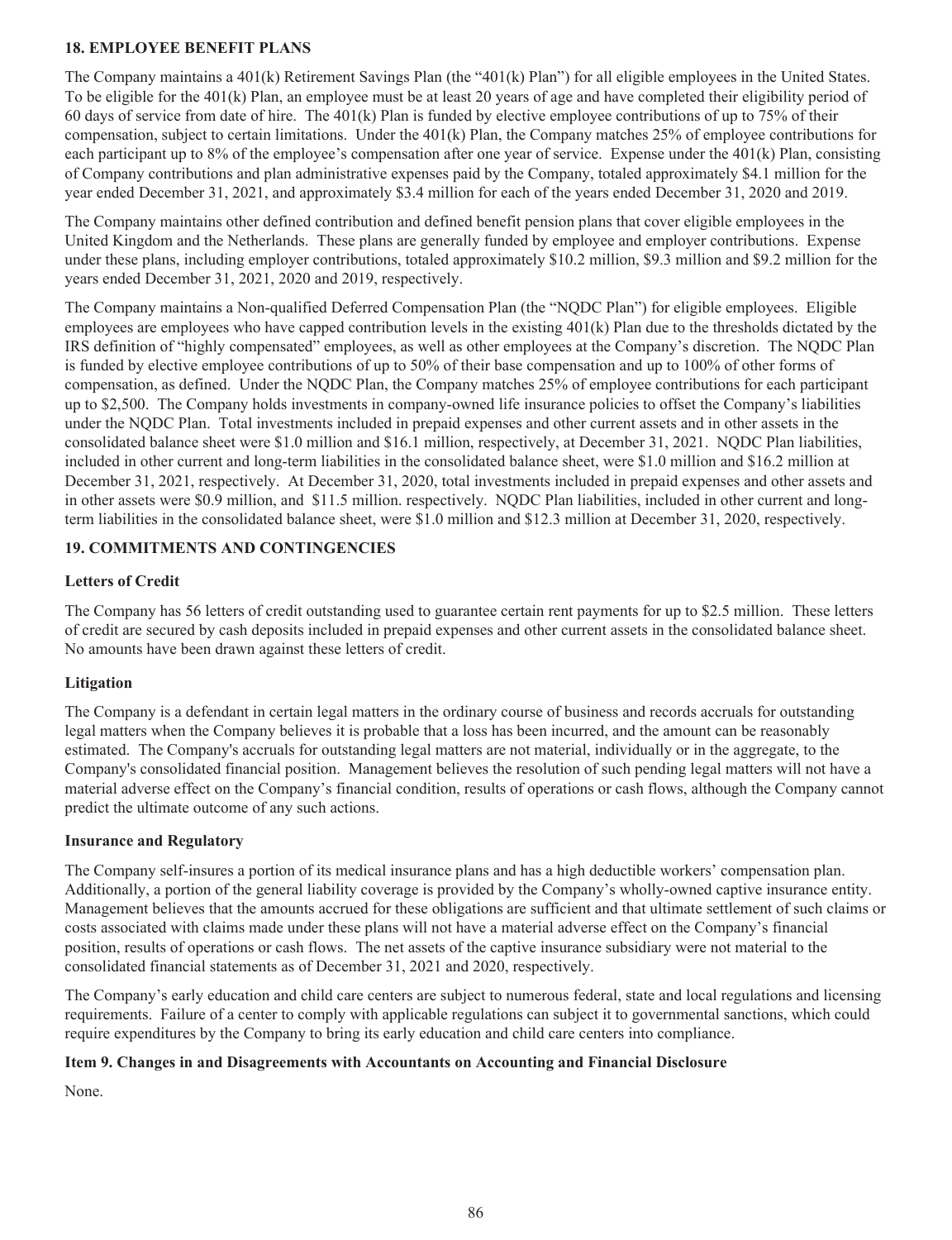### **Item 9A. Controls and Procedures**

### *Disclosure Controls and Procedures*

We maintain disclosure controls and procedures (as defined in Rule 13a-15(e) under the Exchange Act) that are intended to ensure that information that would be required to be disclosed in Exchange Act reports is recorded, processed, summarized and reported within the time periods specified in the SEC's rules and forms, and that such information is accumulated and communicated to our management, including the Chief Executive Officer and the Chief Financial Officer, as appropriate, to allow timely decisions regarding required disclosure.

We carried out an evaluation, under the supervision, and with the participation of our management, including our Chief Executive Officer and Chief Financial Officer, of the effectiveness of the design and operation of our disclosure controls and procedures as of December 31, 2021. Based on this evaluation, our Chief Executive Officer and Chief Financial Officer concluded that, as of December 31, 2021, such disclosure controls and procedures were effective.

# *Management's Report on Internal Control Over Financial Reporting*

Management of the Company is responsible for establishing and maintaining adequate internal control over financial reporting. Internal control over financial reporting is defined in Rule 13a-15(f) promulgated under the Exchange Act as a process, designed by, or under the supervision of the Company's principal executive and principal financial officers and effected by the Company's board of directors, management and other personnel, to provide reasonable assurance regarding the reliability of financial reporting and the preparation of financial statements for external purposes in accordance with generally accepted accounting principles. Internal control over financial reporting includes maintaining records that in reasonable detail accurately and fairly reflect our transactions and disposition of assets; providing reasonable assurance that transactions are recorded as necessary for preparation of our financial statements; providing reasonable assurance that receipts and expenditures are made only in accordance with management and board authorizations; and providing reasonable assurance regarding prevention or timely detection of unauthorized acquisition, use or disposition of our assets that could have a material effect on our financial statements.

Because of its inherent limitations, internal control over financial reporting is not intended to provide absolute assurance that a misstatement of our financial statements would be prevented or detected. Also, projections of any evaluation of effectiveness to future periods are subject to the risk that controls may become inadequate because of changes in conditions or that the degree of compliance with policies or procedures may deteriorate.

Management, with the participation of the Company's principal executive and principal financial officers, conducted an evaluation of the effectiveness of our internal control over financial reporting as of December 31, 2021 based on the framework and criteria established in *Internal Control — Integrated Framework (2013)* issued by the Committee of Sponsoring Organizations of the Treadway Commission. This evaluation included review of the documentation of controls, evaluation of the design effectiveness of controls, testing of the operating effectiveness of controls and a conclusion on this evaluation.

Based on the foregoing, management concluded that the Company's internal control over financial reporting was effective as of December 31, 2021.

# *Attestation Report of the Independent Registered Public Accounting Firm*

Our internal control over financial reporting as of December 31, 2021 has been audited by Deloitte & Touche LLP, an independent registered public accounting firm, as stated in their attestation report, which follows below.

#### *Changes in Internal Control Over Financial Reporting*

There have been no changes in our internal control over financial reporting that occurred during the three months ended December 31, 2021 that have materially affected, or are reasonably likely to materially affect, our internal control over financial reporting.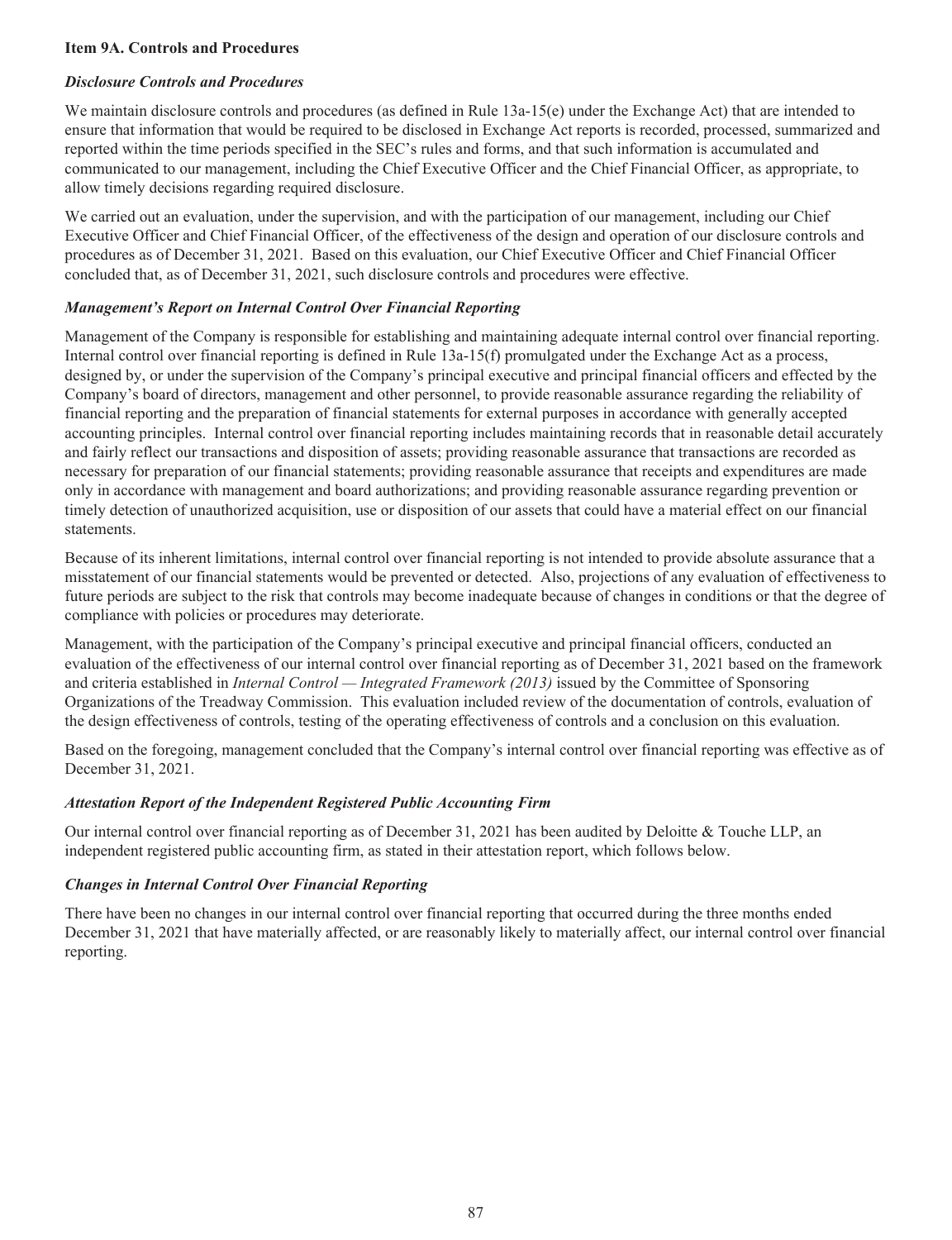# **REPORT OF INDEPENDENT REGISTERED PUBLIC ACCOUNTING FIRM**

To the Stockholders and the Board of Directors of Bright Horizons Family Solutions Inc.

# **Opinion on Internal Control over Financial Reporting**

We have audited the internal control over financial reporting of Bright Horizons Family Solutions Inc. and subsidiaries (the "Company") as of December 31, 2021, based on criteria established in *Internal Control Integrated Framework (2013)* issued by the Committee of Sponsoring Organizations of the Treadway Commission (COSO). In our opinion, the Company maintained, in all material respects, effective internal control over financial reporting as of December 31, 2021, based on criteria established in *Internal Control* - *Integrated Framework (2013)* issued by COSO.

We have also audited, in accordance with the standards of the Public Company Accounting Oversight Board (United States) (PCAOB), the consolidated financial statements as of and for the year ended December 31, 2021, of the Company and our report dated February 25, 2022, expressed an unqualified opinion on those financial statements.

### **Basis for Opinion**

The Company's management is responsible for maintaining effective internal control over financial reporting and for its assessment of the effectiveness of internal control over financial reporting, included in the accompanying Management's Report on Internal Control over Financial Reporting. Our responsibility is to express an opinion on the Company's internal control over financial reporting based on our audit. We are a public accounting firm registered with the PCAOB and are required to be independent with respect to the Company in accordance with the U.S. federal securities laws and the applicable rules and regulations of the Securities and Exchange Commission and the PCAOB.

We conducted our audit in accordance with the standards of the PCAOB. Those standards require that we plan and perform the audit to obtain reasonable assurance about whether effective internal control over financial reporting was maintained in all material respects. Our audit included obtaining an understanding of internal control over financial reporting, assessing the risk that a material weakness exists, testing and evaluating the design and operating effectiveness of internal control based on the assessed risk, and performing such other procedures as we considered necessary in the circumstances. We believe that our audit provides a reasonable basis for our opinion.

# **Definition and Limitations of Internal Control over Financial Reporting**

A company's internal control over financial reporting is a process designed to provide reasonable assurance regarding the reliability of financial reporting and the preparation of financial statements for external purposes in accordance with generally accepted accounting principles. A company's internal control over financial reporting includes those policies and procedures that (1) pertain to the maintenance of records that, in reasonable detail, accurately and fairly reflect the transactions and dispositions of the assets of the company; (2) provide reasonable assurance that transactions are recorded as necessary to permit preparation of financial statements in accordance with generally accepted accounting principles, and that receipts and expenditures of the company are being made only in accordance with authorizations of management and directors of the company; and (3) provide reasonable assurance regarding prevention or timely detection of unauthorized acquisition, use, or disposition of the company's assets that could have a material effect on the financial statements.

Because of its inherent limitations, internal control over financial reporting may not prevent or detect misstatements. Also, projections of any evaluation of effectiveness to future periods are subject to the risk that controls may become inadequate because of changes in conditions, or that the degree of compliance with the policies or procedures may deteriorate.

/s/ Deloitte & Touche LLP

Boston, Massachusetts February 25, 2022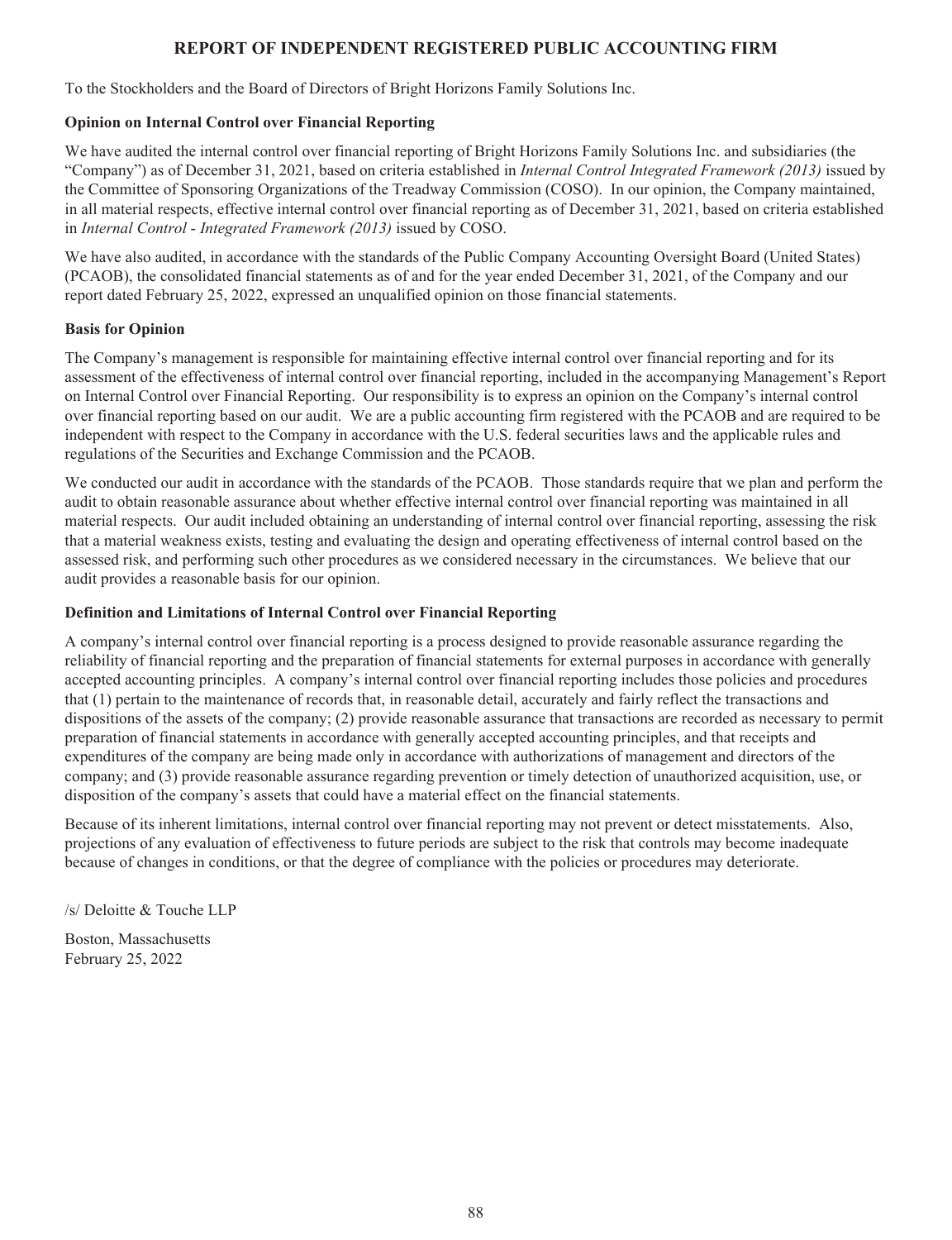#### **Item 9B. Other Information**

None.

# **Item 9C. Disclosure Regarding Foreign Jurisdictions that Prevent Inspections**

Not Applicable.

### **PART III**

### **Item 10. Directors, Executive Officers and Corporate Governance**

Information regarding our executive officers is set forth at the end of Part I of this Annual Report on Form 10-K under the caption "*Information about our Executive Officers.*" The remaining information required by this item will be contained in our Definitive Proxy Statement for our 2022 Annual Meeting of Stockholders, which will be filed no later than 120 days after the close of our fiscal year ended December 31, 2021 (the "Definitive Proxy Statement") and is incorporated herein by reference.

#### **Item 11. Executive Compensation**

Except for information regarding securities authorized under our equity compensation plans as set forth in Item 5 of this Annual Report on Form 10-K under the caption "*Equity Compensation Plans*," the information required by this item will be contained in our Definitive Proxy Statement and is incorporated herein by reference.

### **Item 12. Security Ownership of Certain Beneficial Owners and Management and Related Stockholder Matters**

The information required by this item will be contained in our Definitive Proxy Statement and is incorporated herein by reference.

### **Item 13. Certain Relationships and Related Transactions, and Director Independence**

The information required by this item will be contained in our Definitive Proxy Statement and is incorporated herein by reference.

#### **Item 14. Principal Accountant Fees and Services**

The information required by this item will be contained in our Definitive Proxy Statement and is incorporated herein by reference.

# **PART IV**

#### **Item 15. Exhibits and Financial Statement Schedules**

(a) The following documents are filed as part of this report:

- 1. Financial statements: All financial statements are included in Part II, Item 8 of this Annual Report on Form 10-K.
- 2. Financial statement schedules: All other financial statement schedules are omitted because they are not required or are not applicable, or the required information is provided in the consolidated financial statements or notes described in Item  $15(a)(1)$  above.
- 3. Exhibits: The following is an index of the exhibits included in this Annual Report on Form 10-K or incorporated by reference.

| <b>Exhibit</b><br><b>Number</b> | <b>Exhibit Title</b>                                                                                                                                                                                                                                                |
|---------------------------------|---------------------------------------------------------------------------------------------------------------------------------------------------------------------------------------------------------------------------------------------------------------------|
| 3.1                             | Form of Second Restated Certificate of Incorporation of Bright Horizons Family Solutions Inc. (incorporated by<br>reference to Exhibit 3.1 to the Company's Registration Statement on Form S-1, File No. 333-184579, filed<br>October 24, 2012)                     |
| 3.2                             | Amended and Restated Bylaws of Bright Horizons Family Solutions Inc. (incorporated by reference to Exhibit<br>3.1 to the Company's Registration Statement on Form 8-K, File No. 001-35780, filed March 15, 2017)                                                    |
| 4.1                             | Description of Registrant's Securities registered pursuant to the Securities Exchange Act of 1934 (incorporated by<br>reference to Exhibit 4.1 to the Company's Annual Report on Form 10-K, File No. 001-35780, filed March 1,<br>2021)                             |
| 10.1 <sup>†</sup>               | Bright Horizons Family Solutions Inc. (f/k/a Bright Horizons Solutions Corp.) 2008 Equity Incentive Plan<br>amended (incorporated by reference to Exhibit 10.1 to the Company's Registration Statement on Form S-1, File<br>No. 333-184579, filed October 24, 2012) |
| 10.2 <sup>†</sup>               | Amendment to Bright Horizons Family Solutions Inc. 2008 Equity Incentive Plan (incorporated by reference to<br>Exhibit $10.1(1)$ to Amendment No. 2 to the Company's Registration Statement on Form S-1, File No.<br>333-184579, filed on January 14, 2013)         |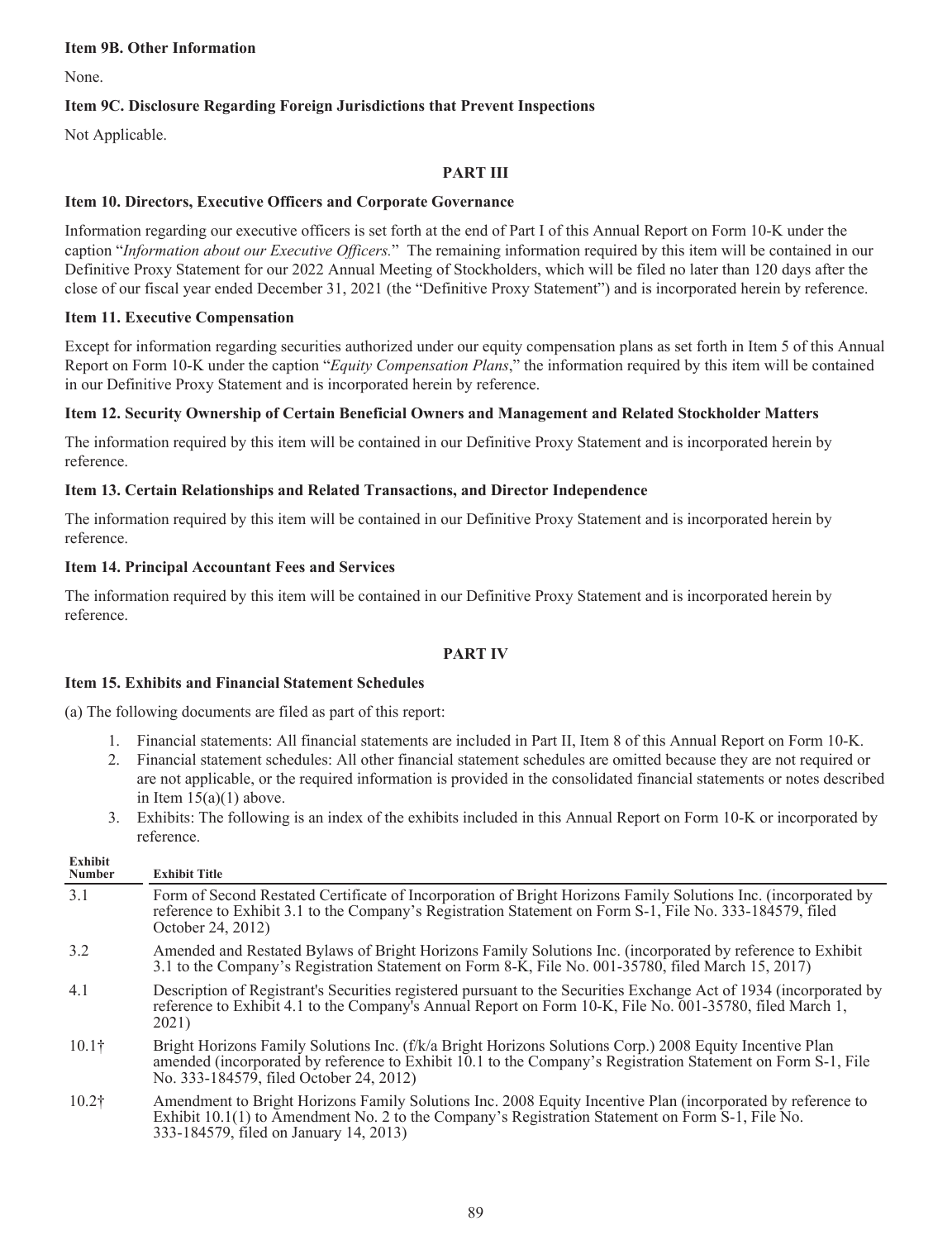| Exhibit<br>Number | <b>Exhibit Title</b>                                                                                                                                                                                                                                                                                                                                                                                                                                                                                                                 |
|-------------------|--------------------------------------------------------------------------------------------------------------------------------------------------------------------------------------------------------------------------------------------------------------------------------------------------------------------------------------------------------------------------------------------------------------------------------------------------------------------------------------------------------------------------------------|
| 10.3.1            | Incremental and Amendment and Restatement Agreement, dated as of November 7, 2016, among Bright<br>Horizons Family Solutions LLC, Bright Horizons Capital Corp., Goldman Sachs Bank USA, JPMorgan Chase<br>Bank, N.A. and the Incremental Term Lenders as parties thereto (incorporated by reference to Exhibit 10.3(1) to<br>the Company's Annual Report on Form 10-K, filed March 1, 2017)                                                                                                                                         |
| 10.3.2            | Credit Agreement, as amended and restated as of November 7, 2016, by and among Bright Horizons Family<br>Solutions LLC, Bright Horizons Capital Corp., JPMorgan Chase Bank, N.A., the Lenders and other parties<br>thereto, as previously named (incorporated by reference to Exhibit 10.3(2) to the Company's Annual Report on<br>Form 10-K, filed March 1, 2017)                                                                                                                                                                   |
| 10.3.3            | Amendment Agreement, dated as of May 8, 2017, among Bright Horizons Family Solutions LLC, Bright<br>Horizons Capital Corp., JPMorgan Chase Bank, N.A., the Existing Lenders as parties thereto and the New<br>Lenders as parties thereto (incorporated by reference to Exhibit $10.6$ to the Company's Quarterly Report on Form<br>10-Q, filed August 7, 2017)                                                                                                                                                                       |
| 10.3.4            | Amendment to Credit Agreement, dated as of November 30, 2017, by and among Bright Horizons Family<br>Solutions LLC, Bright Horizons Capital Corp, JPMorgan Chase Bank, N.A., as Administrative Agent, L/C Issuer<br>and assignee Lender under Sections 2(b) and 3(b) thereof, each other Loan Party, and the Lenders as parties<br>thereto (incorporated by reference to Exhibit 99.1 to the Company's Current Report on Form 8-K, filed<br>December $1, 2017$                                                                       |
| 10.3.5            | Third Amendment to Credit Agreement, dated as of May 31, 2018, by and among Bright Horizons Family<br>Solutions LLC, Bright Horizons Capital Corp., JPMorgan Chase Bank, N.A., as Administrative Agent, L/C<br>Issuer and assignee Lender under Sections 2(b) and 3(b) thereof, each other Loan Party, and the Lenders as<br>parties thereto (incorporated by reference to Exhibit 99.1 to the Company's Current Report on Form 8-K, filed<br>June 4, 2018)                                                                          |
| 10.3.6            | Fourth Amendment to Credit Agreement, dated as of April 24, 2020, by and among Bright Horizons Family<br>Solutions LLC, Bright Horizons Capital Corp., the Loan parties, the Lenders party thereto, the Fourth<br>Amendment Incremental Revolving Credit Lenders thereto, and JPMorgan Chase Bank N.A., as administrative<br>agent and L/C Issuer (incorporated by reference to Exhibit 10.1 to the Company's Current Report on Form 8-K,<br>filed April 27, 2020).                                                                  |
| 10.3.7            | Fifth Amendment to Credit Agreement, dated as of May 7, 2020, by and among Bright Horizons Family<br>Solutions LLC, Bright Horizons Capital Corp., the Loan Parties, the Fifth Amendment Incremental Revolving<br>Credit Lender party thereto, and JPMorgan Chase Bank, N.A., as Administrative Agent and L/C Issuer<br>(incorporated by reference to Exhibit 10.5 to the Company's Quarterly Report on Form 10-Q, filed May 11,<br>$2020$ ).                                                                                        |
| 10.3.8            | Sixth Amendment to Credit Agreement, dated as of May 26, 2021, by and among Bright Horizons Family<br>Solutions LLC, Bright Horizons Capital Corp., the Loan Parties as parties thereto, JPMorgan Chase Bank, N.A.,<br>as administrative agent and L/C issuer, and each Refinancing Revolver Lender as parties thereto (incorporated by<br>reference to Exhibit 99.1 to the Company's Current Report on Form 8-K, filed May 26, 2021).                                                                                               |
| 10.3.9            | Amendment Agreement, dated as of November 23, 2021, including the Second Amended and Restated Credit<br>Agreement, by and among Bright Horizons Family Solutions LLC, Bright Horizons Capital Corp., certain other<br>subsidiaries of the Borrower, JPMorgan Chase Bank, N.A., as Administrative Agent and L/C Issuer, Bank of<br>America, N.A., as the 2021 Term B Lender, and the other Lenders party thereto (incorporated by reference to<br>Exhibit 10.1 to the Company's Current Report on Form 8-K, filed November 24, 2021). |
| $10.4\dagger$     | Form of Non-Statutory Time-Based Stock Option Agreement under the 2008 Equity Incentive Plan (incorporated<br>by reference to Exhibit 10.2 to the Company's Registration Statement on Form S-1, File No. 333-184579, filed<br>October 24, 2012)                                                                                                                                                                                                                                                                                      |
| $10.5\dagger$     | Form of Non-Statutory Performance-Based Stock Option Agreement under the 2008 Equity Incentive Plan<br>(incorporated by reference to Exhibit 10.3 to the Company's Registration Statement on Form S-1, File No.<br>333-184579, filed October 24, 2012)                                                                                                                                                                                                                                                                               |
| $10.6\dagger$     | Form of Non-Statutory Continuation Option Agreement under the 2008 Equity Incentive Plan (incorporated by<br>reference to Exhibit 10.4 to the Company's Registration Statement on Form S-1, File No. 333-184579, filed<br>October 24, 2012)                                                                                                                                                                                                                                                                                          |
| $10.7\dagger$     | Bright Horizons Family Solutions Inc. Annual Incentive Plan (incorporated by reference to Exhibit 10.7 to the<br>Company's Annual Report on Form 10-K, filed on February 27, 2020)                                                                                                                                                                                                                                                                                                                                                   |
| $10.8\dagger$     | Form of Non-Statutory Stock Option Agreement (Directors) under 2012 Omnibus Long-Term Incentive Plan<br>(incorporated by reference to Exhibit $10.6(1)$ to Amendment No. 1 to the Company's Registration Statement on<br>Form S-1, File No. 333-184579, filed November 9, 2012)                                                                                                                                                                                                                                                      |
| 10.9†             | Form of Non-Statutory Stock Option Agreement (Employees) under 2012 Omnibus Long-Term Incentive Plan<br>(incorporated by reference to Exhibit $10.6(2)$ to Amendment No. 1 to the Company's Registration Statement on<br>Form S-1, File No. 333-184579, filed November 9, 2012)                                                                                                                                                                                                                                                      |
| $10.10\dagger$    | Bright Horizons Family Solutions Inc. 2012 Omnibus Long-Term Incentive Plan, as Amended and Restated<br>Effective as of June 1, 2017 (incorporated by reference to Exhibit 10.1 to the Company's Quarterly Report on<br>Form 10-Q, filed August 7, 2017)                                                                                                                                                                                                                                                                             |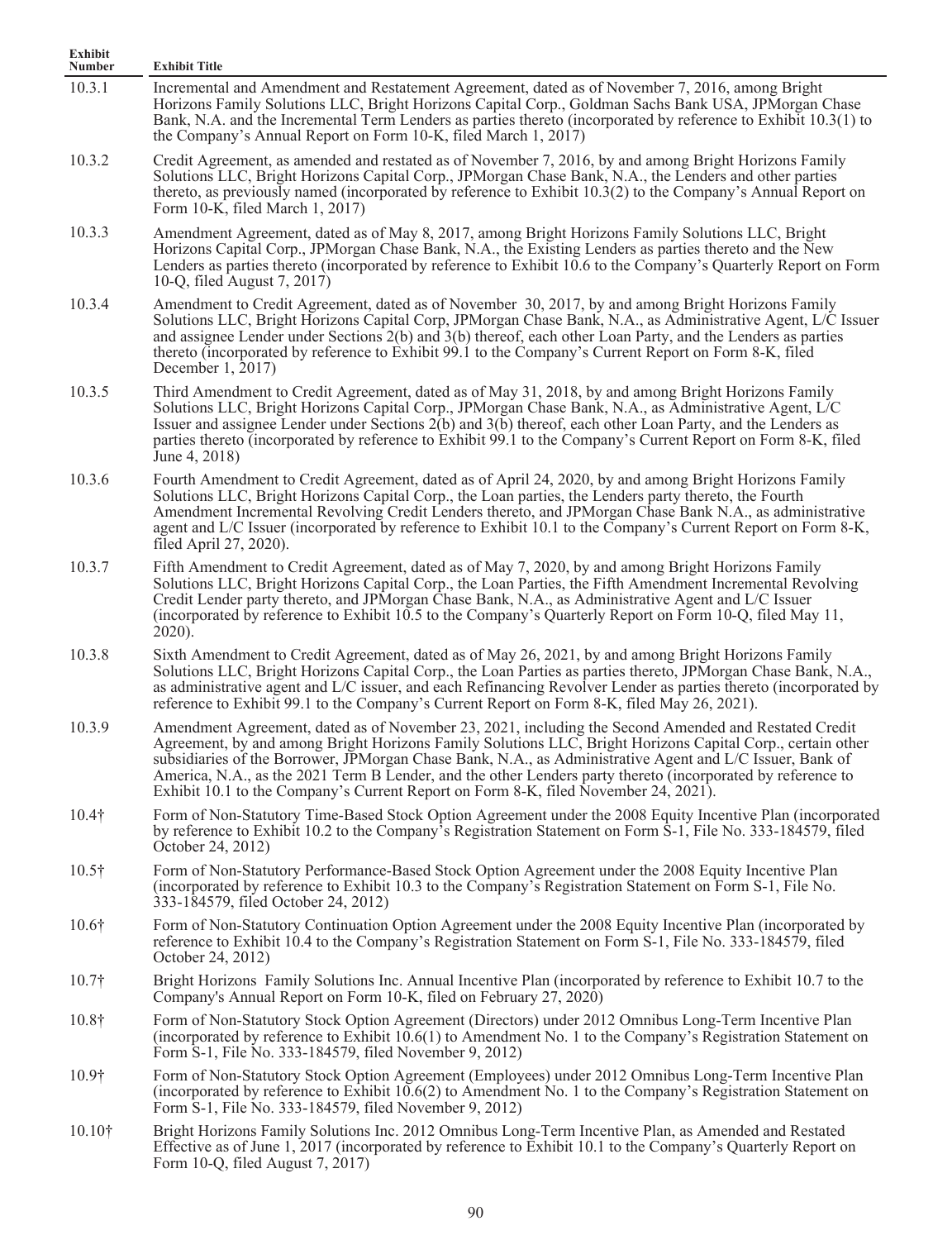| Exhibit<br><b>Number</b> | <b>Exhibit Title</b>                                                                                                                                                                                                                                                        |
|--------------------------|-----------------------------------------------------------------------------------------------------------------------------------------------------------------------------------------------------------------------------------------------------------------------------|
| $10.11\dagger$           | Amended and Restated Severance Agreement between Bright Horizons Family Solutions LLC and Elizabeth<br>Boland (incorporated by reference to Exhibit 10.10 to the Company's Registration Statement on Form S-1, File<br>No. 333-184579, filed October 24, 2012)              |
| 10.12†                   | Form of Director and Officer Indemnification Agreement (incorporated by reference to Exhibit 10.16 to the<br>Company's Registration Statement on Form S-1, File No. 333-184579, filed October 24, 2012)                                                                     |
| $10.13\dagger$           | Form of Indemnification Agreement (incorporated by reference to Exhibit 10.28 to the Company's Annual<br>Report on Form 10-K, filed March 2, 2015)                                                                                                                          |
| 10.14†                   | Amended and Restated Severance Agreement between Bright Horizons Family Solutions LLC and Mary Lou<br>Burke (incorporated by reference to Exhibit 10.17 to the Company's Annual Report on Form 10-K, filed March<br>1, 2017                                                 |
| $10.15\dagger$           | 2012 Omnibus Long-Term Incentive Plan, as Amended and Restated effective as of May 29, 2019 (incorporated<br>by reference to Exhibit 10.1 to the Company's Current Report on Form 8-K, filed May 30, 2019)                                                                  |
| $10.16\dagger$           | Sub-Plan for U.K. Employees under 2012 Omnibus Long-Term Incentive Plan (incorporated by reference to<br>Exhibit 10.1 to the Company's Quarterly Report on Form 10-Q, filed May 9, 2019)                                                                                    |
| $10.17\dagger$           | Form of Non-Statutory Stock Option Agreement (Employees) under the 2012 Omnibus Long-Term Incentive<br>Plan, as Amended and Restated as of May 29, 2019 (incorporated by reference to Exhibit 10.2 to the Company's<br>Current Report on Form 8-K, filed May 30, 2019)      |
| 10.18†                   | Form of Restricted Stock Agreement (Employees) under the 2012 Omnibus Long-Term Incentive Plan, as<br>Amended and Restated as of May 29, 2019 (incorporated by reference to Exhibit 10.3 to the Company's Current<br>Report on Form 8-K, filed May 30, 2019)                |
| 10.19†                   | Form of Restricted Stock Unit Agreement (Directors) under the 2012 Omnibus Long-Term Incentive Plan, as<br>Amended and Restated as of May 29, 2019 (incorporated by reference to Exhibit 10.4 to the Company's Current<br>Report on Form 8-K, filed May 30, 2019)           |
| 10.20†                   | Form of Restricted Stock Agreement under 2012 Omnibus Long-Term Incentive Plan (incorporated by reference<br>to Exhibit 10.24 to the Company's Annual Report on Form 10-K, filed March 2, 2015)                                                                             |
| $10.21\dagger$           | Form of Restricted Stock Unit Agreement (Directors) under 2012 Omnibus Long-Term Incentive Plan<br>(incorporated by reference to Exhibit 10.25 to the Company's Annual Report on Form 10-K, filed March 2,<br>2015)                                                         |
| 10.22†                   | Amended and Restated Severance Agreement between Bright Horizons Family Solutions LLC and Stephen<br>Kramer (incorporated by reference to Exhibit 10.26 to the Company's Annual Report on Form 10-K, filed March<br>2, 2015                                                 |
| $10.23\dagger$           | Bright Horizons Family Solutions Non-Qualified Deferred Compensation Plan (incorporated by reference to<br>Exhibit 10.29 to the Company's Annual Report on Form 10-K, filed March 2, 2015)                                                                                  |
| 10.24†                   | Bright Horizons Family Solutions Inc. 2017 Annual Incentive Plan (incorporated by reference to Exhibit 10.2 to<br>the Company's Quarterly Report on Form 10-Q, filed August 7, 2017)                                                                                        |
| $10.25\dagger$           | Form of Non-Statutory Stock Option Agreement (Employees) under the 2012 Omnibus Long-Term Incentive<br>Plan, as Amended and Restated as of June 1, 2017 (incorporated by reference to Exhibit 10.3 to the Company's<br>Quarterly Report on Form 10-Q, filed August 7, 2017) |
| 10.26†                   | Form of Restricted Stock Unit Agreement (Directors) under the 2012 Omnibus Long-Term Incentive Plan, as<br>Amended and Restated as of June 1, 2017 (incorporated by reference to Exhibit 10.4 to the Company's Quarterly<br>Report on Form 10-Q, filed August 7, 2017)      |
| 10.27†                   | Form of Restricted Stock Agreement under the 2012 Omnibus Long-Term Incentive Plan, as Amended and<br>Restated as of June 1, 2017 (incorporated by reference to Exhibit 10.5 to the Company's Quarterly Report on<br>Form 10-Q, filed August 7, 2017)                       |
| 10.28†                   | Amended and Restated Severance Agreement between Bright Horizons Family Solutions LLC and John<br>Casagrande (incorporated by reference to Exhibit 10.36 to the Company's Annual Report on Form 10-K, filed on<br>February 27, 2020)                                        |
| $10.29\dagger$           | Severance Agreement between Bright Horizons Family Solutions LLC and Maribeth Bearfield (incorporated by<br>reference to Exhibit 10.37 to the Company's Annual Report on Form 10-K, filed on February 27, 2020)                                                             |
| 10.30                    | Stock Purchase Agreement, dated as of April 19, 2020, by and between Bright Horizons Family Solutions Inc.<br>and Durable Capital Master Fund LP. (incorporated by reference to Exhibit 10.1 to the Company's Quarterly<br>Report on Form 10-Q, filed May 11, 2020)         |
| $21.1*$                  | Subsidiaries of Bright Horizons Family Solutions Inc.                                                                                                                                                                                                                       |
| $23.1*$                  | Consent of Independent Registered Public Accounting Firm Deloitte & Touche LLP                                                                                                                                                                                              |
| $31.1*$                  | Principal Executive Officer Certification Pursuant to Securities Exchange Act Rules 13a-14(a) and 15d-14(a) as<br>Adopted Pursuant to Section 302 of the Sarbanes-Oxley Act of 2002.                                                                                        |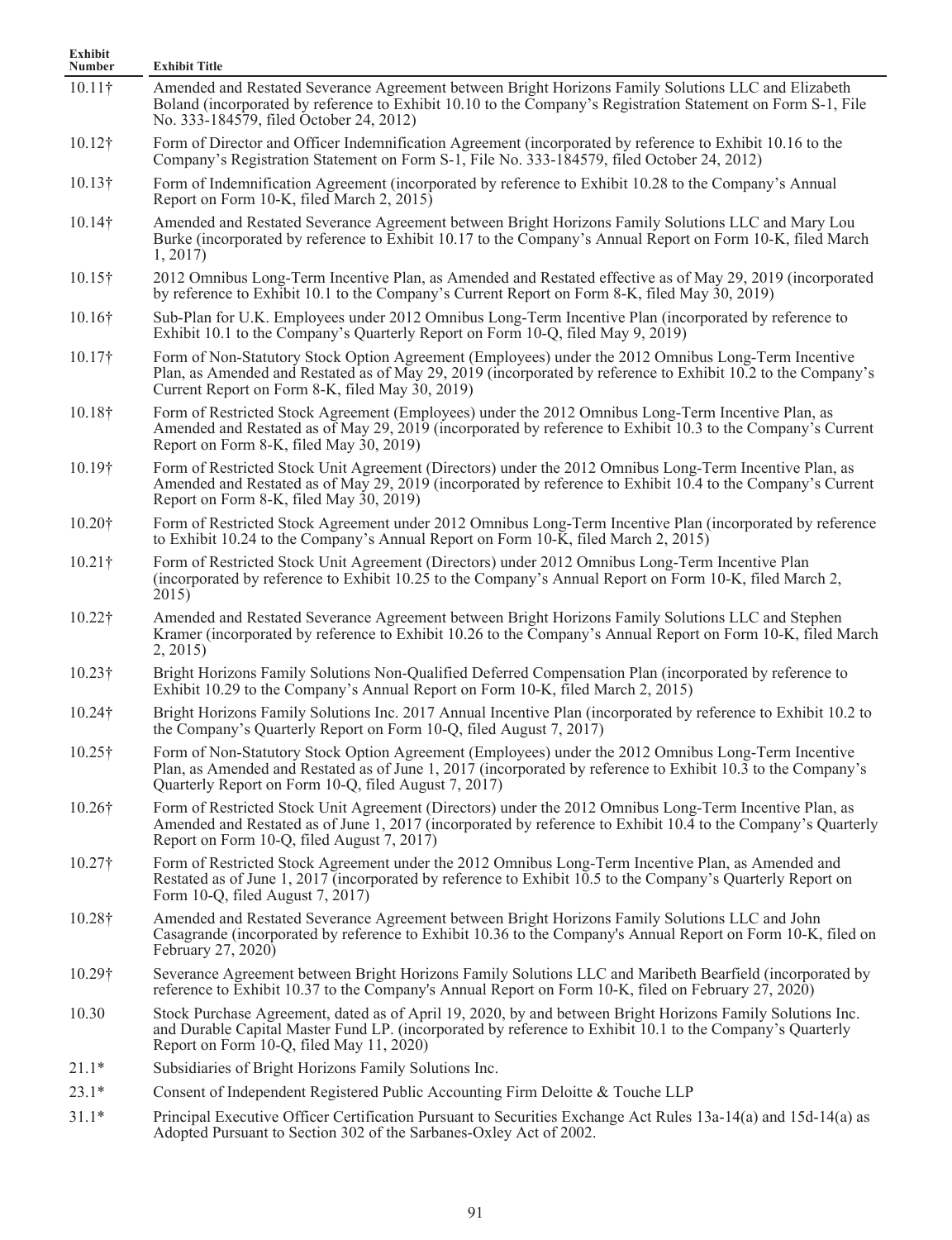| <b>Exhibit</b><br><b>Number</b> | <b>Exhibit Title</b>                                                                                                                                                                 |
|---------------------------------|--------------------------------------------------------------------------------------------------------------------------------------------------------------------------------------|
| $31.2*$                         | Principal Financial Officer Certification Pursuant to Securities Exchange Act Rules 13a-14(a) and 15d-14(a) as<br>Adopted Pursuant to Section 302 of the Sarbanes-Oxley Act of 2002. |
| $32.1**$                        | Principal Executive Officer Certification Pursuant to 18 U.S.C. Section 1350 as Adopted Pursuant to<br>Section 906 of the Sarbanes-Oxley Act of 2002.                                |
| $32.2**$                        | Principal Financial Officer Certification Pursuant to 18 U.S.C. Section 1350 as Adopted Pursuant to Section 906<br>of the Sarbanes-Oxley Act of 2002.                                |
| $101$ . INS*                    | Inline XBRL Instance Document - the instance document does not appear in Interactive Data File because its<br>XBRL tags are embedded within the Inline XBRL document.                |
| $101.SCH*$                      | Inline XBRL Taxonomy Extension Schema Document                                                                                                                                       |
| $101.CAL*$                      | Inline XBRL Taxonomy Extension Calculation Linkbase Document                                                                                                                         |
| $101.DEF*$                      | Inline XBRL Taxonomy Extension Definition Linkbase Document                                                                                                                          |
| $101.LAB*$                      | Inline XBRL Taxonomy Extension Label Linkbase Document                                                                                                                               |
| $101.PRE*$                      | Inline XBRL Taxonomy Extension Presentation Linkbase Document                                                                                                                        |
| 104                             | Cover Page Interactive Data File (formatted as inline XBRL with applicable taxonomy extension information<br>contained in Exhibits 101)                                              |
| $\ast$                          | Exhibits filed herewith.                                                                                                                                                             |

- \*\* Exhibits furnished herewith.
- † Management contract or compensatory plan.

# **Item 16. Form 10-K Summary**

None.